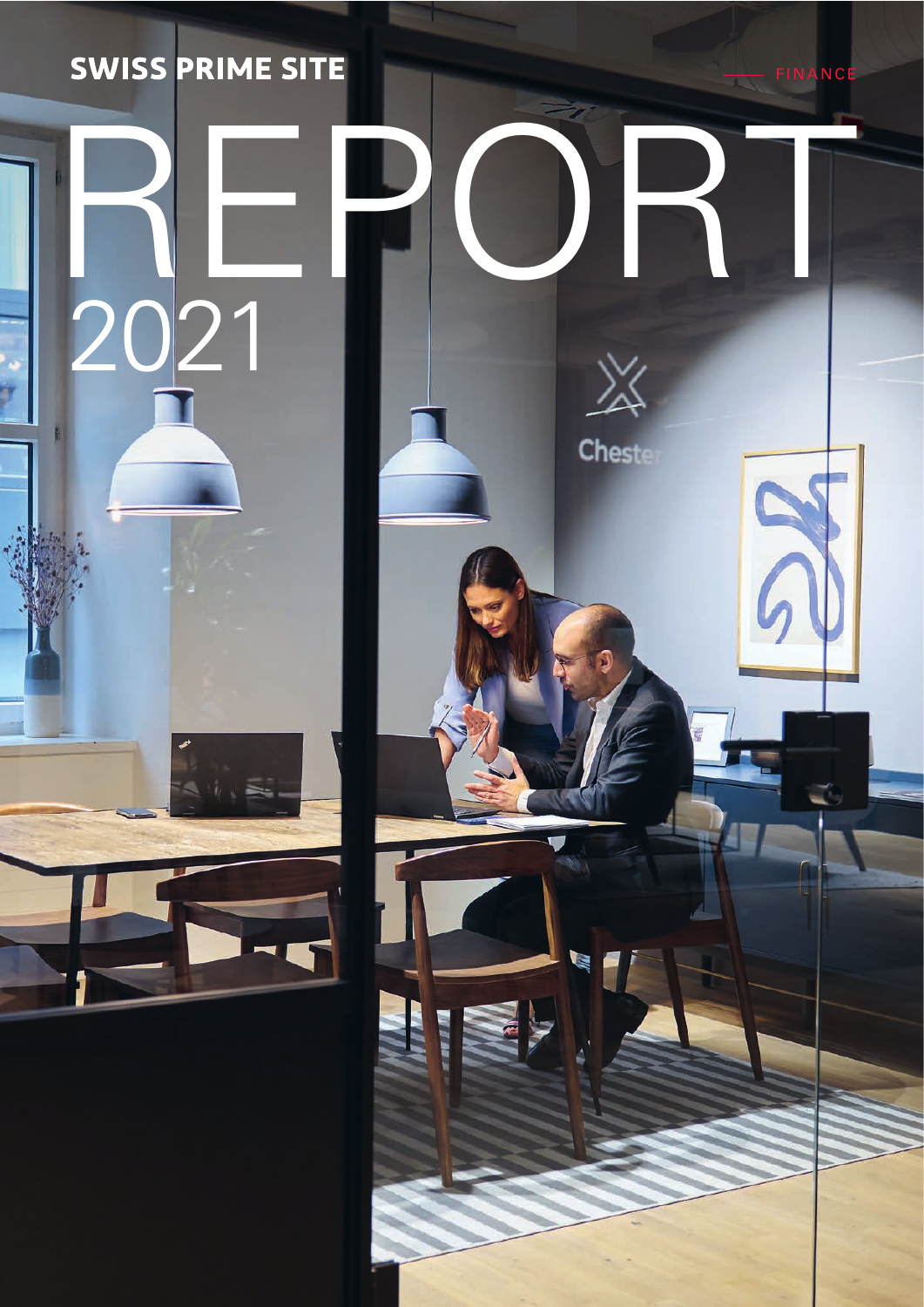# **Finance**

- **2** [Selected group figures](#page-2-0)
- **3** [Valuation Expert's Report](#page-3-0)
- **12** [Consolidated financial statements](#page-12-0)
	- 12 [Consolidated income statement](#page-12-0)
	- 13 [Consolidated balance sheet](#page-13-0)
	- 14 [Consolidated cash flow statement](#page-14-0)
	- 15 [Consolidated statement of changes in](#page-15-0) shareholders' equity
	- 16 [Notes to the consolidated financial statements](#page-16-0)
	- 48 [Definition of alternative performance measures](#page-48-0)
	- 50 [Statutory Auditor's Report](#page-50-0)
- **55** [Financial statements of Swiss Prime Site AG](#page-55-0)
	- 55 [Income statement](#page-55-0)
	- 56 [Balance sheet](#page-56-0)
	- 57 [Notes to the financial statements](#page-57-0)
	- 62 [Proposed appropriation of balance sheet profit](#page-62-0)
	- 63 [Statutory Auditor's Report](#page-63-0)
- **66** [EPRA reporting](#page-66-0)
- **74** [Five-year summary of key figures](#page-74-0)
- **76** [Property details](#page-76-0)



## **Swiss Prime Site – the Real Estate Investment Platform**

We are the leading partner for investors who want to invest or are invested both indirectly and directly in the real estate market. Swiss Prime Site thus covers the entire investor spectrum from private investors to institutional investors. The product range includes funds (open-ended and closed-ended), mandates, investment foundations, bonds and the Swiss Prime Site share.

#### **Reporting structure**

The stakeholder-oriented 2021 reporting consists of the online report (www.sps.swiss/reporting) and other stock exchange-related chapters as PDF downloads, as well as the printed annual magazine «Review 2021». In this way, we create added multimedia value.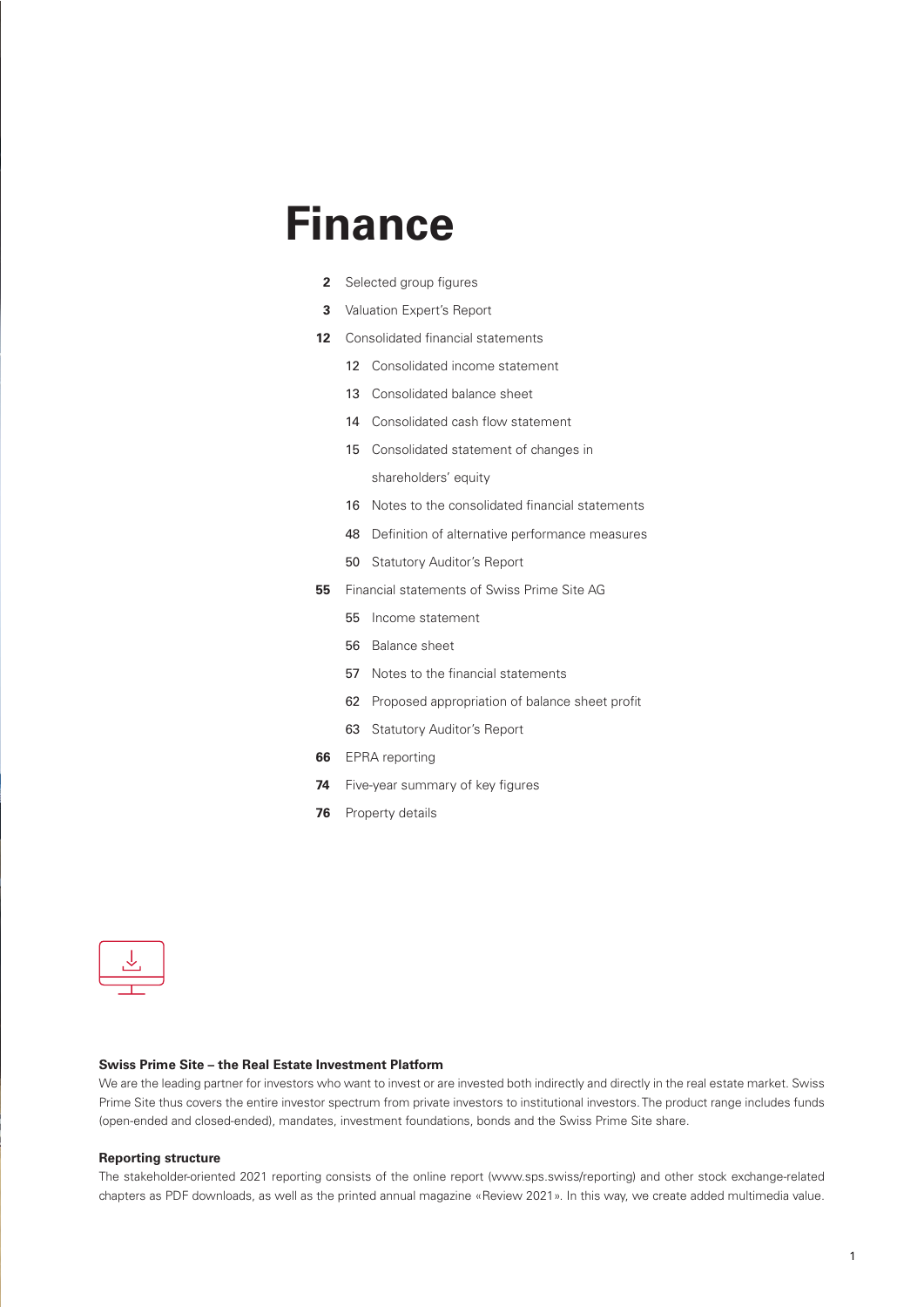# <span id="page-2-0"></span>**Selected group key figures**

|                                                                 |                  |            | without                             |            |
|-----------------------------------------------------------------|------------------|------------|-------------------------------------|------------|
|                                                                 |                  | $01.01 -$  | Tertianum <sup>1</sup><br>$01.01 -$ | $01.01 -$  |
| Key financial figures                                           | in               | 31.12.2020 | 31.12.2020                          | 31.12.2021 |
| Rental income from properties                                   | CHF m            | 424.7      | 413.7                               | 426.7      |
| EPRA like-for-like change relative                              | $\%$             | $-3.8$     | $-3.8$                              | 1.3        |
| Income from real estate developments                            | CHF m            | 50.1       | 50.1                                | 48.3       |
| Income from real estate services                                | CHF m            | 115.2      | 115.2                               | 119.4      |
| Income from retail                                              | CHF m            | 110.6      | 110.6                               | 119.5      |
| Income from assisted living                                     | CHF m            | 72.4       |                                     |            |
| Income from asset management                                    | CHF m            | 13.1       | 13.1                                | 18.2       |
| Total operating income                                          | CHF m            | 792.9      | 708.9                               | 744.9      |
| Revaluation of investment properties, net                       | CHF m            | 203.4      | 203.4                               | 318.8      |
| Result from investment property sales, net                      | CHF m            | 22.2       | 22.2                                | 39.9       |
| Result from sale of participations, net                         | CHF m            | 204.2      |                                     |            |
| Operating result (EBIT)                                         | CHF m            | 762.3      | 555.9                               | 715.4      |
| Profit                                                          | CHF <sub>m</sub> | 610.4      | 405.2                               | 507.4      |
| Return on equity (ROE)                                          | %                | 10.6       | 7.3                                 | 8.2        |
| Return on invested capital (ROIC)                               | %                | 5.4        | 3.7                                 | 4.5        |
| Earnings per share (EPS)                                        | <b>CHF</b>       | 8.04       | 5.33                                | 6.68       |
|                                                                 |                  |            |                                     |            |
| Financial figures excluding revaluations and all deferred taxes |                  |            |                                     |            |
| Operating result (EBIT)                                         | CHF m            | 558.9      | 352.5                               | 396.6      |
| Profit                                                          | CHF m            | 476.6      | 271.5                               | 289.5      |
| Return on equity (ROE)                                          | %                | 8.5        | 5.0                                 | 4.8        |
| Return on invested capital (ROIC)                               | %                | 4.3        | 2.6                                 | 2.8        |
| Earnings per share (EPS)                                        | CHF              | 6.27       | 3.57                                | 3.81       |
|                                                                 |                  |            |                                     |            |
| Key balance sheet figures                                       |                  | 31.12.2020 |                                     | 31.12.2021 |
| Shareholders' equity                                            | CHF m            | 6085.6     |                                     | 6338.7     |
| Equity ratio                                                    | %                | 47.8       |                                     | 48.3       |
| Borrowed capital                                                | CHF m            | 6640.6     |                                     | 6791.6     |
| Loan-to-value ratio of property portfolio (LTV)                 | %                | 41.9       |                                     | 40.2       |
| NAV before deferred taxes per share <sup>2</sup>                | <b>CHF</b>       | 95.41      |                                     | 100.07     |
| NAV after deferred taxes per share <sup>2</sup>                 | CHF              | 80.11      |                                     | 83.44      |
| EPRA NTA per share                                              | CHF              | 96.26      |                                     | 100.84     |
|                                                                 |                  |            |                                     |            |
| Real estate portfolio                                           |                  |            |                                     |            |
| Fair value of real estate portfolio                             | CHF m            | 12322.6    |                                     | 12793.5    |
| of which projects/development properties                        | CHF m            | 829.5      |                                     | 1006.9     |
| Number of properties                                            | number           | 185        |                                     | 184        |
| Rental floor space                                              | m <sup>2</sup>   | 1669941    |                                     | 1677027    |
| Vacancy rate                                                    | $\%$             | 5.1        |                                     | 4.6        |
| Average discount rate                                           | $\%$             | 2.91       |                                     | 2.75       |
| Net property yield                                              | $\%$             | 3.2        |                                     | 3.2        |
|                                                                 |                  |            |                                     |            |
| Employees                                                       |                  |            |                                     |            |
| Number of employees as at balance sheet date                    | persons          | 1728       |                                     | 1667       |
| Full-time equivalents as at balance sheet date                  | <b>FTE</b>       | 1505       |                                     | 1474       |

1 Figures without Tertianum Group (figures January and February 2020 as well as result from sale of participations). The sale and deconsolidation of the Tertianum Group

took place on 28 February 2020 2 Services segment (real estate-related business fields) included at book values only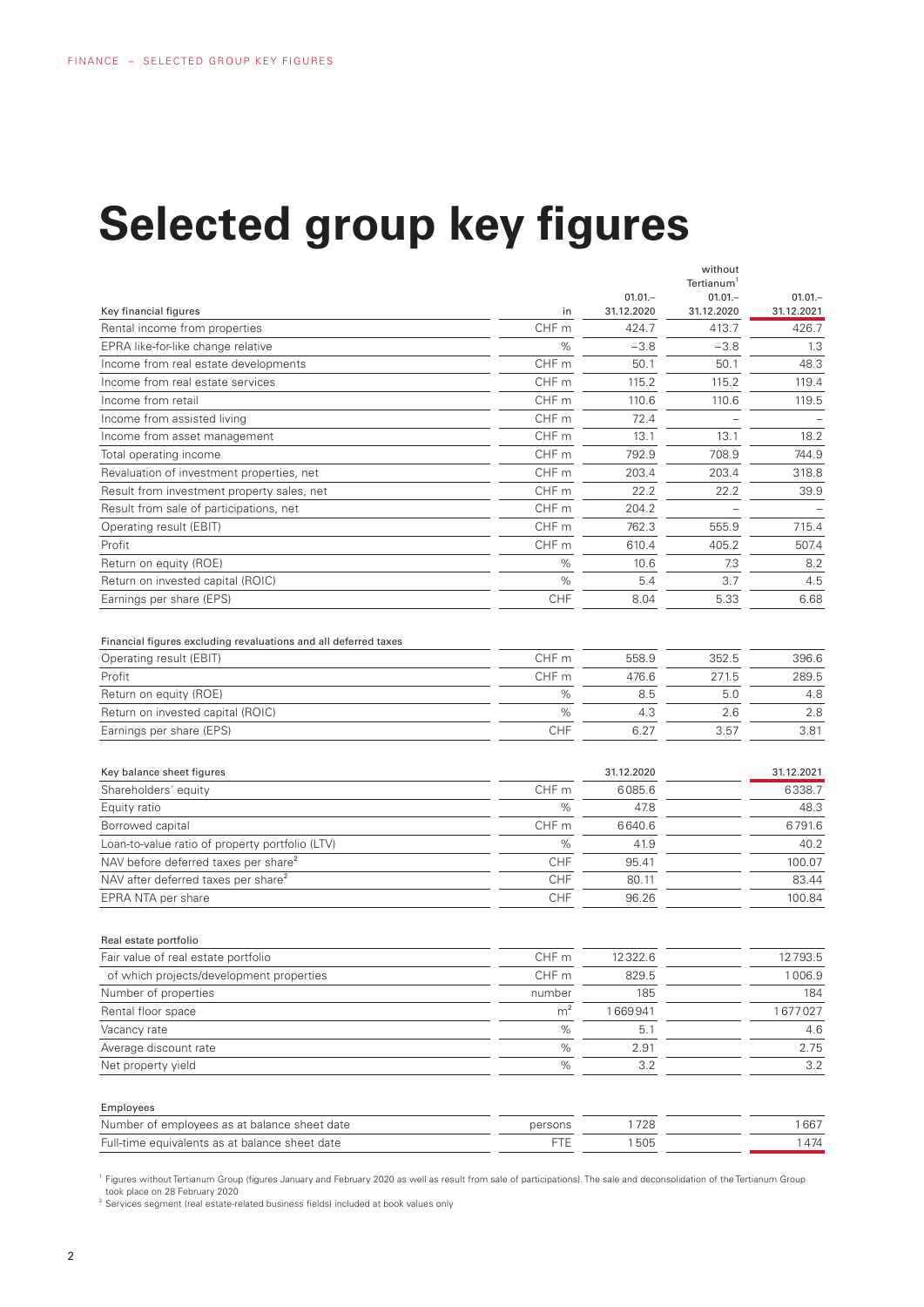# <span id="page-3-0"></span>**Valuation Expert's Report**

The properties of Swiss Prime Site Immobilien AG are valued by Wüest Partner AG on a half-yearly basis at their fair values. The present valuation is valid as at 31 December 2021.

## **Valuation standards and principles**

The fair values determined as at the balance sheet date of 31 December 2021 coincide with the fair values as they are outlined in Swiss GAAP FER 18 sec. 14. In this context, fair value corresponds to the particular price that an independent market participant would receive for the sale of an asset under normal market conditions at the relevant valuation date (i.e. exit price).

## **COVID-19 pandemic disclaimer**

The impact of the COVID-19 pandemic on Swiss Prime Site Immobilien AG's property portfolio, to the extent that this was known and could be estimated at the time of valuation, is reflected in the valuations. The negatively affected properties were mainly those with a large share of income from retail (non-food) or hospitality. The assumption from today's standpoint is that some types of use (e.g. city hotels) will continue to experience a difficult market environment.

## **Definition of fair value**

The exit price is the sales price stated in the purchase agreement to which the parties have mutually agreed. Transaction costs, usually consisting of brokerage commissions and transaction taxes as well as land register and notary costs, are not taken into account in determining current value. The fair value is therefore not adjusted for the transaction costs incurred by the purchaser at the time of sale (gross fair value). No liabilities on the part of Swiss Prime Site Immobilien AG regarding potential taxes (with the exception of ordinary property taxes) and financing costs are taken into account either, which corresponds with valuation practice in Switzerland.

The valuation at fair value implies that the hypothetical transaction for the asset subject to valuation would take place on the market with the largest volumes and highest level of business activity (principal market) – as well as the market where transactions are executed with sufficient frequency and volume – so enough price information is available for that relevant market (active market). In the case that such a market cannot be identified, the principal market for the asset is assumed that maximises the sales price for the divestment of the particular asset.

## **Implementation of fair value**

Fair value was determined on the basis of applying the highest-and-best-use standard for a property. Highest-and-best-use is the utilisation of a property that maximises its value. This assumption implies use that is technically/physically feasible, legally permissible and financially realisable. Since the measurement of fair value implies maximised utilisation, the highest and best use can deviate from the actual or planned use of a property. Future capital expenditures that improve or enhance the value of a property are accordingly taken into account in the fair value measurement.

Application of the highest-and-best-use approach is based on the principle of materiality of possible difference in value relative to the value of the particular property and total real estate assets, as well as relative to possible absolute difference in value. A property's potential added value, which fluctuates within the normal assessment tolerance of an individual valuation, is viewed as insignificant here and consequently disregarded.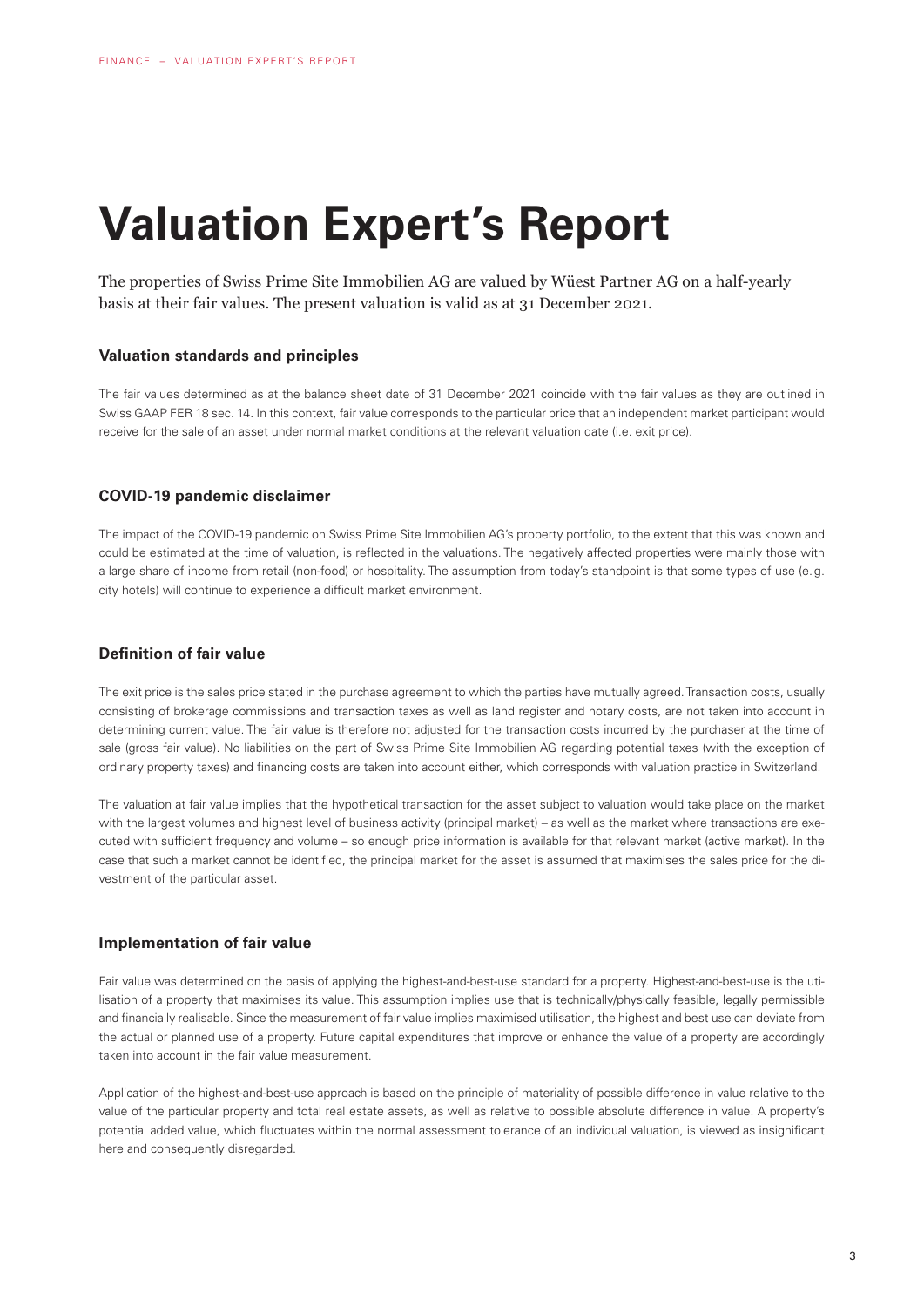Determining the value of Swiss Prime Site Immobilien AG's real estate portfolio is carried out with a model-based valuation based on input parameters that are not directly observable on the market, whereby adapted, observable input parameters may be applied here as well (for example, market rents, operating/maintenance costs, discount/capitalisation rates, proceeds from the sale of owneroccupied residential property). Unobservable input factors are applied only when relevant observable input factors are unavailable.

Valuation techniques are used that are appropriate for the given circumstances and for which sufficient data are available to measure fair value, maximising the use of relevant observable inputs and minimising the use of unobservable inputs. The relevant valuation technique used here is an income-based approach, modelled on the basis of the discounted cash flow valuation method widely applied in Switzerland.

Properties under construction and development sites designed for future use as investment properties are valued at project fair values, taking into account current market conditions, still-outstanding investment costs and a risk premium according to the progress of the project, according to Swiss GAAP FER 18. Any profit is taken into account on a pro rata basis, insofar as its realisation can be determined with sufficient certainty.

Properties under construction that are designated for future divestment (for example condominiums) are recognised in the balance sheet at the lower of cost or investment costs and net realisable value, according to Swiss GAAP FER 17. Consequently, current activities and investment costs are recognised and the subsequent valuation carried out at the lower value.

The valuation guarantees a high degree of transparency, uniformity, relevance and completeness. The relevant legal provisions, as well as the specific national and international standards, are complied with (i.e. regulations for real estate companies listed on SIX, Swiss GAAP FER and others). In order to ensure an independent valuation and thus the highest possible degree of objectivity, the business activity of Wüest Partner AG excludes both trading and related transactions on a commission basis, as well as the management of properties. The valuation principles are always based on the most recent information regarding the properties and the real estate market. The data and documents pertaining to the properties are provided by the owner and are assumed to be accurate. All real estate market data is derived from continuously updated databases held by Wüest Partner AG (Immo-Monitoring 2022).

### **Valuation method**

Investment properties are generally valued by Wüest Partner AG according to the discounted cash flow (DCF) method, which corresponds to national and international standards and is also used in company valuations. The method is recognised – within the scope of general freedom of choice real estate valuations – in the context of best practice. According to the DCF method, the current fair value of a property is determined through deriving the sum of all future estimated net earnings (before interest, taxes, depreciation and amortisation = EBITDA) and discounting to the present, taking into consideration of investments or future repair costs. The net earnings (EBITDA) per property are individually discounted taking into account any relevant opportunities and threats, adjusting for the current market situation and risks. A detailed report for each property discloses all expected cash flows, therefore providing the greatest degree of transparency possible. In the report, attention is drawn to substantial changes compared with the previous valuation.

#### **Trend in the real estate portfolio**

In the reporting period from 01.01.2021 to 31.12.2021, one property was acquired and two properties were divested. In addition, Building E and condominium units of Building A at the «Plan-les-Ouates, Chemin des Aulx – Espace Tourbillon» property were sold. Part of an existing property was also reallocated to a project. Once completed, the two properties, «Monthey, Avenue de la Plantaud 4 – Venise» and «Zurich, Juchweg 6 – West-Log» will also be included in the portfolio for the first time.

The «Paradiso, Riva Paradiso – Du Lac» property under construction and the sub-project «Plan-les-Ouates, Chemin des Aulx – Espace Tourbillon Building A» will be designated as properties intended for sale and shown at cost value in the 2021 year-end figures.

Following these actions, at the end of 2021 the property portfolio of Swiss Prime Site Immobilien AG comprises 184 properties.

Details of the properties sold during the reporting period with values as at 31 December 2020 are as follows:

- Zurich, Stadelhoferstrasse 18, 20: CHF 33270000
- Richterswil, Gartenstrasse 15 Villa: CHF 1609000
- Plan-les-Ouates, Chemin des Aulx Espace Tourbillon, Bldg. E and condominium units Bldg. A: CHF 88529000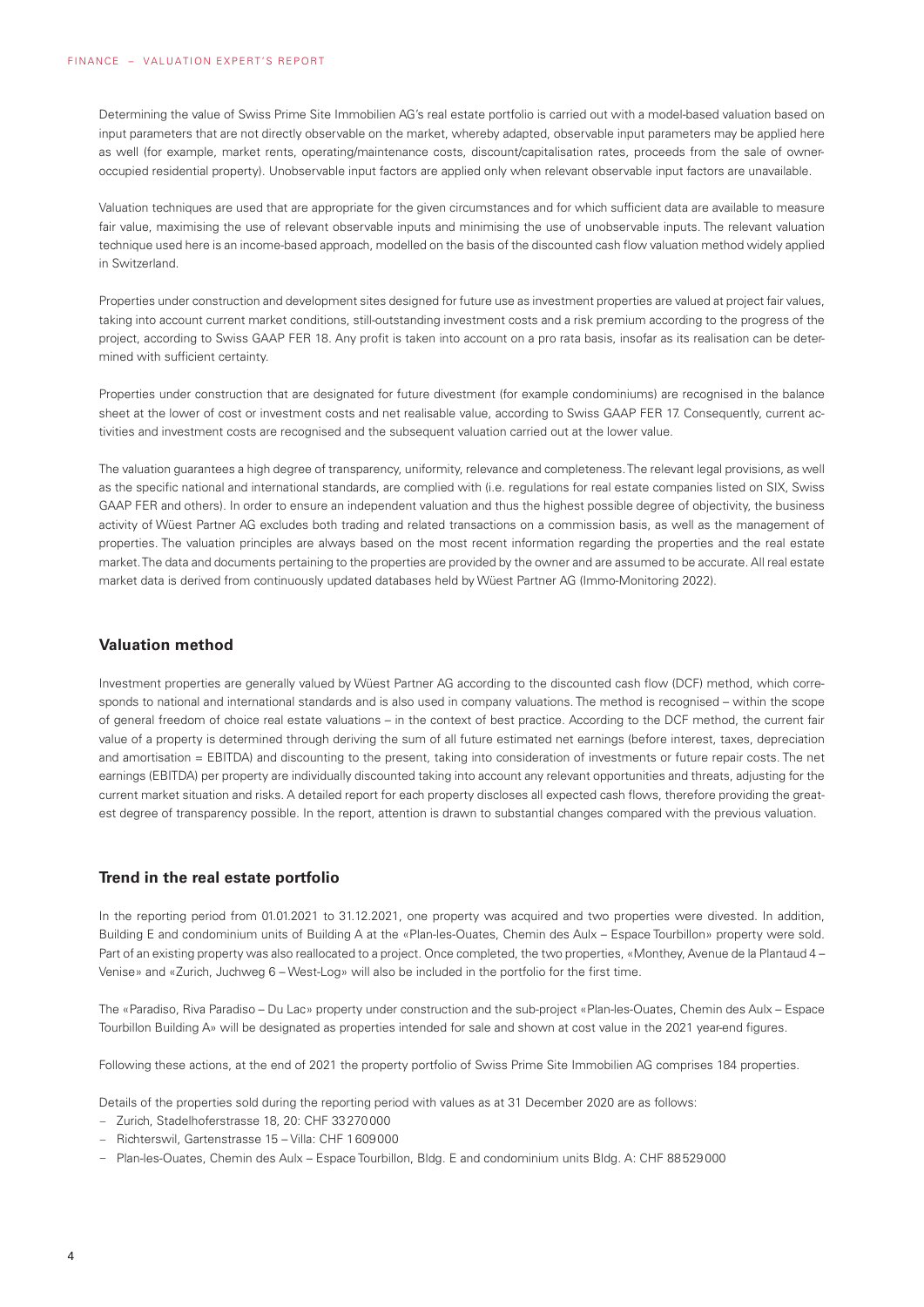The total market value of the sold properties as at 31 December 2020 was CHF 123.41 million.

In the reporting period, the following existing property was also purchased:

— Zurich, Vulkanstrasse 126: CHF 18160000

The total market value of the purchased properties as at 31 December 2021 was CHF 18.16 million.

The total portfolio therefore comprises 167 existing investment properties, 9 plots of building land and 8 development sites.

The following eight properties are currently in the construction phase:

- At Hochbergerstrasse 60 F-I «Stücki Park II» in Basel, existing office and laboratory space on the «Stücki Park A-E» property situated there is being expanded by roughly 27000 square metres in two phases from 2018 to 2023.
- Construction of a commercial building is planned at «Alto Pont-Rouge», Esplanade de Pont-Rouge 5, 7, 9 in Lancy for 2023, as part of a development project with four construction sites.
- At the Riva Paradiso «Du Lac» property, a new replacement building is planned on the lake front in Paradiso; construction has now started. This care home is expected to be completed in 2023.
- The Chemin des Aulx «Espace Tourbillon» development project in Plan-les-Ouates involves five buildings with office, commercial and retail space, three of which have already been completely divested. Building A will also be sold into co-ownership on an ongoing basis. Construction of the buildings will take place in several phases and full fit-out will be completed by mid-2023.
- A project involving residences suitable for seniors (geriatric care centre and apartments for seniors) is planned for the property at Gartenstrasse 7/17 as part of the «Etzelblick» project in Richterswil. Construction is expected to be completed by mid-2022.
- The «JED» property at Zürcherstrasse 39 in Schlieren is the former home of the NZZ printing facility with a reserve of building land. The building itself is being converted, with the work expected to be completed by the middle of 2022 (JED conversion).
- Meanwhile, the land reserve will house a new office building/laboratory building (JED new build) without conventional heating technology. Construction began in 2021 and is due to be completed in 2024.
- A new location for Google Switzerland is being developed at Müllerstrasse 16/20 in Zurich. From 2023, Google will move into the building as the sole tenant, after internal and external renovation to the highest possible standards of sustainability and technology. The modification of the existing building started when the previous tenant moved out in 2021.

## **Valuation results as at 31 December 2021**

As at 31 December 2021, the fair value of Swiss Prime Site Immobilien AG's total real estate portfolio (total 184 properties) amounted to CHF 12793.5 million. The fair value of the portfolio therefore increased by CHF 470.88 million or 3.82% compared with the level at 31 December 2020. Changes in value are detailed in the following table.

#### in CHF m

| Fair value as at 31.12.2020                            | 12322.62 |
|--------------------------------------------------------|----------|
| + changes in value of existing properties              | 427.29   |
| + acquisitions of existing properties                  | 18.16    |
| - divestments of existing properties                   | $-33.27$ |
| - divestments of projects                              | $-80.47$ |
| - partial divestments of projects                      | $-9.67$  |
| + changes in value of building land                    | 0.87     |
| + changes in value from existing properties to project | 24.28    |
| + changes in value of projects                         | 113.60   |
| + changes in value assets held for sale                | 10.09    |
| Fair value as at 31.12.2021                            | 12793.50 |

The change in value of the 164 existing properties compared to 1 January 2021 was +3.64 % (excluding initial valuations after completion (2), acquisitions (1), building land plots (9), properties in planning or under construction (7), existing properties in planning or under construction (1) – total 20 properties), with 97 properties having a higher value, 3 properties having the same value and 64 properties having a lower value than as at 1 January 2021.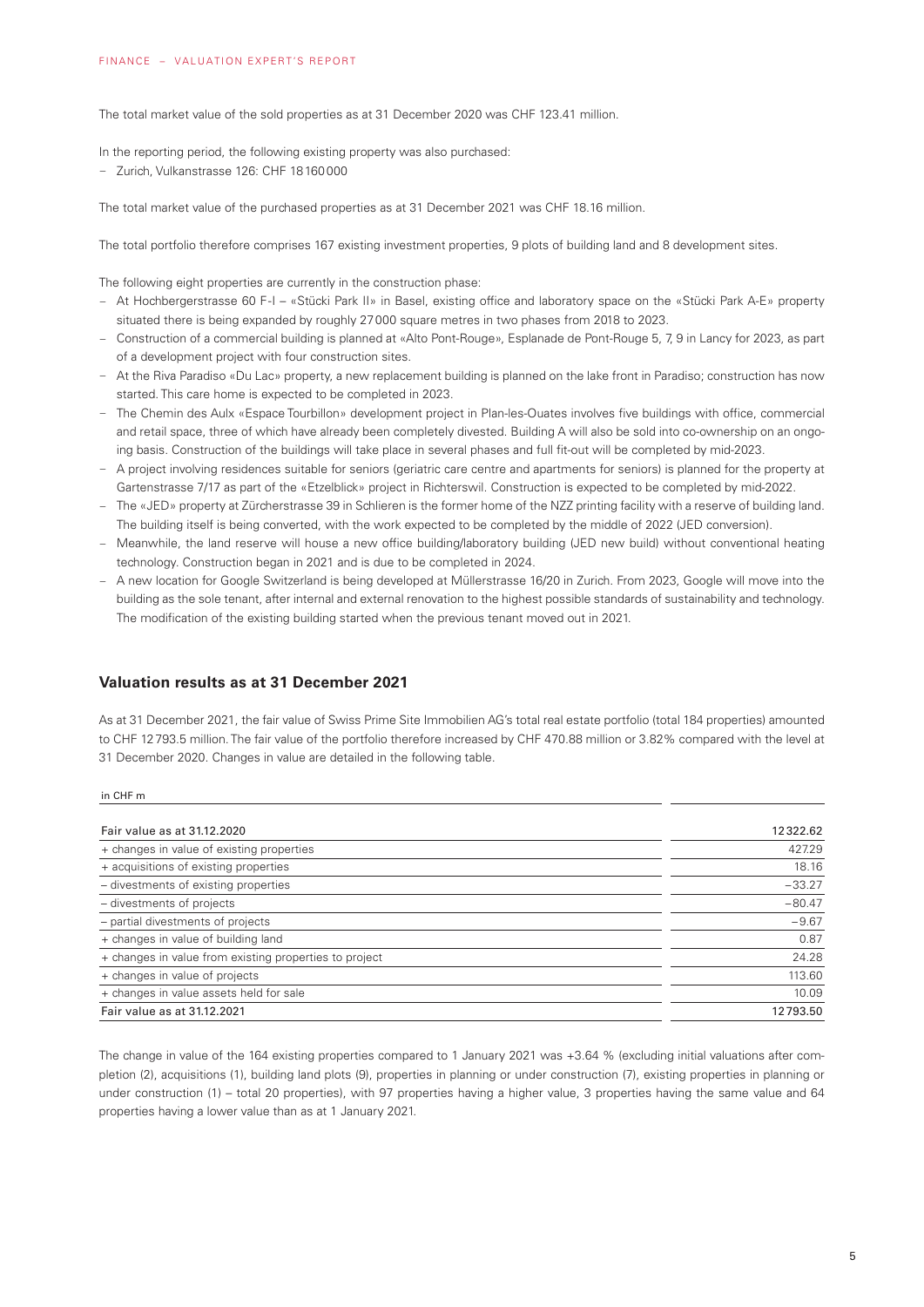The growth in the value of the Swiss Prime Site Immobilien AG portfolio comes from existing properties, acquisitions, building land and the properties in planning or under construction. Only the sales resulted in a drop in value. In general, the prolonged period of very low interest rates and investors' subsequent expectations of low returns continued to impact revaluation.

Furthermore, completed investments, temporarily and structurally slightly lower vacancies and the generally high quality of the properties situated in prime locations contributed to the increase in value. Value losses can be attributed primarily to changed rental potential, newly concluded contracts at a lower level, adjusted revenue forecasts, as well as higher cost estimates for future repair work.

### **Economic development**

The Swiss economy has recovered from the negative consequences of the coronavirus pandemic and has now returned to pre-crisis levels. When compared internationally, Switzerland was subject to relatively looser restrictions, both in terms of their scope and the duration of measures taken. Since restrictions were removed at the end of the second wave, the economy has regained momentum. The government's Expert Group is predicting an increase in GDP adjusted for sporting events of 3.3 percent (as at 9 December 2021) for 2021. This represents significantly above-average growth for Switzerland and shows that the economy continues to recover, even if the recovery is less dynamic than was previously expected. The Expert Group is forecasting growth in GDP adjusted for sporting events of 3.0 percent in 2022.

The ongoing economic recovery is having a strong positive impact on the job market. In its forecast dated 9 December 2021, the government's Expert Group estimates an average unemployment rate for 2021 of 3.0 percent. The situation on the job market is expected to improve over the coming year. According to forecasts, unemployment will fall to an annual average of 2.4 percent in 2022. Population growth is stimulating the recovery in the job market. For 2021 and 2022, Wüest Partner forecasts a further rise of 0.7 percent in the permanent resident population, representing an increase of around 60 000 to 70000 people. As has been the case for a long time, this increase is primarily due to international net migration and natural increase rates among foreign citizens. A notable detail in this regard is the fall in the non-permanent foreign resident population. This is most likely due to the coronavirus crisis, as fewer jobs for short-term residents were created during this period. Over the course of the economic recovery, the job market should once again be in a position to create jobs, including those for people from abroad.

Consumer sentiment of Swiss households, measured by the State Secretariat for Economic Affairs (SECO) in October 2021, was generally optimistic. The index rose significantly from –13 points in the previous October to 4 points in the most recent survey. Expectations regarding general economic development, in particular, contributed to the positive result. However, consumers are less optimistic about their own financial situation, with historical and expected price rises contributing significantly to this.

The Swiss Consumer Price Index, which measures changes in prices in a representative basket of goods and services for private households, was 1.5 percent higher in November this year than in November 2020. This increase is due to higher import prices, particularly for oil and for goods impacted by supply shortages. In its provisional inflation forecast for 2022 and 2023, the Swiss National Bank (SNB) is anticipating a rise of 1.0 and 0.6 percent respectively. With respect to that issue, the SNB stated in its assessment of monetary policy dated 16 December 2021 that it would maintain the SNB base rate and the demand deposits interest rate at –0.75 percent and continue to pursue an expansive monetary policy.

Higher inflation rates, particularly in the US, have been reflected in slightly higher interest rates in Switzerland. Over the year, yields on 10-year government bonds rose by 34 basis points to -0.12 percent at the end of November 2021. Apart from the summer months, yields grew continuously. However, growth came to another halt in October 2021, and since then yields have fallen slightly. Despite the expected rise in inflation rates, the European Central Bank also continues to pursue a zero interest rate policy. One reason for keeping interest rates low is to help finance government debt. In addition, raising interest rates too soon could thwart economic recovery.

#### **Construction market**

After a slight dip in investments over the last year, the construction sector is back on a growth trajectory. Investments in new builds and modifications rose by 1.0 percent in 2021 compared to the previous year (new builds: +1.5 percent; modification of buildings: +0.0 percent) with a total investment volume of CHF 49.8 billion. Even stronger growth of 1.5 percent is expected for 2022. While part of this year's growth can be attributed to the recovery effect following the impact of the coronavirus on the previous year, the forecast for the coming year is based on the renewed optimism among various stakeholders in the Swiss real estate market. However, the increase in the prices of raw materials has also contributed to a rise in nominal revenue in the construction industry. On the commodities exchange in the middle of June 2021, for example, lumber was being traded at double the price of previous years. Prices have eased since then, but they remain volatile and are still above the levels of previous years.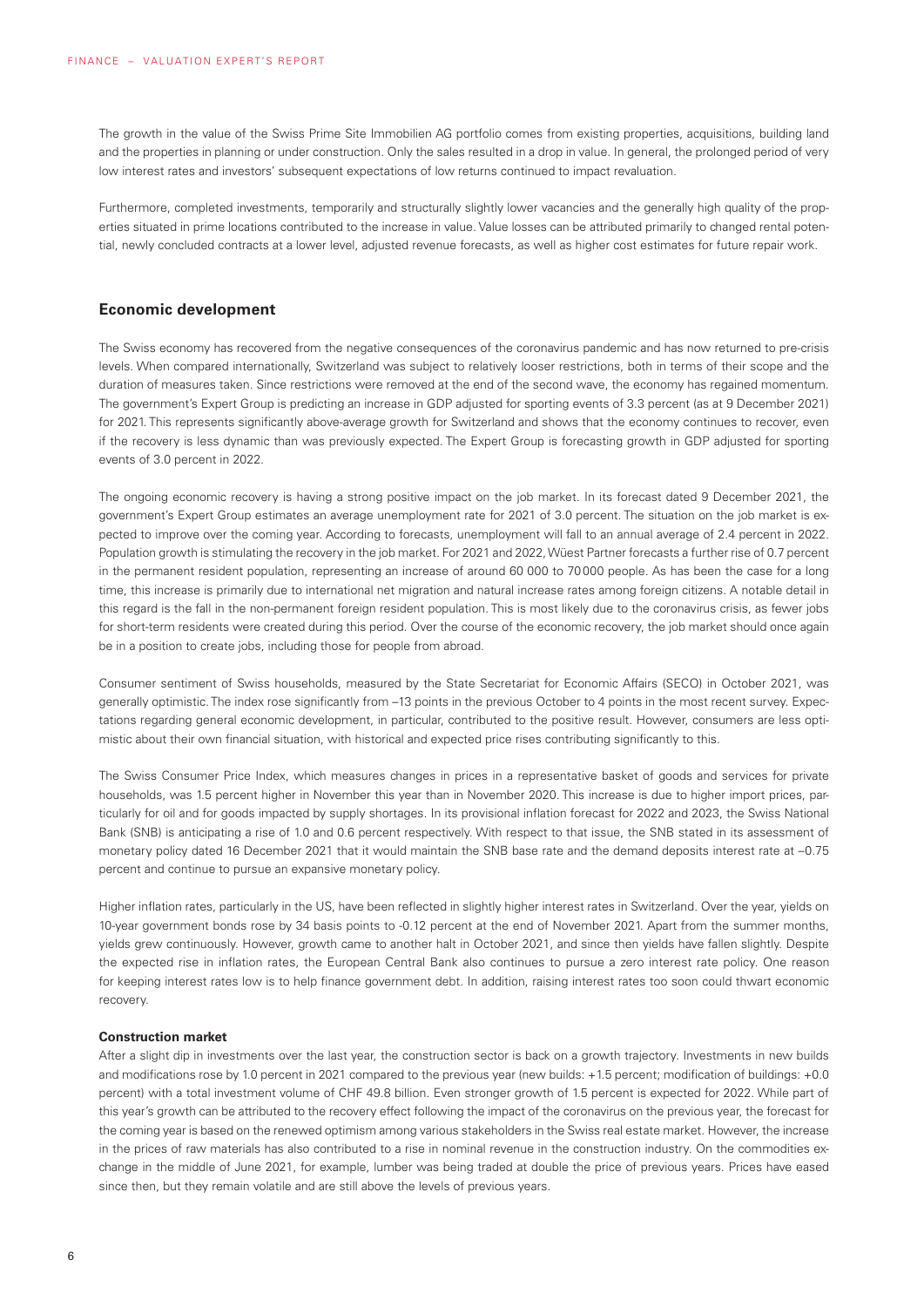Due to continuing investment pressure, larger sums continue to be invested in the construction of apartment blocks than in the previous year. In addition, the improved economic situation and falling vacancy rates may well have increased confidence in the future demand for living space. After a fall in new build investments in 2020, an increase of 1.8 percent is expected for 2021. Construction of residential properties is expected to see stronger growth, with a rise of 2.4 percent in 2022.

In the commercial properties market, new build investments for the 2021 year are expected to increase slightly, by 1.0 percent (2022: +1.5 percent). Growth is primarily expected in the office space market, while project developers of hotel and hospitality spaces are still showing caution.

#### **Office property market**

Employment in many office sectors is growing continually. Even since the start of the coronavirus pandemic, the number of people employed in the office area has increased overall: in Q2 2021, there were 10600 more FTEs in Swiss offices than in the year before, corresponding to a rise of 0.3 percent. Thanks to the current strong economic recovery and the creation of new jobs – which businesses postponed due to the pandemic and are now implementing – an additional rise in demand is expected. However, building permits and planning applications are falling slightly, so despite strong user demand, future growth in the office floor space market remains uncertain. It remains to be seen what impact the increase in home working will have on space requirements in the long term. Wüest Partner is not expecting to see significant space reductions in the near future in the office floor space market as a result of increased home working, as there are contrasting approaches to (future) office space use. On the one hand, some companies will aim to reduce their overall space – resulting in cost savings – due to the increase in home working combined with a more flexible use of space, such as desk-sharing. On the other hand, increasingly hybrid ways of working will result in «new» types of workplace. Adapting workplaces to new ways of working and making them more attractive will result in different, additional space requirements.

Another trend in the office floor space market is that the quality of the location will become less significant. Instead, tenants who want to rent their spaces for the long term will want the space and facilities to demonstrate exceptional usability. This will mean that well-designed, functional spaces will be easier to market even if they are «only» in average locations. Investments in lowering buildings' impact on the climate will also be worthwhile as more and more companies want their business to be climate-neutral. This was one of the findings of the «Office Space Barometer», a survey of around 500 companies conducted by Wüest Partner.

There are currently significant regional differences in availability of office space, making prospects for tenants more challenging in some regions than in others. This is particularly the case in some markets in the Lake Geneva region, in the south of Ticino and in the Zurich metropolitan area. In many of these regions, new build activity is likely to see continued growth so that – despite the strong increase in jobs – it remains challenging to find tenants. It is easier in Zurich, Lausanne and Basel as there is a much smaller supply of properties and the job market is expected to show above-average growth. Overall, the supply of office floor space in Switzerland increased in Q2 2021 by a healthy 12 percent compared to the previous year, to a total of 4.1 million square metres. However, this additional space has primarily been created as the result of major projects in the metropolitan areas around big cities and is not evenly spread across the country. Significant demand saw the supply rate remain at the previous year's level of 7.1 percent. In the medium term, the increase in new build activity is expected to fall slightly due to a reduction in new build permits issued in the second quarter. Wüest Partner therefore forecasts a slight decline in office rents in 2022 (–0.2 percent).

#### **Retail property market**

The retail floor space segment was the most severely affected by business closures as a result of the pandemic, but there have been some glimmers of hope recently. Many companies in bricks-and-mortar retail and providers of personal services were faced with a significant drop in sales, but after restrictions were relaxed revenues rose quickly again. As a result, retail revenues in August 2021 were almost 5 percent higher than in August 2019, before the crisis. Both online and bricks-and-mortar retailers have benefited from this increase. If private consumption continues to grow, many business should make a sustained recovery from the pandemic. However, the structural changes that had started even before the crisis are continuing, and the environment remains highly competitive. During lockdown, many consumers ordered their goods online – some of them for the first time. Online retail was therefore able to rapidly increase its market share. In the non-food segment, the proportion of all retail trade revenue coming from online retail in the first 8 months of 2020 was almost double that of the same period the year before. According to figures from GfK Switzerland, online retail has continued to grow in both the food and the non-food segment and now has a market share of 3.1 percent (food) and 18.1 percent (non-food). However, it is notable that the proportion of online retail has hardly increased further in the meantime. If the Swiss population continues to grow by 0.7 percent per year, this growth will almost balance out the fall in bricks-and-mortar retail as a proportion of total sales.

Despite the strong economic growth of the last few months and consumers' willingness to buy, there are some challenges involved in marketing retail floor space. The supply of available retail floor space has recently fallen slightly, but in the second quarter of this year it totalled 639000 square metres and availability remains strong. Looking at the increase in new build permits, the supply of retail floor space is expected to increase in the short and medium term. Planning permission applications have also increased recently.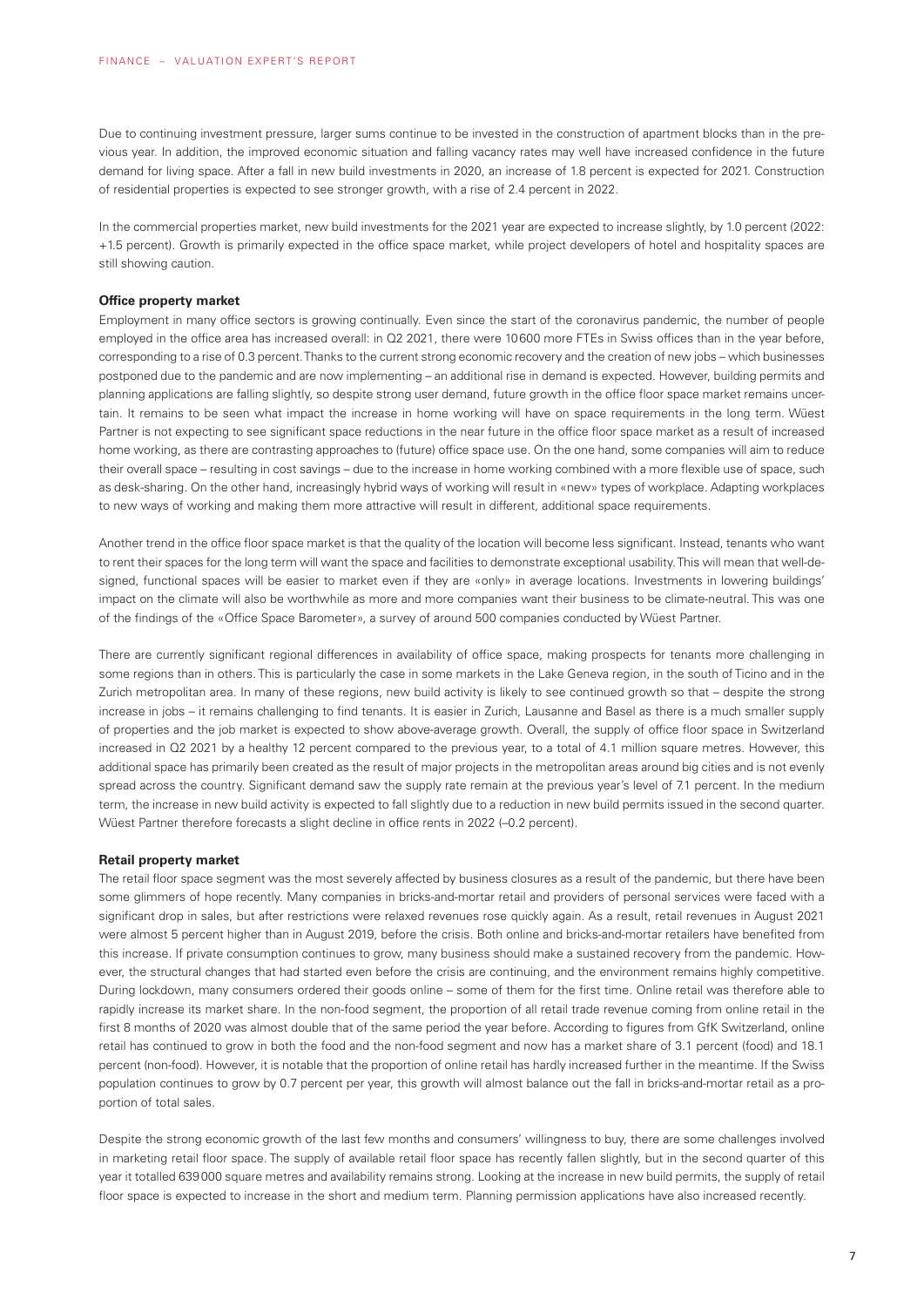In general, price pressure on asking rents will increase further, with the exception of premium locations. The increase in home working has resulted in the location of office floor space becoming less important, but the opposite is true when it comes to retail floor space. The quality of the micro-location, particularly in terms of footfall and prestige, has become more important for retail businesses. In addition, some retailers have been battling with falling revenue, making it harder to afford their shop rents. For this reason, shop landlords came under significant pressure to lower the rents in order to avoid vacancies. The negative trend in market rents is expected to continue in many places. Wüest Partner is therefore forecasting a reduction in asking rents of 2.1 percent.

#### **Market for senior housing**

Properties for older people continue to be in demand in Switzerland. Due to the ageing population, this trend is expected to continue in the future, despite more people wanting to stay in their own home for longer. There are currently around 458300 people (as at the end of 2020) aged 80 and over, a figure which is 1.0 percent higher than the previous year. Housing that can be personalised (with modular, flexible services), lower-priced senior living and simpler support options (such as concierge services or outpatient care) are increasingly attractive. Real estate investors, too, have recognised that these trends were already visible before the coronavirus pandemic but have been further accentuated by it. This is reflected in the current availability of a large amount of good-quality senior housing. The total income generated in this sector has therefore grown, reaching CHF 10.4 billion in 2019.

The generally positive reception of this new housing is having a negative impact on older senior housing and geriatric care facilities, which are now recording significant vacancies (even in some very urban locations). In mid-2021, Switzerland had around 1551 senior housing and geriatric care facilities, of which 460 were private, 877 operated by the public sector and the remaining 214 facilities primarily operated by foundations and associations. Compared to the same quarter of the previous year, the number of employees in healthcare facilities has remained relatively stable, with only a small drop from 149300 to 149100 FTE (–0.2 percent). Looking back over the last ten years, however, the number of employees in healthcare homes has grown by 30.6 percent. These figures are based on the statistics published by social-medical institutes and the Swiss Federal Office of Public Health.

High quality standards, flexible structures, specialised housing and bespoke services are consequently increasingly critical to the success of properties in the senior living segment. In general, market rents for senior living apartments are following the same trends as asking prices for standard apartments.

#### **Hospitality**

Hotel real estate was heavily affected by the coronavirus pandemic. It has slightly recovered recently, but the situation remains fragile. According to the Federal Statistical Office, the average occupancy rate in hotels and spas in the first ten months of 2021 was around 29.8 percent, which represents an increase of almost 5 percentage points over the same period the year before. The number of overnight stays also recovered by more than 18 percent over the same period, totalling 25349236 nights by the end of October. However, these figures are significantly below the levels seen in 2019, when the occupancy rate was 42 percent and a total of 34626053 overnight stays were recorded by the end of October. Compared to previous years, hotels generated lower levels of income, despite this rising by an average of 13 percent over the summer months according to a HotellerieSuisse survey of businesses. A medium occupancy rate (around 44 percent) is expected over the coming winter season. This is slightly higher than in the previous year, but is still 7 percentage points lower than before the crisis. However, it should be noted that hotels in different locations are reporting extremely varied drops in occupancy. City hotels in particular have low occupancy rates compared to the period before the crisis as they are more dependent on business trips, conferences and cross-border tourism than hotels in mountain regions and rural areas. Hotel occupancy rates in cities are expected to stabilise within two to three years, although rates in some segments such as conference tourism may remain lower in the medium term.

These HotellerieSuisse predictions are based on surveys carried out at the beginning of November. Since then, the epidemiological situation has got worse – some countries are back in lockdown and entry restrictions have been expanded. It is therefore possible that the forecasts are overly optimistic. According to HotellerieSuisse, many businesses recently received a wave of cancellations, particularly for corporate and Christmas events. The situation in the accommodation industry therefore remains difficult. According to a HotellerieSuisse survey conducted in summer/autumn 2021, 42 percent of hotels are unable to cover their costs and two-thirds of businesses stated that they couldn't completely exclude the possibility of bankruptcy.

In addition to hotel operators, owners of hotel real estate also felt the effects of the loss of rental income. In 2020, the real estate values of hotels in urban locations fell by between 4 and 16 percent, with a median drop of 10 percent. Despite business being slightly better for holiday hotels, their real estate value still fell by between 1 and 10 percent, with a median drop of 5 percent. Only a few hotels in the best locations in the most popular holiday destinations recorded a slightly increase in value.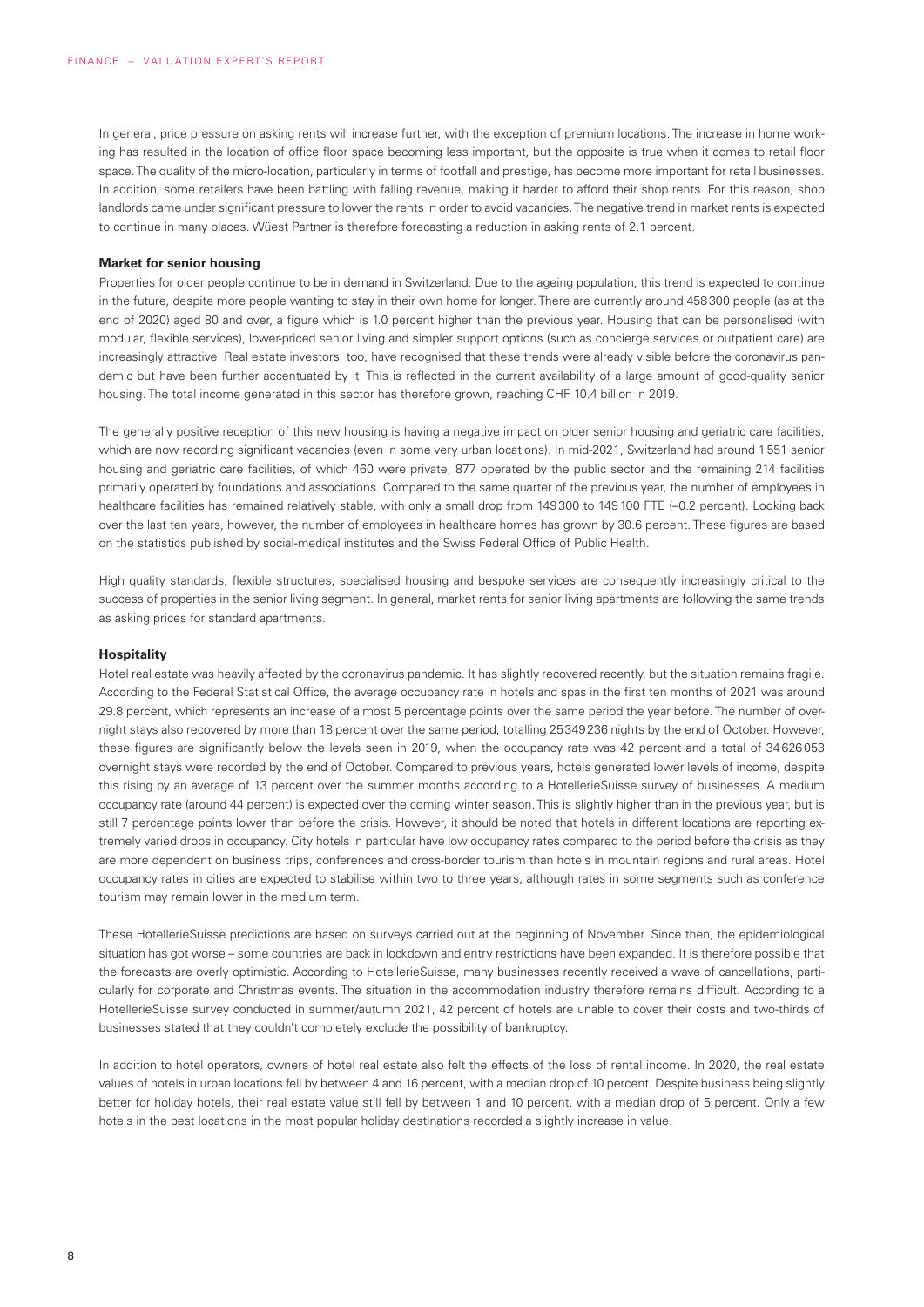#### **Summary – Investor market for commercial properties**

Real estate continues be extremely popular with investors, especially as alternative investments with a risk-return as attractive as real estate investments continue to be rare. In the first eleven months of 2021, the average yield on 10-year government bonds was –0.24 percent. In addition, there were fewer investment properties for sale on the market than institutional investors wanting to purchase them. It's therefore not surprising that transaction prices rose, reaching new highs. Between mid-2020 and mid-2021, transaction prices for residential properties rose by 4.7 percent. For commercial properties, willingness to pay climbed less sharply, by 0.5 percent.

As a direct consequence of rising prices, initial yields fell once more, particularly for residential properties. There was no clearly identifiable trend regarding initial yields for commercial properties when compared to the previous year. Demand remains high for office properties with a good rental situation or in very good locations, particularly as offering employees an attractive working environment gives them an appealing alternative to working at home. The increase in home working has resulted in low demand for office floor space in poor locations, although this has started to recover slightly. The investment market for retail floor space is in a similar position, with only discount rates on the busiest streets in Zurich and Geneva falling again. The situation for shopping centres is extremely varied. For hotels, too, there are significant differences between locations. Hotels aimed at city travellers have become less attractive for investors, whereas hotels in scenic mountain locations continue to be in demand.

According to Wüest Partner, prime yields (net) over the last twelve months have fallen in the three key use sectors: in the residential sector, prime yields in Q2 2021 were still 1.25 percent in Zurich and 1.60 percent in Geneva. This represents a fall of 15 and 30 basis points respectively compared to the same period last year. Prime yields for office properties in Zurich fell by 25 basis points to 1.55 percent. Zurich's retail floor spaces recorded prime yields of 2.20 percent, a drop of 20 basis points compared to Q2 2020.

Investors' interest in indirect real estate investments also remains strong. Some real estate companies suffered significant share price falls last year, but over the course of this year (from January to August 2021) they recorded a rise of 9.0 percent (as per WUPIX-A). However, it should be noted that traditional shares – measured against the Swiss Performance Index – increased by 19.7 percent over the same period.

The performance of the two listed real estate funds was even more striking. They both rose significantly over the last years (2019: +21.7 percent; 2020: +11.7 percent as per WUPIX-F) and rose by a further +5.4 percent this year, with many of them reaching new all-time highs. As a result, premiums (additional charge over the estimated net asset value) rose further, with an average at the end of August 2021 of 46 percent (weighted according to market capitalisation). These high premiums make real estate funds more vulnerable to significant price adjustments.

Wüest Partner AG Zurich, 22 December 2021

Andreas Ammann Gino Fiorentin Partner Partner Partner Partner Partner

Further real estate information is available in note 14 (from page 31) and in the property details (from page 76).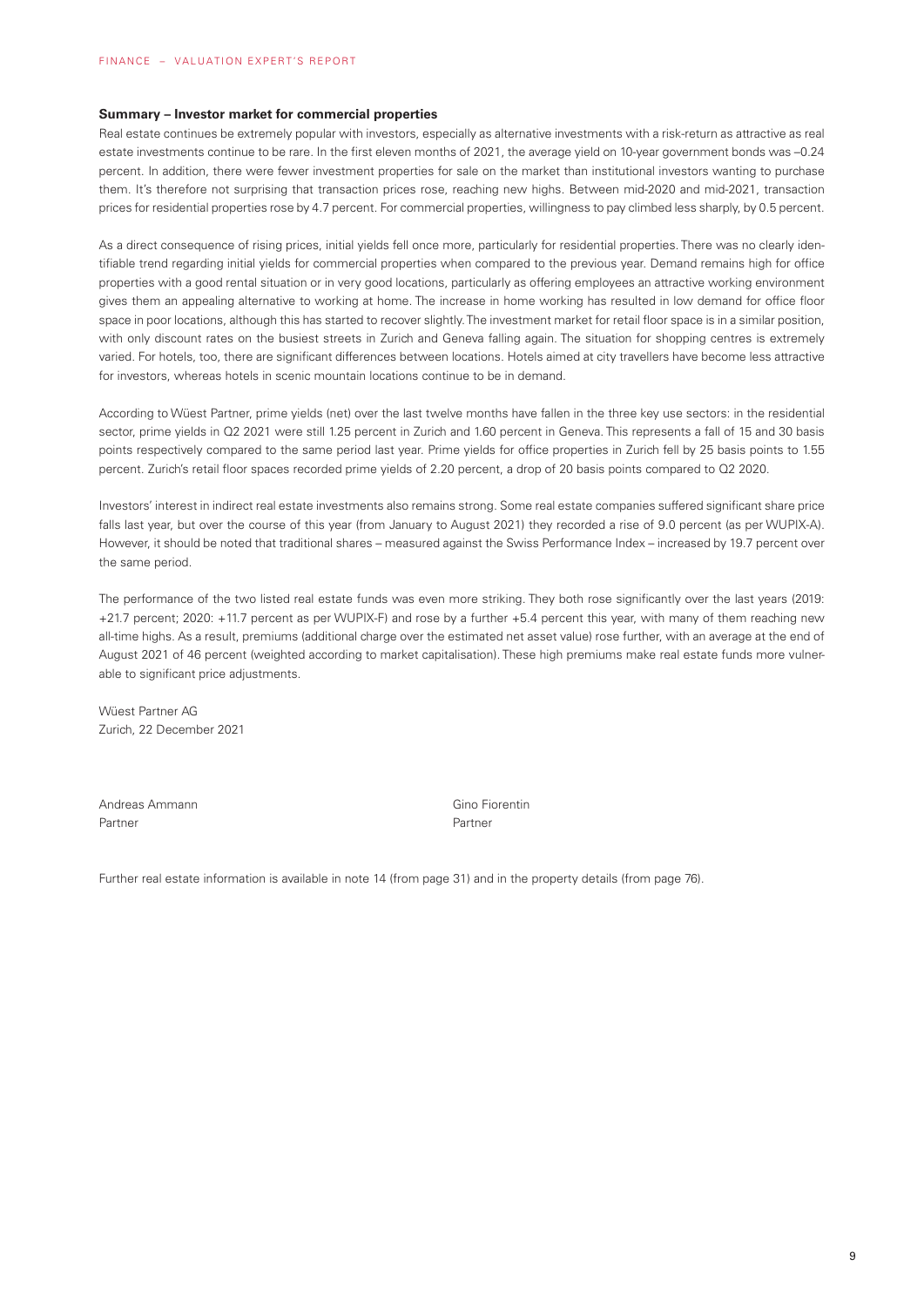# **Annex: Valuation assumptions**

## **Valuation assumptions as at 31 December 2021**

In addition to the previous comments on the valuation standards and methods, the most significant general valuation assumptions for the present valuations are presented in the following section.

## **Investment properties including building land**

Property valuations are fundamentally determined on a going-concern basis, applying the «highest and best use» standards. At the same time, the valuation is based on the current rental situation and present condition of the property. Beyond the expiry of the existing rental agreements, earnings forecasts are based on the current market level.

On the cost side, repair and maintenance costs as well as recurring property management costs are taken into account that are required to ensure realisation of sustainable income.

The valuation assumption is based on an average and expedient property management strategy. The specific scenarios of the owner are disregarded, or taken into account only to the extent that specific rental agreements had been made, or as far as they also seem plausible and practical to a third party. Possible optimisation measures consistent with the market – such as an improved rental situation in the future – are taken into account.

In the valuation period or period under review (DCF method), a more detailed cash flow forecast is prepared for the first ten years, while approximate annualised assumptions are made for the remainder of the term.

The valuation implicitly assumes an annual inflation rate of 0.5%. However, cash flows and discount rates are generally reported on a real basis in the valuation reports.

The specific indexing of the existing rental agreements is taken into account. Following expiry of the agreements, an average indexing rate of 80% is used for the calculation, and rents are adjusted to the market level once every five years. Payments are generally assumed to be made monthly in advance after expiry of the rental agreements.

At the operating cost (owner's cost) level, it is generally assumed that completely separate ancillary cost accounts are maintained, and that ancillary and operating costs are outsourced, insofar as this is permitted by law. Maintenance costs (repair and maintenance costs) are determined on the basis of benchmarks and model calculations. The residual lifetime of the individual parts of the buildings is determined on the basis of a rough estimate of their condition, the regular renewal is modelled and the resulting annuities are calculated. The calculated values are subjected to a plausibility check based on benchmarks set by Wüest Partner AG and figures for comparable properties. Repair costs are included in the calculation at 100% for the first ten years, while the earnings forecast takes into account, where appropriate, possible increases in rent. From the 11th year, repair costs of up to 50% to 70% are allowed (value-preserving components only) without including possible rent increases. Costs for cleaning up contaminated sites are not quantified in the individual valuations and are to be considered separately by the Company.

The applied discounting method is based on ongoing monitoring of the real estate market and is derived from models with plausibility checks on the basis of a real interest rate that consists of the risk-free interest rate (long-term government bonds) plus general real estate-related risks in addition to property-specific premiums and is determined on a risk-adjusted basis per property. The average real discount rate, weighted by fair value, applied to investment properties (164 existing properties) amounts to 2.75% in the current valuation. Assuming an inflation rate of 0.5%, this rate corresponds to a nominal discount rate of 3.27%. The new lowest real discount rate selected for an individual property is 1.70%, while the highest is 4.85%.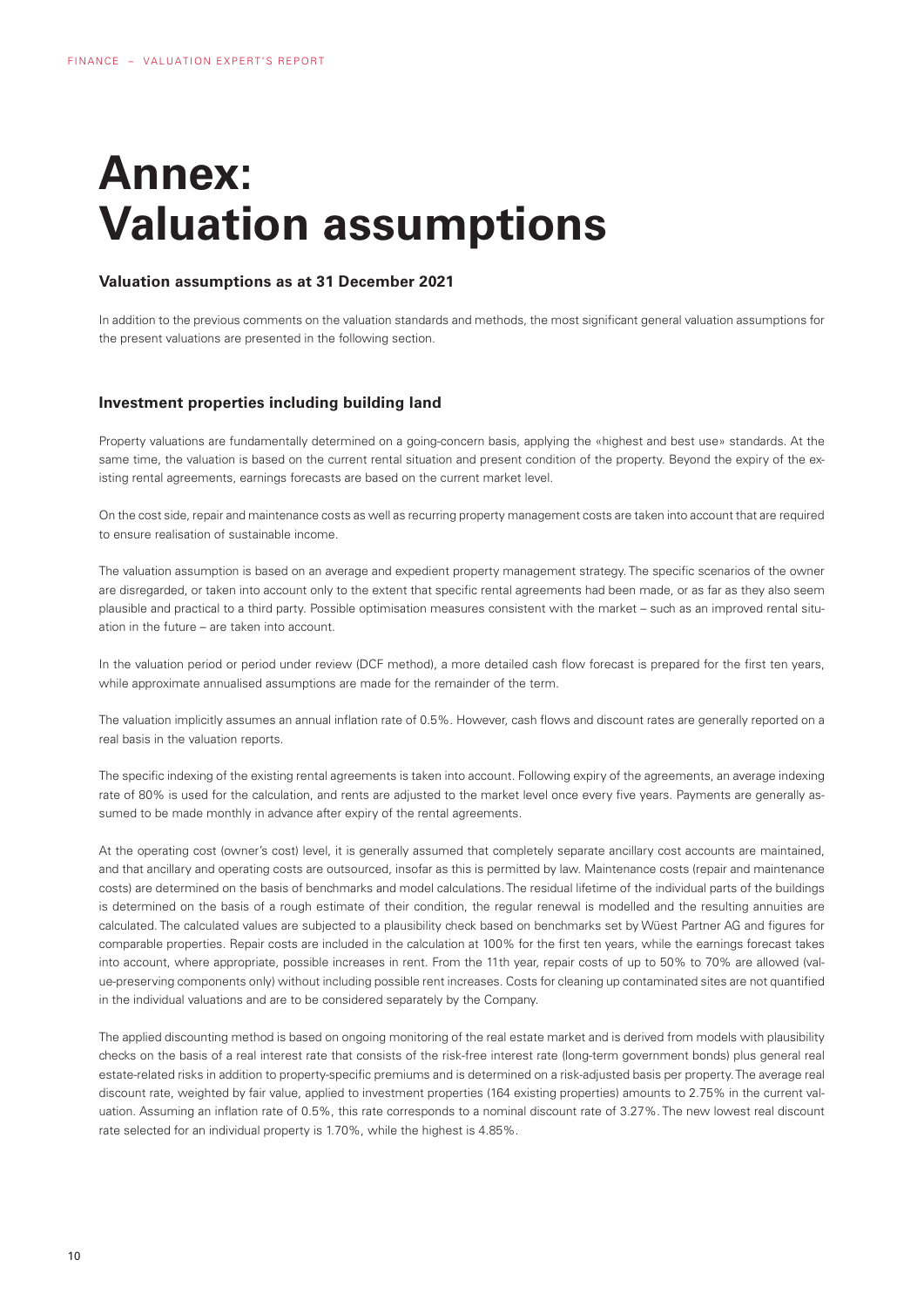The valuations are based on the rental tables of the property managers as at 1 January 2022. The valuations are based on the floor space details provided by the Company/property managers.

Risks relating to credit ratings of individual tenants are not explicitly taken into account in the valuation since it is assumed that appropriate contractual safeguards were concluded.

#### **Properties under construction and development sites**

Properties under construction and development sites with future utilisation as investment properties are recognised at project fair value according to Swiss GAAP FER 18. In this context, planned or possible construction development as at the balance sheet date is therefore valued on the basis of the same assumptions and methods used for investment properties. To determine the current fair value as at the balance sheet date, the still-outstanding investment costs are taken into account in the cash flows, and the additional risks are reported as a return premium on the discount rate or as development risk. Information regarding projected construction work, schedules, building costs and future rentals is obtained from Swiss Prime Site AG insofar as it is specifically available (building permits, plans, cost calculations/investment applications, etc.) or appears to be plausible. Any profit is taken into account on a pro rata basis, insofar as its realisation can be determined with sufficient certainty.

Properties under construction that are designated for future divestment (e.g. condominiums) are recognised in the balance sheet at the lower of cost or investment costs and net realisable value according to Swiss GAAP FER 17, i.e. current activities and investment costs are recognised and the subsequent valuation carried out at the lower value.

## **Disclaimer**

The valuations carried out by Wüest Partner AG represent an economic assessment based on available information, most of which was provided by Swiss Prime Site AG. Wüest Partner AG did not conduct or commission any legal, structural engineering or other specific clarifications. Wüest Partner AG assumes that the information and documents received are accurate. However, no guarantee can be provided in this respect. Value and price may deviate from each other. Specific circumstances that influence the price cannot be taken into account when making a valuation. The valuation performed as at the reporting date is only valid at that specific point in time and may be affected by subsequent or yet unknown events, in which case a revaluation would be necessary.

Since the accuracy of valuation results cannot be guaranteed objectively, no liability can be derived from it for Wüest Partner AG and/ or the author.

Zurich, 22 December 2021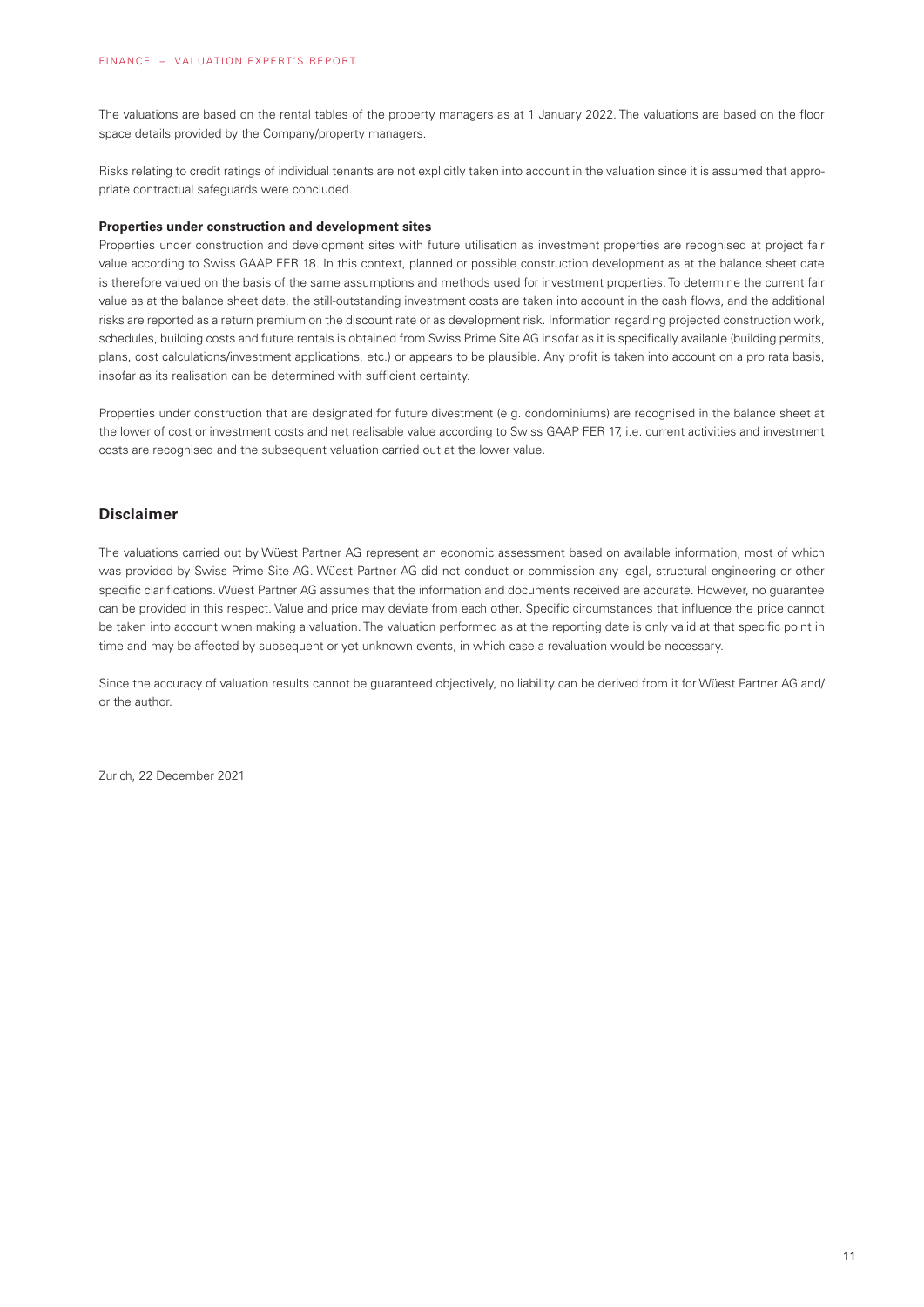# <span id="page-12-0"></span>**Consolidated financial statements**

## **Consolidated income statement**

|                                                     |              | $01.01 -$  | $01.01 -$  |
|-----------------------------------------------------|--------------|------------|------------|
| in CHF 1000                                         | <b>Notes</b> | 31.12.2020 | 31.12.2021 |
| Rental income from properties                       | 4            | 424723     | 426692     |
| Income from real estate developments                | 4            | 50099      | 48261      |
| Income from real estate services                    | 4            | 115 164    | 119387     |
| Income from retail                                  | 4            | 110606     | 119540     |
| Income from assisted living                         | 4            | 72420      |            |
|                                                     | 4            | 13126      | 18215      |
| Income from asset management                        | 4            |            |            |
| Other operating income                              |              | 6778       | 12836      |
| Operating income                                    |              | 792916     | 744931     |
| Revaluation of investment properties, net           | 14           | 203406     | 318814     |
| Result from investments in associates               |              | 1000       | 909        |
| Result from investment property sales, net          | 6            | 22243      | 39916      |
| Result from sale of participations, net             | 3            | 204181     |            |
|                                                     |              |            |            |
| Real estate costs                                   | 7            | $-71739$   | $-59101$   |
| Cost of real estate developments                    |              | $-36268$   | $-33377$   |
| Cost of goods sold                                  |              | $-65567$   | $-63726$   |
| Personnel costs                                     | 8            | $-222777$  | $-172625$  |
| Depreciation on tangible assets                     | 15           | $-8446$    | $-7400$    |
| Amortisation on intangible assets                   | 15           | $-9138$    | $-8981$    |
| Other operating expenses                            | 9            | $-47520$   | $-43945$   |
| Operating expenses                                  |              | $-461455$  | $-389155$  |
|                                                     |              |            |            |
| Operating result (EBIT)                             |              | 762291     | 715415     |
| Financial expenses                                  | 18           | $-60511$   | $-71748$   |
| Financial income                                    |              | 1679       | 2687       |
|                                                     |              |            |            |
| Profit before income taxes                          |              | 703459     | 646354     |
|                                                     |              |            |            |
| Income taxes                                        | 10           | $-93052$   | $-138977$  |
| Profit                                              |              | 610407     | 507377     |
| Attributable to shareholders of Swiss Prime Site AG |              | 610510     | 507377     |
| Attributable to non-controlling interests           |              | $-103$     |            |
| Earnings per share (EPS), in CHF                    | 21           | 8.04       | 6.68       |
| Diluted earnings per share, in CHF                  | 21           | 7.55       | 6.28       |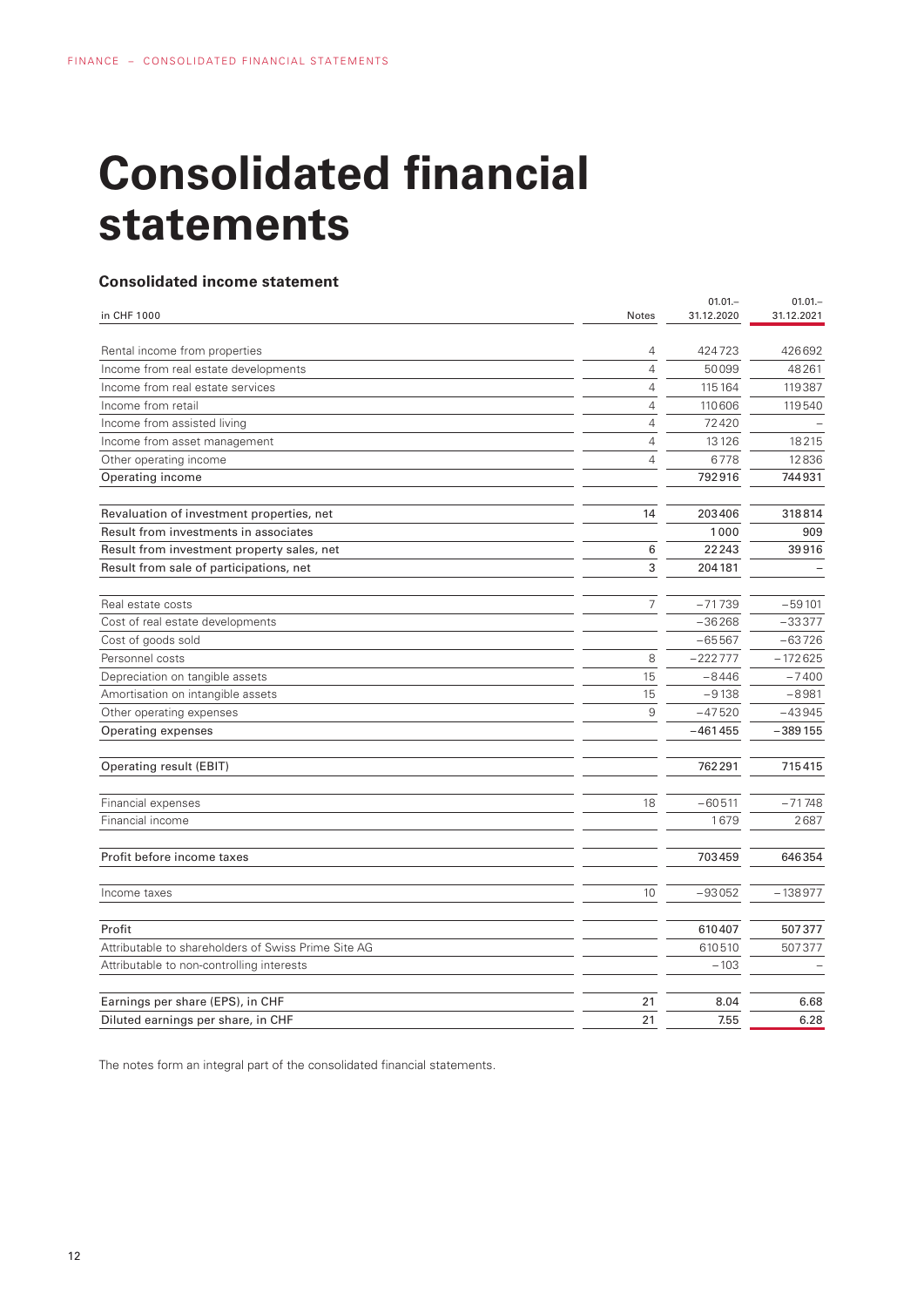## <span id="page-13-0"></span>**Consolidated balance sheet**

| in CHF 1000                                | Notes | 31.12.2020 | 31.12.2021 |
|--------------------------------------------|-------|------------|------------|
| Assets                                     |       |            |            |
| Cash                                       |       | 142750     | 114656     |
| Securities                                 |       | 602        | 1351       |
| Accounts receivable                        | 11    | 56729      | 39330      |
| Other current receivables                  |       | 5005       | 6268       |
| Inventories                                | 12    | 30786      | 33263      |
| Real estate developments                   | 13    | 27628      |            |
| Trading properties                         | 14    |            | 53466      |
| Accrued income and prepaid expenses        |       | 33109      | 31009      |
| Assets held for sale                       | 14    | 216401     | 250124     |
| <b>Total current assets</b>                |       | 513010     | 529467     |
|                                            |       |            |            |
| Investment properties                      | 14    | 12 106 219 | 12489910   |
| Tangible assets                            | 15    | 25956      | 23620      |
| Investments in associates                  |       | 51487      | 50800      |
| Other financial investments                |       | 4060       | 4285       |
| Intangible assets                          | 15    | 25450      | 32243      |
| Total non-current assets                   |       | 12213172   | 12600858   |
| <b>Total assets</b>                        |       | 12726182   | 13130325   |
|                                            |       |            |            |
| Liabilities and shareholders' equity       |       |            |            |
| Current financial liabilities              | 18    | 1333776    | 858        |
| Accounts payable                           |       | 8341       | 25297      |
| Other current liabilities                  |       | 144315     | 160921     |
| Real estate developments                   | 13    | 4742       |            |
| Accrued expenses and deferred income       | 17    | 156051     | 193666     |
| <b>Total current liabilities</b>           |       | 1647225    | 380742     |
|                                            |       |            |            |
| Non-current financial liabilities          | 18    | 3830525    | 5147184    |
| Deferred tax liabilities                   | 10    | 1162803    | 1263720    |
| <b>Total non-current liabilities</b>       |       | 4993328    | 6410904    |
| <b>Total liabilities</b>                   |       | 6640553    | 6791646    |
| Share capital                              | 20    | 1162347    | 1162347    |
| Capital reserves                           | 20    | 177198     | 50016      |
| Treasury shares                            | 20    | $-161$     | $-58$      |
| Retained earnings                          | 20    | 4746245    | 5126374    |
| Total shareholders' equity                 |       | 6085629    | 6338679    |
| Total liabilities and shareholders' equity |       | 12726182   | 13130325   |
|                                            |       |            |            |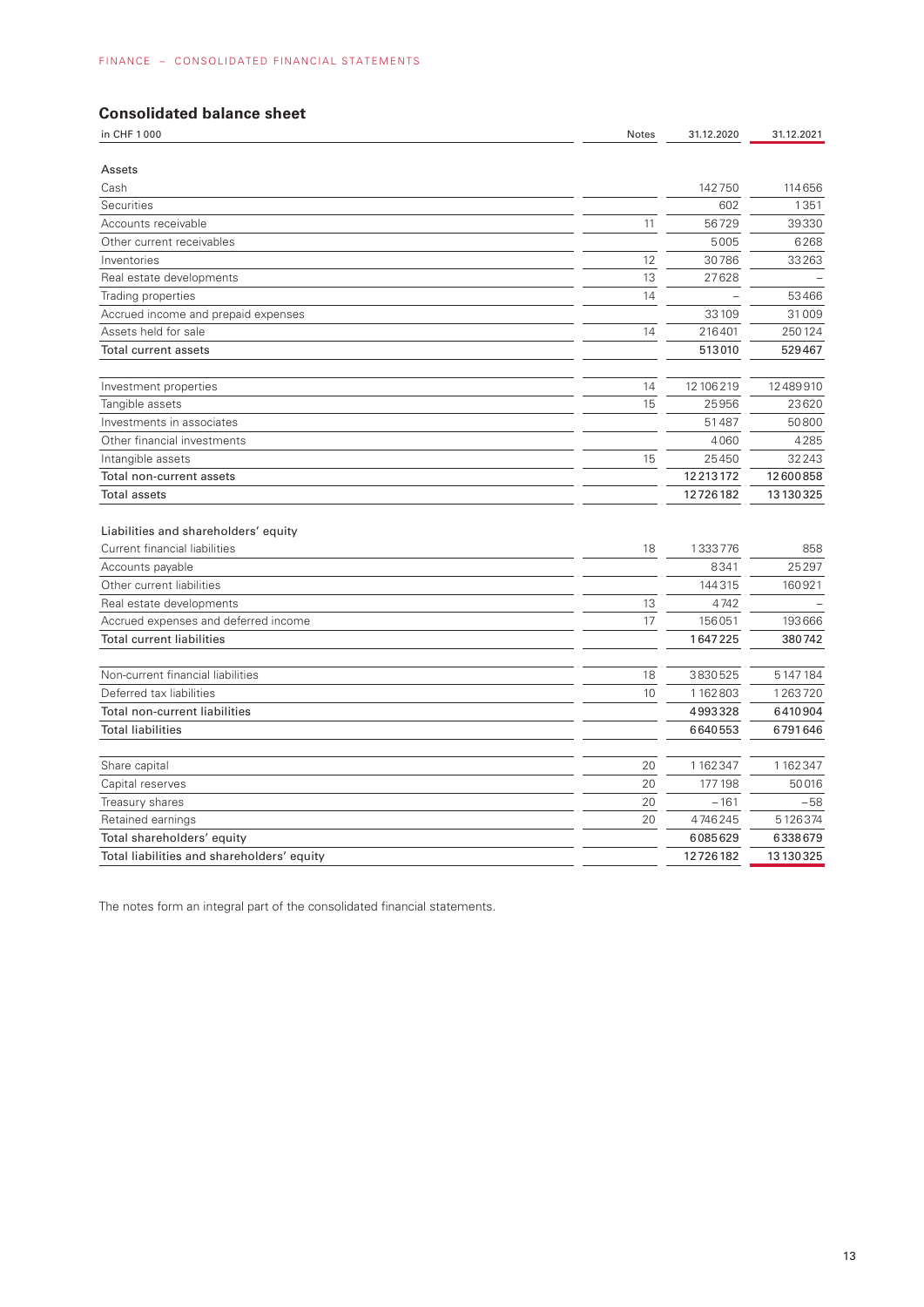# <span id="page-14-0"></span>**Consolidated cash flow statement**

|                                                                              |       | $01.01 -$  | $01.01 -$  |
|------------------------------------------------------------------------------|-------|------------|------------|
| in CHF 1000                                                                  | Notes | 31.12.2020 | 31.12.2021 |
|                                                                              |       |            |            |
| Profit                                                                       |       | 610407     | 507377     |
| Depreciation and amortisation                                                | 15    | 17584      | 16381      |
| Revaluation of investment properties, net                                    | 14    | $-203406$  | $-318814$  |
| Result from investment property sales, net                                   | 6     | $-22243$   | $-39916$   |
| Result from sales of participations, net                                     | 3     | $-204181$  |            |
| Result from investments in associates                                        |       | $-1000$    | $-909$     |
| Other non-cash items affecting net income                                    |       | 3783       | 2021       |
| Financial expenses                                                           |       | 60511      | 71748      |
| Financial income                                                             |       | $-1679$    | $-2687$    |
| Income tax expenses                                                          | 10    | 93052      | 138977     |
| Change in accounts receivable                                                |       | $-12275$   | 17399      |
| Change in inventories and real estate developments                           |       | $-1710$    | 20409      |
| Change in other receivables and accrued income and prepaid expenses          |       | $-2460$    | $-6753$    |
| Change in accounts payable                                                   |       | –12994     | 16956      |
| Change in other current liabilities and accrued expenses and deferred income |       | 29603      | 20616      |
| Income tax payments                                                          |       | $-54500$   | $-13153$   |
| Cash flow from operating activities                                          |       | 298492     | 429652     |
|                                                                              |       |            |            |
| Investments in investment properties                                         | 14    | $-409974$  | $-276646$  |
| Divestments of investment properties                                         | 14    | 76907      | 186295     |
| Investments in tangible assets                                               | 15    | $-6813$    | $-5064$    |
| Divestments of group companies, less disposed cash                           | 3     | 571394     |            |
| Investments in financial investments                                         |       | $-7601$    | $-2436$    |
| Divestments of financial investments                                         |       | 24690      | 2970       |
| Investments in intangible assets                                             | 15    | $-14787$   | $-15774$   |
| Interest payments received                                                   |       | 288        | 228        |
| Dividends received                                                           |       | 1923       | 1709       |
| Cash flow from investing activities                                          |       | 236027     | $-108718$  |
|                                                                              |       |            |            |
| Distribution to shareholders                                                 | 20    | $-288678$  | $-254496$  |
| Purchase of treasury shares                                                  | 20    | $-4976$    | $-2904$    |
| Issue of bonds                                                               | 18    | 299272     | 449878     |
| Redemption of bond                                                           | 18    | $-230000$  | $-300000$  |
| Redemption of convertible bond                                               | 18    | $-3277$    |            |
| Issuance/repayment of current financial liabilities                          |       | $-538772$  | $-1033012$ |
| Issuance/repayment of non-current financial liabilities                      |       | 267579     | 865700     |
| Interest paid and early termination penalties                                |       | $-65982$   | $-74194$   |
| Cash flow from financing activities                                          |       | $-564834$  | $-349028$  |
|                                                                              |       |            |            |
| Change in cash                                                               |       | $-30315$   | $-28094$   |
| Cash at beginning of period                                                  |       | 173065     | 142750     |
| Cash at end of period                                                        |       | 142750     | 114656     |
|                                                                              |       |            |            |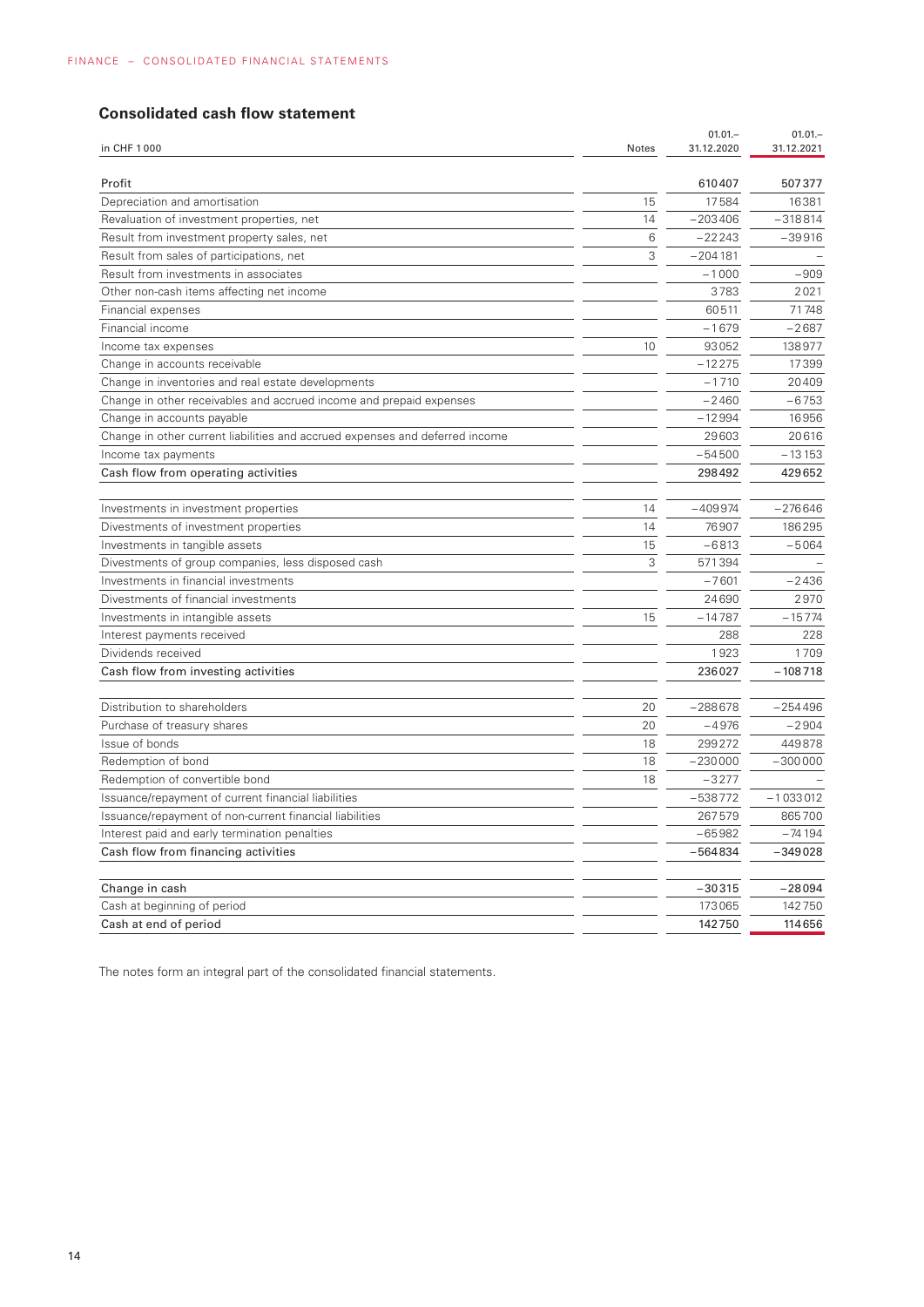# <span id="page-15-0"></span>**Consolidated statement of changes in shareholders' equity**

| in CHF 1000                                                       | Notes | Share<br>capital         | Capital<br>reserves      | Treasury<br>shares       | Retained<br>earnings | Share-<br>holders'<br>equity<br>attributa-<br>ble to<br>share-<br>holders of<br>Swiss<br>Prime<br>Site AG | Non-con-<br>trolling<br>interests | Total<br>share-<br>holders <sup>'</sup><br>equity |
|-------------------------------------------------------------------|-------|--------------------------|--------------------------|--------------------------|----------------------|-----------------------------------------------------------------------------------------------------------|-----------------------------------|---------------------------------------------------|
| Total as at 01.01.2020                                            |       | 1161979                  | 320629                   | $-106$                   | 3975536              | 5458038                                                                                                   | 1149                              | 5459187                                           |
| Profit                                                            |       |                          | $\overline{\phantom{0}}$ | $\overline{\phantom{0}}$ | 610510               | 610510                                                                                                    | $-103$                            | 610407                                            |
| Sale of a majority shareholding with<br>non-controlling interests | 3     |                          |                          |                          |                      |                                                                                                           | $-1046$                           | $-1046$                                           |
| Goodwill                                                          | 3/16  | $\overline{\phantom{0}}$ |                          |                          | 304538               | 304538                                                                                                    |                                   | 304538                                            |
| Distribution to shareholders                                      | 20    |                          | $-144339$                |                          | $-144339$            | $-288678$                                                                                                 |                                   | $-288678$                                         |
| Conversion of convertible bonds into<br>registered shares         | 18    | 368                      | 2046                     |                          |                      | 2414                                                                                                      | -                                 | 2414                                              |
| Share-based compensation                                          | 20    |                          | $-1138$                  | 4921                     |                      | 3783                                                                                                      | -                                 | 3783                                              |
| Purchase of treasury shares                                       | 20    |                          |                          | $-4976$                  |                      | $-4976$                                                                                                   |                                   | $-4976$                                           |
| Total as at 31.12.2020                                            |       | 1162347                  | 177 198                  | $-161$                   | 4746245              | 6085629                                                                                                   | -                                 | 6085629                                           |
| Profit                                                            |       |                          |                          |                          | 507377               | 507377                                                                                                    |                                   | 507377                                            |
| Distribution to shareholders                                      | 20    |                          | $-127248$                |                          | $-127248$            | $-254496$                                                                                                 |                                   | $-254496$                                         |
| Share-based compensation                                          | 20    |                          | 66                       | 3007                     |                      | 3073                                                                                                      | -                                 | 3073                                              |
| Purchase of treasury shares                                       | 20    |                          |                          | $-2904$                  |                      | $-2904$                                                                                                   |                                   | $-2904$                                           |
| Total as at 31.12.2021                                            |       | 1162347                  | 50016                    | $-58$                    | 5126374              | 6338679                                                                                                   | -                                 | 6338679                                           |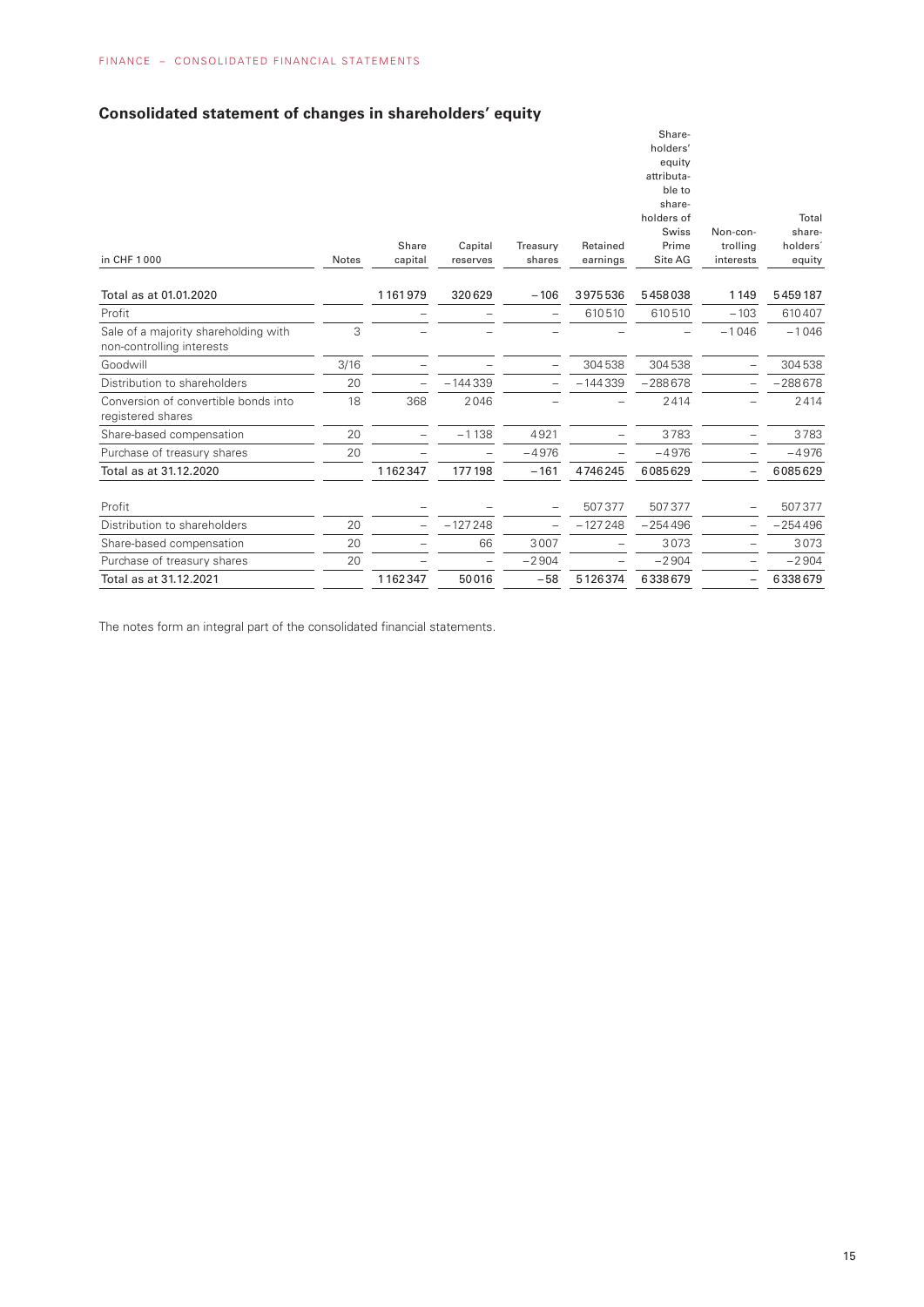# <span id="page-16-0"></span>**Notes to the consolidated financial statements**

## **1 Business activities**

Swiss Prime Site's strategy is based on investments in high-quality properties situated in prime locations, primarily with commercially utilised floor space, as well as in development projects. The focus of investment is properties and projects with sustainable, attractive returns and long-term value-boosting potential. The real estate portfolio is actively managed. Swiss Prime Site also operates in real estate-related business fields with the aim of strengthening and broadening the earnings base, in addition to diversifying risks and exploiting synergies.

Further information regarding the individual business fields can be found in note 4 «Segment reporting».

## **2 Summary of significant accounting principles**

#### **2.1 Principles of consolidated reporting**

The consolidated financial statements of Swiss Prime Site AG were prepared in accordance with Swiss GAAP FER (Generally Accepted Accounting Principles FER) and correspond to article 17 of the Directive on Financial Reporting of the Swiss stock exchange (SIX Swiss Exchange). The consolidated financial statements comprise the holding company as well as its subsidiaries (hereinafter jointly referred to as «group companies»).

The consolidated financial statements are generally based on the historical cost principle. Deviations from this principle are set out in notes 2.6 to 2.35. These apply to investment properties (undeveloped properties, existing properties, properties under construction and development sites, except those designated for sale), which are assessed at fair value. In addition, securities and derivatives are recognised at stock-exchange prices or at fair values as at the balance sheet date. The significant accounting principles are explained in the following section.

The consolidated financial statements were prepared in Swiss francs (CHF). All amounts, except for the figures per share, have been rounded to CHF 1000. All group companies maintain their accounts in Swiss francs. Transactions denominated in foreign currencies are immaterial.

#### **2.2 Comparative figures of the previous period**

The presentation of the comparative periods and figures is carried out in accordance with the Swiss GAAP FER framework. The figures for the comparative period are shown in the text in square brackets [ ].

#### **2.3 Scope of consolidation and consolidation methods**

The consolidated financial statements of Swiss Prime Site comprise Swiss Prime Site AG and all its group companies, controlled directly or indirectly or under a single management. These group companies are included in the financial statements within the scope of full consolidation.

The scope of consolidation comprises 10 [11] companies (including the holding company). An overview of the group companies is provided in note 24 «Group companies and associates».

The consolidation is based on the audited annual financial statements of the group companies as at 31 December 2021, which were prepared applying uniform accounting principles. All significant transactions and balances between the individual group companies and any intercompany profits have been eliminated.

Investments in associates in which Swiss Prime Site exercises a significant influence, but which it does not control, are valued according to the equity method. Recognition in the balance sheet is carried out at cost at the time of acquisition. In subsequent reporting periods after the acquisition, this value is adjusted to reflect Swiss Prime Site's share in the additional equity generated or net income earned. All balances/transactions with investments valued according to the equity method are reported separately as items with associates.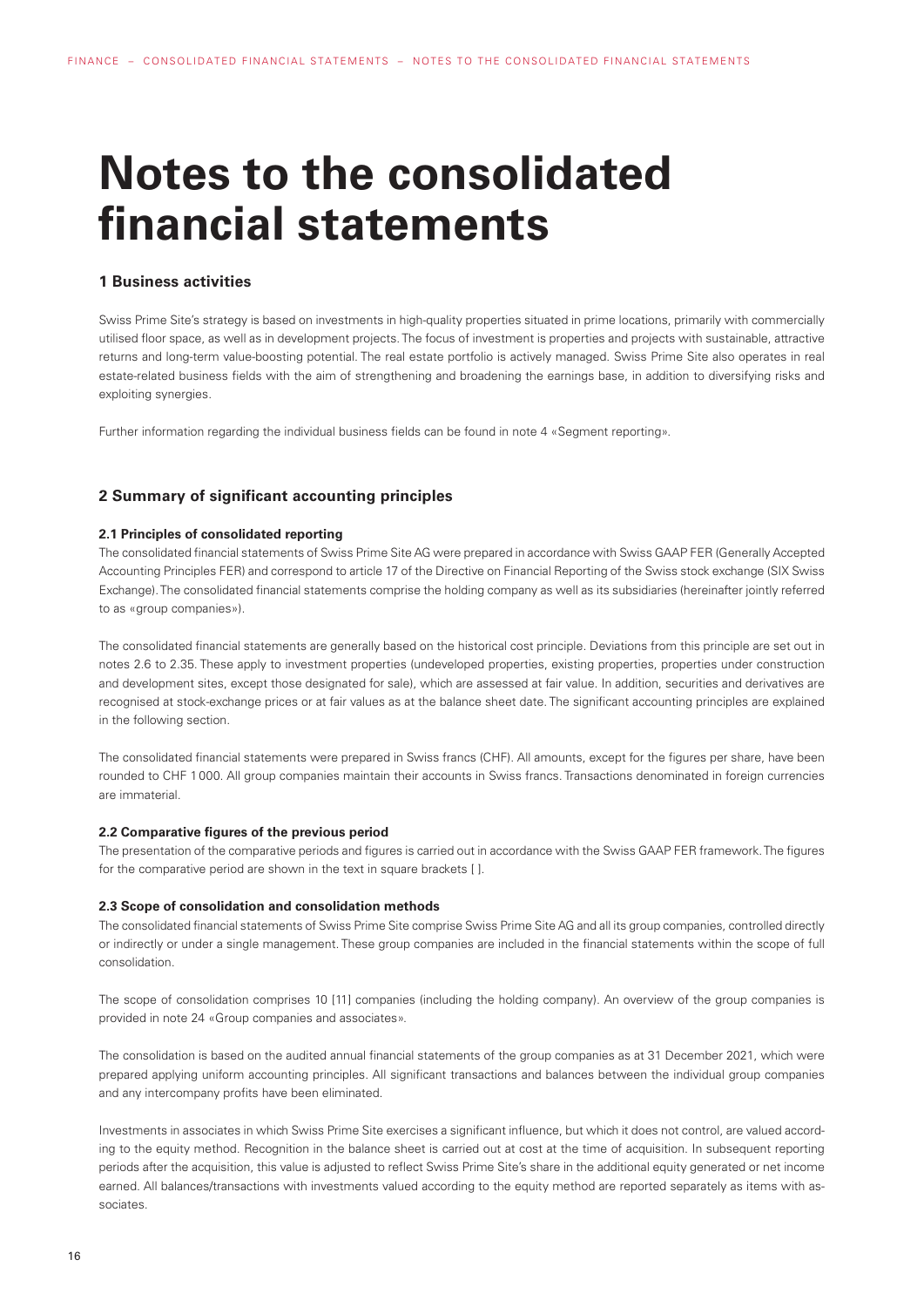Companies in which Swiss Prime Site holds an investment of less than 20% are recognised at fair value (provided that this value can be reliably determined), either as securities or as non-current financial investments.

Investments in group companies and associates are included in the consolidated financial statements from the time when control is assumed – or when significant influence is gained – and excluded from the time when control is relinquished or significant influence is lost. These two dates are not necessarily identical to the date of acquisition or sale.

#### **2.4 Capital consolidation**

Capital consolidation is carried out using the purchase method. The difference between the purchase price of an acquired company and the fair value of the resulting net assets acquired is set off against shareholders' equity (retained earnings) as goodwill from acquisitions. Any negative goodwill is offset against shareholders' equity (retained earnings). Acquisition costs are recognised in the income statement. The effects of theoretical recognition and amortisation of goodwill are disclosed in the notes to the consolidated financial statements. Given divestment of investments in group companies, the difference between the sales proceeds and pro rata book value including historical goodwill is reported as profit or loss in the income statement.

#### **2.5 Segment reporting**

Segment reporting is carried out according to Swiss GAAP FER 31 sec. 8 «Segment reporting» in conjunction with the Company's internal financial reporting to the Executive Board and Board of Directors (i.e. management approach). The group's business activities are divided into two segments that are subject to reporting requirements. The Real Estate segment comprises the core real estate business (purchase, sale, lease and development of properties) as well as central group functions. Real estate-related services – i.e. the real estate services, retail and asset management businesses – are incorporated into the Services segment.

#### **2.6 Cash**

Cash comprises cash in hand and sight deposits held at financial institutions. Cash also consists of time deposits held at financial institutions as well as short-term money market investments with a residual term to maturity of maximum three months. They are recognised at nominal value.

#### **2.7 Securities**

Securities include tradable equities held on a short-term basis that are valued at fair value, as well as term deposits with a residual term to maturity of more than three months that are recognised at nominal value. Unrealised and realised gains as well as income from securities are recognised as financial result in the income statement.

#### **2.8 Accounts receivable**

Accounts receivable and other receivables are valued at amortised cost, which generally corresponds to the nominal value, less any requisite impairments for non-collectable receivables. Receivables can be short term (as a rule) or long term. The receivables in the Real Estate segment and in the real estate services and asset management business fields are subject to individual valuation with strict credit-rating guidelines.

#### **2.9 Impairments on receivables**

To cover debtor risk, outstanding receivables are evaluated at the end of the reporting period by means of maturity lists and legal case reporting with respect to collectability. The necessary impairments are formed, and impairments that are no longer necessary are released. Forming/releasing these impairments is recognised in other operating expenses.

#### **2.10 Inventories**

Inventories are valued at average cost price, but not exceeding the net realisable value. Discounts are treated as reductions in acquisition price. The value of inventories with long storage periods and goods that are hard to sell is impaired.

#### **2.11 Trading properties**

Properties under construction that are intended for future sale (for example condominiums) are recognised in the balance sheet at investment cost or fair value at the time of reclassification or, if lower, net realisable value according to Swiss GAAP FER 17 «Inventories». The realisation of sales is recorded in operating income as «Income from sale of trading properties» at the time of transfer of ownership (transfer of benefits and risks). The recognised costs are reported as expense from the sale of trading properties in operating expenses upon realisation of sales.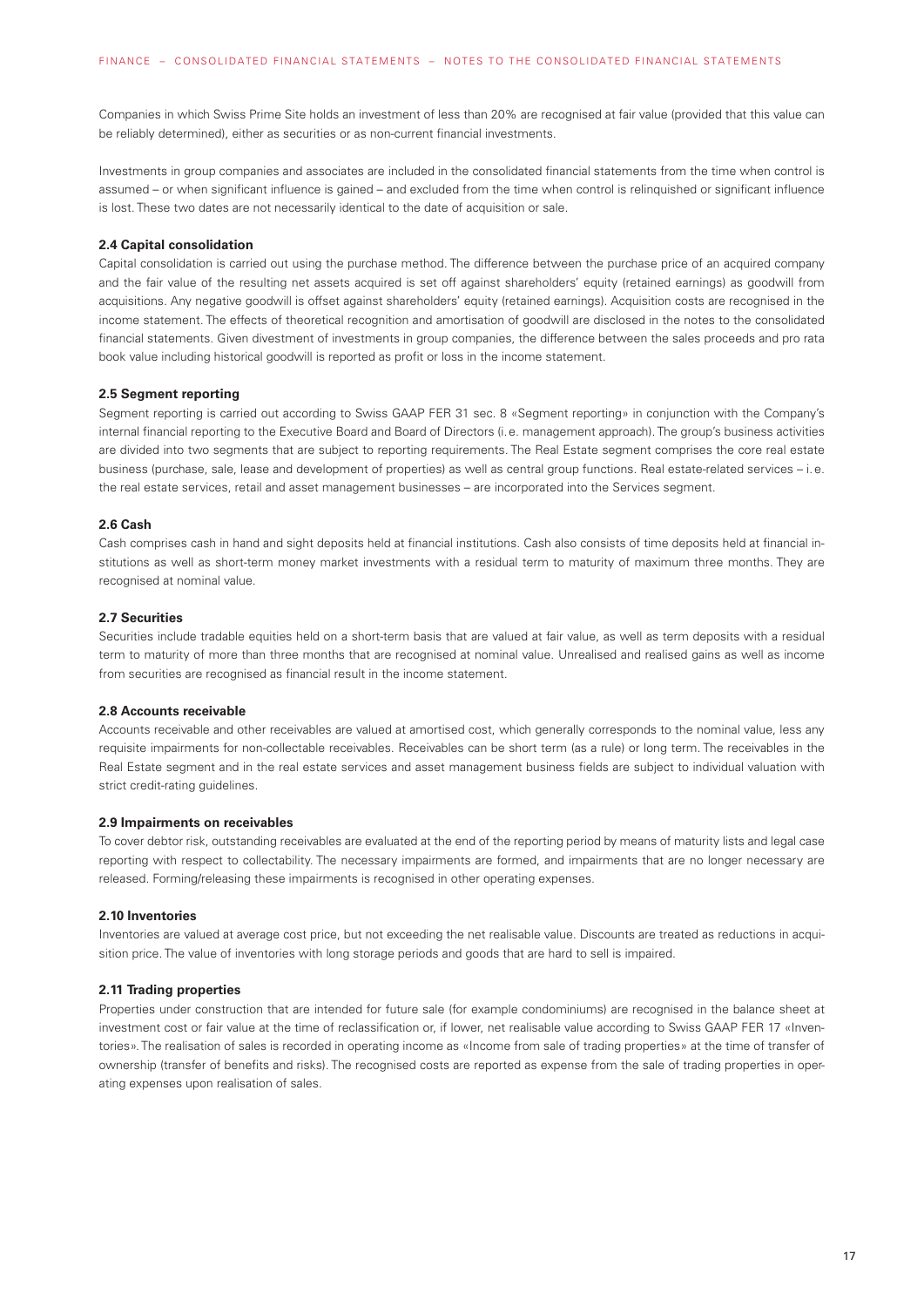#### **2.12 Real estate developments**

Real estate developments (long-term contracts) comprise construction projects that are sold to third parties either prior to or during the construction phase, which are developed or completed on behalf of the buyer. Notarisation of the purchase agreement is carried out following the conclusion of the project. Transfer of ownership for the respective property generally takes place after construction is completed. Recognition in the balance sheet of real estate developments is carried out according to the percentage-of-completion method (POCM) in accordance with Swiss GAAP FER 22 «Long-term contracts». Depending on how the project is structured, the percentage of completion is determined based on the cost-to-cost method or based on building assessments and project planning (milestone approach). The method applied in each case is the method by which the percentage of completion can be determined most reliably. The cumulative costs and realised sales proceeds according to the percentage-of-completion method are reported in the income statement on an ongoing basis.

Advance payments received are recognised in the balance sheet without affecting income. They are offset against the relevant longterm contracts for which the advance payment was made. Reporting in the balance sheet is carried out on a net basis as «real estate developments» on the assets or liabilities side. Insofar as the result of a long-term contract cannot be reliably estimated, only the amount of income equal to the amount of incurred contract costs is recognised that would probably be realisable, with concurrent reporting of the contract costs incurred as expense in the corresponding period. This corresponds to a valuation at actual costs. If there is a probability that total contract costs could exceed total contract income, the expected losses are immediately recorded as expense and provision, respectively.

#### **2.13 Assets held for sale**

These are assets or groups of assets held for sale that have not yet been sold, but the sale of which is highly probable. Classifying such a divestment as highly probable necessitates the fulfilment of various criteria, including that the competent management level has determined a plan for divesting the asset (or group of assets) and actively commenced the process of searching for a buyer and executing the plan. Furthermore, the asset (or group of assets) must be actively offered for acquisition at a price that is appropriate relative to the current fair value. The divestment must also take place within a one-year period as expected. These assets are valued at the lower of book value or fair value less sales costs. Investment properties held for sale fall in this category only with respect to classification, but not for valuation purposes and are therefore recognised at fair value according to Swiss GAAP FER 18 «Tangible fixed assets».

#### **2.14 Non-current financial investments**

Non-current financial investments comprise loans with a residual term to maturity of more than one year and are valued at amortised cost less any requisite impairments. Impairments are recognised in the income statement. Under financial investments, free capital can be invested in Swiss francs and euros. Investments in first-class, stock exchange-listed shares, in bonds with a minimum rating by a leading rating agency of «A» and money market paper are permitted. These financial investments are valued similar to securities (see note 2.7 «Securities»).

#### **2.15 Existing properties and undeveloped properties (investment properties)**

The valuation at the time of initial classification is carried out at cost, taking into account directly accountable transaction costs. Thereafter, the valuation is carried out at fair value in accordance with Swiss GAAP FER 18 sec. 14. Replacement and expansion investments are recognised at the book value of the properties when it is probable that Swiss Prime Site will obtain a resulting future economic benefit. Swiss Prime Site's real estate portfolio comprises exclusively properties that are held for investment purposes in accordance with the core business.

The change in fair value is recognised in the income statement. Related deferred tax liabilities or assets on such sums are debited, or credited, to the consolidated income statement as deferred tax expense or deferred tax income, respectively. For further information regarding the calculation of the fair value, see note 14 «Investment properties».

#### **2.16 Properties under construction and development sites (investment properties)**

Properties under construction and development sites with future utilisation as existing properties are already recognised at fair value during construction – the same as other existing properties – provided that the fair value can be reliably determined. The existence of a legally valid building permit is therefore an important indicator for Swiss Prime Site to reliably determine the fair value of a property under construction or a development site. The change in fair value is recognised in the income statement.

If a reliable valuation of the fair value of properties under construction and development sites is not possible, they are recognised at cost less any required impairments.

Directly attributable borrowing costs for properties under construction are recognised as capitalised interest expenses. The relevant calculation is carried out based on actual costs starting from construction start-up date until initial operation at the average interest rate of all interest-bearing financial liabilities.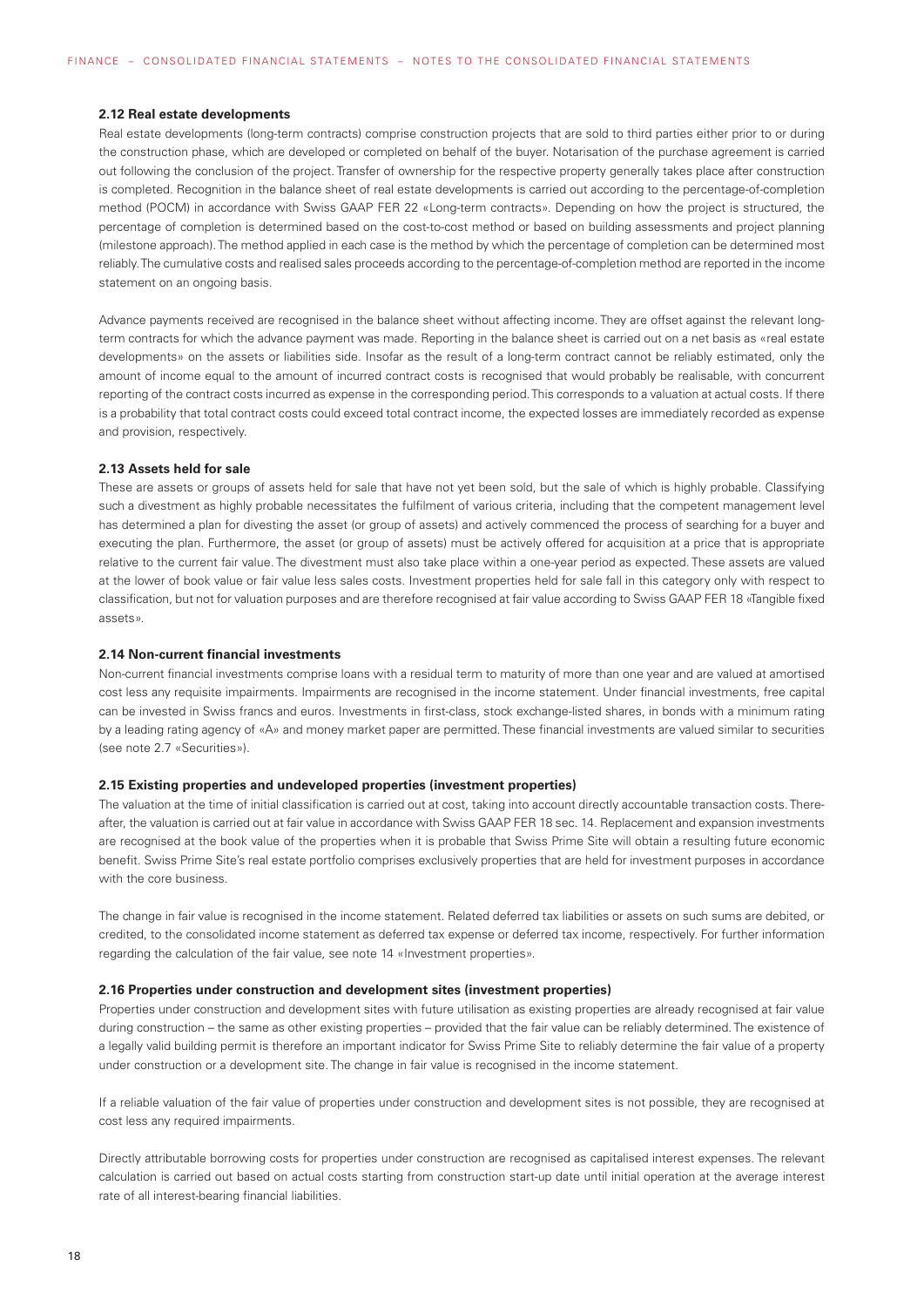If all of the following criteria are fulfilled on a cumulative basis, existing properties are reclassified as properties under construction and development sites at the time of construction:

- Total depletion of the property (elimination of the property's usefulness)
- Planned investments of more than 30% of fair value
- Duration of renovation longer than 12 months

Following completion of the development or total modification, these properties are classified as existing properties. Existing properties are maintained under their category for the duration of modification or renovation, insofar as the aforementioned criteria are unfulfilled.

### **2.17 Tangible assets**

Tangible assets are recognised at acquisition or production costs less cumulated depreciation and impairment. Expenses for repairs and maintenance are charged directly to the consolidated income statement. Depreciation is calculated according to the straight-line method based on the economically useful life.

#### **2.18 Intangible assets**

Intangible assets are recognised at cost less amortisation and any impairments and include software for which a license was obtained from third parties or which was developed by third parties or within the group. The depreciation period for software amounts to five years (straight line).

#### **2.19 Depreciation**

Useful life of assets

| Asset categories                    | Years |
|-------------------------------------|-------|
|                                     |       |
| Equipment                           | 20    |
| Furniture and tenants' improvements |       |
| Hardware and software               |       |

#### **2.20 Impairment of tangible and intangible assets including goodwill**

The value of tangible and intangible assets (including goodwill) is always reviewed if changed circumstances or events indicate the possibility of an overvaluation in the book values. If the book value exceeds the realisable value (fair value less disposal costs or higher value in use), an impairment is applied to the realisable value.

Since goodwill is already offset against shareholders' equity at the time of acquisition, any impairment of goodwill does not result in a negative effect on net income, but rather in disclosure in the notes. In the case of divestment of a group company, the goodwill that was offset against shareholders' equity at a previous point in time is also taken into account when determining the profit or loss affecting net income.

#### **2.21 Leasing**

#### Swiss Prime Site as lessor

Property leases and land lease contracts are basically operating lease contracts, which are generally recognised in the consolidated income statement using the straight line method over the duration of the contract. In some of the rental agreements, target turnovers have been agreed upon with the tenants (i.e. turnover-based rents). If these are exceeded on an annual basis, the resulting rental income is booked or accrued in the reporting year.

#### Swiss Prime Site as lessee

Contracts relating to the use of land and properties, for which land lease or right of use payments are effected, should be subject to review in terms of whether they are to be classified as operating or finance lease.

Payments within the scope of operating leases are recognised in the income statement on a straight-line basis over the term of the lease or rental agreement, or duration of the land lease. Land lease payments during construction of new buildings are recognised as assets in the balance sheet.

Given finance lease transactions, the asset and leasing liability are recognised in the balance sheet.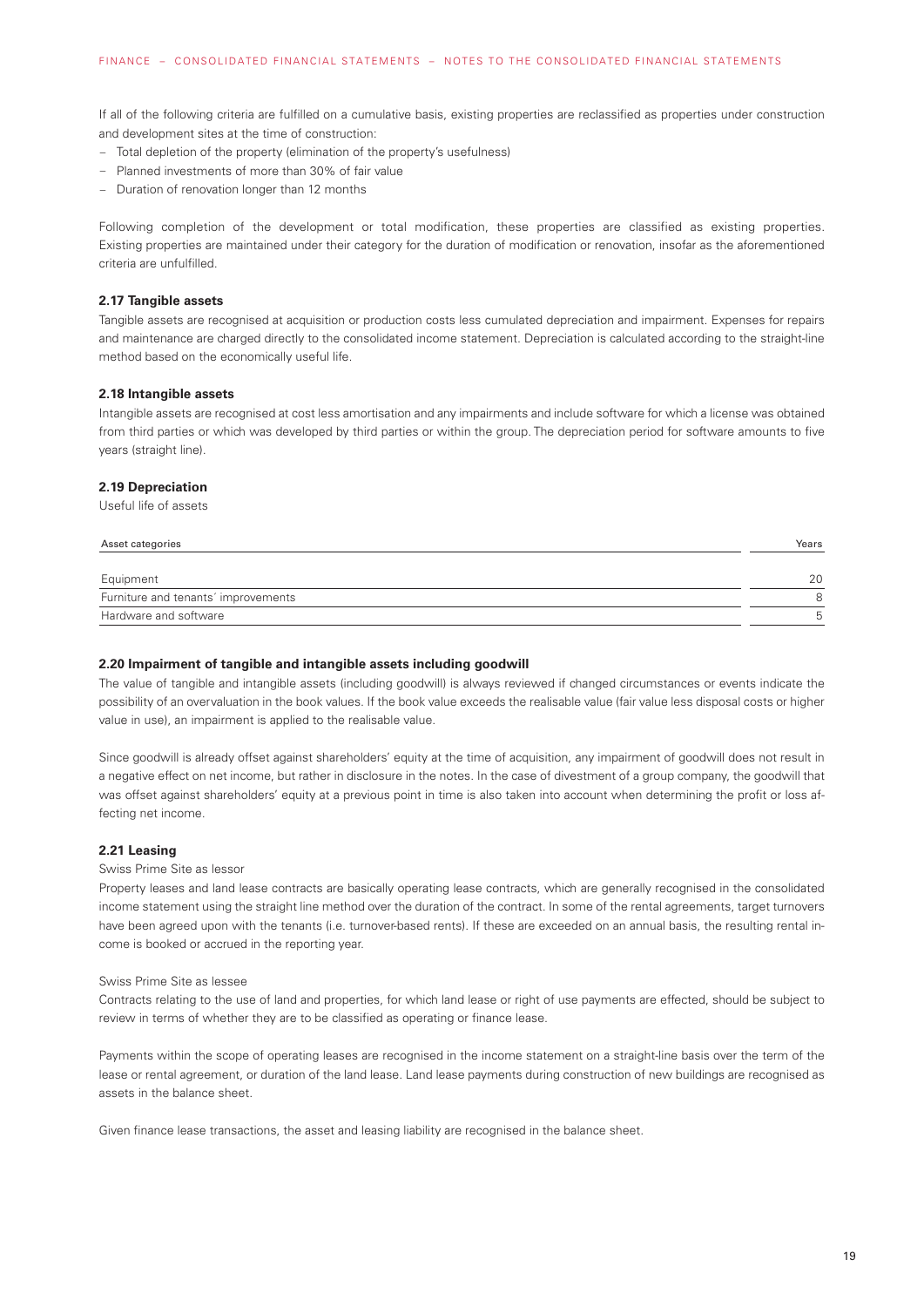#### **2.22 Income taxes**

Income taxes consist of current income taxes and deferred taxes.

Current income taxes comprise the expected tax liability on the taxable profit calculated at the tax rates applicable on the balance sheet date, property gains taxes on real estate sales and adjustments to tax liabilities or tax assets for previous years.

Deferred taxes are calculated on temporary valuation differences between the book value of an asset or a liability in the consolidated balance sheet and its corresponding tax base (i.e. balance sheet liability method). Determination of the deferred taxes takes into account the expected date of settlement of the temporary differences. In this regard, the tax rates used are those applicable or determined at the balance sheet date. The calculation of deferred taxes on real estate assets was based on the assumption of a holding period of minimum 20 years.

Tax effects from losses carried forward and tax credits are recognised as deferred tax assets if it seems likely that the losses carried forward can be offset against future profits within the stipulated statutory periods.

#### **2.23 Financial liabilities**

Financial liabilities include current financial liabilities that fall due for redemption within the year and non-current financial liabilities with residual terms to maturity of more than 12 months. Financial liabilities can consist of unsecured loans, loans secured by real estate, borrowed capital components of convertible bonds, bonds and other financial debts. All loans were granted to Swiss Prime Site in Swiss francs. Financial liabilities are recognised in the balance sheet at cost.

#### **2.24 Derivative financial instruments**

Derivative financial instruments can be utilised within the scope of ordinary business activities (for example, to hedge interest risks). No hedge accounting in the context of Swiss GAAP FER 27 «Derivative financial instruments» is used. Derivative financial instruments are reported at fair value and, given positive or negative fair value, recognised in the balance sheet as financial investments or other financial liabilities respectively. They can be short or long term in nature. Profits and losses are reported in the financial result. Further information is provided in note 18 «Financial liabilities».

#### **2.25 Provisions**

Provisions comprise liabilities that are uncertain because of their due date or amount. A provision is set up if a past event creates a legal or constructive obligation, and if future outflows of resources can be reliably estimated. Given any legal disputes, the amount of the provisions recognised for obligations is based on how the Executive Board judges the outcome of the dispute in good faith, according to the facts known at the balance sheet date. Expenses relating to a provision are recognised in the income statement.

#### **2.26 Convertible bonds**

The full amount of a convertible bond is recognised as a liability. If the convertible bond is issued on conditions that differ from a bond without conversion rights, it is divided into borrowed capital and equity components. The issuing costs are attributed to the borrowed capital and equity component based on their initial book values. Given premature redemption, the purchase price (less paid accrued interest) is compared with the pro rata book value. The loss or income attributable to the borrowed capital component from the redemption is recognised in the financial result. Given a conversion, the number of shares to be issued based on the conversion is determined by using the conversion price. The nominal value of the converted shares is credited to share capital and the residual amount to capital reserves.

#### **2.27 Shareholders' equity**

Shareholders' equity is subdivided into share capital, capital reserves, treasury shares, retained earnings and non-controlling interests. The nominal share capital of the Company is stated in share capital. Nominal value changes are recognised in share capital. Dividend payments are debited to retained earnings. Goodwill resulting from acquisitions is set off against shareholders' equity (retained earnings) as at the time of acquisition. Any negative goodwill is offset against shareholders' equity (retained earnings). All other changes in capital are recorded in capital reserves.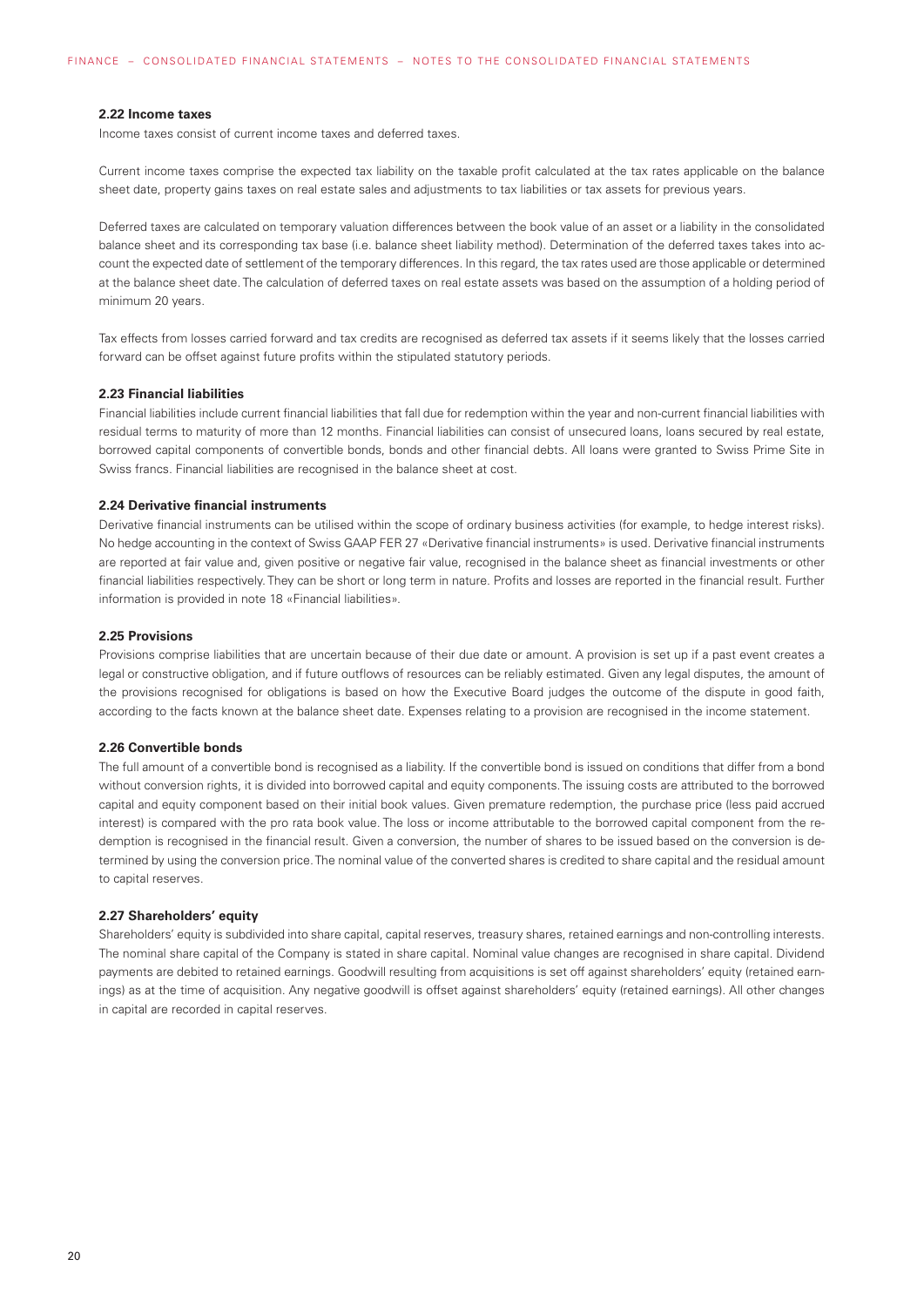#### **2.28 Treasury shares**

Treasury shares are valued at acquisition cost and reported in shareholders' equity as a debit item. No subsequent valuations are carried out following the initial valuation. Proceeds from the sale of treasury shares are offset directly against capital reserves.

#### **2.29 Dividends**

In compliance with Swiss statutory provisions and the Company's Articles of Association, dividends are treated as an appropriation of profit in the financial year in which they were approved by the Annual General Meeting and subsequently paid out.

#### **2.30 Pension plans**

The group companies maintain different pension fund schemes, which are legally independent and financed from employer and employee contributions. Determination of overfunding or underfunding is carried out based on the prepared financial statements of the pension fund scheme, according to Swiss GAAP FER 26. The group's pension plan expense comprises the employer contributions accrued for the relevant period as well as any economic effects from overfunding or underfunding and change in employer contribution reserves. An economic obligation is recognised as a liability, insofar as the prerequisites for forming a provision are fulfilled. Recognition in the balance sheet of economic benefits is carried out insofar as these can be used for the group's future pension plan contributions. Freely disposable employer contribution reserves are recognised as cost in the balance sheet.

#### **2.31 Share-based compensation**

The variable compensation of the members of the Executive Board is designated at 37.5% as performance-based entitlements to shares (performance share units or PSUs). The PSUs are subject to a three-year vesting period, conditionally upon fulfilment of the defined conditions. The payout on the vesting date is effected in the form of Swiss Prime Site AG shares. The performance share units are valued at the current value at the time of allocation according to the principles of Swiss GAAP FER 31 sec. 3 «Share-based payments» and recognised as personnel costs and shareholders' equity (capital reserves) over the three-year vesting period. No subsequent valuations are carried out except given any changes in the relevant payout indicators.

A portion of the fees paid to the Board of Directors and the variable compensation paid to the executives employed by Swiss Prime Site Management AG as well as executive management members of the group companies is effected in the form of Swiss Prime Site AG shares. The fair value of these shares on the date they are granted is recognised as personnel costs.

#### **2.32 Operating income and realisation of income**

Operating income includes all rental income from properties, income from sale of trading properties, income from real estate developments, income from real estate services, income from retail, income from assisted living and income from asset management as well as other operating income. Vacancy costs are deducted directly from the target rental income. Operating income is recorded upon maturity or upon provision of services.

Profits from the divestment of properties and investments are reported on a net basis, taking into account any incidental selling expenses incurred, after operating income. In this context, the gain or loss of sale of investment properties is calculated as the difference between the net sales price and the carrying amount of the investment property, according to the consolidated balance sheet of the past financial year plus any investments.

Realisation of income is generally recognised upon transfer of benefits and risks to the customer. Income from retail trade activities is recognised at the date of delivery of the goods, or in services operations in accordance with the extent of the services provided. For the divestment of properties, this date is designated in the sales contract (generally transfer of ownership).

Income from real estate developments (long-term contracts) is not oriented toward transfer of benefits and risks, but rather recognised according to the percentage-of-completion method (see note 2.12 «Real estate developments»).

#### **2.33 Interest**

Interest on loans as well as land lease interest for qualified properties under construction and development sites, in addition to trading properties, are attributed to cost. With this method, financial expenses or real estate costs are relieved but, at the same time, the revaluation gain is reduced accordingly.

Other interest on borrowed capital is recognised in the income statement using the effective interest rate method. Interest expense and interest income are apportioned as set out in the loan agreements and accordingly directly debited or credited, respectively, to the financial result.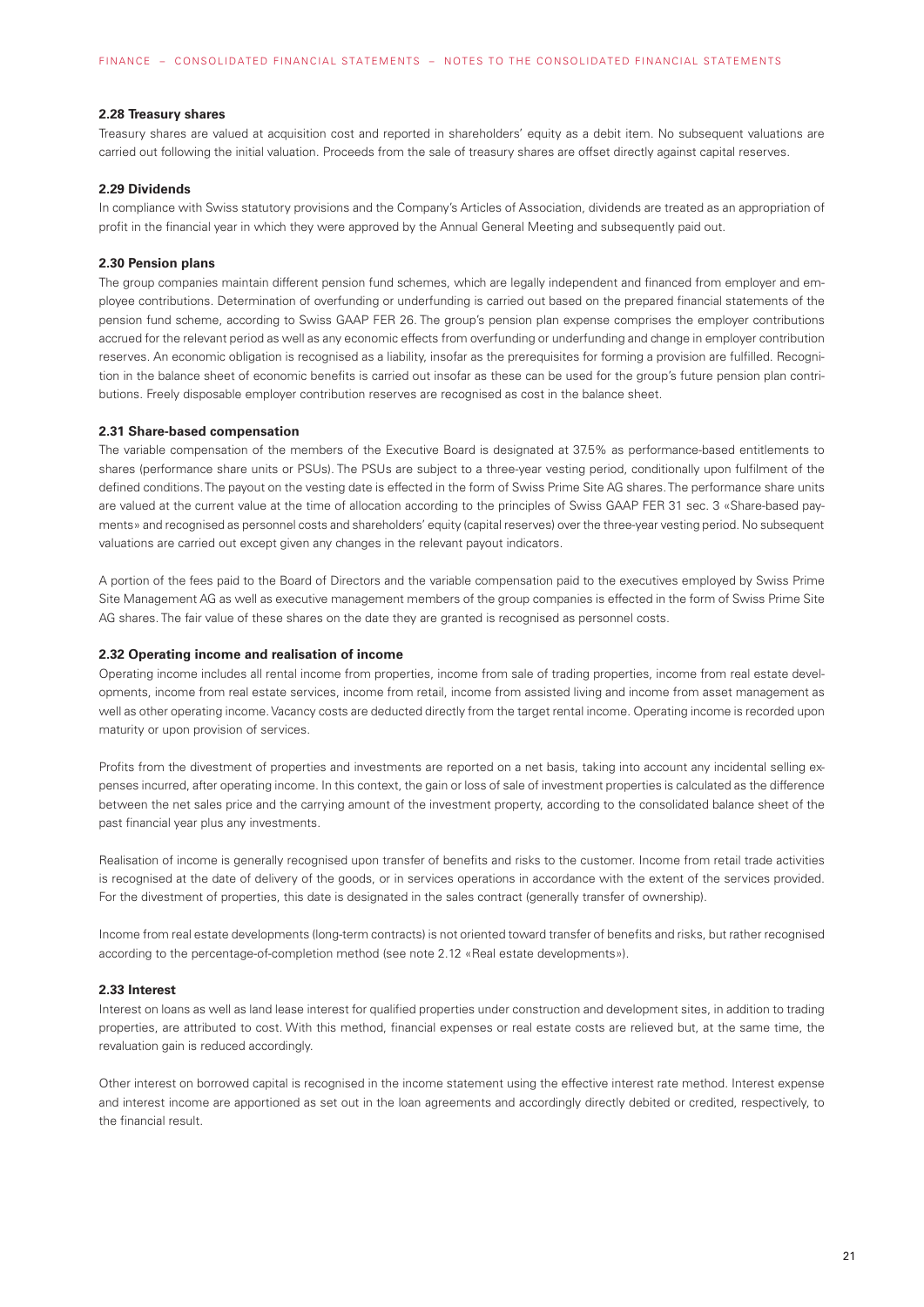#### **2.34 Transactions with related parties**

The Board of Directors, Executive Board, group companies, pension fund foundations of the group, associates and their subsidiaries, and the Swiss Prime Investment Foundation are all regarded as related parties. All transactions with related parties are presented and broken down in note 23 «Transactions with related parties».

#### **2.35 Earnings per share (EPS)**

Basic earnings per share are determined by dividing the consolidated profit attributable to shareholders of Swiss Prime Site AG by the weighted average number of outstanding shares. Diluted earnings per share are determined by deducting expenses in connection with the convertible bonds, such as interest (coupon), amortisation of the proportional costs and tax effects. The potential shares (options and the like) that might lead to a dilution of the number of shares must be taken into account when determining the weighted average number of outstanding shares.

## **3 Changes in scope of consolidation**

#### **3.1 Acquisitions**

No acquisitions during the reporting year or the previous year.

#### **3.2 Sales during the reporting year**

None.

#### **3.3 Sales during the previous year**

The Tertianum Group was sold to the Capvis Equity V fund advised by the investment firm Capvis AG. The sale was announced in a press release on 13 December 2019. The closing of the contract and derecognition took place on 28 February 2020. The Tertianum Group has therefore been included in the consolidated financial statements for two months of the previous year.

The Tertianum Group comprises the entire assisted living business, i.e. the operational management of 80 residential and care centres as well as residences in all parts of Switzerland. The purchase agreement covers all operational management and therefore all group companies in the field of assisted living.

The Tertianum Group has around 4900 employees, who have been transferred to the new owner along with existing management. The 19 properties held by Swiss Prime Site Immobilien AG were not part of the sale and have therefore stayed under the ownership of the Swiss Prime Site Group.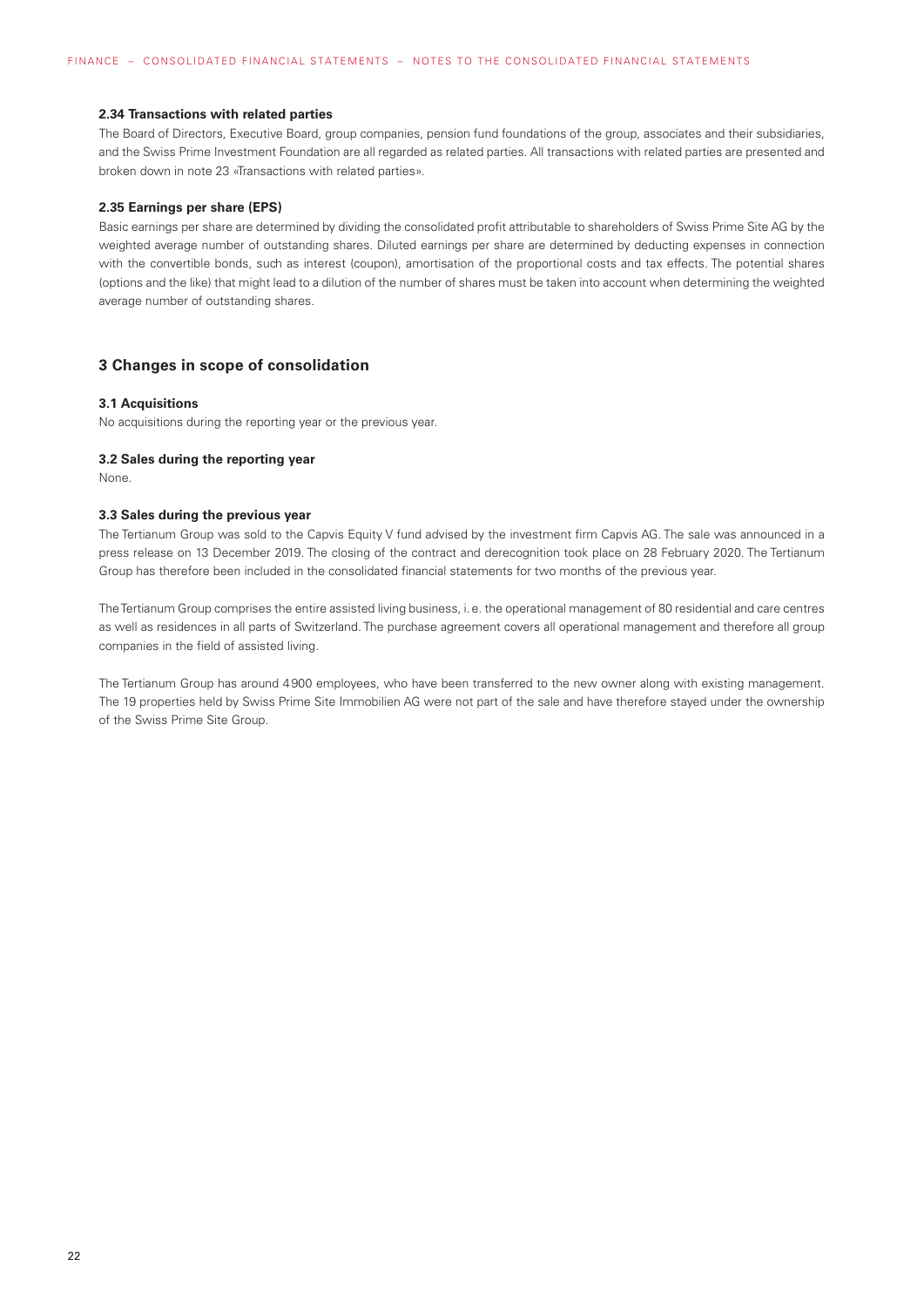Assets and liabilities of the Tertianum Group as at the divestment date of 28 February 2020 were as follows:

| in CHF 1000                                        | 28.02.2020 |
|----------------------------------------------------|------------|
| Assets                                             |            |
| Cash                                               | 5896       |
| Accounts receivable                                | 50998      |
| Other current assets                               | 24291      |
| <b>Total current assets</b>                        | 81185      |
| Investment properties                              | 34745      |
| Tangible assets                                    | 43494      |
| Other non-current assets                           | 16798      |
| Total non-current assets                           | 95037      |
| <b>Total assets</b>                                | 176222     |
| Liabilities and shareholders' equity               |            |
| Current financial liabilities                      | 977        |
| Other current liabilities                          | 68631      |
| Non-current financial liabilities                  | 32122      |
| Other non-current liabilities                      | 4875       |
| <b>Total liabilities</b>                           | 106605     |
| Non-controlling interests in equity                | 1046       |
| Total non-controlling interests in equity          | 1046       |
| Net assets sold                                    | 68571      |
| Return of goodwill to income statement (recycling) | 304538     |
| Sales price less transaction costs                 | 577290     |
| Sales result                                       | 204181     |
|                                                    |            |

## **3.4 Group internal mergers during the reporting period**

In the Services segment, immoveris ag, Berne, was merged into Swiss Prime Site Solutions AG, Zurich, as at 1 January 2021.

#### **3.5 Group internal mergers during the previous year**

In the Real Estate segment, SPS Beteiligungen Alpha AG, Olten, was absorbed into Swiss Prime Site AG, Olten, as at 1 January 2020.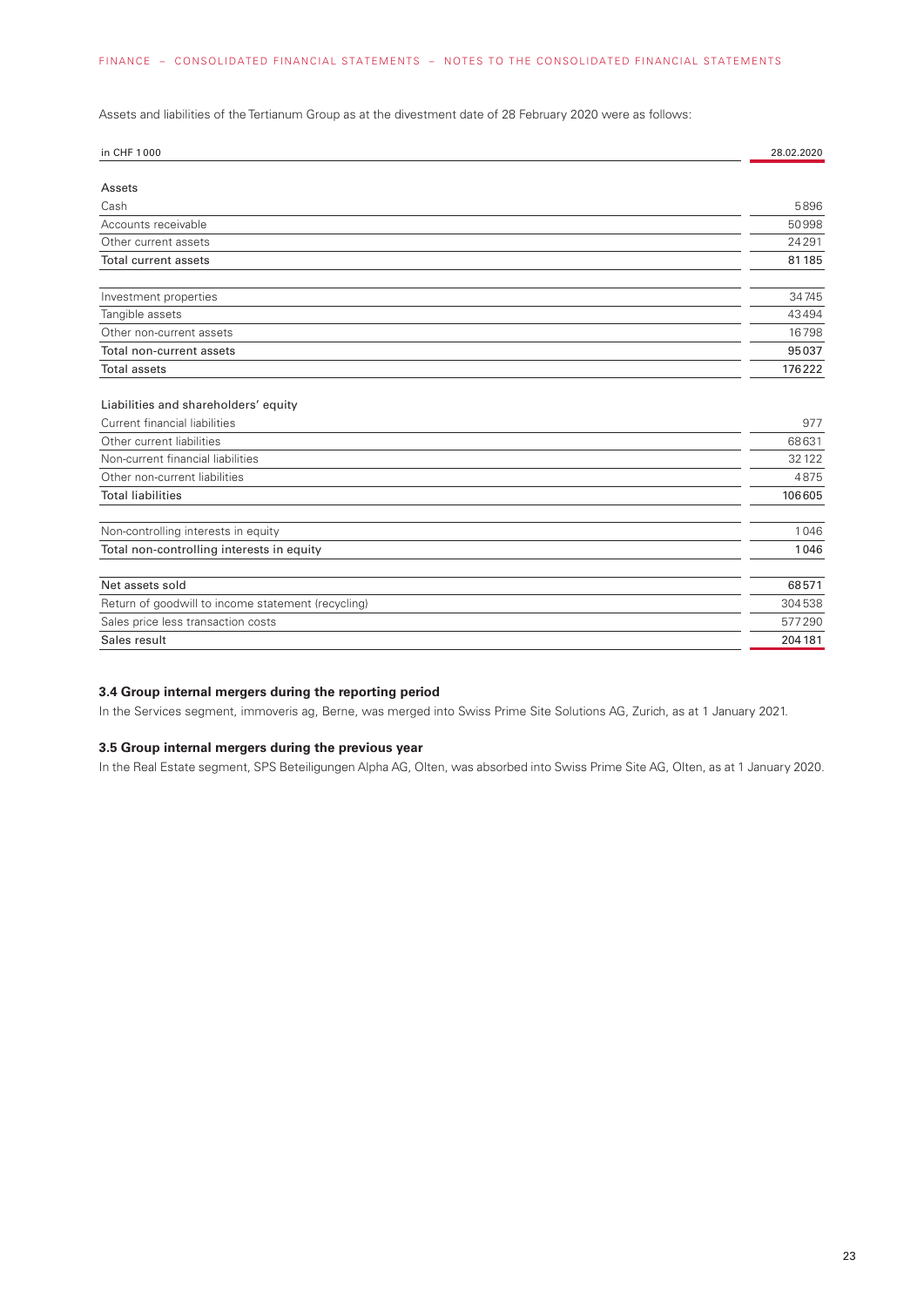## **4 Segment reporting**

Swiss Prime Site is a group that primarily operates a real estate business (core business) comprising buying and selling, managing and developing investment properties. Swiss Prime Site also operates in real estate-related business fields.

The consolidated financial data are subdivided into the segments subject to mandatory reporting, as follows:

- Real Estate comprises the purchase, sale, lease and development of properties as well as central group functions.
- Services consists of the real estate-related real estate services, retail trade and asset management businesses. In the previous year, the Tertianum Group (assisted living), sold as at 28 February 2020, was included for two months.

01.01.–

#### **Segment income statement 01.01.–31.12.2021**

|                                            | <b>Real Estate</b> | Services  | Total     |              | 31.12.2021  |
|--------------------------------------------|--------------------|-----------|-----------|--------------|-------------|
| in CHF 1000                                | segment            | segment   | segments  | Eliminations | Total group |
| Rental income from properties              | 444420             | 12953     | 457373    | $-30681$     | 426692      |
| thereof from third parties                 | 413739             | 12953     | 426692    |              | 426692      |
| thereof from other segments                | 30681              |           | 30681     | $-30681$     |             |
| Income from real estate developments       | 48261              |           | 48261     |              | 48261       |
| Income from real estate services           |                    | 146118    | 146118    | $-26731$     | 119387      |
| Income from retail                         |                    | 119553    | 119553    | $-13$        | 119540      |
| Income from asset management               |                    | 18215     | 18215     |              | 18215       |
| Other operating income                     | 2 1 7 4            | 12670     | 14844     | $-2008$      | 12836       |
| Operating income                           | 494855             | 309509    | 804364    | $-59433$     | 744931      |
| Revaluation of investment properties, net  | 318814             |           | 318814    |              | 318814      |
| Result from investments in associates      | 909                |           | 909       |              | 909         |
| Result from investment property sales, net | 39916              |           | 39916     |              | 39916       |
| Real estate costs                          | $-71189$           | $-44840$  | $-116029$ | 56928        | $-59101$    |
| Cost of real estate developments           | $-33377$           |           | $-33377$  |              | $-33377$    |
| Cost of goods sold                         |                    | $-63726$  | $-63726$  |              | $-63726$    |
| Personnel costs                            | $-22141$           | $-150888$ | $-173029$ | 404          | $-172625$   |
| Depreciation on tangible assets            | $-470$             | $-6930$   | $-7400$   |              | $-7400$     |
| Amortisation on intangible assets          | $-4390$            | $-4591$   | $-8.981$  |              | $-8981$     |
| Other operating expenses                   | $-18946$           | $-27100$  | $-46046$  | 2 1 0 1      | $-43945$    |
| Operating expenses                         | $-150513$          | $-298075$ | $-448588$ | 59433        | $-389155$   |
| Operating result (EBIT)                    | 703981             | 11434     | 715415    |              | 715415      |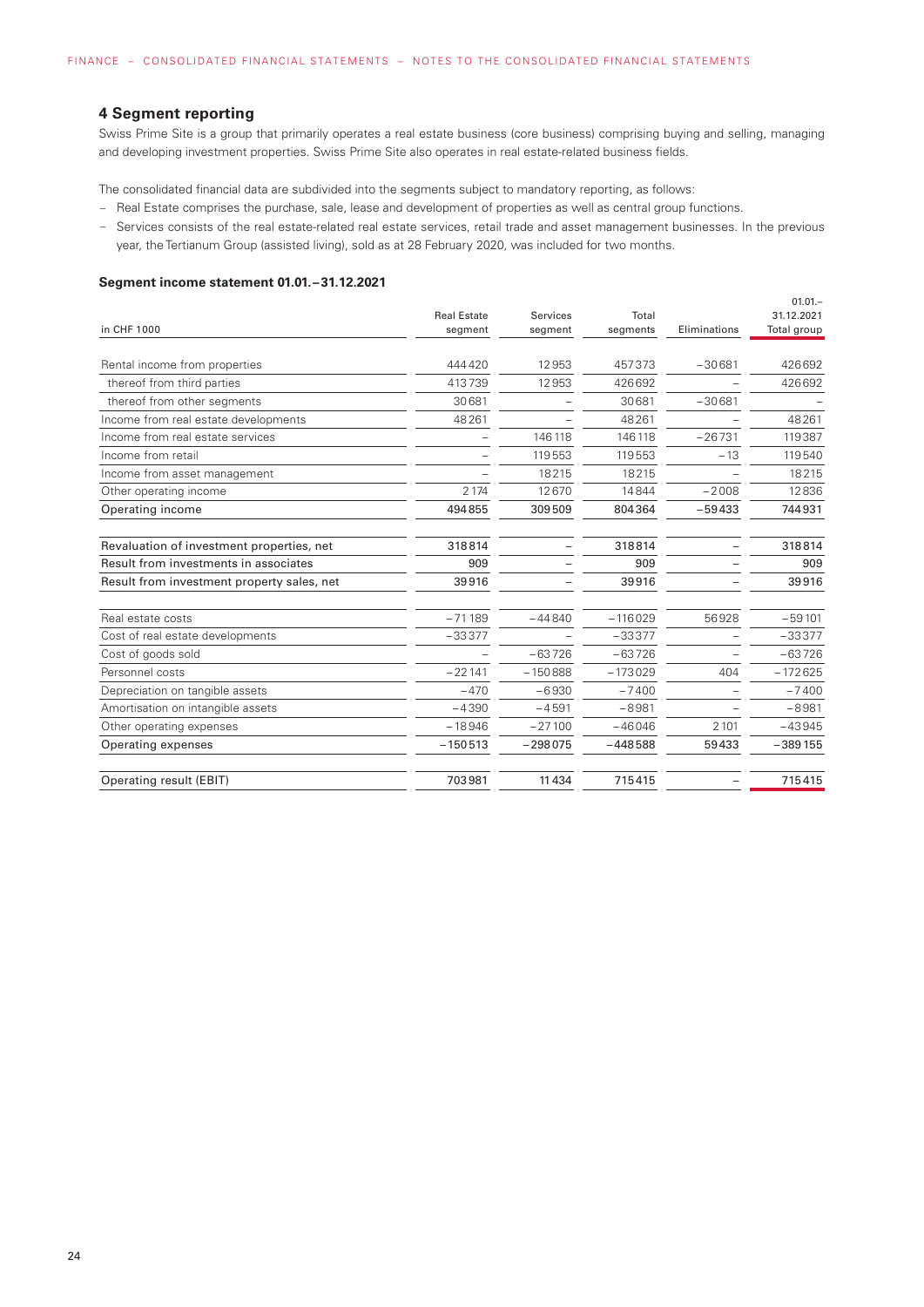| in CHF 1000                                | <b>Real Estate</b><br>segment | Services<br>segment | Total<br>segments | Eliminations | $01.01 -$<br>31.12.2020<br>Total group |
|--------------------------------------------|-------------------------------|---------------------|-------------------|--------------|----------------------------------------|
|                                            |                               |                     |                   |              |                                        |
| Rental income from properties              | 430964                        | 28554               | 459518            | $-34795$     | 424723                                 |
| thereof from third parties                 | 396169                        | 28554               | 424723            |              | 424723                                 |
| thereof from other segments                | 34795                         |                     | 34795             | $-34795$     |                                        |
| Income from real estate developments       | 50099                         |                     | 50099             |              | 50099                                  |
| Income from real estate services           |                               | 146157              | 146157            | $-30993$     | 115 164                                |
| Income from retail                         |                               | 110632              | 110632            | $-26$        | 110606                                 |
| Income from assisted living                |                               | 72426               | 72426             | $-6$         | 72420                                  |
| Income from asset management               |                               | 13126               | 13126             |              | 13126                                  |
| Other operating income                     | 1799                          | 7258                | 9057              | $-2279$      | 6778                                   |
| Operating income                           | 482862                        | 378153              | 861015            | $-68099$     | 792916                                 |
| Revaluation of investment properties, net  | 203406                        |                     | 203406            |              | 203406                                 |
| Result from investments in associates      | 1000                          |                     | 1000              |              | 1000                                   |
| Result from investment property sales, net | 20929                         |                     | 20929             | 1314         | 22243                                  |
| Result from sale of participations, net    |                               | 204181              | 204181            |              | 204181                                 |
| Real estate costs                          | $-69413$                      | $-66275$            | $-135688$         | 63949        | $-71739$                               |
| Cost of real estate developments           | $-36268$                      |                     | $-36268$          |              | $-36268$                               |
| Cost of goods sold                         |                               | $-65567$            | $-65567$          |              | $-65567$                               |
| Personnel costs                            | $-21987$                      | $-201242$           | $-223229$         | 452          | $-222777$                              |
| Depreciation on tangible assets            | $-452$                        | $-7994$             | $-8446$           |              | $-8446$                                |
| Amortisation on intangible assets          | $-4170$                       | $-4968$             | $-9138$           |              | $-9138$                                |
| Other operating expenses                   | $-20923$                      | $-28981$            | $-49904$          | 2384         | $-47520$                               |
| Operating expenses                         | $-153213$                     | $-375027$           | $-528240$         | 66785        | $-461455$                              |
| Operating result (EBIT)                    | 554984                        | 207307              | 762291            |              | 762291                                 |

## **Segment income statement 01.01.–31.12.2020**

In the Eliminations column, the revenues realised between the segments are eliminated.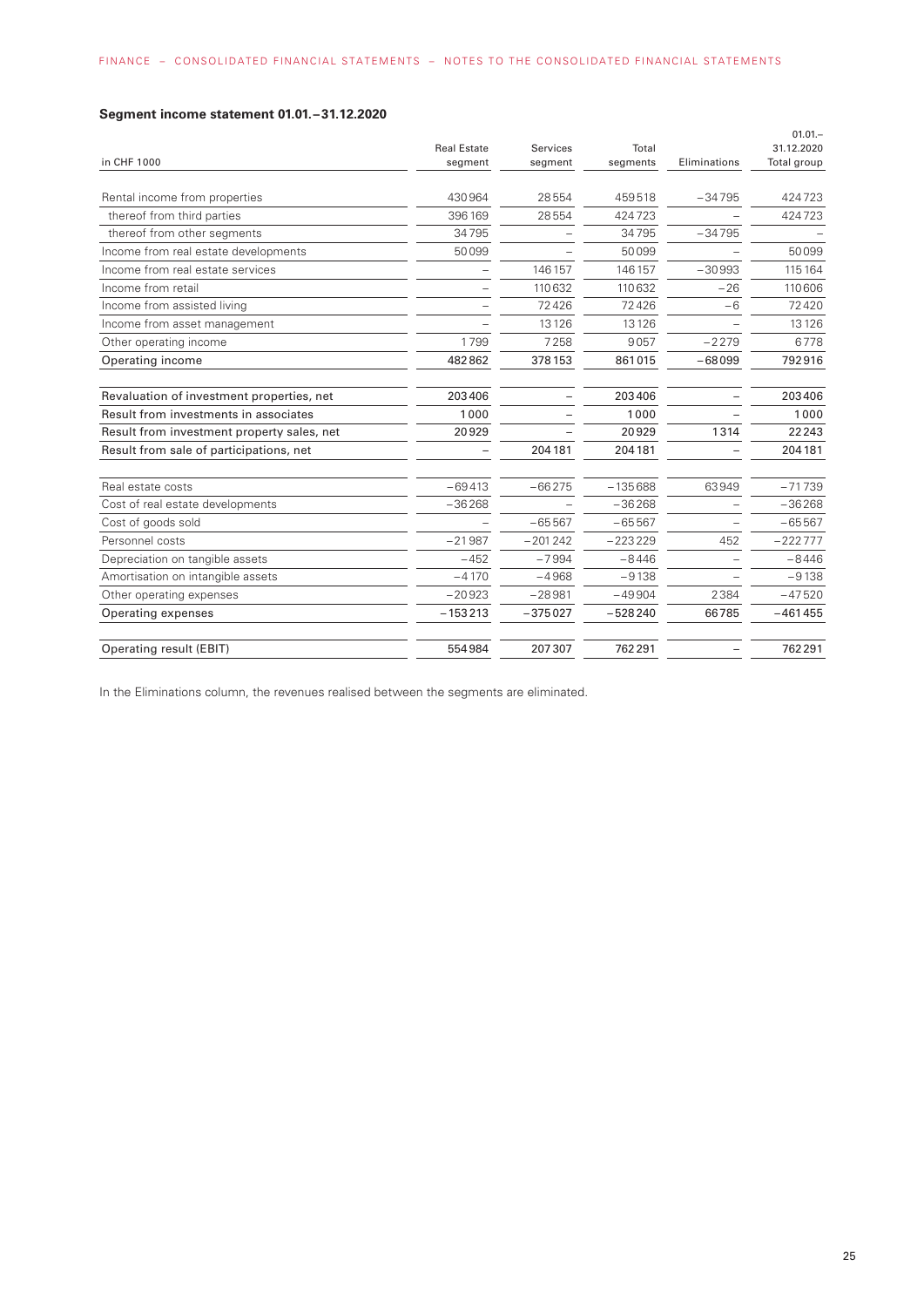## **5 Funds from operations (FFO)**

Funds from operations (FFO) indicates cash effective income from operations (FFO I). FFO II also includes cash effective income from property sales.

|                                                 | without                |            |
|-------------------------------------------------|------------------------|------------|
|                                                 | Tertianum <sup>1</sup> |            |
|                                                 | $01.01 -$              | $01.01 -$  |
| in CHF 1000                                     | 31.12.2020             | 31.12.2021 |
| Operating result (EBIT)                         | 555862                 | 715415     |
| Depreciation on tangible assets                 | 7066                   | 7400       |
| Amortisation on intangible assets               | 8703                   | 8981       |
| Revaluation from investment properties, net     | $-203406$              | $-318814$  |
| Result from investment property sales, net      | $-22243$               | $-39916$   |
| Result from investments in associates           | $-1000$                | $-909$     |
| Cash effective interest expenses <sup>2</sup>   | $-64172$               | $-50148$   |
| Cash effective interest income and dividends    | 2211                   | 1937       |
| Current taxes without investment property sales | $-10431$               | $-23075$   |
| FFO I                                           | 272590                 | 300871     |
| Result from investment property sales, net      | 22243                  | 39916      |
| Current taxes from investment property sales    | $-12439$               | $-14985$   |
| FFO II                                          | 282394                 | 325802     |
| Total weighted average number of shares         | 75964863               | 75968104   |
| FFO I per share in CHF                          | 3.59                   | 3.96       |
| FFO II per share in CHF                         | 3.72                   | 4.29       |
|                                                 |                        |            |

<sup>1</sup> Figures without Tertianum Group (figures January and February 2020 as well as result from sale of participations). The sale and deconsolidation of the Tertianum Group took place on 28 February 2020

2 Not included are the early repayment penalties (non-recurring expenses) of CHF 24.913 million paid due to the refinancing

## **6 Result from investment property sales**

|                                                  | $01.01 -$  | $01.01 -$  |
|--------------------------------------------------|------------|------------|
| in CHF 1000                                      | 31.12.2020 | 31.12.2021 |
|                                                  |            |            |
| Gains from sales of properties                   | 15591      |            |
| Gains from sales of properties held for sale     | 6652       | 39916      |
| Total result from investment property sales, net | 22243      | 39916      |

In the reporting year, two [two] existing properties, an additional building unit (E) in the Espace Tourbillon project and five [two] freehold units in Building A, Espace Tourbillon in Geneva, were sold. Construction of building A in the Espace Tourbillon was completed in the reporting year. The transactions have therefore been split into two parts: the sale of freehold properties under construction and the continuation of construction activity as a service. The sale includes the land portion, the project costs incurred and the construction work carried out up to the date of sale and the transfer of ownership. It is recognised as the sale of investment properties (Swiss GAAP FER 18). The service includes the completion of the freehold properties up to turnkey handover. This is recognised in the consolidated financial statements as real estate development based on construction progress (Swiss GAAP FER Framework 11 and 12).

## **7 Real estate costs**

|                                   | $01.01 -$  | $01.01 -$  |
|-----------------------------------|------------|------------|
| in CHF 1000                       | 31.12.2020 | 31.12.2021 |
|                                   |            |            |
| Property expenses                 | $-34888$   | $-36644$   |
| Third-party rents                 | $-20274$   | $-5737$    |
| Expenses for third-party services | $-6073$    | $-5996$    |
| Expenses for real estate services | $-4283$    | $-4782$    |
| Land lease expenses               | $-6221$    | $-5942$    |
| Total real estate costs           | $-71739$   | $-59101$   |
|                                   |            |            |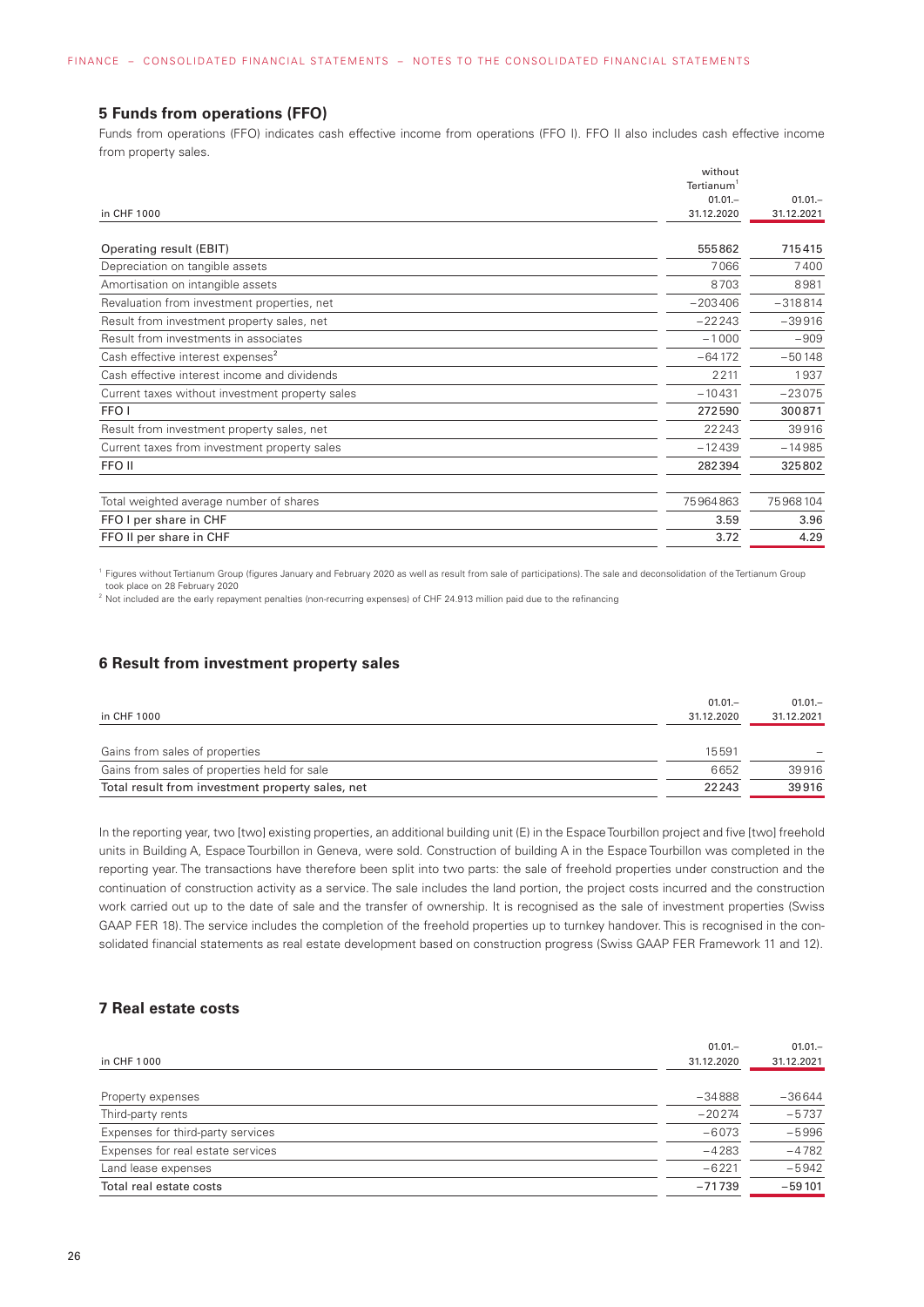Property expenses included maintenance and repair costs of CHF 8.428 million [CHF 8.393 million], ancillary costs borne by the owner of CHF 16.249 million [CHF 12.419 million] and property-related insurance costs and fees of CHF 7.922 million [CHF 7.530 million] as well as costs for cleaning, energy and water of CHF 4.045 million [CHF 6.546 million].

There was a significant drop in third-party rents compared with the same period last year due to the sale of the Tertianum Group as at 28 February 2020.

## **8 Personnel costs**

|                                              | $01.01 -$  | $01.01 -$  |
|----------------------------------------------|------------|------------|
| in CHF 1000                                  | 31.12.2020 | 31.12.2021 |
|                                              |            |            |
| Wages and salaries                           | $-181598$  | $-141567$  |
| Social security expenses                     | $-13305$   | $-9619$    |
| Pension plan expenses                        | $-18693$   | $-15513$   |
| Other personnel expenses                     | $-9181$    | $-5926$    |
| Total personnel costs                        | $-222777$  | $-172625$  |
| Number of employees as at 31.12.             | 1728       | 1667       |
| Number of full-time equivalents as at 31.12. | 1505       | 1474       |

There was a significant drop in personnel costs compared with the same period last year due to the sale of the Tertianum Group as at 28 February 2020.

## **9 Other operating expenses**

|                                        | $01.01 -$  | $01.01 -$  |
|----------------------------------------|------------|------------|
| in CHF 1000                            | 31.12.2020 | 31.12.2021 |
|                                        |            |            |
| Expenses for tangible assets and IT    | $-15859$   | $-14309$   |
| Non-life insurance, fees               | $-1103$    | $-748$     |
| Capital taxes                          | $-4079$    | $-3824$    |
| Administrative expenses                | $-11875$   | $-9756$    |
| Audit and consultancy costs            | $-5919$    | $-6571$    |
| Marketing                              | $-6035$    | $-5535$    |
| Collection and bad debt-related losses | $-2650$    | $-3202$    |
| Total other operating expenses         | $-47520$   | $-43945$   |
|                                        |            |            |

Capital taxes were calculated according to the effective tax rates on the basis of intercantonal tax allocation.

Administrative expenses included costs incurred for the reporting process, other administrative expenses and costs for various services provided by third parties, such as management fees and communication.

Audit and consultancy expenses comprised consulting fees of CHF 5.919 million [CHF 5.256 million] and audit fees of CHF 0.652 million [CHF 0.663 million].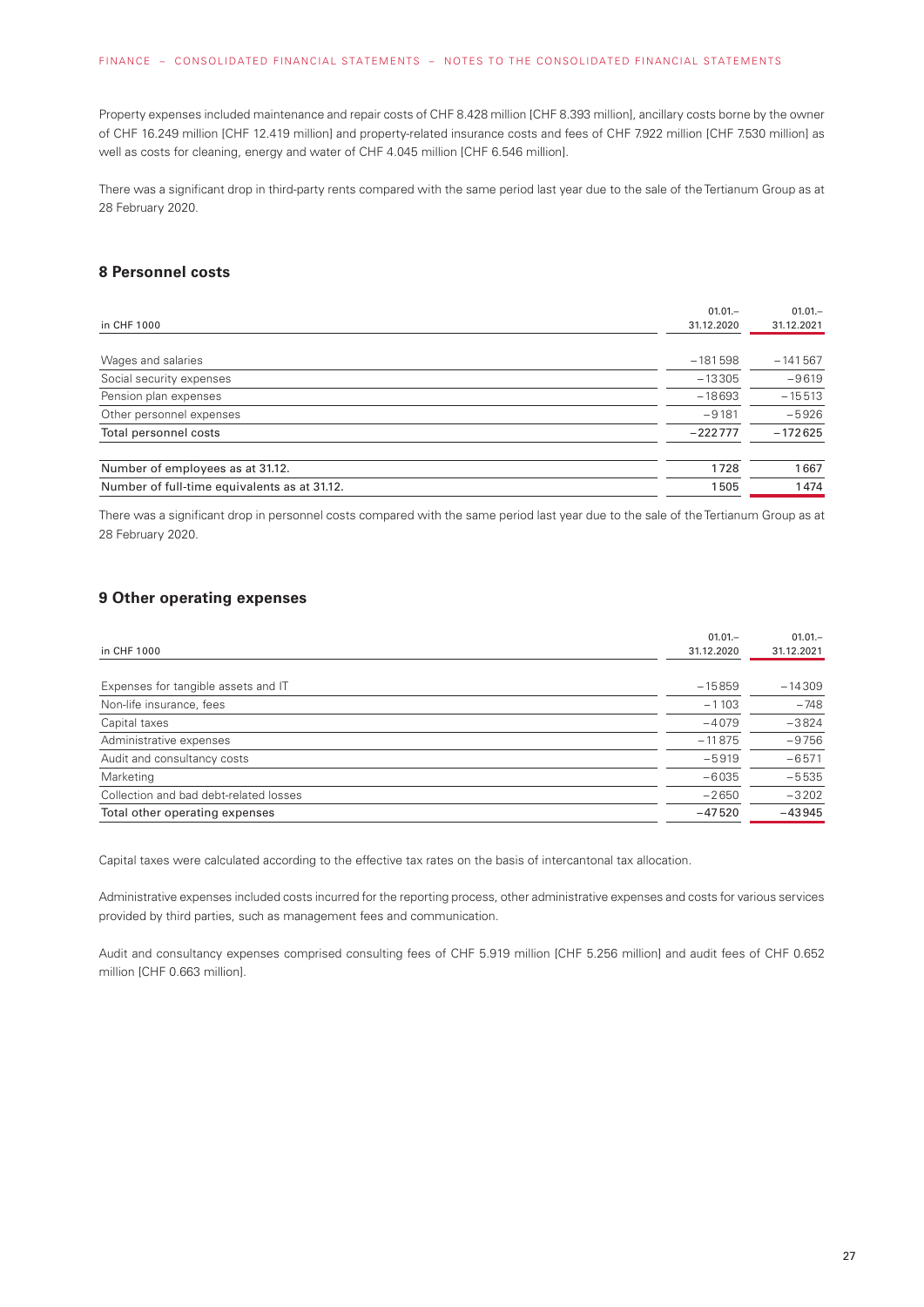## **10 Income taxes**

|                                                                              | $01.01 -$  | $01.01 -$  |
|------------------------------------------------------------------------------|------------|------------|
| in CHF 1000                                                                  | 31.12.2020 | 31.12.2021 |
|                                                                              |            |            |
| Current income taxes of the reporting period                                 | $-27018$   | $-39528$   |
| Adjustments for current income taxes of other accounting periods             | 3518       | 1468       |
| Total current income taxes                                                   | $-23500$   | $-38060$   |
| Deferred taxes resulting from revaluation and depreciation                   | $-83718$   | $-118677$  |
| Deferred taxes resulting from real estate developments (long-term contracts) | 1201       | 8247       |
| Deferred taxes resulting from the sale of investment properties              | 7425       | 7865       |
| Deferred taxes resulting from tax rate changes                               | 7 1 1 4    | 1648       |
| Deferred taxes resulting from losses carried forward                         | $-1554$    |            |
| Other deferred taxes                                                         | $-20$      |            |
| Total deferred taxes                                                         | $-69552$   | $-100917$  |
| Total income taxes                                                           | $-93052$   | $-138977$  |

## **Reconciliation of income taxes**

Factors leading to the deviation of the effective tax burden from the average tax rate of 20% [20%]:

|                                                                  | $01.01 -$  | $01.01 -$  |
|------------------------------------------------------------------|------------|------------|
| in CHF 1000                                                      | 31.12.2020 | 31.12.2021 |
|                                                                  |            |            |
| Profit before income taxes                                       | 703459     | 646354     |
|                                                                  |            |            |
| Income taxes at average tax rate of 20%                          | $-140692$  | $-129271$  |
| Taxes at other rates (including property gains taxes)            | 165        | $-11419$   |
| Tax effect due to investment deduction                           | 41066      | 199        |
| Deferred taxes resulting from tax rate changes                   | 7 1 1 4    | 1648       |
| Adjustment for current income taxes for other accounting periods | 3518       | 1468       |
| Effect of unrecognised losses carried forward                    | $-4223$    | $-1602$    |
| Total income taxes                                               | $-93052$   | $-138977$  |
|                                                                  |            |            |

### **Deferred taxes**

Where the revaluations according to Swiss GAAP FER versus the fiscal values were due to recaptured depreciation, the taxes are allocated per property after deduction of any applicable property gains tax and taken into account separately. In this case, cantonal tax rates of between 4.4% and 14.3% [4.4% and 14.3%] were applied.

Upward revaluations exceeding the recaptured depreciation are subject to tax using two different systems. Cantons that do not levy any special taxes also calculate taxes at the above rates. The other cantons levy a separate property gains tax using rates of between 11.1% and 27.0% [5.0% and 25.0%], depending on duration of ownership.

Accordingly, property gains taxes are reduced in proportion to the increased duration of ownership of the property. Swiss Prime Site generally assumes ownership for a minimum period of 20 years, meaning that potential speculation surcharges are not taken into account.

#### **Deferred income tax assets**

Of the total deferred tax assets subject to losses carried forward, only those were recognised that can probably be offset with future profits. No deferred tax assets were recognised in the reporting year or the previous year due to the insufficient future probability of offsetting losses.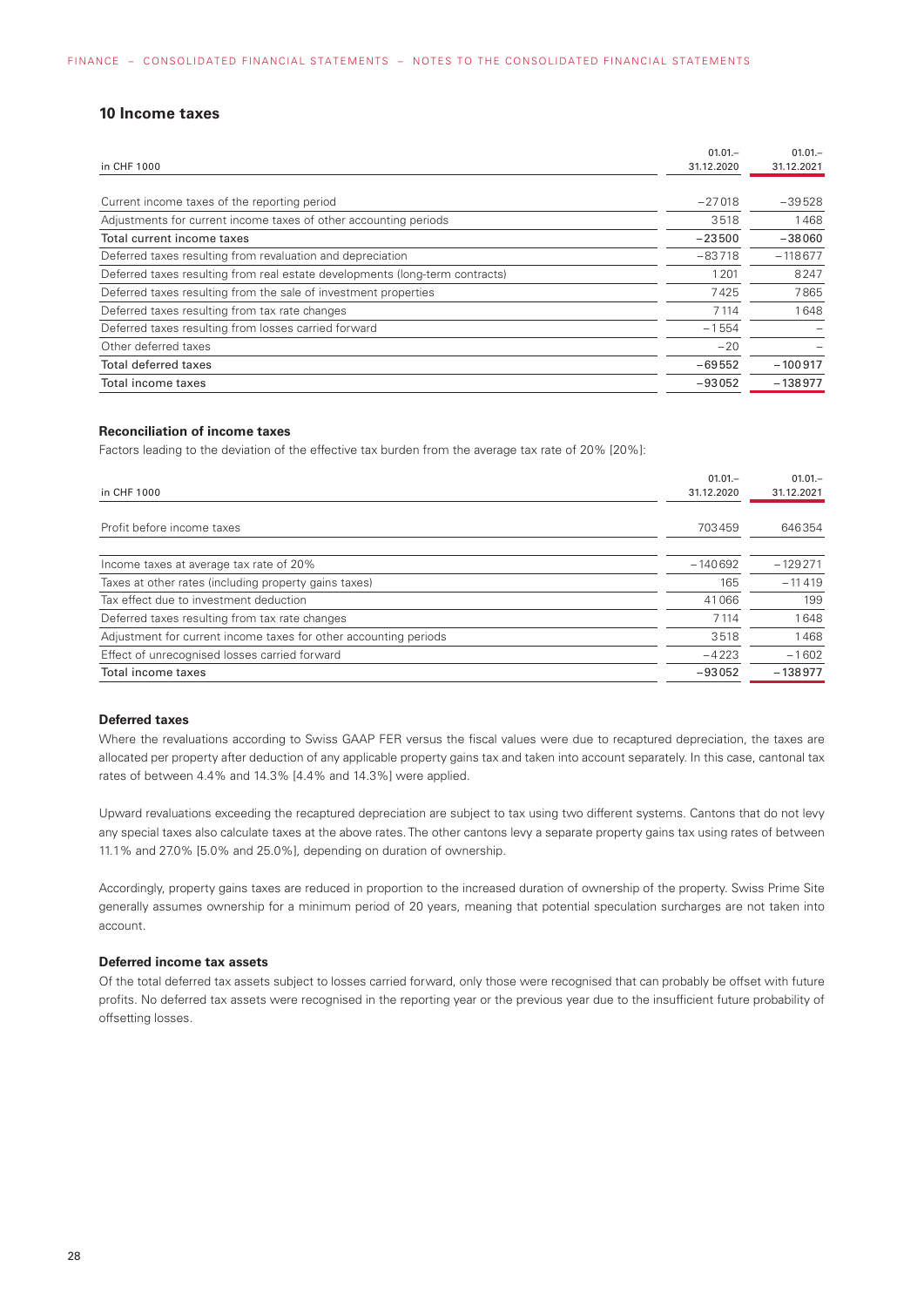## **Expiring taxable losses carried forward**

Taxable losses carried forward of group companies for which no deferred tax assets were recognised expire as follows:

| in CHF 1000                                   | 31.12.2020 | 31.12.2021 |
|-----------------------------------------------|------------|------------|
|                                               |            |            |
| After 1 year                                  | 11         | 5          |
| After 2 years                                 | 5          | 7123       |
| After 3 years                                 | 7123       | 3          |
| After 4 years                                 | 3          | 4235       |
| After 5 years                                 | 4235       | 478        |
| After 6 years                                 | 478        | 16 10 8    |
| After 7 or more years                         | 16229      | 8144       |
| Total expiring taxable losses carried forward | 28084      | 36096      |

## **Deferred tax liabilities**

| in CHF 1000                                                  | 2020    | 2021    |
|--------------------------------------------------------------|---------|---------|
| Deferred tax liabilities as at 01.01.                        | 1099397 | 1162803 |
| Change due to acquisitions/divestments of group companies    | $-4512$ |         |
| Change due to real estate developments (long-term contracts) | $-1201$ | $-8247$ |
| Increase through revaluation and depreciation                | 83658   | 118677  |
| Change through property disposals                            | $-7425$ | $-7865$ |
| Tax rate changes                                             | $-7114$ | $-1648$ |
| Deferred tax liabilities as at 31.12.                        | 1162803 | 1263720 |

## **11 Accounts receivable**

| in CHF 1000                | 31.12.2020 | 31.12.2021 |
|----------------------------|------------|------------|
|                            |            |            |
| Accounts receivable, gross | 61048      | 45930      |
| Impairments                | $-4319$    | $-6600$    |
| Total accounts receivable  | 56729      | 39330      |

Most of the accounts receivable related to claims for rent and ancillary costs.

## **Maturities of receivables**

|                                         | 31.12.2020<br>Gross |             | 31.12.2021<br>Gross |             |
|-----------------------------------------|---------------------|-------------|---------------------|-------------|
| in CHF 1000                             | receivables         | Impairments | receivables         | Impairments |
| Not yet due                             | 39410               |             | 34238               | $-841$      |
| Due between 1 and 30 days               | 7478                | $-520$      | 3625                | $-269$      |
| Due between 31 and 90 days              | 5558                | $-693$      | 1875                | $-1206$     |
| Due between 91 and 120 days             | 473                 | $-116$      | 414                 | $-404$      |
| Due for more than 120 days              | 8129                | $-2990$     | 5778                | $-3880$     |
| Total gross receivables and impairments | 61048               | $-4319$     | 45930               | $-6600$     |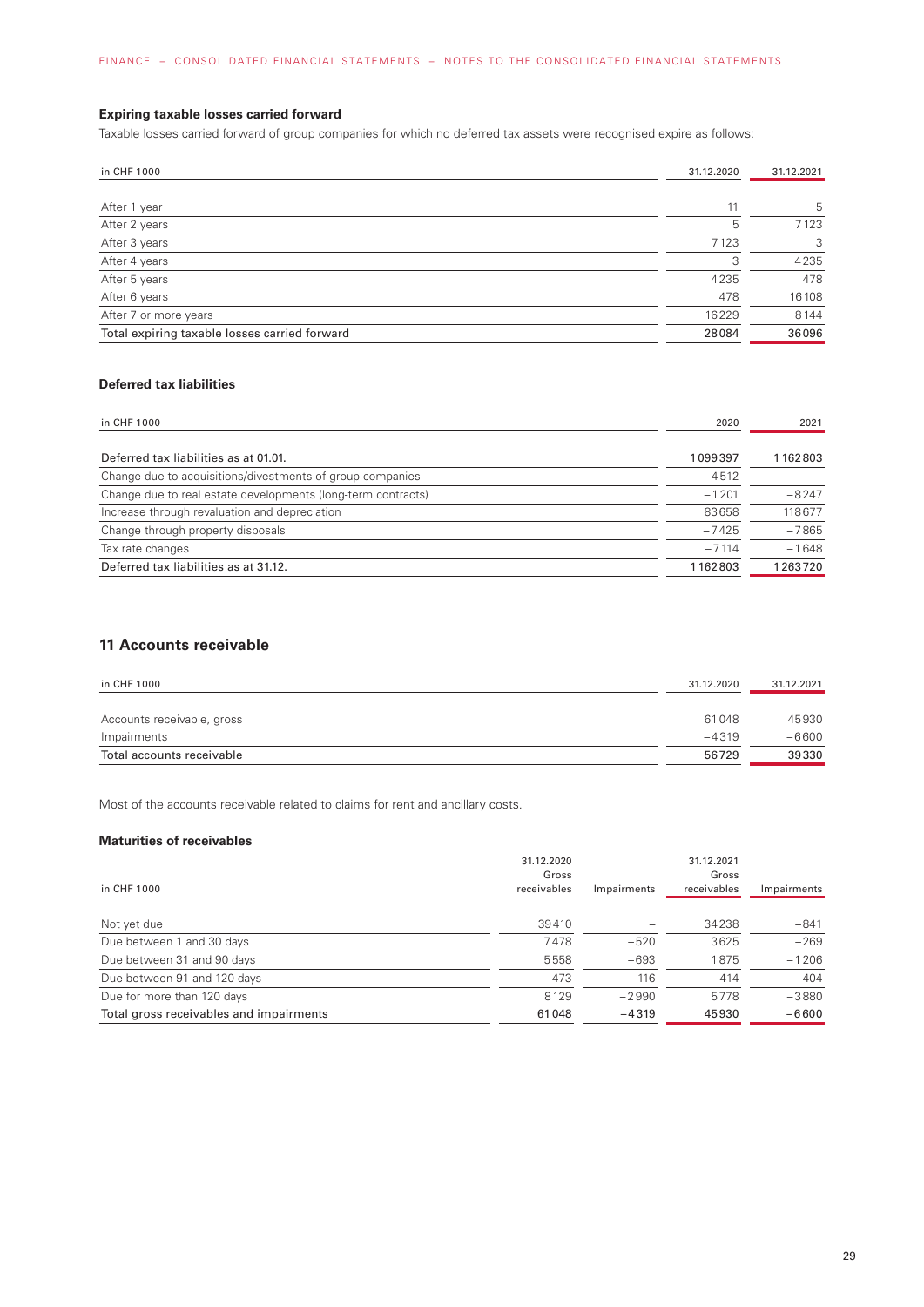## **12 Inventories**

| in CHF 1000       | 31.12.2020 | 31.12.2021 |
|-------------------|------------|------------|
|                   |            |            |
| Merchandise       | 32088      | 35482      |
| Other inventories | 15         | 13         |
| Impairments       | $-1317$    | $-2232$    |
| Total inventories | 30786      | 33263      |

Inventories include merchandise from the retail business, which was recognised in the balance sheet at average cost or – if lower – net realisable value.

## **13 Real estate developments**

All sold real estate developments were completed as at the balance sheet date. Income from real estate developments during the period amounted to CHF 48.261 million [CHF 50.099 million].The accruals last year relate to real estate developments sold during the construction phase and completed on behalf of the buyers. In the partial sale of the «Espace Tourbillon» development project in Geneva, two of the total of five buildings under construction were sold in 2017. Building C was handed over to the new owners in turnkey condition on 15 April 2021. Building D was completed and handed over in the fourth quarter of 2021. In addition, the commercial space in Building A of the Espace Tourbillon development project was also sold as business premises.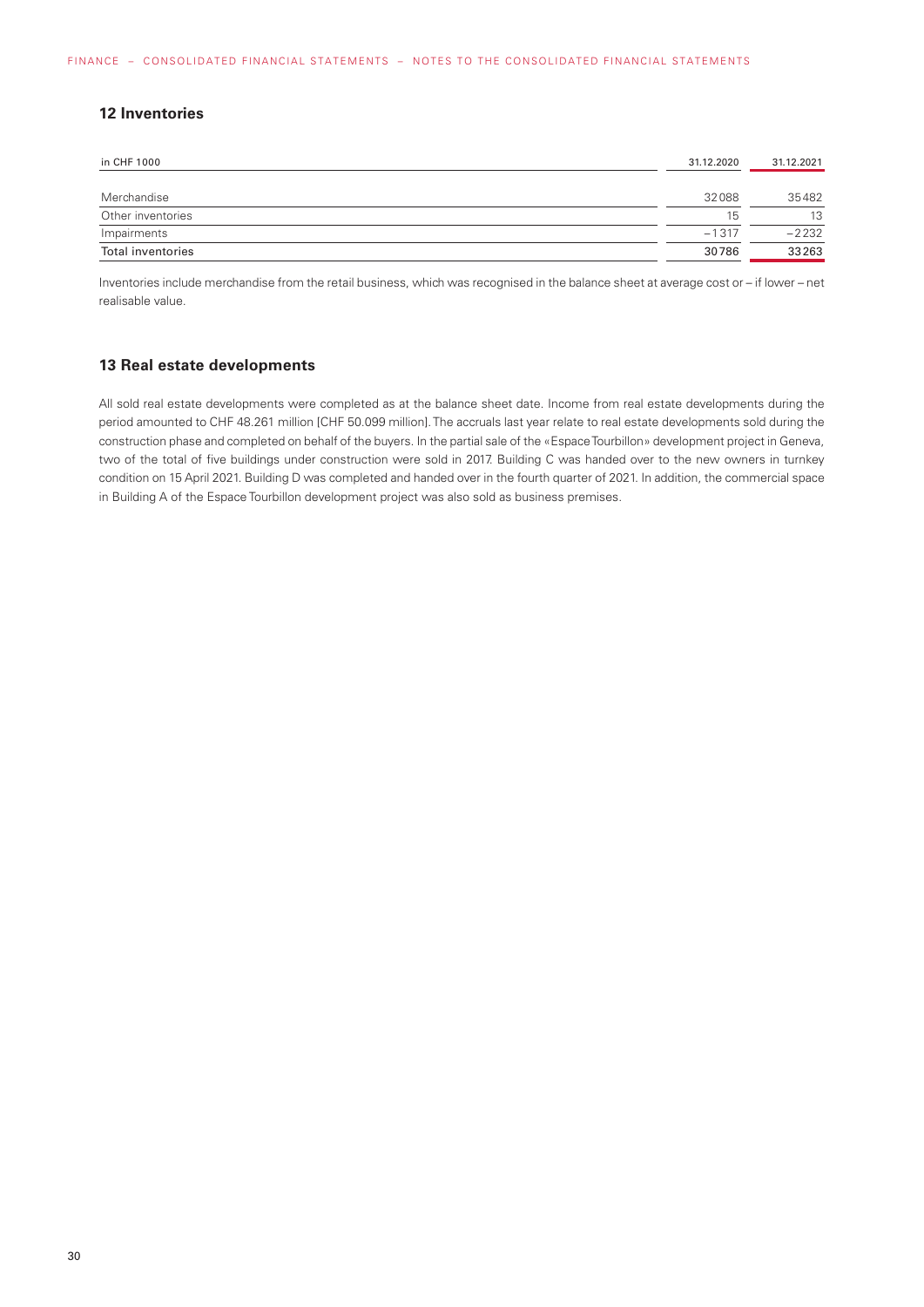## **14 Investment properties**

## **Change in investment properties**

|                                                                       | Undeveloped |            | Properties<br>under con-<br>struction/<br>develop- | Total<br>investment | Properties<br>held | Properties<br>intended for |           |
|-----------------------------------------------------------------------|-------------|------------|----------------------------------------------------|---------------------|--------------------|----------------------------|-----------|
| in CHF 1000                                                           | properties  | Properties | ment sites                                         | properties          | for sale           | sale                       | Total     |
|                                                                       |             |            |                                                    |                     |                    |                            |           |
| Total as at 01.01.2020                                                | 37498       | 11030239   | 603557                                             | 11 671 294          | 94136              |                            | 11765430  |
| Purchases                                                             | 3441        | 87643      | 37                                                 | 91121               |                    |                            | 91121     |
| Follow-up investments                                                 | 856         | 143516     | 182252                                             | 326624              | 18 10 6            |                            | 344730    |
| Capitalised borrowing<br>costs                                        |             |            | 7342                                               | 7342                |                    |                            | 7342      |
| Reclassifications                                                     |             | $-2116$    | $-106412$                                          | $-108528$           | 108528             |                            |           |
| Disposal by sale                                                      |             | $-38100$   |                                                    | $-38100$            | $-16564$           |                            | $-54664$  |
| Disposals from divest-<br>ments                                       |             | $-34745$   |                                                    | $-34745$            |                    |                            | $-34745$  |
| Positive fair value<br>adjustment                                     | 754         | 362457     | 46862                                              | 410073              | 12 195             |                            | 422268    |
| Negative fair value<br>adjustment                                     | $-387$      | $-206486$  | $-11989$                                           | $-218862$           |                    |                            | $-218862$ |
| Fair value adjustment                                                 | 367         | 155971     | 34873                                              | 191211              | 12 195             |                            | 203406    |
| Total as at 31.12.2020                                                | 42162       | 11 342 408 | 721649                                             | 12 106 219          | 216401             |                            | 12322620  |
| Purchases                                                             |             | 18082      |                                                    | 18082               |                    |                            | 18082     |
| Follow-up investments                                                 | 201         | 121666     | 128748                                             | 250615              | 23338              |                            | 273953    |
| Capitalised borrowing<br>costs                                        |             | 533        | 5438                                               | 5971                | 439                |                            | 6410      |
| Reclassifications                                                     |             | $-197807$  | $-14952$                                           | $-212759$           | 159293             | 53466                      |           |
| Disposal by sale                                                      |             |            | $-1609$                                            | $-1609$             | $-144770$          |                            | $-146379$ |
| Positive fair value<br>adjustment                                     | 800         | 482520     | 18680                                              | 502000              | 167                |                            | 502167    |
| Negative fair value<br>adjustment                                     | $-130$      | $-168565$  | $-9914$                                            | $-178609$           | $-4744$            |                            | $-183353$ |
| Fair value adjustment                                                 | 670         | 313955     | 8766                                               | 323391              | $-4577$            |                            | 318814    |
| Total as at 31.12.2021                                                | 43033       | 11598837   | 848040                                             | 12489910            | 250124             | 53466                      | 12793500  |
| Actual costs as at<br>31.12.2020                                      | 33566       | 8380583    | 619200                                             | 9033349             | 172238             |                            | 9205587   |
| Actual costs as at<br>31.12.2021                                      | 33759       | 8434064    | 650179                                             | 9118002             | 227664             | 46449                      | 9392115   |
| Difference between fair<br>value and actual costs as<br>at 31.12.2020 | 8596        | 2961825    | 102449                                             | 3072870             | 44 163             |                            | 3117033   |
| Difference between fair<br>value and actual costs as<br>at 31.12.2021 | 9274        | 3164773    | 197861                                             | 3371908             | 22460              | 7017                       | 3401385   |
| Fire insurance values on<br>01.01.2020 <sup>1</sup>                   | 12067       | 6947513    | 384939                                             | 7344519             | 78916              |                            | 7423435   |
| Fire insurance values on<br>01.01.2021 <sup>1</sup>                   | 11945       | 6946479    | 350734                                             | 7309158             | 171037             |                            | 7480195   |
| Fire insurance values<br>on 31.12.2021 <sup>1</sup>                   | 12569       | 6894067    | 401723                                             | 7308359             | 277869             | 34286                      | 7620514   |

<sup>1</sup> there were no building insurance values for properties under construction. For building projects, respective builders' liability insurance policies were concluded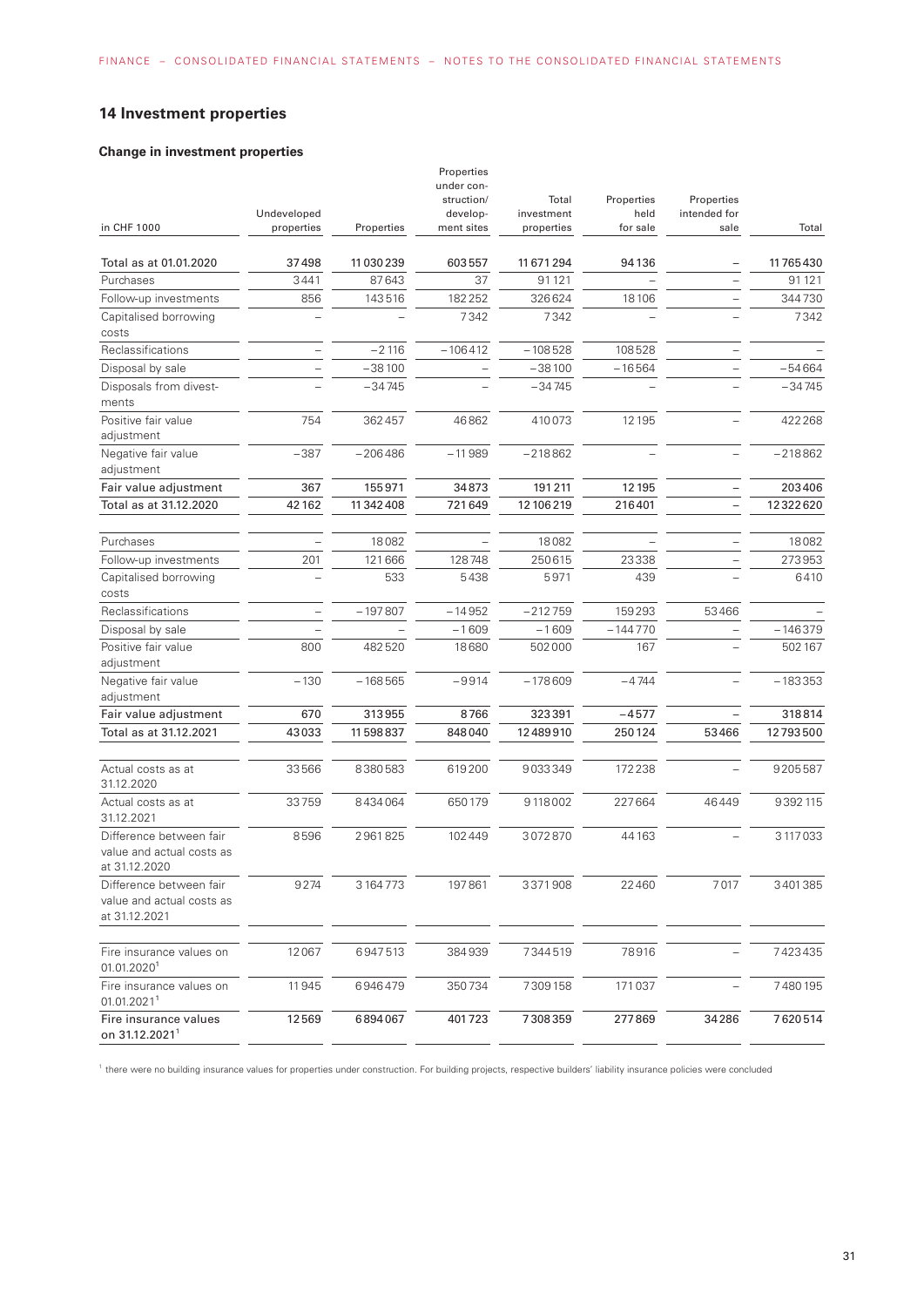#### **Details on future rental income from rentals under existing contracts**

The following table breaks down the future net annual rental income and land lease income from properties (excluding properties under construction and development sites, and excluding leased properties) by the end-dates of individual rental agreements, as at 31 December 2021:

|                           | 31.12.2020<br>Future rental |               | 31.12.2021<br>Future rental |                 |
|---------------------------|-----------------------------|---------------|-----------------------------|-----------------|
| End of contract           | income<br>in CHF 1000       | Share<br>in % | income<br>in CHF 1000       | Share<br>in $%$ |
| Under 1 year <sup>1</sup> | 61207                       | 13.5          | 58756                       | 13.0            |
| Over 1 year               | 63618                       | 14.0          | 44525                       | 9.8             |
| Over 2 years              | 33755                       | 7.4           | 56761                       | 12.5            |
| Over 3 years              | 47268                       | 10.4          | 35777                       | 7.9             |
| Over 4 years              | 34289                       | 7.6           | 72020                       | 15.9            |
| Over 5 years              | 55000                       | 12.1          | 27654                       | 6.1             |
| Over 6 years              | 17899                       | 3.9           | 9261                        | 2.0             |
| Over 7 years              | 8503                        | 1.9           | 21324                       | 4.7             |
| Over 8 years              | 20491                       | 4.5           | 19256                       | 4.3             |
| Over 9 years              | 16829                       | 3.7           | 45556                       | 10.1            |
| Over 10 years             | 94393                       | 21.0          | 61869                       | 13.7            |
| Total                     | 453252                      | 100.0         | 452759                      | 100.0           |

1 includes all indefinite rental agreements (residential, parking facilities, commercial properties etc.) of total CHF 30.942 million [CHF 25.140 million]

Future rental income has been presented from the Real Estate segment perspective and is based on the rental agreements of the group's properties as at 31 December 2021 [31 December 2020].

#### **Rent losses from vacancies**

Rent losses from vacancies were CHF 20.465 million [CHF 22.232 million], corresponding to a vacancy rate of 4.6% [5.1%]. Rent losses from vacancies were deducted from target rental income. In the case of existing properties, neither target rental income nor rent loss from vacancies includes areas that are not usable on account of their complete refurbishment. Detailed information can be found under «Property details» from page 76 onwards.

#### **Largest external tenants**

As at the balance sheet date, the five largest external tenants accounted for 21.9% [22.7%] of future annual rental income and land lease income (Real Estate segment perspective). The individual tenants have a good credit rating. This relates to the following companies:

| in $%$                                | 31.12.2020 | 31.12.2021 |
|---------------------------------------|------------|------------|
|                                       |            |            |
| Tertianum                             | 5.6        | 6.0        |
| Coop                                  | 5.5        | 5.3        |
| Magazine zum Globus (formerly Migros) | 4.5        | 4.7        |
| Swisscom                              | 4.7        | 3.4        |
| Zurich Insurance Group                | 2.4        | 2.5        |

According to Swiss GAAP FER 13, rental agreements represent leasing transactions. The rental agreements are generally indexed; in the case of retail property, additional turnover-based rents are sometimes agreed. Rental agreements are normally concluded for a term of five to ten years, often with a five-year extension option.

#### **Valuation techniques and significant, unobservable inputs**

The properties are valued on a semi-annual basis by an external, independent and qualified valuation expert, Wüest Partner AG, Zurich.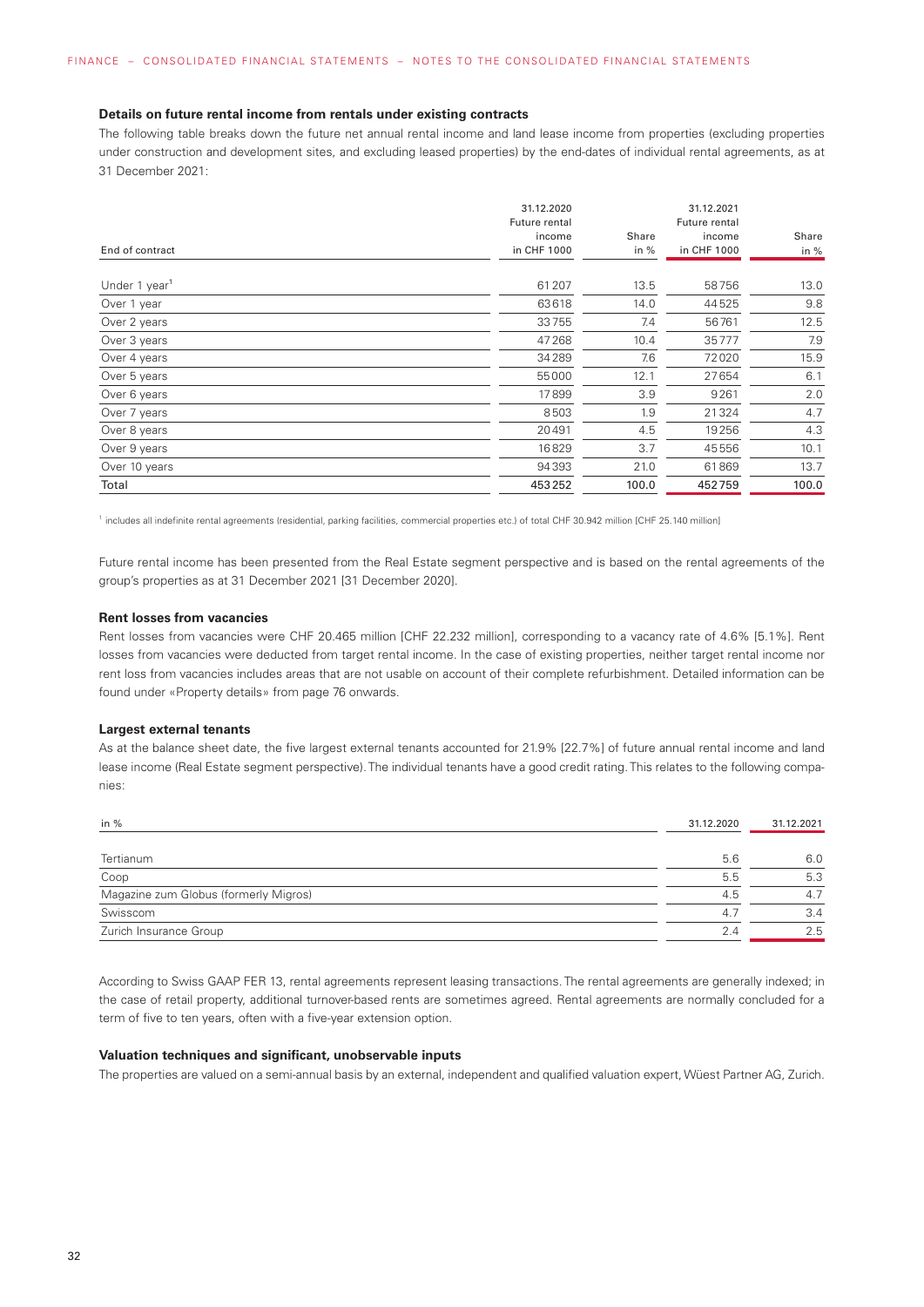Determining the value of Swiss Prime Site's real estate portfolio is carried out with a model-based valuation based on input parameters that are not directly observable on the market, whereby adapted, observable input parameters may be applied here as well (for example, market rents, operating/maintenance costs, discount/capitalisation rates, proceeds from the sale of owner-occupied residential property). Unobservable inputs are applied only when relevant observable inputs are unavailable.

The individual valuation of properties is carried out by means of the discounted cash flow method (DCF method). A more detailed cash flow forecast is prepared for the first ten years, while approximate annualised assumptions are used for the remainder of the term. Fair value is determined by applying the highest-and-best-use concept for a property.

Details on the valuation methods and assumptions can be found in the report of the valuation experts Wüest Partner AG, from page 3.

#### **Unobservable inputs applied as at 31.12.2021**

|                                     | in                         | Undeveloped<br>properties | Commercial<br>properties<br>(continuation<br>of use $)^1$ | Commercial<br>properties<br>(highest and<br>best use $)^2$ | under<br>construction/<br>development<br>sites |
|-------------------------------------|----------------------------|---------------------------|-----------------------------------------------------------|------------------------------------------------------------|------------------------------------------------|
| Fair value as at balance sheet date | CHF m                      | 43.033                    | 10552.324                                                 | 1 191.167                                                  | 1006.976                                       |
| Unobservable input factors          |                            |                           |                                                           |                                                            |                                                |
| Average discount rate               | $\%$                       | 3.10                      | 2.76                                                      | 2.70                                                       | 3.10                                           |
| Maximum discount rate               | $\%$                       | 4.95                      | 4.85                                                      | 4.75                                                       | 4.05                                           |
| Minimum discount rate               | $\%$                       | 3.42                      | 1.70                                                      | 2.15                                                       | 2.35                                           |
| Residential                         | CHF per $m2$ p.a.          |                           | 80 to 692                                                 | 120 to 530                                                 | 255 to 285                                     |
| Offices                             | CHF per $m2$ p.a.          |                           | 80 to 930                                                 | 90 to 780                                                  | 180 to 535                                     |
| Retail/gastro                       | CHF per $m2$ p.a.          |                           | 60 to 9 000                                               | 120 to<br>1 1 9 0                                          | 240 to 395                                     |
| Commercial                          | CHF per $m2$ p.a.          |                           | 55 to 380                                                 | 80 to 210                                                  | 220 to 280                                     |
| Storage                             | CHF per $m2$ p.a.          |                           | 25 to 500                                                 | 48 to 200                                                  | 90 to 170                                      |
| Parking inside                      | CHF per piece<br>and month |                           | 50 to 650                                                 | 100 to 600                                                 | 90 to 635                                      |
| Parking outside                     | CHF per piece<br>and month |                           | 40 to 400                                                 | 40 to 160                                                  | 75 to 200                                      |

 $1$  commercial properties for which the valuation was based on the assumption of continuation of current use, as well as investment properties held for sale <sup>2</sup> commercial properties for which the valuation was based on highest and best use

#### **Unobservable inputs applied as at 31.12.2020**

|                                     | in                          | Undeveloped<br>properties | Commercial<br>properties<br>(continuation<br>of use $)^1$ | Commercial<br>properties<br>(highest and<br>best use $)^2$ | Properties<br>under<br>construction/<br>development<br>sites |
|-------------------------------------|-----------------------------|---------------------------|-----------------------------------------------------------|------------------------------------------------------------|--------------------------------------------------------------|
| Fair value as at balance sheet date | CHF m                       | 42.162                    | 10331.966                                                 | 1118.970                                                   | 829.522                                                      |
| Unobservable input factors          |                             |                           |                                                           |                                                            |                                                              |
| Average discount rate               | $\%$                        | 3.49                      | 2.93                                                      | 2.81                                                       | 3.48                                                         |
| Maximum discount rate               | %                           | 4.95                      | 4.85                                                      | 4.90                                                       | 4.15                                                         |
| Minimum discount rate               | %                           | 3.20                      | 1.95                                                      | 2.25                                                       | 2.80                                                         |
| Residential                         | CHF per m <sup>2</sup> p.a. | -                         | 70 to 692                                                 | 120 to 447                                                 | 275 to 325                                                   |
| Offices                             | CHF per $m2$ p.a.           | -                         | 80 to 920                                                 | 90 to 845                                                  | 150 to 550                                                   |
| Retail/gastro                       | CHF per $m2$ p.a.           | -                         | 60 to 7 450                                               | 120 to<br>1 1 9 0                                          | 250 to 450                                                   |
| Commercial                          | CHF per m <sup>2</sup> p.a. | -                         | 55 to 380                                                 | 55 to 250                                                  | 150 to 280                                                   |
| Storage                             | CHF per $m2$ p.a.           | -                         | 30 to 550                                                 | 50 to 180                                                  | 100 to 175                                                   |
| Parking inside                      | CHF per piece<br>and month  |                           | 50 to 650                                                 | 100 to 600                                                 | 55 to 250                                                    |
| Parking outside                     | CHF per piece<br>and month  | -                         | 40 to 400                                                 | 40 to 120                                                  | 60 to 90                                                     |

1 commercial properties for which the valuation was based on the assumption of continuation of current use, as well as investment properties held for sale

<sup>2</sup> commercial properties for which the valuation was based on highest and best use

Properties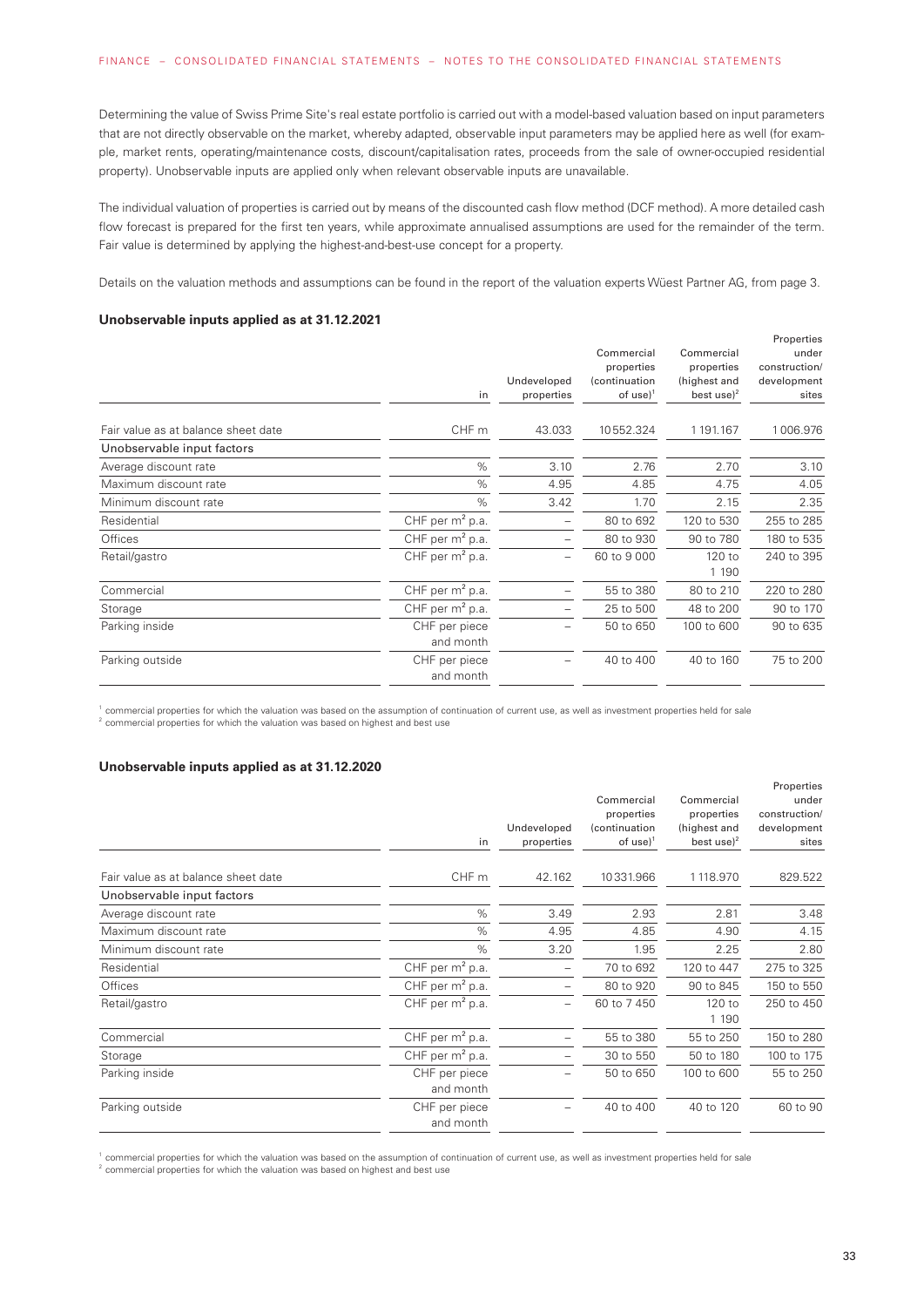#### **Sensitivity of fair value measurement to changes in unobservable input factors**

An increase in the discount rate reduces fair value, whereas a rise in the market rent price and/or sales proceeds increases fair value. There are correlations between these input factors, since they are to some extent dependent on market data. For properties under construction and development sites, the outstanding investments and time to completion of construction reduce fair value, whereas the incurrence of these costs over the period up until completion increases fair value.

In relation to potential changes in the market environment, sensitivity is significant particularly regarding discount rates. An increase or decrease of 10 basis points [±10 basis points] in the average discount rate applied of 2.75% [2.91%] would have a positive impact of +3.8% [+3.5%] or a negative impact of –3.8% [–3.6%] on the fair value of the existing properties.

The impact of changes in market rent prices on fair value is also significant. However, substantial changes in rental income over the entire portfolio (with a varying diversity of uses and tenants) in accumulated form and within a shorter period are less probable, whereas more significant effects on the portfolio would occur with a prolonged time lag. A linear correlation between rental income and fair value can be approximately assumed, whereby the rental income forecast in the valuation comprises several components, such as current contractually guaranteed rents and market rental estimates after the present contracts have expired.

A change of ±2.0% [±2.0%] in market rent prices would have a positive impact of +2.2% [+2.2%] or a negative impact of –2.5% [–2.2%] on the fair value of the existing properties.

Amid the current environment of negative interest rates, there is an investment crisis, creating strong demand for real estate investments. Against such a backdrop of negative interest rates, institutional investors in particular are willing to pay high prices for properties situated in prime locations with corresponding low expectations for returns. This can lead to sales prices for individual properties that noticeably deviate from the fair value assessment.

#### **Current development and new building projects**

| Project description | Construction of three laboratory buildings and offices and transformation of the area into a centre for<br>innovation, entertainment and health. Investment volume: approx. CHF 225 million.<br>Further information: stueckipark.ch |
|---------------------|-------------------------------------------------------------------------------------------------------------------------------------------------------------------------------------------------------------------------------------|
| Project status      | First stage completed, second stage being executed                                                                                                                                                                                  |
| Sale/rental status  | Buildings F and I (laboratory and office) being marketed, Buildings H and G (laboratory and office) 100% let.                                                                                                                       |
| Completion          | First stage: 2021, second stage: 2023                                                                                                                                                                                               |

#### Basel, Hochbergerstrasse 60: Stücki Park

#### Lancy, Esplanade de Pont-Rouge 5, 7, 9: Alto Pont-Rouge

| Project description | Construction of a new services building with 15 upper floors and flexible usable areas.<br>Investment volume: approx. CHF 306 million. Further information: alto-pont-rouge.ch |
|---------------------|--------------------------------------------------------------------------------------------------------------------------------------------------------------------------------|
| Project status      | Project being executed                                                                                                                                                         |
| Sale/rental status  | Being marketed; rental contracts for approx. 6000 m <sup>2</sup> agreed                                                                                                        |
| Completion          | 2023                                                                                                                                                                           |

#### Paradiso, Riva Paradiso 3, 20: Tertianum Residenz Du Lac

| Project description | New senior citizens' residence with 60 apartments and a geriatric care centre with 40 beds. |
|---------------------|---------------------------------------------------------------------------------------------|
|                     | Investment volume: approx. CHF 74 million                                                   |
| Project status      | Project being executed                                                                      |
| Sale/rental status  | $100\%$ let                                                                                 |
| Completion          | 2023                                                                                        |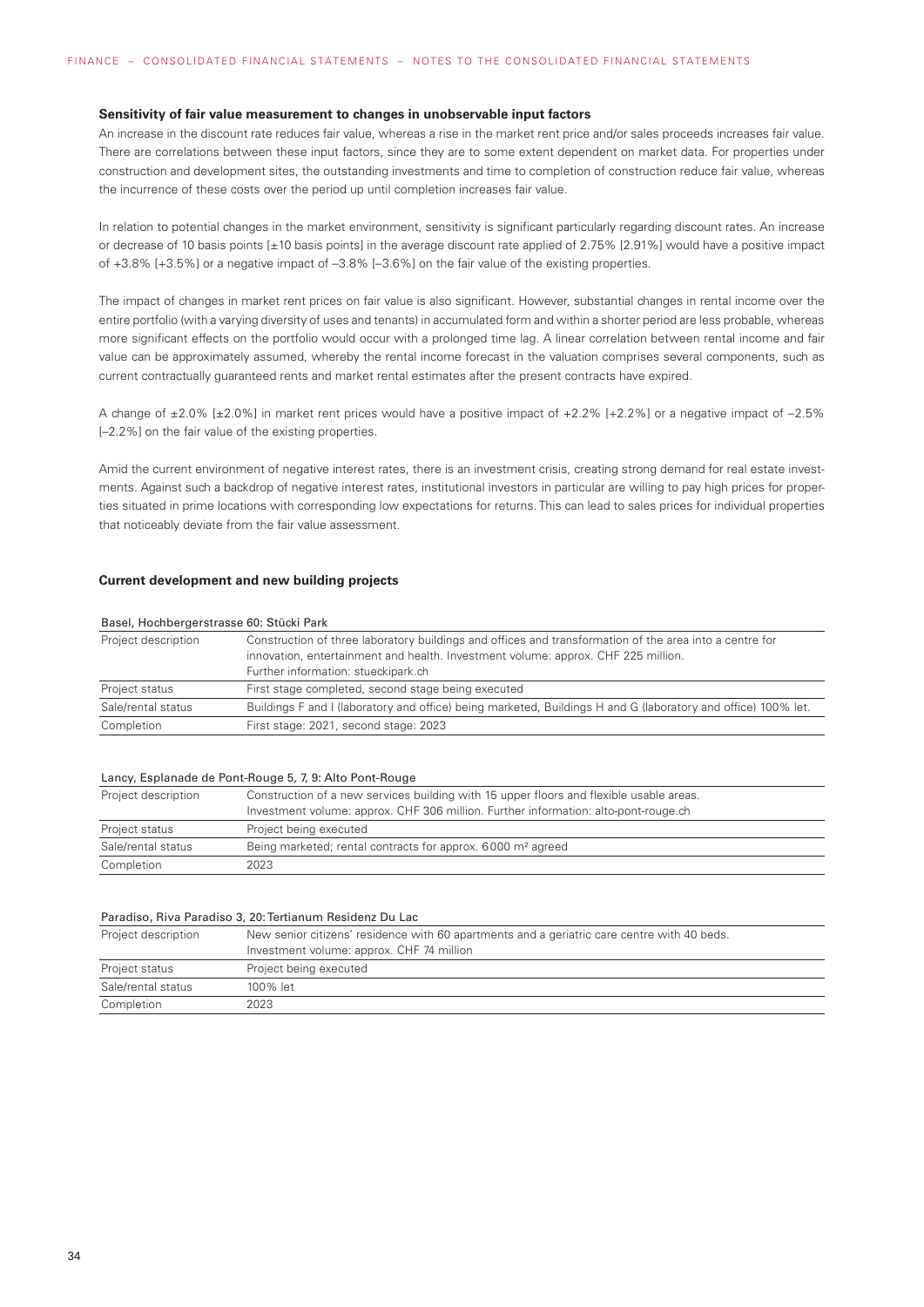| Plan-les-Ouates, Chemin des Aulx: Espace Tourbillon |                                                                                                                                                                                                                                                               |  |  |
|-----------------------------------------------------|---------------------------------------------------------------------------------------------------------------------------------------------------------------------------------------------------------------------------------------------------------------|--|--|
| Project description                                 | Construction of five new buildings for commercial, trading and service provider companies with underground<br>logistics infrastructure. Investment volume: approx. CHF 89 million (Building B, basic fit-out).<br>Further information: espacetourbillon.ch/en |  |  |
| Project status                                      | Basic fit-out completed                                                                                                                                                                                                                                       |  |  |
| Sale/rental status                                  | Being marketed; 40% let (Building B)                                                                                                                                                                                                                          |  |  |
| Completion                                          | 2023 (full fit-out)                                                                                                                                                                                                                                           |  |  |

#### Richterswil, Gartenstrasse 7/17: Tertianum residential care centre, Etzelblick

| Project description | Construction of 26 new assisted living senior apartments and 64 new care places including dementia care to |
|---------------------|------------------------------------------------------------------------------------------------------------|
|                     | replace the existing residential and care centre. Investment volume: approx. CHF 47 million                |
| Project status      | Project being executed                                                                                     |
| Sale/rental status  | $100\%$ let                                                                                                |
| Completion          | 2022                                                                                                       |

#### Schlieren, Zürcherstrasse 39: JED conversion – Join. Explore. Dare.

| Project description | Conversion into a centre for knowledge transfer, innovation and entrepreneurship with workplaces, indoor<br>and outdoor meeting areas, and spaces for events, hospitality and leisure. Investment volume: approx.<br>CHF 136 million (conversion, basic fit-out). Further information: jed.swiss |
|---------------------|--------------------------------------------------------------------------------------------------------------------------------------------------------------------------------------------------------------------------------------------------------------------------------------------------|
| Project status      | Basic fit-out completed                                                                                                                                                                                                                                                                          |
| Sale/rental status  | Currently being marketed                                                                                                                                                                                                                                                                         |
| Completion          | 2022 (full fit-out)                                                                                                                                                                                                                                                                              |

## Schlieren, Zürcherstrasse 39: JED new building – Join. Explore. Dare.

| Project description | Development of building land reserve and new building. Large connected areas for innovative companies,<br>including laboratory facilities. Investment volume: approx. CHF 95 million. Further information: jed.swiss |
|---------------------|----------------------------------------------------------------------------------------------------------------------------------------------------------------------------------------------------------------------|
| Project status      | Legally valid building permit has been issued; start of construction 2022                                                                                                                                            |
| Sale/rental status  | Currently being marketed                                                                                                                                                                                             |
| Completion          | 2024                                                                                                                                                                                                                 |

### Zurich, Müllerstrasse 16, 20

| Project description | Total renovation of an office property. The property has six full floors, an attic, a<br>service floor and three basement floors. Investment volume: approx. CHF 222 million |
|---------------------|------------------------------------------------------------------------------------------------------------------------------------------------------------------------------|
| Project status      | Project being executed                                                                                                                                                       |
| Sale/rental status  | $100\%$ let                                                                                                                                                                  |
| Completion          | 2023                                                                                                                                                                         |

A more detailed description of the development and new construction projects has been published on the homepage [www.sps.swiss/en/real-estate/projects/projects-under-construction.](https://sps.swiss/de/immobilien/projekte/projekte-im-bau)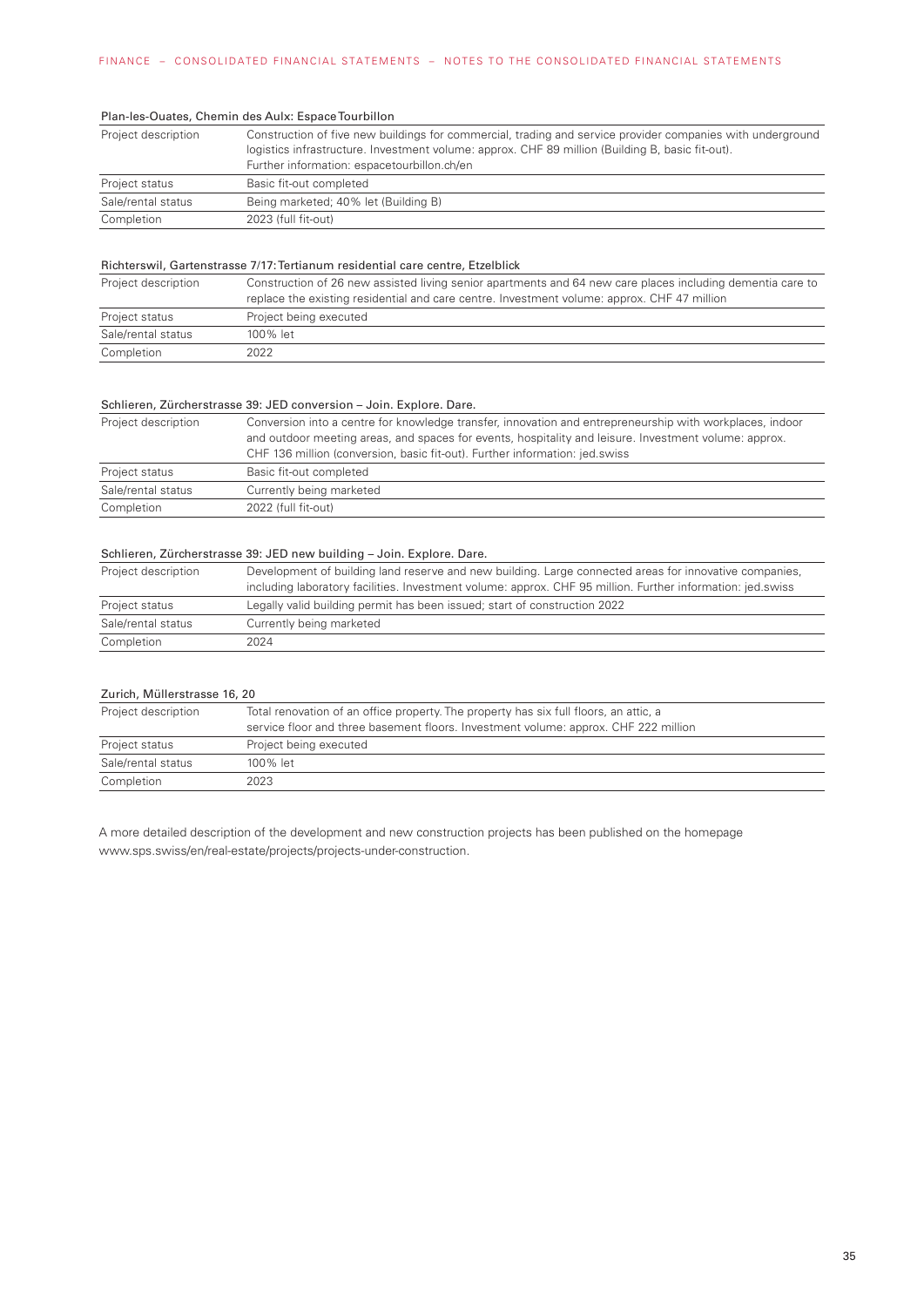# **15 Tangible assets and intangible assets**

| in CHF 1000                                                | Equipment | Furniture/<br>tenants'<br>improve-<br>ments | Total<br>tangible<br>assets | Software | Total<br>intangible<br>assets |
|------------------------------------------------------------|-----------|---------------------------------------------|-----------------------------|----------|-------------------------------|
| Cost as at 01.01.2021                                      |           | 82833                                       | 82833                       | 54808    | 54808                         |
| Additions                                                  |           | 5064                                        | 5064                        | 15774    | 15774                         |
| Cost as at 31.12.2021                                      |           | 87897                                       | 87897                       | 70582    | 70582                         |
| Cumulative depreciation and impairment as at<br>01.01.2021 |           | 56877                                       | 56877                       | 29358    | 29358                         |
| Depreciation                                               |           | 7400                                        | 7400                        | 8981     | 8981                          |
| Cumulative depreciation and impairment as at<br>31.12.2021 |           | 64277                                       | 64277                       | 38339    | 38339                         |
| Total as at 31.12.2021                                     |           | 23620                                       | 23620                       | 32243    | 32243                         |
|                                                            |           |                                             |                             |          |                               |

|                                                            |           | Furniture/ |          |          |            |
|------------------------------------------------------------|-----------|------------|----------|----------|------------|
|                                                            |           | tenants'   | Total    |          | Total      |
|                                                            |           | improve-   | tangible |          | intangible |
| in CHF 1000                                                | Equipment | ments      | assets   | Software | assets     |
| Cost as at 01.01.2020                                      | 15068     | 158582     | 173650   | 60846    | 60846      |
| Additions                                                  | 192       | 6621       | 6813     | 14787    | 14787      |
| <b>Disposals</b>                                           |           | $-20299$   | $-20299$ | $-8890$  | $-8890$    |
| Disposals from divestments                                 | $-15260$  | $-62071$   | $-77331$ | $-11935$ | $-11935$   |
| Cost as at 31.12.2020                                      |           | 82833      | 82833    | 54808    | 54808      |
| Cumulative depreciation and impairment as at<br>01.01.2020 | 4979      | 97588      | 102567   | 32966    | 32966      |
| Depreciation                                               | 95        | 8351       | 8446     | 9138     | 9138       |
| <b>Disposals</b>                                           |           | $-20299$   | $-20299$ | $-8890$  | $-8890$    |
| Disposals from divestments                                 | $-5074$   | $-28763$   | $-33837$ | $-3856$  | $-3856$    |
| Cumulative depreciation and impairment as at<br>31.12.2020 |           | 56877      | 56877    | 29358    | 29358      |
| Total as at 31.12.2020                                     |           | 25956      | 25956    | 25450    | 25450      |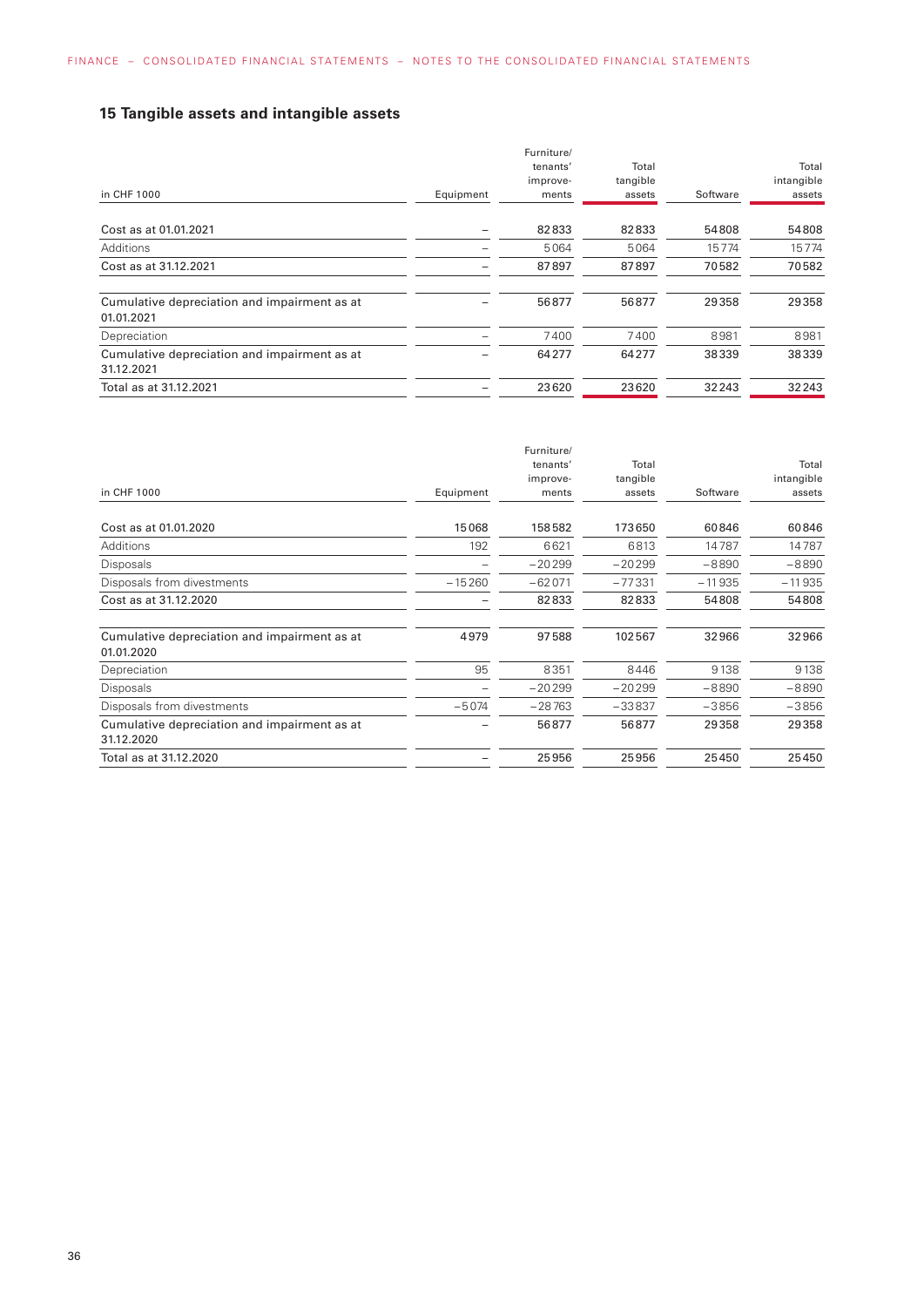# **16 Goodwill**

Goodwill resulting from acquisitions is set off against shareholders' equity as at the time of acquisition. Theoretical recognition of goodwill would have the following effects on the consolidated financial statements, assuming a useful life of five years:

#### **Theoretical statement of changes in goodwill**

| in CHF 1000                             | 2020      | 2021   |
|-----------------------------------------|-----------|--------|
|                                         |           |        |
| Cost as at 01.01.                       | 454293    | 149755 |
| Disposals from divestments              | $-304538$ |        |
| Cost as at 31.12.                       | 149755    | 149755 |
| Cumulative amortisation as at 01.01.    | 430520    | 147066 |
| Additions                               | 2313      | 1739   |
| Disposals from divestments              | $-285767$ |        |
| Cumulative amortisation as at 31.12.    | 147066    | 148805 |
| Theoretical net book value as at 31.12. | 2689      | 950    |

#### **Theoretical effect on shareholders' equity**

| in CHF 1000                                                                | 31.12.2020 | 31.12.2021 |
|----------------------------------------------------------------------------|------------|------------|
|                                                                            |            |            |
| Shareholders' equity according to balance sheet                            | 6085629    | 6338679    |
| Theoretical recognition of net book value of goodwill in the balance sheet | 2689       | 950        |
| Theoretical shareholders' equity including net book value of goodwill      | 6088318    | 6339629    |

# **Theoretical effect on profit**

| in CHF 1000                                           | $01.01 -$<br>31.12.2020 | $01.01 -$<br>31.12.2021 |
|-------------------------------------------------------|-------------------------|-------------------------|
| Profit according to income statement                  | 610407                  | 507377                  |
| Theoretical amortisation of goodwill                  | $-2313$                 | $-1739$                 |
| Adjustment result from sale of participations, net    | 285767                  |                         |
| Theoretical profit including amortisation of goodwill | 893861                  | 505638                  |

# **17 Accrued expenses and deferred income**

| in CHF 1000                                | 31.12.2020 | 31.12.2021 |
|--------------------------------------------|------------|------------|
| Renovation and project costs               | 98078      | 112764     |
| Cost of goods sold                         | 4028       | 3664       |
| Other operating expenses                   | 28031      | 34352      |
| Current income and capital taxes           | 25216      | 42865      |
| Interests                                  | 698        | 21         |
| Total accrued expenses and deferred income | 156051     | 193666     |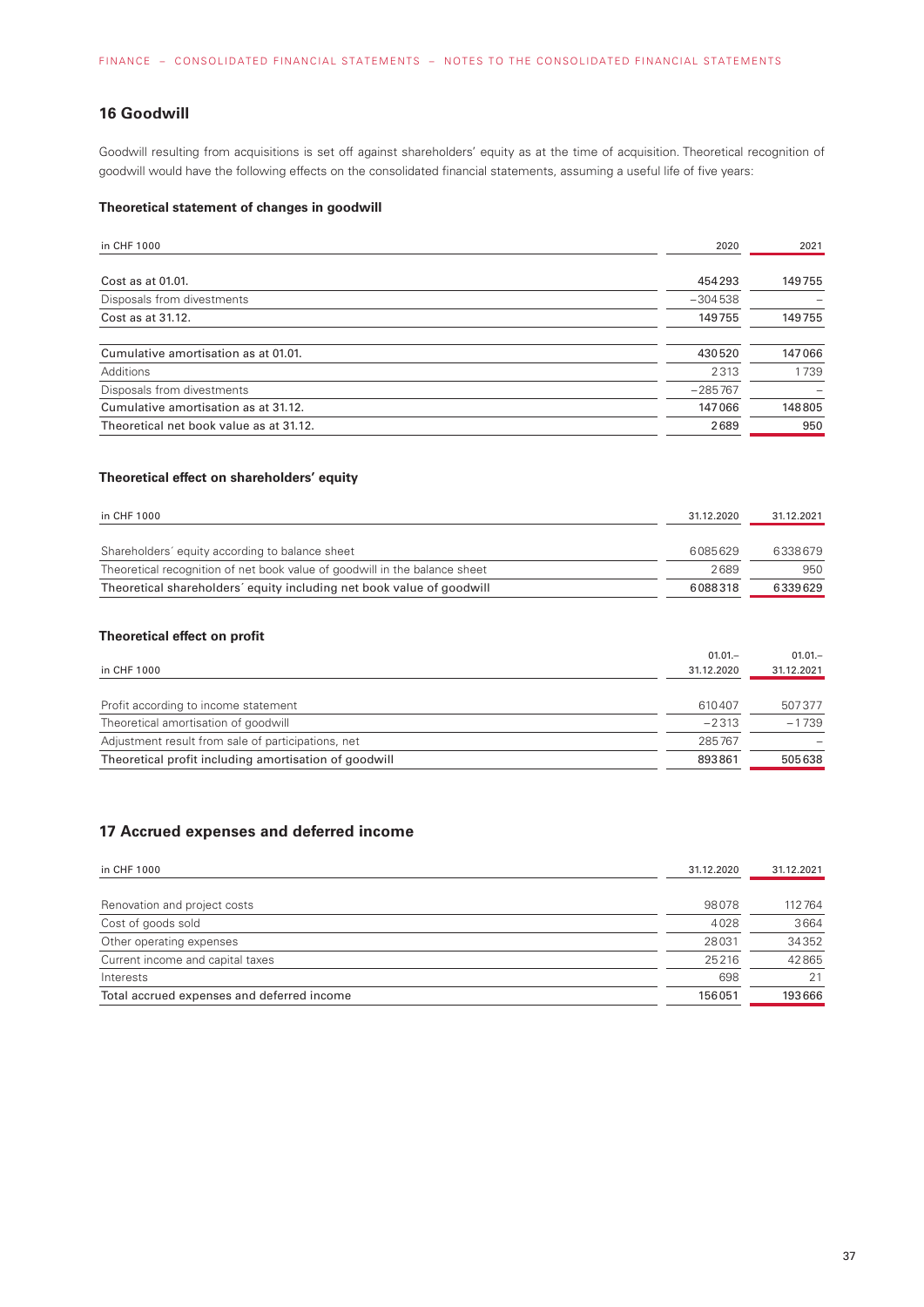# **18 Financial liabilities**

| in CHF 1000                             | 31.12.2020 | 31.12.2021 |
|-----------------------------------------|------------|------------|
|                                         |            |            |
| Mortgage-backed loans                   | 1033870    | 858        |
| <b>Bonds</b>                            | 299906     |            |
| Total current financial liabilities     | 1333776    | 858        |
| Mortgage-backed loans                   | 1681000    | 844700     |
| Unsecured loans                         |            | 1702000    |
| Convertible bonds                       | 539651     | 541165     |
| <b>Bonds</b>                            | 1609536    | 2059319    |
| Other non-current financial liabilities | 338        |            |
| Total non-current financial liabilities | 3830525    | 5147184    |
| <b>Total financial liabilities</b>      | 5164301    | 5148042    |

On 1 December 2021, Swiss Prime Site concluded a deal with 11 Swiss banking institutions for two unsecured credit facilities worth CHF 2.600 billion. This brought about the discharge of mortgage-backed loans. On the flip side, Swiss Prime Site secured committed credit facilities, which are subject to a commitment fee. As at the balance sheet date, the amount of the committed credit facilities not yet drawn down was CHF 898.000 million. The two agreements have a term to maturity of five and six years respectively, and both include an option to extend. The most important financial covenants relate to the loan-to-value ratio (LTV) and the interest coverage ratio. The loan-to-value ratio (financial liabilities as a percentage of the balance sheet total) may not exceed 50% over a six-month period and must never exceed 55%. The interest coverage ratio is calculated by dividing income from the rental of properties by interest expense, and must amount to at least 4.0. As at the balance sheet date, the loan-to-value ratio was 39.2% and the interest coverage ratio was 8.5. In the course of the refinancing process, early repayment charges of CHF 24.913 million were paid and recognised under financial expenses during the reporting year.

On 11 February 2021, Swiss Prime Site Finance AG issued a seven-year green bond in the amount of CHF 300.000 million with an interest rate of 0.375%. During the reporting period, two existing bonds were increased by a total of CHF 150.000 million. The CHF 300.000 million bond was repaid upon maturity on 16 April 2021. As at the balance sheet date, the loan-to-value ratio of the property portfolio was 40.2% [41.9%].

#### **Bonds**

|                  | CHF 300 m<br>2021 | CHF 190 m<br>2024 | CHF 100 m<br>2024 | CHF 250 m<br>2025 | CHF 350 m<br>$2026^1$ |
|------------------|-------------------|-------------------|-------------------|-------------------|-----------------------|
|                  |                   |                   |                   |                   |                       |
| CHF m            | 300,000           | 190.000           | 100,000           | 250,000           | 350,000               |
| CHF m            | 0.000             | 189.940           | 99.755            | 249.962           | 351.639               |
| CHF m            | 299.906           | 189.917           | 99.672            | 249.952           | 249.434               |
| $\%$             | 1.75              | 1.0               | 2.0               | 0.5               | 0.825                 |
| years            |                   | 6                 | 10                | 9                 | 9                     |
| date             | 16.04.2021        | 16.07.2024        | 10.12.2024        | 03.11.2025        | 11.05.2026            |
|                  | 23 427 449        | 39 863 325        | 25 704 217        | 33 764 553        | 36 067 729            |
|                  | (SPS14)           | (SPS181)          | (SPS142)          | (SPS161)          | (SPS17)               |
| CHF <sub>m</sub> | 0.000             | 194.370           | 105.350           | 252.625           | 358.750               |
| CHF m            | 301.860           | 196.080           | 107.350           | 254,000           | 257.250               |
|                  |                   |                   |                   |                   |                       |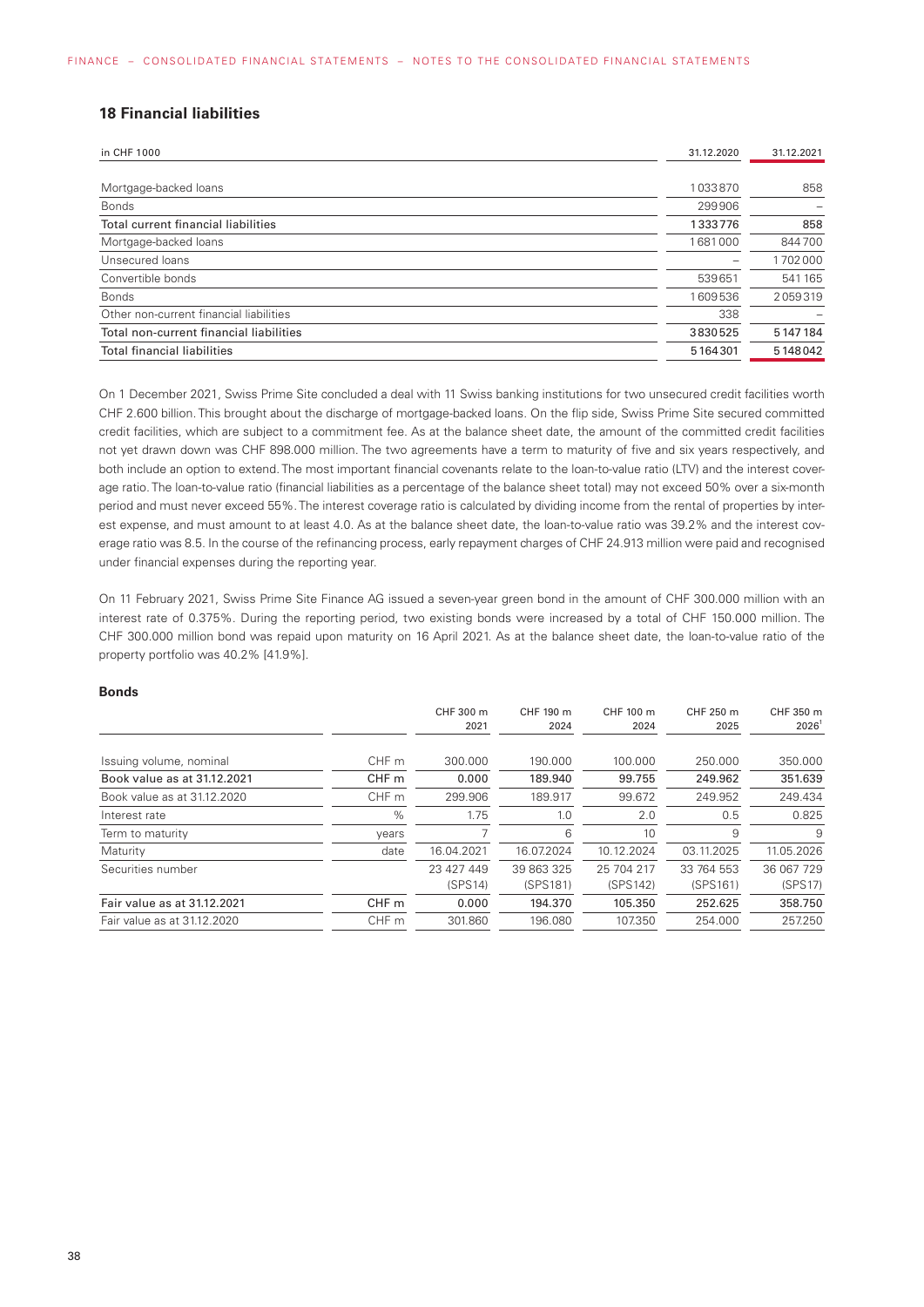# FINANCE – CONSOLIDATED FINANCIAL STATEMENTS – NOTES TO THE CONSOLIDATED FINANCIAL STATEMENTS

|                             |                  | CHF 350 m<br>2027     | Green Bond<br>CHF 300 m<br>2028 | Green Bond<br>CHF 300 m<br>2029 | CHF 220 m<br>$2031^2$  |
|-----------------------------|------------------|-----------------------|---------------------------------|---------------------------------|------------------------|
| Issuing volume, nominal     | CHF m            | 350,000               | 300,000                         | 300,000                         | 220,000                |
| Book value as at 31.12.2021 | CHF <sub>m</sub> | 351.499               | 299.338                         | 299.356                         | 217.830                |
| Book value as at 31.12.2020 | CHF <sub>m</sub> | 351.784               | 0.000                           | 299.275                         | 169.502                |
| Interest rate               | %                | 1.25                  | 0.375                           | 0.65                            | 0.375                  |
| Term to maturity            | years            | 8                     |                                 | 9                               | 12                     |
| Maturity                    | date             | 02.04.2027            | 11.02.2028                      | 18.12.2029                      | 30.09.2031             |
| Securities number           |                  | 41 904 099<br>(SPS19) | 58 194 781<br>(SPS21)           | 58 194 773<br>(SPS20)           | 48 850 668<br>(SPS192) |
| Fair value as at 31.12.2021 | CHF <sub>m</sub> | 364.525               | 299.100                         | 302.550                         | 213.730                |
| Fair value as at 31.12.2020 | CHF m            | 370.475               | 0.000                           | 305.700                         | 167.790                |

1 Increase of the bond by CHF 100 million as at 19.03.2021

 $2$  Increase of the bond by CHF 50 million as at 16.04.2021

Bonds are redeemed at their nominal value.

# **Convertible bonds**

|                                |                  | CHF 250 m  | CHF 300 m  |
|--------------------------------|------------------|------------|------------|
|                                |                  | 2023       | 2025       |
| Issuing volume, nominal        | CHF m            | 250.000    | 300.000    |
| Nominal value as at 31.12.2021 | CHF m            | 247.500    | 296.630    |
| Book value as at 31.12.2021    | CHF <sub>m</sub> | 245.990    | 295.175    |
| Book value as at 31.12.2020    | CHF m            | 244.954    | 294.697    |
| Conversion price               | CHF              | 104.07     | 100.35     |
| Interest rate                  | $\%$             | 0.25       | 0.325      |
| Term to maturity               | years            |            | 7          |
| Maturity                       | date             | 16.06.2023 | 16.01.2025 |
| Securities number              |                  | 32 811 156 | 39 764 277 |
|                                |                  | (SPS16)    | (SPS18)    |
| Fair value as at 31.12.2021    | CHF <sub>m</sub> | 248.861    | 301.821    |
| Fair value as at 31.12.2020    | CHF m            | 247.871    | 297.223    |
|                                |                  |            |            |

No conversions took place in the reporting period.

# **Conversion price and number of possible shares given 100% conversion**

| Convertible bonds                                                                                                       | 31.12.2020<br>Conversion<br>price<br>in CHF | Number of<br>possible<br>shares | 31.12.2021<br>Conversion<br>price<br>in CHF | Number of<br>possible<br>shares |
|-------------------------------------------------------------------------------------------------------------------------|---------------------------------------------|---------------------------------|---------------------------------------------|---------------------------------|
| 0.25%-convertible bond 16.06.2016-16.06.2023, issuing volume<br>CHF 250.000 million, nominal value CHF 247.500 million  | 104.07                                      | 2378206                         | 104.07                                      | 2378206                         |
| 0.325%-convertible bond 16.01.2018-16.01.2025, issuing volume<br>CHF 300.000 million, nominal value CHF 296.630 million | 100.35                                      | 2955954                         | 100.35                                      | 2955954                         |
| Total number of possible shares                                                                                         |                                             | 5334160                         |                                             | 5334160                         |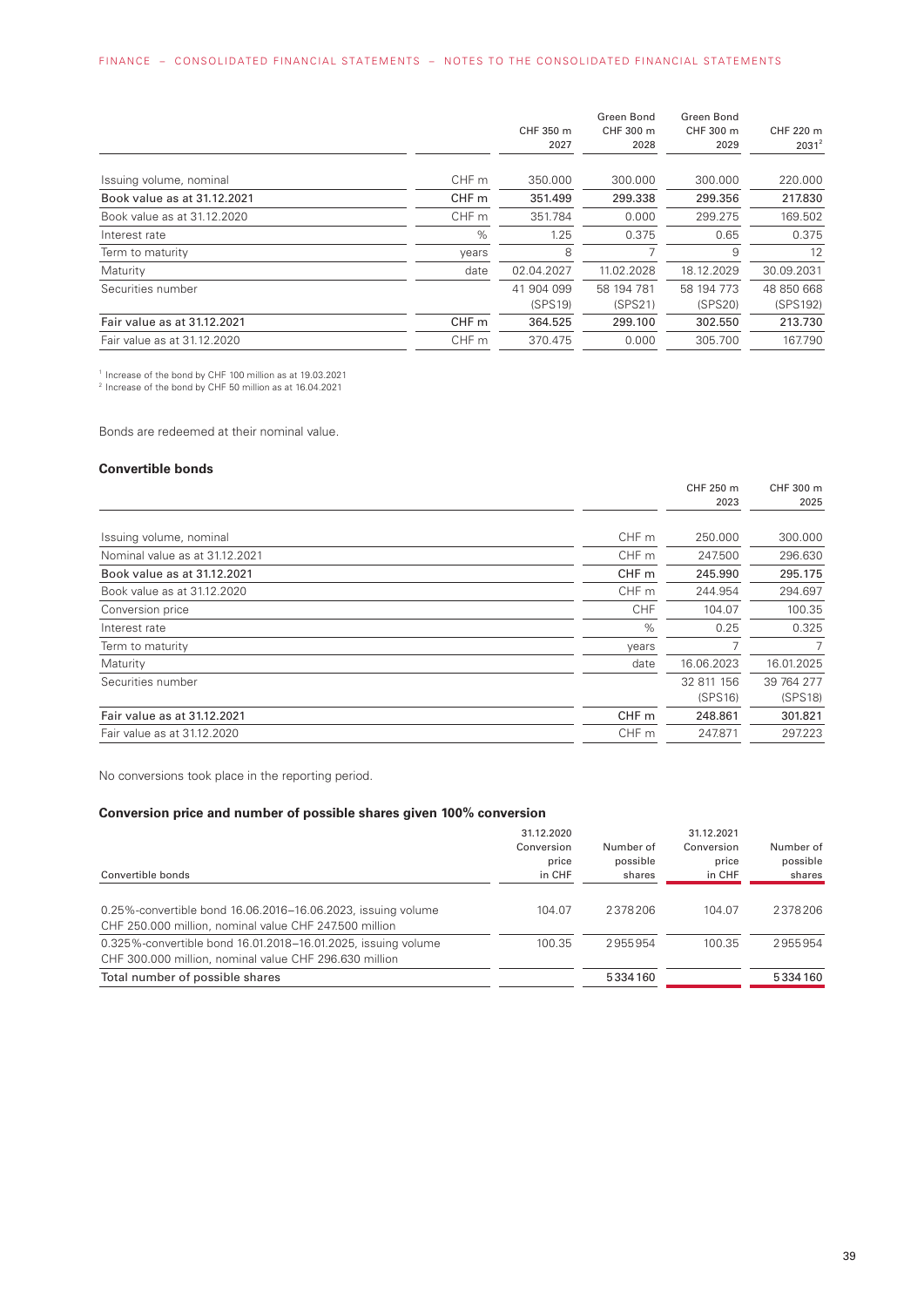# **Current and non-current financial liabilities categorised by interest rate**

|                                    | 31.12.2020 | 31.12.2021 |
|------------------------------------|------------|------------|
|                                    | Total      | Total      |
|                                    | nominal    | nominal    |
| in CHF 1000                        | value      | value      |
|                                    |            |            |
| Financial liabilities up to 1.00%  | 2489130    | 4238488    |
| Financial liabilities up to 1.50%  | 1196000    | 576000     |
| Financial liabilities up to 2.00%  | 772470     | 284700     |
| Financial liabilities up to 2.50%  | 621400     | 32500      |
| Financial liabilities up to 3.00%  | 70000      |            |
| Financial liabilities up to 3.50%  |            |            |
| Financial liabilities up to 4.00%  | 20000      | 20000      |
| <b>Total financial liabilities</b> | 5169000    | 5151688    |
|                                    |            |            |

# **Overview of future contractual cash outflows (including interest) from all financial liabilities**

|                                       | 31.12.2021    | Contrac-           |                          | $<$ 6 months   |               | 6 to 12 months           |               | 1 to 2 years   |               | 2 to 5 years   |               | >5 years       |
|---------------------------------------|---------------|--------------------|--------------------------|----------------|---------------|--------------------------|---------------|----------------|---------------|----------------|---------------|----------------|
| in CHF 1000                           | Book<br>value | tual cash<br>flows | Inter-<br>est            | Repay-<br>ment | Inter-<br>est | Repay-<br>ment           | Inter-<br>est | Repay-<br>ment | Inter-<br>est | Repay-<br>ment | Inter-<br>est | Repay-<br>ment |
| Current financial<br>liabilities      | 858           | 862                | 4                        | 858            |               |                          |               |                |               |                |               |                |
| Accounts payable                      | 25297         | 25297              | $\equiv$                 | 25297          |               |                          |               |                |               |                |               |                |
| Other current<br>liabilities          | 160921        | 160921             | $\overline{\phantom{0}}$ | 160921         |               |                          |               |                |               |                |               |                |
| Non-current<br>financial liabilities  | 5147184       | 5336855            | 18084                    | $-$            | 15131         | $\overline{\phantom{a}}$ | 30735         | 291200         | 69487         | 1772130        | 52588         | 3087500        |
| <b>Total financial</b><br>liabilities | 5334260       | 5523935            | 18088                    | 187076         | 15131         |                          | $-30735$      | 291200         | 69487         | 1772130        | 52588         | 3087500        |

|                                                                    | 31.12.2020    | Contrac-           |               | $<$ 6 months      |               | 6 to 12 months           |               | 1 to 2 years   |               | 2 to 5 years   |               | >5 years       |
|--------------------------------------------------------------------|---------------|--------------------|---------------|-------------------|---------------|--------------------------|---------------|----------------|---------------|----------------|---------------|----------------|
| in CHF 1000                                                        | Book<br>value | tual cash<br>flows | Inter-<br>est | Repay-<br>ment    | Inter-<br>est | Repay-<br>ment           | Inter-<br>est | Repay-<br>ment | Inter-<br>est | Repay-<br>ment | Inter-<br>est | Repay-<br>ment |
| Current financial<br>liabilities                                   | 1333776       | 1341616            | 6453          | 973870            | 1293          | 360000                   |               |                |               |                |               |                |
| Accounts payable                                                   | 8341          | 8341               |               | 8341              |               |                          |               |                |               |                |               |                |
| Other current<br>liabilities                                       | 144315        | 144315             | -             | 144315            |               |                          |               |                |               |                |               |                |
| Non-current<br>financial liabilities<br>(without deriva-<br>tives) | 3830187       | 4065162            | 19031         | $\qquad \qquad -$ | 19031         | $\overline{\phantom{0}}$ | 37031         | 175000         | 84491         | 1524230        | 70448         | 2135900        |
| Total non-deriva-<br>tive financial<br>liabilities                 | 5316619       | 5559434            | 25484         | 1126526           | 20324         | 360000                   | 37031         | 175000         | 84491         | 1524230        | 70448         | 2135900        |
| Derivatives with<br>negative fair value                            | 338           | 304                |               | 244               |               | 60                       |               |                |               |                |               |                |
| <b>Total derivative</b><br>financial liabilities                   | 338           | 304                |               | 244               |               | 60                       |               |                |               |                |               |                |
| <b>Total financial</b><br>liabilities                              | 5316957       | 5559738            | 25484         | 1126770           | 20324         | 360060                   | 37031         | 175000         | 84491         | 1524230        | 70448         | 2135900        |

The weighted average residual term to maturity of all interest-bearing financial liabilities was 5.8 [4.8] years due to the contractual maturities.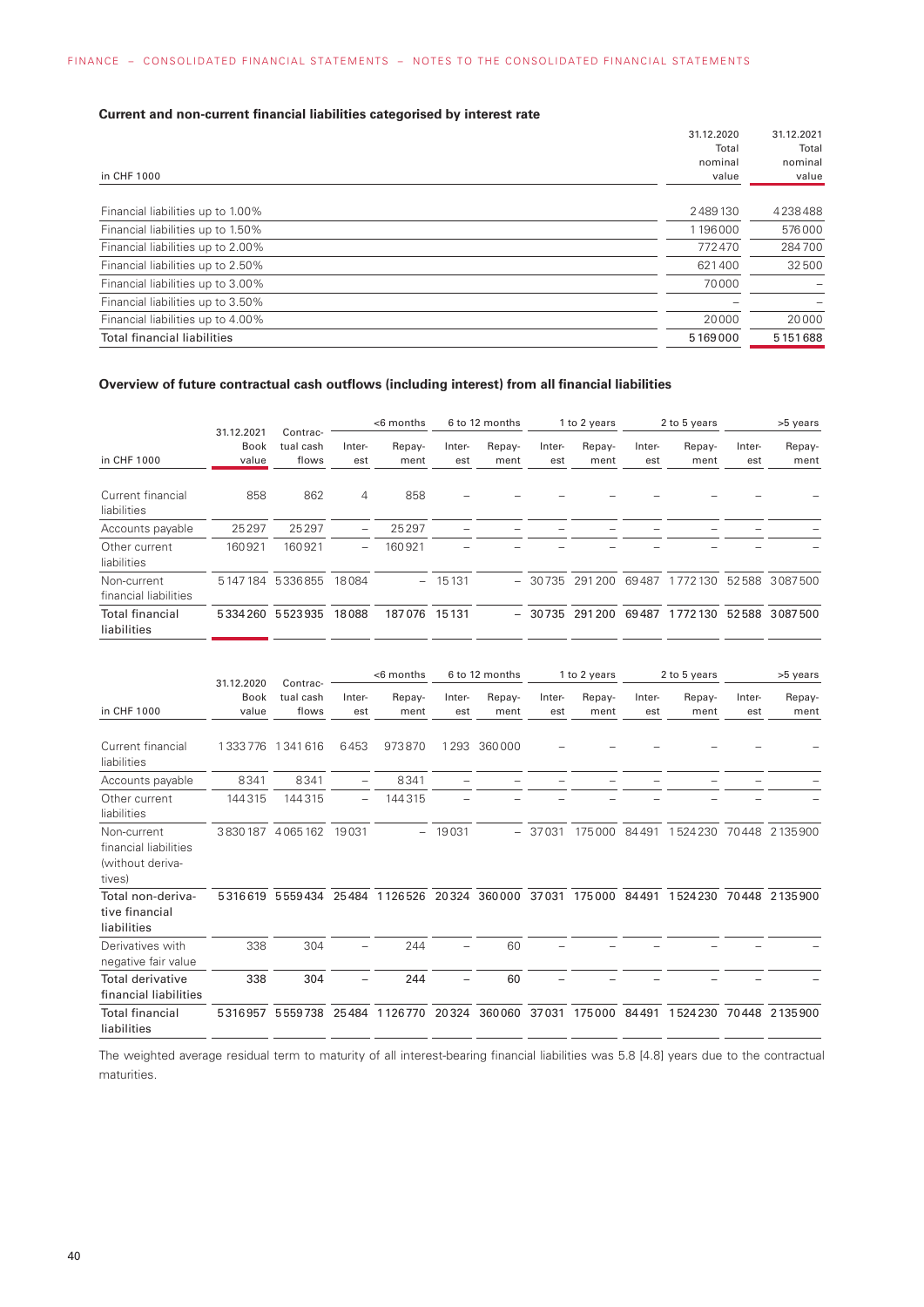# **19 Pension plans**

#### **Employer contribution reserves**

There were no employer contribution reserves held in the reporting or previous year.

#### **Economic benefits/obligations and pension benefit expenses**

|                                              | Surplus/deficit | Economical<br>part of the<br>group | Contributions<br>concerning<br>the reporting<br>period |                         | Pension benefit expenses<br>within personnel costs |
|----------------------------------------------|-----------------|------------------------------------|--------------------------------------------------------|-------------------------|----------------------------------------------------|
| in CHF 1000                                  | 31.12.2021      | 31.12.2021                         |                                                        | $01.01 -$<br>31.12.2020 | $01.01 -$<br>31.12.2021                            |
| Pension institutions without surplus/deficit |                 |                                    |                                                        | $-1883$                 |                                                    |
| Pension institutions with surplus            | 45491           | $\overline{\phantom{0}}$           | $-15513$                                               | $-16710$                | $-15513$                                           |
| Pension institutions with deficit            |                 |                                    |                                                        | $-100$                  |                                                    |
| Total                                        | 45491           |                                    | $-15513$                                               | $-18693$                | $-15513$                                           |

No extraordinary recapitalisation contributions were stipulated or provided in the reporting year or the previous year.

# **20 Shareholders' equity**

#### **Share capital**

|                                | Number of<br>registered | Nominal<br>value |             |
|--------------------------------|-------------------------|------------------|-------------|
|                                | shares issued           | in CHF           | in CHF 1000 |
| Share capital as at 01.01.2020 | 75946349                | 15.30            | 1161979     |
| Conversions                    | 24015                   | 15.30            | 368         |
| Share capital as at 31.12.2020 | 75970364                | 15.30            | 1162347     |
| Share capital as at 31.12.2021 | 75970364                | 15.30            | 1162347     |

The 655 [1844] treasury shares held at 31 December 2021 were not entitled to dividends. As at the balance sheet date, the dividend-entitled share capital of CHF 1162.337 million [CHF 1162.318 million] therefore comprised 75969709 [75968520] registered shares.

#### **Authorised and conditional capital**

|                                                                  | Number of<br>registered<br>shares | Nominal<br>value<br>in CHF | in CHF 1000 |
|------------------------------------------------------------------|-----------------------------------|----------------------------|-------------|
| Authorised and conditional capital as at 01.01.2020              | 7000000                           | 15.30                      | 107100      |
| Appropriation of conditional capital due to conversions          | $-24015$                          | 15.30                      | $-368$      |
| Authorised and conditional capital as at 31.12.2020              | 6975985                           | 15.30                      | 106733      |
| Authorised and conditional capital as at 31.12.2021 <sup>1</sup> | 6975985                           | 15.30                      | 106733      |

<sup>1</sup> due to the issue of a convertible bond, 2 378 206 shares (CHF 36.387 million) from conditional capital have been reserved for potential conversions. According to article 3a of the Articles of Association, the Board of Directors can therefore only increase the share capital by an amount of CHF 70.346 million, which corresponds to 4 597 779 shares

The Board of Directors is authorised to increase the share capital to the extent mentioned above at any time until 23 March 2023.

According to articles 3a and 3b, para. 1, of the Company's current Articles of Association, overall share capital (authorised and conditional capital) may be increased by a maximum of CHF 106.733 million. The precise wording regarding authorised and conditional capital can be found in the Company's Articles of Association.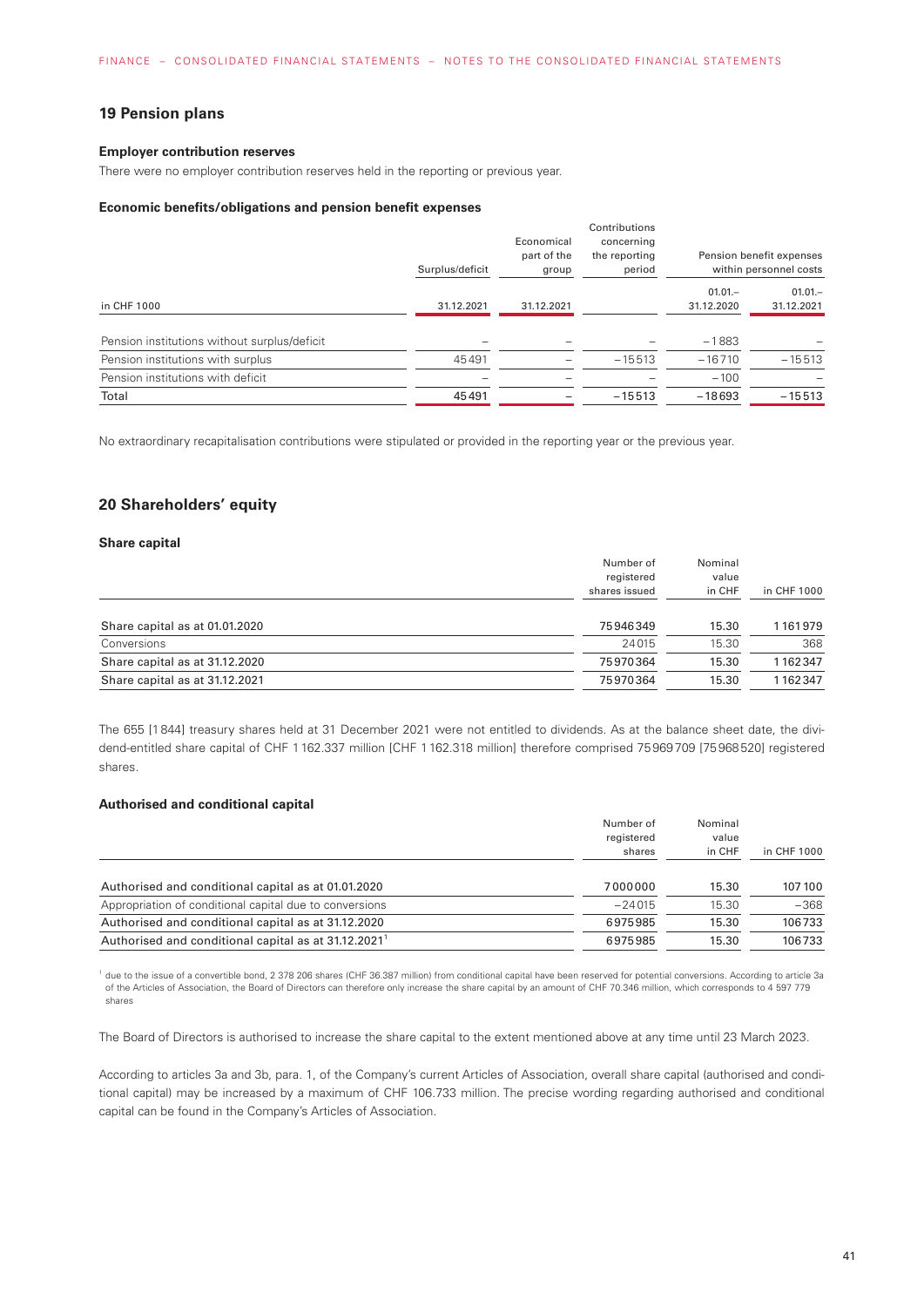#### **Capital reserves**

| Capital reserves as at 01.01.2020                                            | 320629    |
|------------------------------------------------------------------------------|-----------|
| Distribution from capital contribution reserves                              | $-144339$ |
| Conversion of convertible bonds into registered shares                       | 2046      |
| Share-based compensation                                                     | $-518$    |
| Income from delivery of treasury shares relating to share-based compensation | $-620$    |
| Capital reserves as at 31.12.2020                                            | 177198    |
| Distribution from capital contribution reserves                              | $-127248$ |
| Share-based compensation                                                     | 77        |
| Income from delivery of treasury shares relating to share-based compensation | $-11$     |
| Capital reserves as at 31.12.2021                                            | 50016     |

in CHF 1000

Capital reserves are based on above-par issues on foundation, capital increases as well as changes from trading with subscription rights, treasury shares and share-based compensation.

As at the balance sheet date, Swiss Prime Site AG's reserves consisted of a non-distributable amount (legal reserves) of CHF 232.470 million [CHF 232.470 million].

#### **Treasury shares**

|                                                                                  | in CHF 1000 |
|----------------------------------------------------------------------------------|-------------|
| Treasury shares as at 01.01.2020                                                 | $-106$      |
| Purchase of treasury shares, 42,900 shares, CHF 115.98 average transaction price | $-4976$     |
| Share-based compensation, 42168 shares, CHF 102.00 average transaction price     | 4301        |
| Income from delivery of treasury shares relating to share-based compensation     | 620         |
| Treasury shares as at 31.12.2020                                                 | $-161$      |
| Purchase of treasury shares, 32550 shares, CHF 89.21 average transaction price   | $-2904$     |
| Share-based compensation, 33739 shares, CHF 88.78 average transaction price      | 2996        |
| Income from delivery of treasury shares relating to share-based compensation     | 11          |
| Treasury shares as at 31.12.2021                                                 | $-58$       |

Treasury shares are valued at acquisition cost and reported in shareholders' equity as a debit item. Income from delivery of treasury shares relating to share-based compensation is set off directly against capital reserves. As at the balance sheet date, the group companies held 655 shares [1844 shares] and the group's employee pension fund foundations held 228946 shares [290049 shares] in Swiss Prime Site AG.

### **Retained earnings**

|                                                       | in CHF 1000 |
|-------------------------------------------------------|-------------|
| Retained earnings as at 01.01.2020                    | 3975536     |
| Profit                                                | 610510      |
| Goodwill charged to income on sale of group companies | 304538      |
| Distribution to shareholders                          | $-144339$   |
| Retained earnings as at 31.12.2020                    | 4746245     |
| Profit                                                | 507377      |
| Distribution to shareholders                          | $-127248$   |
| Retained earnings as at 31.12.2021                    | 5126374     |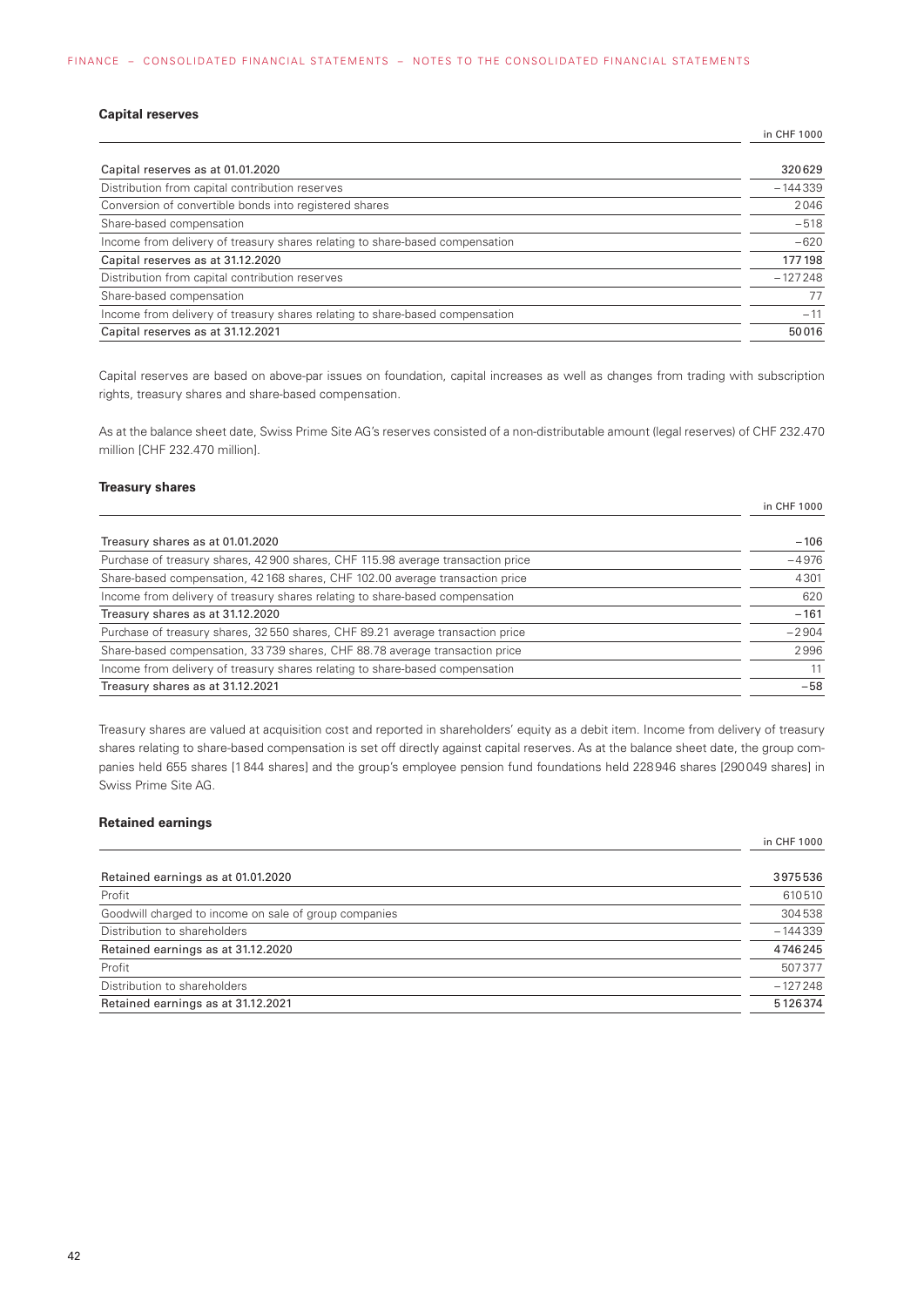# **Non-controlling interests**

|                                                                | in CHF 1000 |
|----------------------------------------------------------------|-------------|
| Non-controlling interests as at 01.01.2020                     | 1149        |
| Profit, attributable to non-controlling interests              | $-103$      |
| Sale of a majority shareholding with non-controlling interests | $-1046$     |
| Non-controlling interests as at 31.12.2020                     |             |
| Profit, attributable to non-controlling interests              |             |
| Non-controlling interests as at 31.12.2021                     |             |
| Shareholders' equity as at 31.12.2021                          | 6338679     |
| Shareholders' equity as at 31.12.2020                          | 6085629     |

# **Distributions**

The Annual General Meeting of 23 March 2021 [24 March 2020] passed the following resolution: A total distribution of CHF 3.35 [CHF 3.80] per share shall be made. The distribution consists of a distribution of CHF 1.67 [CHF 1.90] per share from the capital contribution reserves (exempt from withholding tax) and an ordinary dividend of CHF 1.67 [CHF 1.90] gross per share from balance sheet profit (subject to withholding tax).

The share capital on which the distribution was based consisted of 75969242 [75968018] shares. The distribution to shareholders with a total value of CHF 254.496 million [CHF 288.678 million] was carried out on 29 March 2021 [1 April 2020].

# **21 Key figures per share**

Profit used to calculate earnings per share or diluted earnings per share was the reported profit attributable to shareholders of Swiss Prime Site AG.

# **Basis for calculation of diluted earnings per share**

|                                                                                    | $01.01 -$  | $01.01 -$  |
|------------------------------------------------------------------------------------|------------|------------|
| in CHF 1000                                                                        | 31.12.2020 | 31.12.2021 |
|                                                                                    |            |            |
| Profit attributable to shareholders of Swiss Prime Site AG                         | 610510     | 507377     |
| Interests on convertible bonds, amortisation of proportional costs and tax effects | 3 1 0 0    | 3096       |
| Relevant profit for calculation of diluted earnings per share                      | 613610     | 510473     |
|                                                                                    |            |            |
| Weighted average number of shares                                                  |            |            |
|                                                                                    | $01.01 -$  | $01.01 -$  |
|                                                                                    | 31.12.2020 | 31.12.2021 |
| Shares issued as at 01.01.                                                         | 75946349   | 75970364   |
|                                                                                    |            |            |
| Weighted number of shares issued on conversions                                    | 22207      |            |
| Average number of treasury shares (360 days)                                       | $-3693$    | $-2260$    |
| Total weighted average number of shares 01.01.-31.12. (360 days)                   | 75964863   | 75968104   |
| Weighted number of shares issued on conversions                                    | $-22207$   |            |
| Effective number of converted shares                                               | 24015      |            |
| Highest possible number of shares that can be issued on conversions                | 5334160    | 5334160    |
| Basis for calculation of diluted earnings per share                                | 81300831   | 81302264   |

### **Earnings and net asset value (NAV) per share**

| in CHF                                                                  | $01.01 -$<br>31.12.2020 | $01.01 -$<br>31.12.2021 |
|-------------------------------------------------------------------------|-------------------------|-------------------------|
| Earnings per share (EPS)                                                | 8.04                    | 6.68                    |
| Diluted earnings per share                                              | 7.55                    | 6.28                    |
| Shareholders' equity per share (NAV) before deferred taxes <sup>1</sup> | 95.41                   | 100.07                  |
| Shareholders' equity per share (NAV) after deferred taxes <sup>1</sup>  | 80.11                   | 83.44                   |

<sup>1</sup> Services segment (real estate-related business fields) included at book values only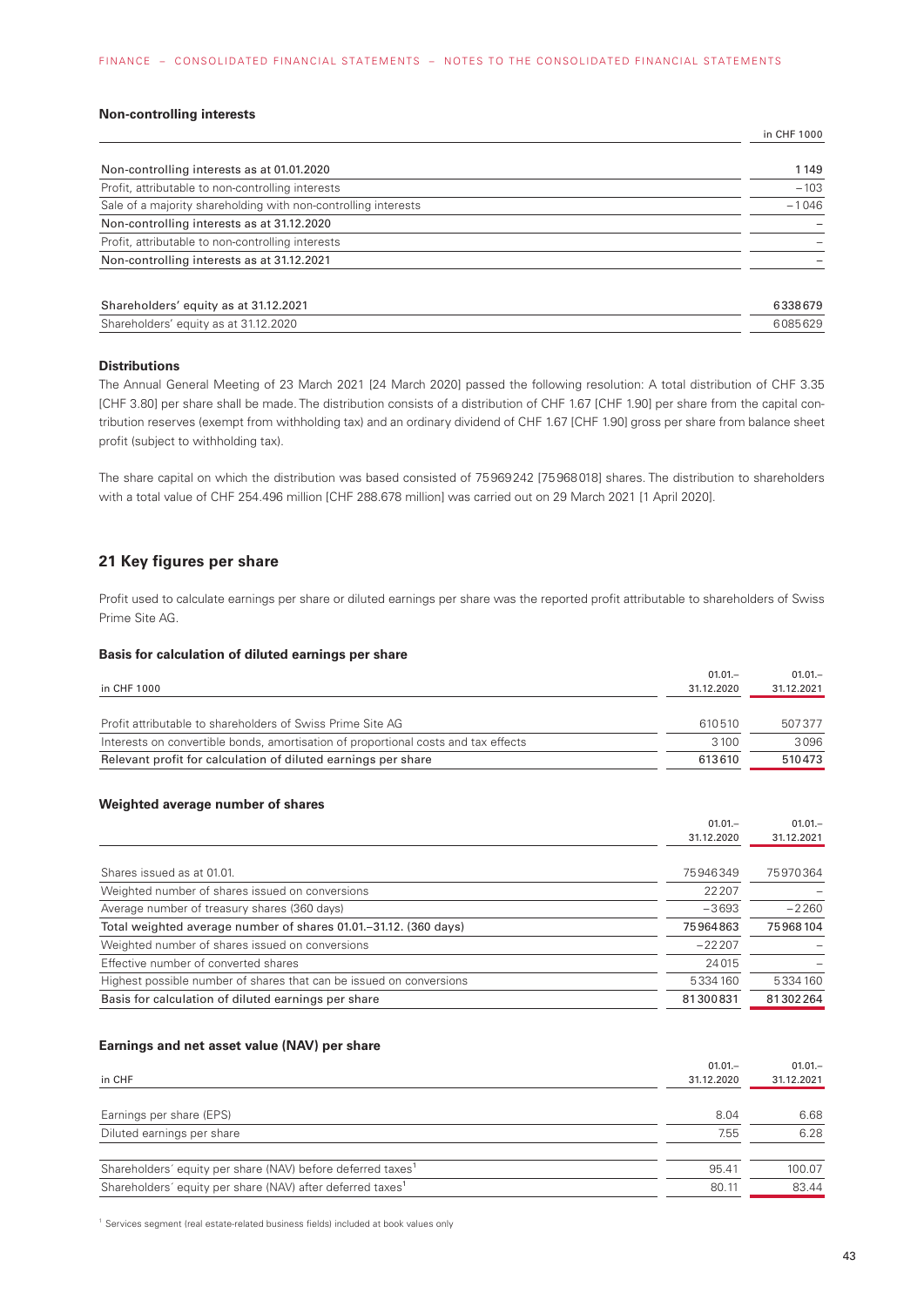# **22 Future obligations and pledged assets**

Swiss Prime Site concluded agreements with various general contractors for the construction of new and modified buildings within the scope of new construction activities as well as the restructuring and renovation of existing properties. The due dates for the respective residual payments for these general contractor agreements are as follows:

| in CHF 1000                                                   | 31.12.2020 | 31.12.2021 |
|---------------------------------------------------------------|------------|------------|
|                                                               |            |            |
| 2021                                                          | 212824     | n.a.       |
| 2022                                                          | 106707     | 231332     |
| 2023                                                          | 53908      | 155835     |
| 2024                                                          | -          | 32123      |
| 2027                                                          | 3000       | 3000       |
| Total future obligations based on total contractor agreements | 376439     | 422290     |

#### **Operating lease agreements**

As at the balance sheet date, the following future obligations relating to land lease payments, leasing of office equipment and rental of office, retail and residential floor space sector were in effect:

| in CHF 1000                                  | 31.12.2020 | 31.12.2021   |
|----------------------------------------------|------------|--------------|
|                                              |            |              |
| Lease expenses up to 1 year                  | 12276      | 14357        |
| Lease expenses from 1 year up to 5 years     | 42225      | 43199        |
| Lease expenses over 5 years                  | 338112     | 328591       |
| Total future lease expenses                  | 392613     | 386147       |
|                                              |            |              |
| <b>Pledged assets</b>                        |            |              |
| in CHF 1000                                  | 31.12.2020 | 31.12.2021   |
|                                              |            |              |
| Fair value of affected investment properties | 8842035    | 2 10 2 0 2 7 |

Nominal value of pledged mortgage notes and the state of the state of the state 4 291 053 1 011 386 Current claim (nominal) 2 714 870 845 558

# **23 Transactions with related parties**

The Board of Directors, Executive Board, group companies, pension fund foundations of the group, associates and their subsidiaries, and the Swiss Prime Investment Foundation are all regarded as related parties.

#### **Board of Directors and Executive Board**

Disclosure of the following fixed compensation to members of the Board of Directors and the fixed and variable compensation to the Executive Board was based on the accrual principle (i.e. recognised in the relevant period, regardless of cash flow).

Compensation paid to the Board of Directors is effected at 50% in the form of Swiss Prime Site AG shares. The shares are blocked for a period of three years [three years]. In the reporting year, 7917 shares [7370 shares] at a market value of CHF 0.715 million [CHF 0.647 million] were transferred to the members of the Board of Directors.

The variable compensation of the members of the Executive Board is designated at 37.5% as performance-based entitlements to shares (performance share units or PSUs) within the scope of a long-term incentive plan (LTI). At the grant date, the individual LTI amount is converted to PSUs based on the volume-weighted average share price of the last 60 trading days prior to the grant date. The PSUs are subject to a three-year vesting period, conditionally upon fulfilment of the performance indicators and continued employment relationship during the vesting period. Earnings per share (EPS) excluding revaluations and deferred taxes constitute the performance indicators. The EPS target for the three-year vesting period is predetermined based on Swiss Prime Site's medium-term financial planning. At the vesting date, the number of allocated PSUs is multiplied by the payout factor in order to define the number of Swiss Prime Site shares that are definitively paid out. The payout factor depends on the achievement of the EPS target and hovers in a range between 0% and 100%.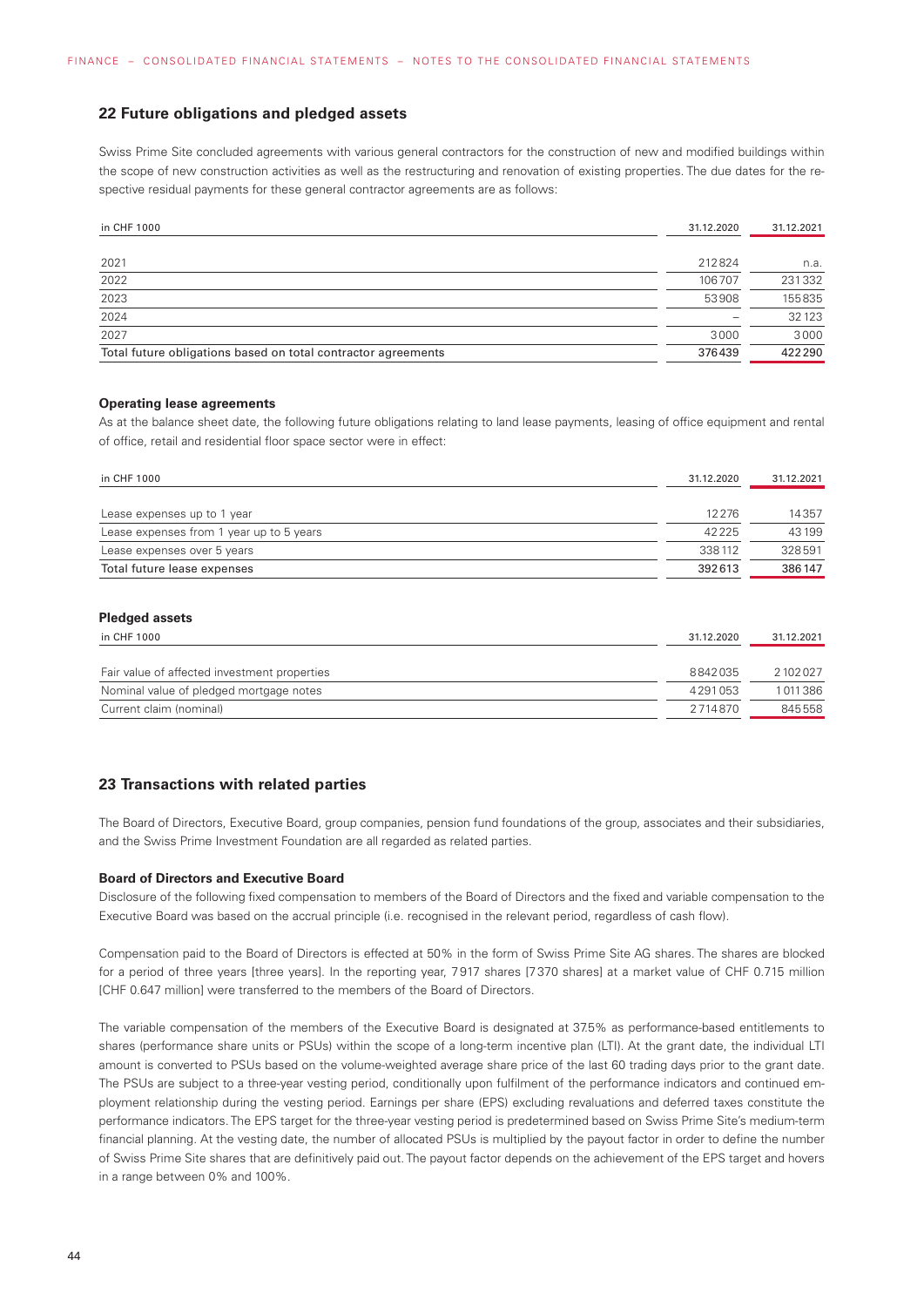In the reporting year, 14552 [10082] performance share units were allocated to the Executive Board. The amount is recognised in the consolidated financial statements at the current price of CHF 87.15 [CHF 94.75] (stock exchange price on the grant date) and spread over the three-year vesting period. The resulting expense booked in the consolidated income statement was CHF 1.078 million [CHF 0.988 million].

#### **Compensation to the Board of Directors and Executive Board**

|                                                                  | $01.01 -$  | $01.01 -$  |
|------------------------------------------------------------------|------------|------------|
| in CHF 1000                                                      | 31.12.2020 | 31.12.2021 |
|                                                                  |            |            |
| Fixed compensation in cash, gross                                | 3686       | 4163       |
| Variable compensation in cash, gross                             | 1611       | 1601       |
| Share-based compensation                                         | 1557       | 1726       |
| Other compensation components                                    | 73         | 90         |
| Pension fund contributions                                       | 466        | 641        |
| Other social security contributions                              | 411        | 370        |
| Total compensation to the Board of Directors and Executive Board | 7804       | 8591       |
| Expense allowance                                                | 130        | 156        |

### **Other related parties**

There were current accounts payable to the various pension funds and the SPS and Jelmoli welfare foundation of CHF –0.424 million [CHF 0.287 million]. Accounts receivable from Swiss Prime Investment Foundation amounted to CHF 0.868 million [CHF 0.135 million]. Accounts receivable from the newly launched Swiss Prime Site Solutions Investment Fund Commercial were CHF 1.363 million [nil]. Income from asset management with the Swiss Prime Investment Foundation totalled CHF 14.797 million [CHF 12.259 million]. Income from asset management with Swiss Prime Site Solutions Investment Fund Commercial was CHF 1.269 million [nil]. Income from other real estate services came to CHF 4.331 million [CHF 3.020 million]. The amount recorded for the provision of real estate services as well as other services to other related pension fund foundations was zero [CHF 0.008 million].

There were no additional transactions with other related parties carried out either in the reporting period or previous year's period.

# **24 Group companies and associates**

Swiss Prime Site AG holds the following investments:

#### **Fully consolidated investments in group companies (direct or indirect)**

| Shareholding |
|--------------|
|              |
| in %         |
| n.a.         |
| 100.0        |
| 100.0        |
| 100.0        |
|              |
| 100.0        |
| 100.0        |
| 100.0        |
| 100.0        |
|              |
| 100.0        |
|              |
| 100.0        |
|              |

1 merger of immoveris ag in Swiss Prime Site Solutions AG as at 01.01.2021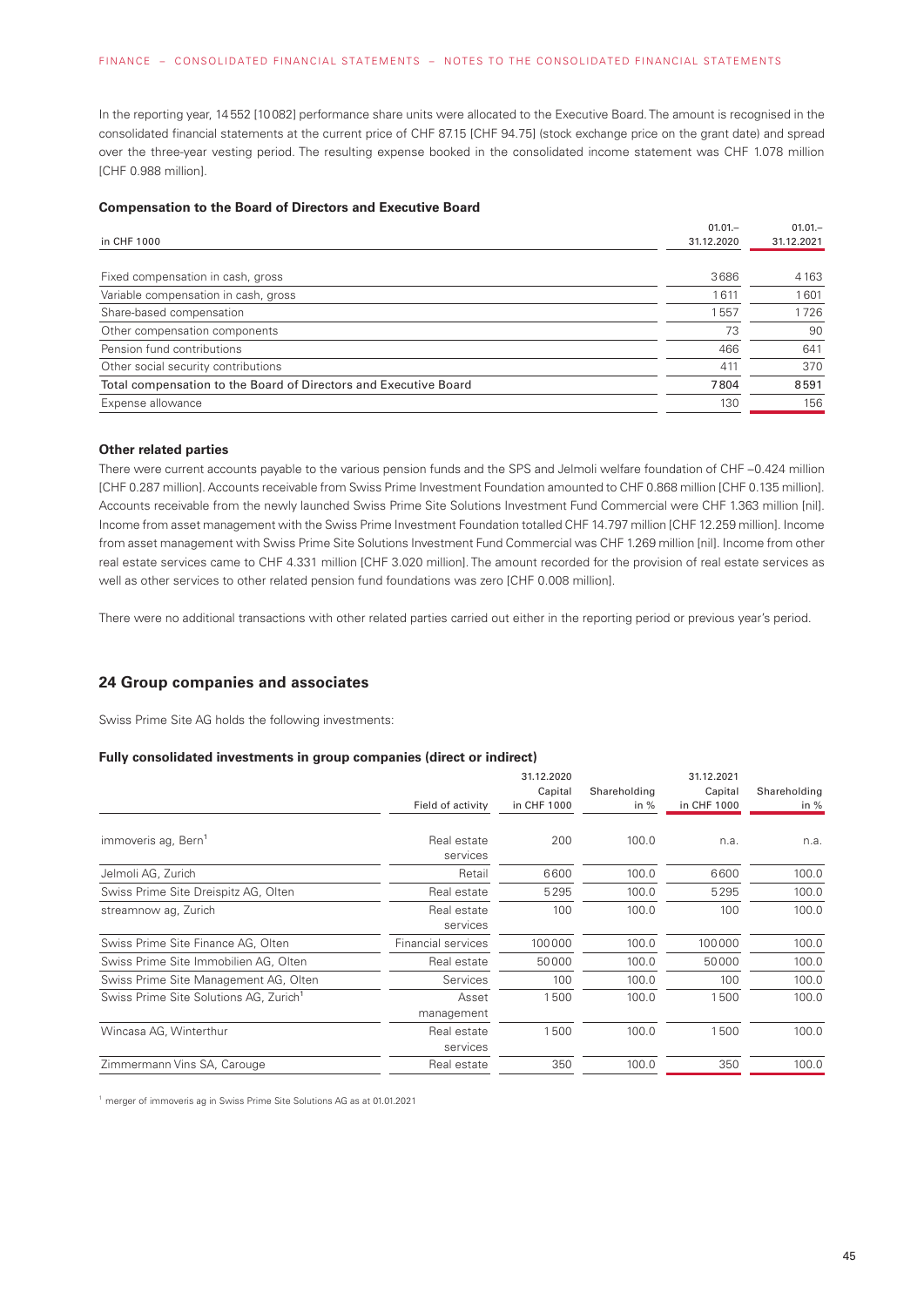#### **Investments in associates valued according to the equity method**

|                             |                   | 31.12.2020  |              | 31.12.2021  |              |
|-----------------------------|-------------------|-------------|--------------|-------------|--------------|
|                             |                   | Capital     | Shareholding | Capital     | Shareholding |
|                             | Field of activity | in CHF 1000 | in $%$       | in CHF 1000 | in $%$       |
|                             |                   |             |              |             |              |
| <b>INOVIL SA, Lausanne</b>  | Parking           | 5160        | 27.1         | 5160        | 27.1         |
| Parkgest Holding SA, Geneva | Parking           | 4750        | 38.8         | 4750        | 38.8         |

#### **25 Major shareholders**

| Major shareholders (shareholding interest >3%) | Shareholding<br>interest<br>in $%$ | Shareholding<br>interest<br>in $%$ |
|------------------------------------------------|------------------------------------|------------------------------------|
| BlackRock Inc., New York                       | <10.0                              | < 10.0                             |
| Credit Suisse Funds AG, Zurich                 | 7.8                                | 7.7                                |
| State Street Corporation, Boston               | >3.0                               | >3.0                               |
| UBS Fund Management (Switzerland) AG, Basel    | 4.3                                | 3.8                                |

#### **26 Risk management**

### **Ensuring continuity and exploiting opportunities**

Swiss Prime Site is exposed to a broad spectrum of opportunities and risks. To achieve the Company's long-term corporate goals, it is crucial to recognise changes in the economic, social, regulatory, technological and ecological environment early on. Managing opportunities and risks as an integral part of the sustainability strategy is therefore a high priority at Swiss Prime Site. To this end, the Company has implemented a systematic process that is an important foundation for ensuring its continued growth and long-term success.

Swiss Prime Site's risk management is based on the group-wide risk policy, which establishes a homogeneous, responsible approach to tackling opportunities and risks and promotes a uniform understanding of risk management within the Swiss Prime Site Group.

#### **Systematic risk management at all levels**

Swiss Prime Site's risk management system is based on the group-wide risk management regulations. These define the minimum rules and requirements for the risk management process, which each group company can then supplement with specific additional requirements and regulations. The risk management regulations comprise the following elements: principles, control environment, communication, organisation and processes.

#### **Risk management process**

The risk management process encompasses all activities for the management of opportunities and risks. Identifying risks is an ongoing, dynamic process that involves all employees. Existing and new risks and opportunities are constantly monitored through regular dialogue with various stakeholders and on the basis of analyses of available internal and external information, with measures then defined as required. The annual risk meetings are a key element of the risk management process. These take place between the Executive Board and the Risk & Audit Committee of the respective group company on the one hand, and between the risk owners and the Group Risk Management department on the other.

#### **Central risk management measures**

Risk response is a key element of Swiss Prime Site's risk management process. The appropriateness of implementation and the degree of maturity are assessed on a regular basis – but at least once a year – by Group Audit & Risk, which if required plays an active coordination and support role with regard to implementation. Responsibility for compliance with group-wide requirements and for establishing and implementing measures in these areas remains with the operational management of the individual group companies. The risk management measures defined and implemented by Swiss Prime Site can be grouped into eight overarching categories/topics: organisational measures, directives and processes, internal and external audit, insurance, internal control system (ICS), cyber risks and sustainability or climate risks.

#### **Most important risks in the various business fields**

The 2021 risk assessment identified main risk topics for Swiss Prime Site. Comprehensive measures to reduce any negative impact were also defined. Please see the Corporate Governance Report for a detailed discussion of these measures.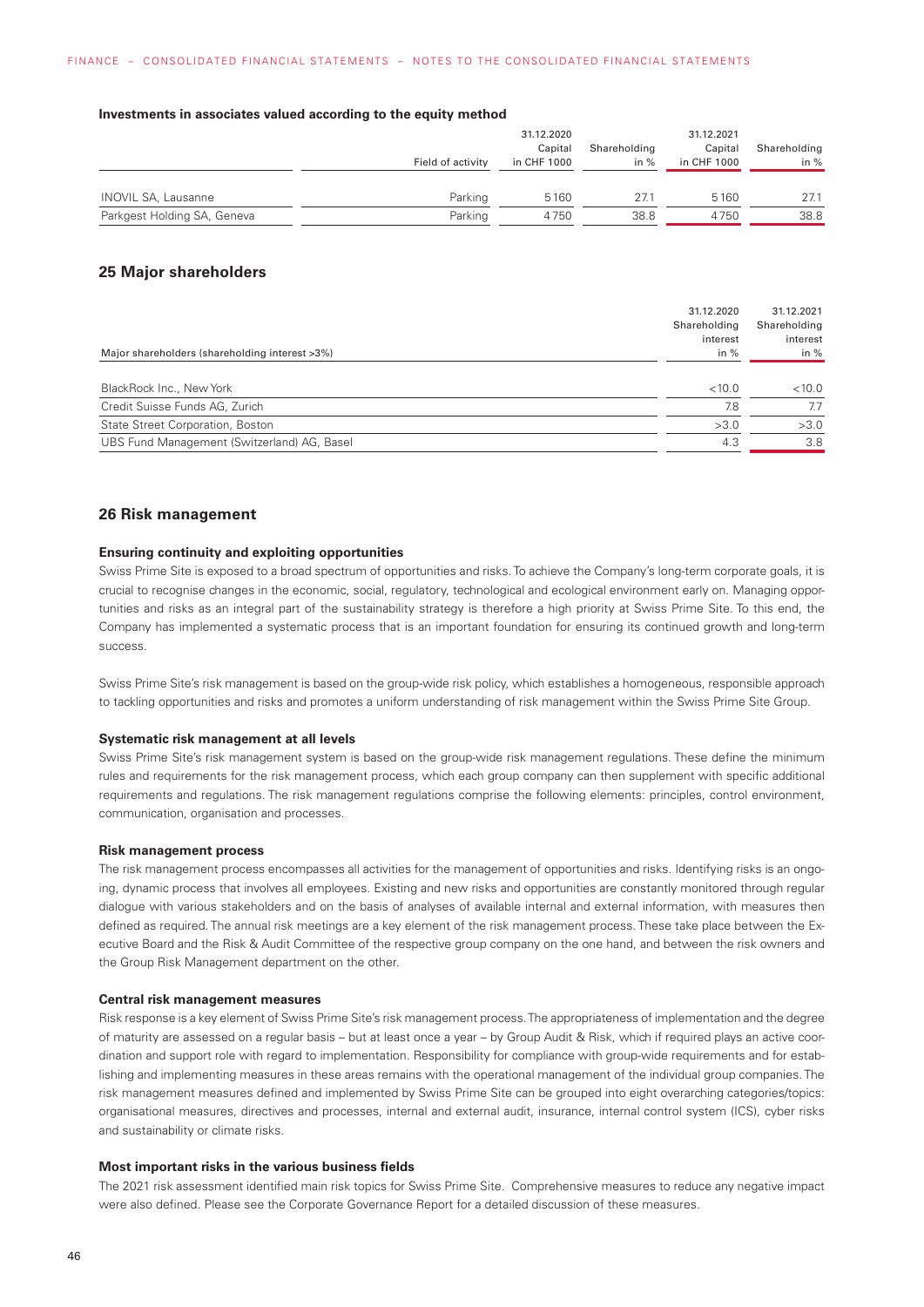# **27 Events after the balance sheet date**

The consolidated financial statements were approved for publication by the Board of Directors on 10 February 2022. They are subject to approval by the Annual General Meeting of Swiss Prime Site AG on 23 March 2022.

Swiss Prime Site AG acquired 100% of the shares of the Akara Group in Zug with retrospective effect from 1 January 2022. Akara Funds AG is a fund provider regulated by FINMA that specialises in residential and commercial properties. The group also includes Akara Real Estate Management AG, which provides real estate services in the areas of development, execution, management and marketing, and Akara Property Development AG, which manages a limited partnership for collective investment (KmGK). The group employs a total of around 50 real estate specialists, all of whom are being kept on. The real estate assets under management, totalling around CHF 2.3 billion, comprise Akara Diversity PK (a real estate fund for tax-exempt pension funds), the private equity product Akara Property Development 1 KmGK for qualified investors, and a development pipeline of more than CHF 240 million (which also includes Akara Tower in Baden). The plan is to integrate the Akara Group and the respective companies into Swiss Prime Site Solutions during the course of the 2022 financial year and to merge the two fund management companies. Through the planned merger, Swiss Prime Site Solutions will grow into one of the leading Swiss real estate asset managers, with real estate assets under management (including development pipeline) of more than CHF 6.5 billion and an expected EBIT contribution of CHF 27–28 million in 2022. The acquisition will be financed 35% through Swiss Prime Site shares from authorised capital designated for this purpose.

In February 2022, Moody's assigned an A3 long term issuer rating to Swiss Prime Site AG, with a stable outlook. This confirms the excellent creditworthiness of Swiss Prime Site.

There were no other events occurring between 31 December 2021 and the date of publication of these consolidated financial statements that would result in adjustment of the carrying amounts of the group's assets and liabilities as at 31 December 2021, or that would need to be disclosed at this point.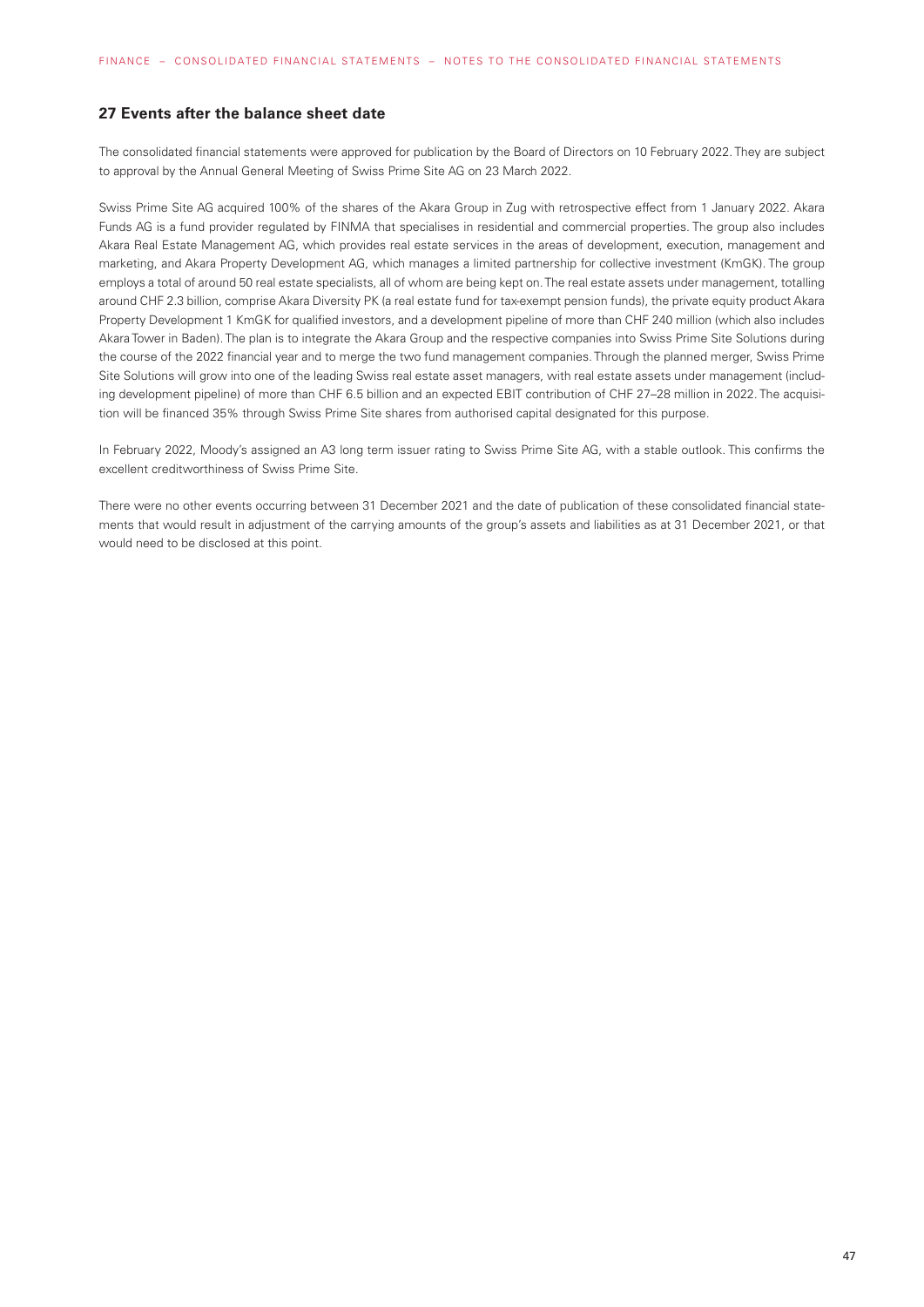# **Definition of alternative performance indicators**

#### **Cash yield**

Distribution per share as a percentage of the share price at the end of the period.

#### **Operating result before depreciation and amortisation (EBITDA)**

Operating result before financial result and taxes (EBIT) plus depreciation on tangible assets and amortisation on intangible assets.

#### **Operating result (EBIT) excluding revaluations**

Operating result before financial result and taxes (EBIT) excluding revaluation of investment properties.

#### **Equity ratio**

Total shareholders' equity as a percentage of balance sheet total.

#### **Return on equity (ROE)**

Profit (attributable to shareholders of Swiss Prime Site AG) divided by average equity (attributable to shareholders of Swiss Prime Site AG).

#### **Return on equity (ROE) excluding revaluations and deferred taxes**

Profit (attributable to shareholders of Swiss Prime Site AG) less revaluations and deferred taxes, divided by average equity (attributable to shareholders of Swiss Prime Site AG).

### **EPRA NDA (net disposal value)**

Determines equity per share based on a sales scenario. Deferred taxes are therefore recognised as they are under Swiss GAAP FER.

#### **EPRA NRV (net reinstatement value)**

Determines equity per share based on the assumption that no properties are ever sold. The NAV is therefore adjusted for deferred taxes and the necessary incidental purchase expenses are added back. Captures the value of the assets that would be needed to rebuild Swiss Prime Site.

#### **EPRA NTA (net tangible asset)**

Determines equity per share on the assumption that properties are bought and sold in the same volumes as before. Some of the deferred taxes will therefore be crystallised through sales. However, based on our Company performance to date and our planning, the share of sales is low. Besides expected sales, intangible assets (in our case mainly IT systems) are fully excluded from the NTA.

#### **Loan-to-value (LTV) ratio of the real estate portfolio**

Current and non-current financial liabilities as a percentage of the property portfolio at fair value.

#### **Funds from operations (FFO)**

This key figure is a measure of cash effective income from operations (FFO I). FFO II also includes cash effective income from property sales. See note 5 for the calculation.

#### **Profit excluding revaluations and deferred taxes**

Profit less revaluations of investment properties and deferred taxes.

#### **Earnings per share (EPS) excluding revaluations and deferred taxes**

Profit (attributable to shareholders of Swiss Prime Site AG) less revaluations and deferred taxes, divided by the weighted average number of outstanding shares.

#### **Return on invested capital (ROIC)**

Profit (attributable to shareholders of Swiss Prime Site AG) plus financial expenses divided by the average balance sheet total.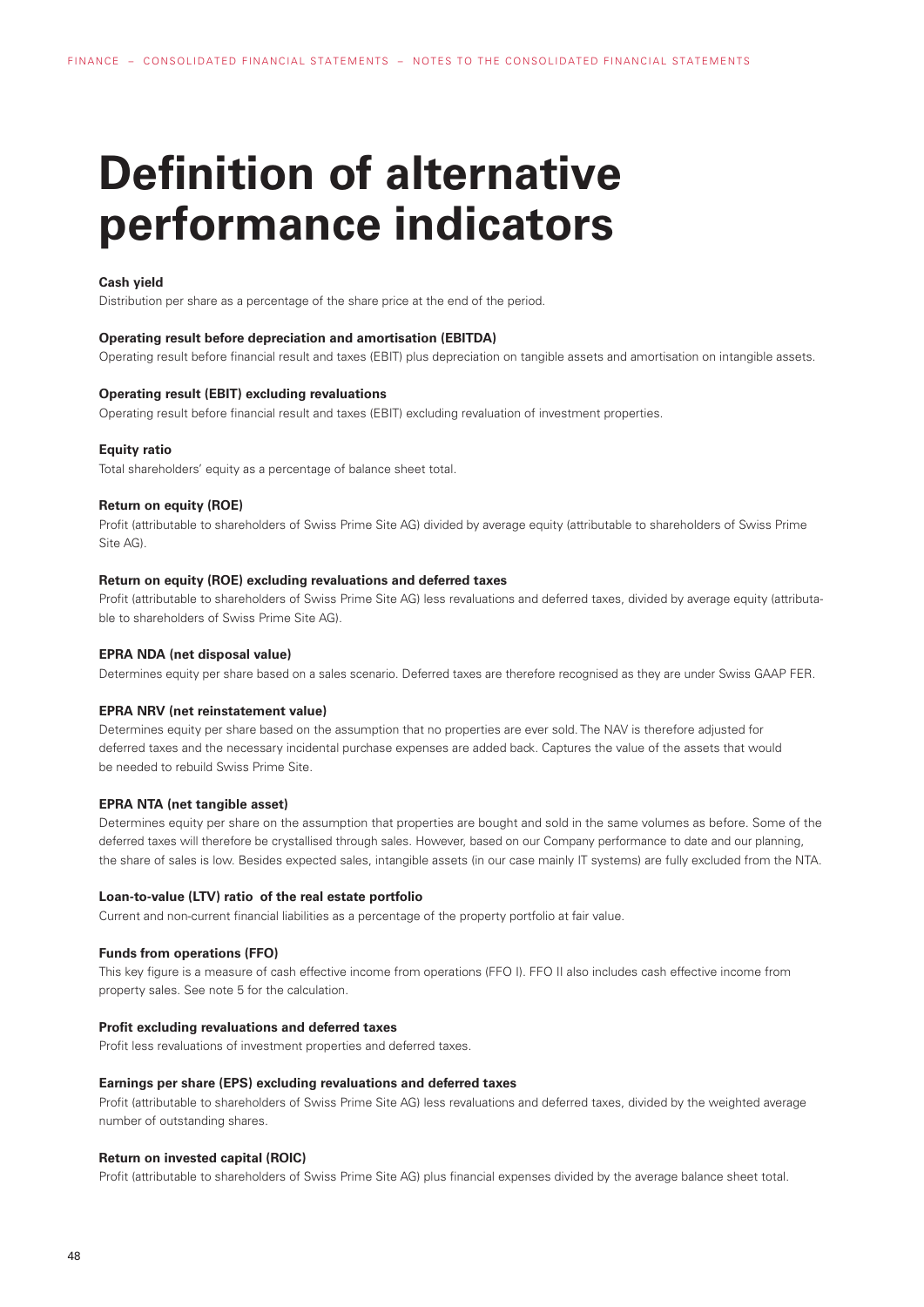#### **Return on invested capital (ROIC) excluding revaluations and deferred taxes**

Profit (attributable to shareholders of Swiss Prime Site AG) less revaluations and deferred taxes, divided by the weighted average number of outstanding shares.

#### **Vacancy rate**

Rental income from vacancies as a percentage of target rental income from the rental of investment properties.

# **NAV (net asset value) after deferred taxes per share**

Equity (attributable to shareholders of Swiss Prime Site AG) divided by the number of shares issued on the balance sheet date (excluding treasury shares).

#### **NAV (net asset value) before deferred taxes per share**

Equity (attributable to shareholders of Swiss Prime Site AG) plus deferred tax liabilities, divided by the number of shares issued at the balance sheet date (excluding treasury shares).

#### **Net property yield**

Real estate income as a percentage of the property portfolio at fair value as at the balance sheet date.

#### **Interest-bearing financial liabilities**

Current and non-current financial liabilities less derivative financial instruments (other non-current financial liabilities).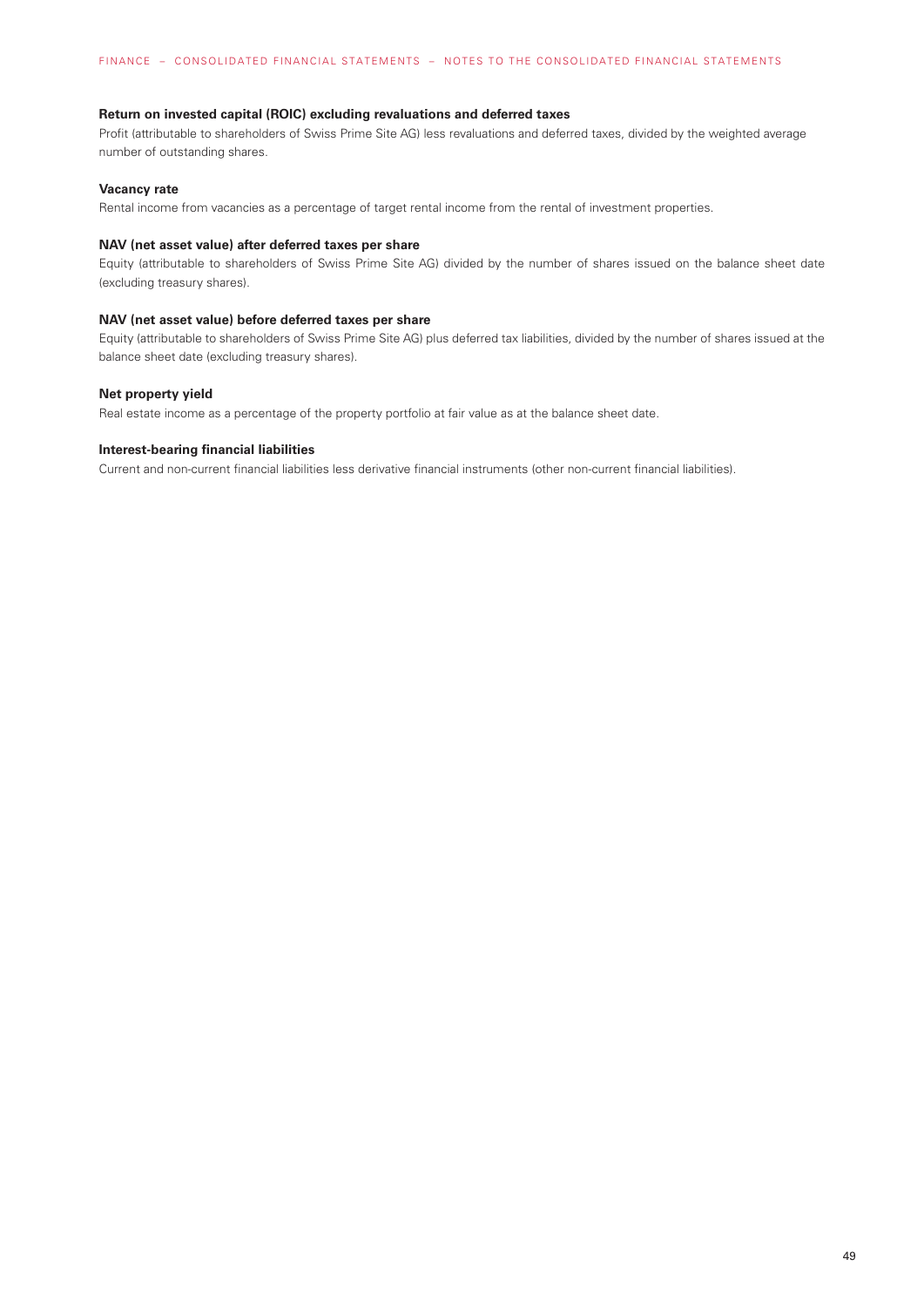

# Statutory Auditor's Report

**To the General Meeting of Swiss Prime Site AG, Olten**

#### **Report on the Audit of the Consolidated Financial Statements**

#### **Opinion**

We have audited the consolidated financial statements of Swiss Prime Site AG and its subsidiaries (the Group), which comprise the consolidated balance sheet as at 31 December 2021, the consolidated income statement, consolidated statement of changes in shareholders' equity and consolidated cash flow statement for the year then ended, and notes to the consolidated financial statements, including a summary of significant accounting principles.

In our opinion the consolidated financial statements (pages 12 to 47, 76 to 83) give a true and fair view of the consolidated financial position of the Group as at 31 December 2021, and its consolidated results of operations and its consolidated cash flows for the year then ended in accordance with Swiss GAAP FER and comply with Article 17 of the Directive on Financial Reporting (Directive Financial Reporting, DFR) of SIX Swiss Exchange and Swiss law.

#### **Basis for Opinion**

We conducted our audit in accordance with Swiss law and Swiss Auditing Standards. Our responsibilities under those provisions and standards are further described in the Auditor's Responsibilities for the Audit of the Consolidated Financial Statements section of our report. We are independent of the Group in accordance with the provisions of Swiss law and the requirements of the Swiss audit profession and we have fulfilled our other ethical responsibilities in accordance with these requirements.

We believe that the audit evidence we have obtained is sufficient and appropriate to provide a basis for our opinion.

**Report on Key Audit Matters based on the circular 1/2015 of the Federal Audit Oversight Authority**



#### **Valuation of investment properties**



#### **Completeness and accuracy of deferred tax liabilities**

Key audit matters are those matters that, in our professional judgment, were of most significance in our audit of the consolidated financial statements of the current period. These matters were addressed in the context of our audit of the consolidated financial statements as a whole, and in forming our opinion thereon, and we do not provide a separate opinion on these matters.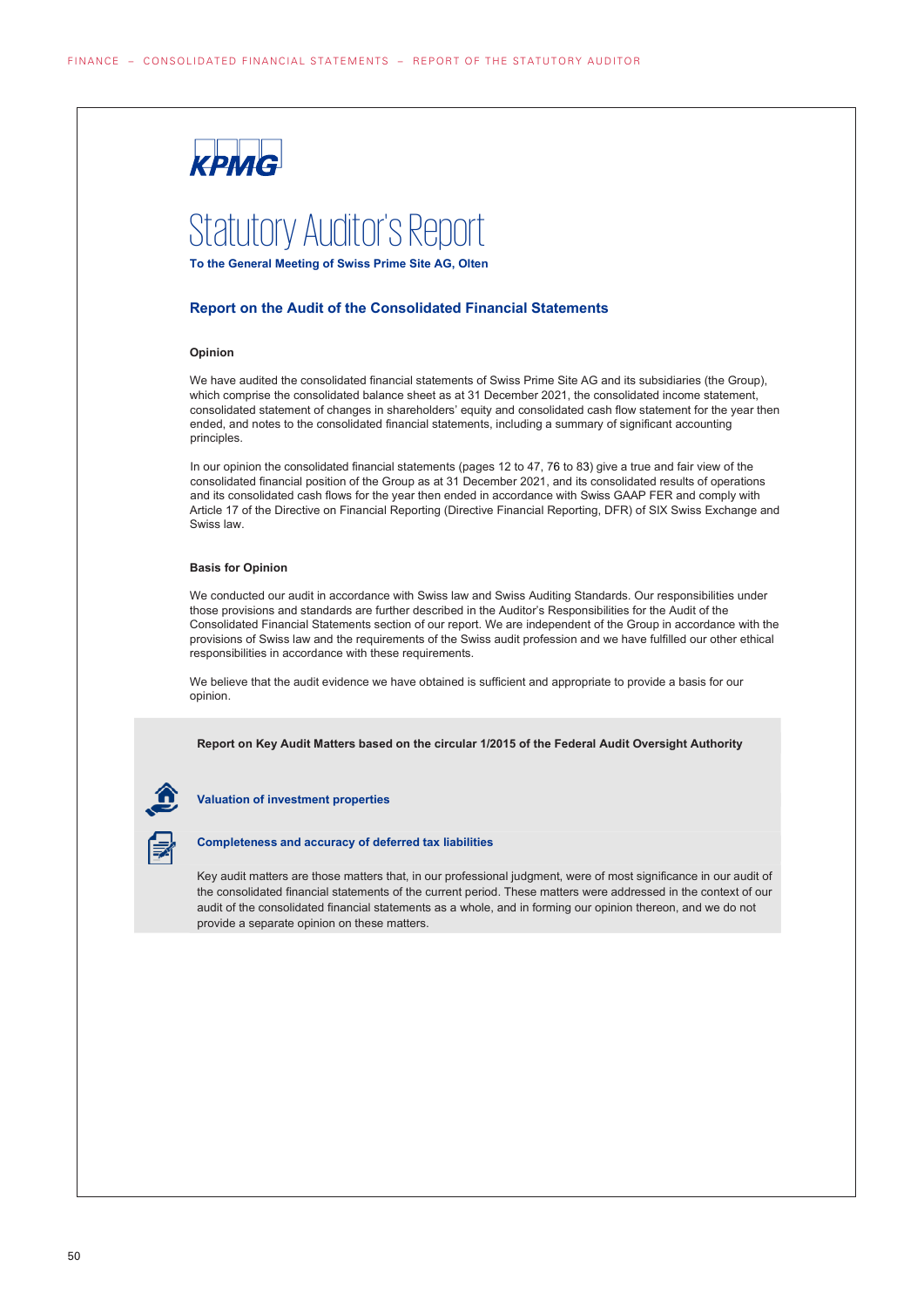



#### **Valuation of investment properties**

#### **Key Audit Matter Our response**

Investment properties form a substantial part of the balance sheet and showed an overall fair value of TCHF 12'489'910 as at 31 December 2021.

The Group's total investment properties are valued at fair value as at the balance sheet date.

The valuation is based on the external valuation expert's report. The fair value estimates performed every six months using the discounted cash flow model are significantly influenced by assumptions and estimates made by the Executive Board and the external valuation expert with regard to the expected future cash flows and the discount rate used for each property depending on its individual rewards and risks.

In the course of our audit, we assessed the external valuation expert's competence and independence. We met with the external valuation expert regarding the valuation of the investment properties, and discussed the valuation methodology and selected input factors applied in the valuation. We used our own real estate valuation specialists to support our audit procedures.

For a sample identified based on quantitative and qualitative factors, we performed, amongst others, the following audit procedures:

- evaluating the methodical accuracy of the model used to determine the fair value;
- − challenging the most important input factors applied in the valuation (such as discount rate, market rents, vacancy rates, overhead / maintenance and renovation expenses) by comparing them with past figures, benchmarks, publicly available data and our own market assessments.
- − additionally concerning properties under construction / development sites: assessment of key assumptions related to construction costs, utilisation, date of completion, expected revenues as well as future market outlook and evaluation of recoverability and allocation of investment costs capitalized.

We also considered the appropriateness of disclosures in the consolidated financial statements regarding the sensitivity of the investment properties' fair value to changes in discount rates.

For further information on the valuation of the investment properties refer to the following:

- Note 2 "Summary of significant accounting principles" to the consolidated financial statements
- Note 14 "Investment properties" to the consolidated financial statements
- Valuation Expert's Report, Wüest Partner AG, Zurich

2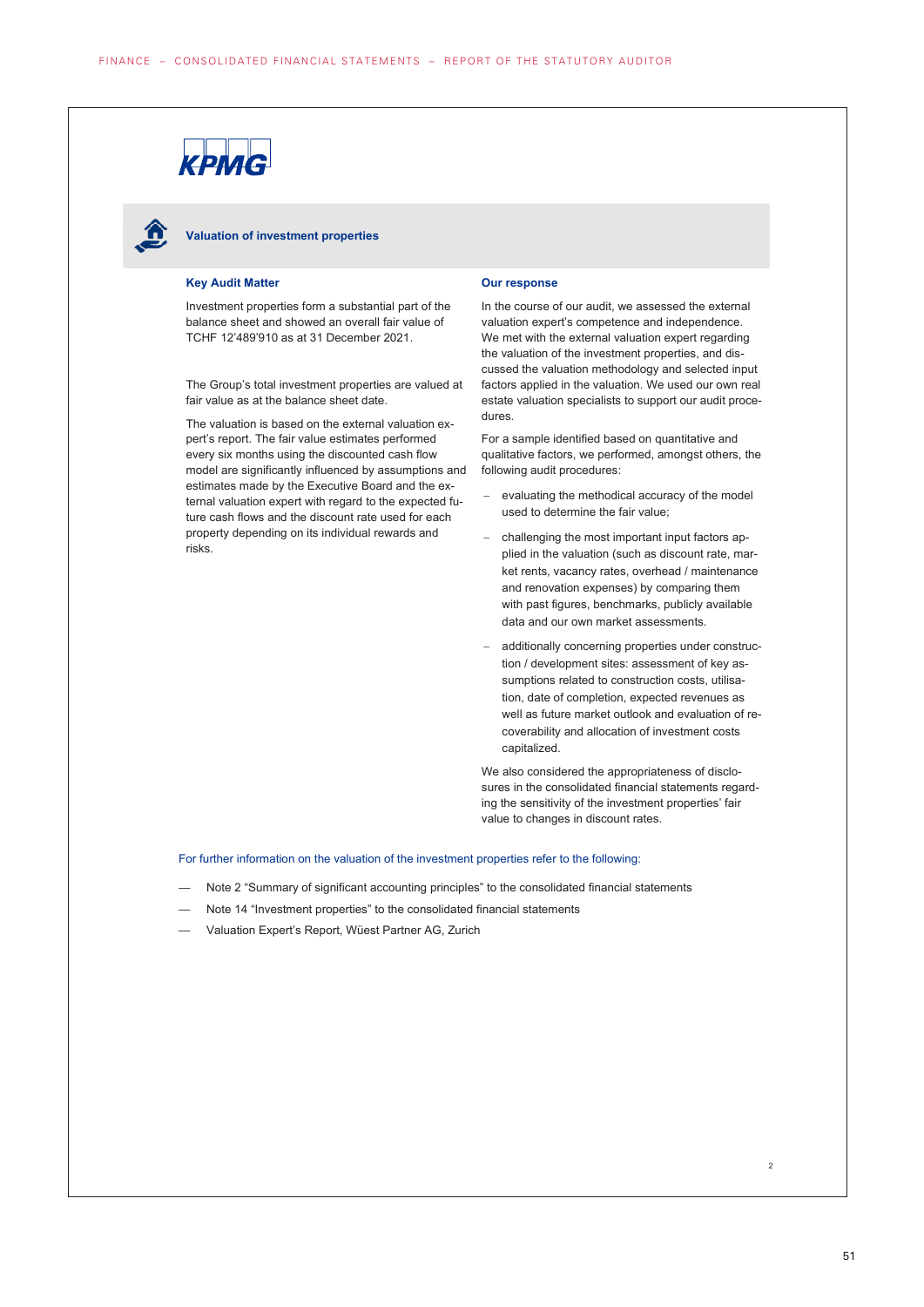

#### **Completeness and accuracy of deferred tax liabilities**

#### **Key Audit Matter Our response**

As at 31 December 2021, deferred tax liabilities amounted to TCHF 1'263'720.

Deferred taxes arise due to temporary differences between the values in the tax accounts and the consolidated balance sheet. The calculation of deferred taxes takes into account the expected point in time when, and the manner in which, the assets and liabilities are expected to be realized or settled. The applied tax rates correspond to those that are enacted or substantively enacted at the respective locations at the balance sheet date. Deferred taxes primarily result from valuation differences between the fair values of investment properties and their values for tax purposes.

In the calculation of the deferred tax liabilities, assumptions and estimates must be made with regards to the fiscally relevant investment costs and the fair values of the properties as well as the tax rates applicable at the time the tax differences are realized. If properties are held for long periods, the fiscally relevant investment costs may be determined using an alternative measure instead of the actual investment costs, depending on the respective cantonal rules (e.g. fair value 20 years ago for Zurich properties). Moreover, in cantons with a separate property gains tax (one-tier system), the residual holding period of the properties has to be estimated, whereby SPS assumes a minimum ownership period of 20 years for properties not held for sale.

In the course of our audit, we critically assessed the calculation of deferred taxes on investment, development and commercial properties with the support of our tax specialists.

Based on the overall portfolio, we performed, amongst others, the following audit procedures:

- − evaluating the calculation method used to determine deferred tax liabilities;
- − critically assessing the assumed tax rates applicable to each canton at the time the tax differences are realized.

For a sample identified based on quantitative and qualitative factors, we performed, amongst others, the following audit procedures:

- − reconciling the fair value with the valuation documentation and the fiscally relevant investment costs with the fixed asset accounting or the client's detailed records;
- testing the mathematical accuracy of the deferred tax calculation.

3

#### For further information on the calculation of deferred tax liabilities refer to the following:

- Note 2 "Summary of significant accounting principles" to the consolidated financial statements
- Note 10 "Income taxes" to the consolidated financial statements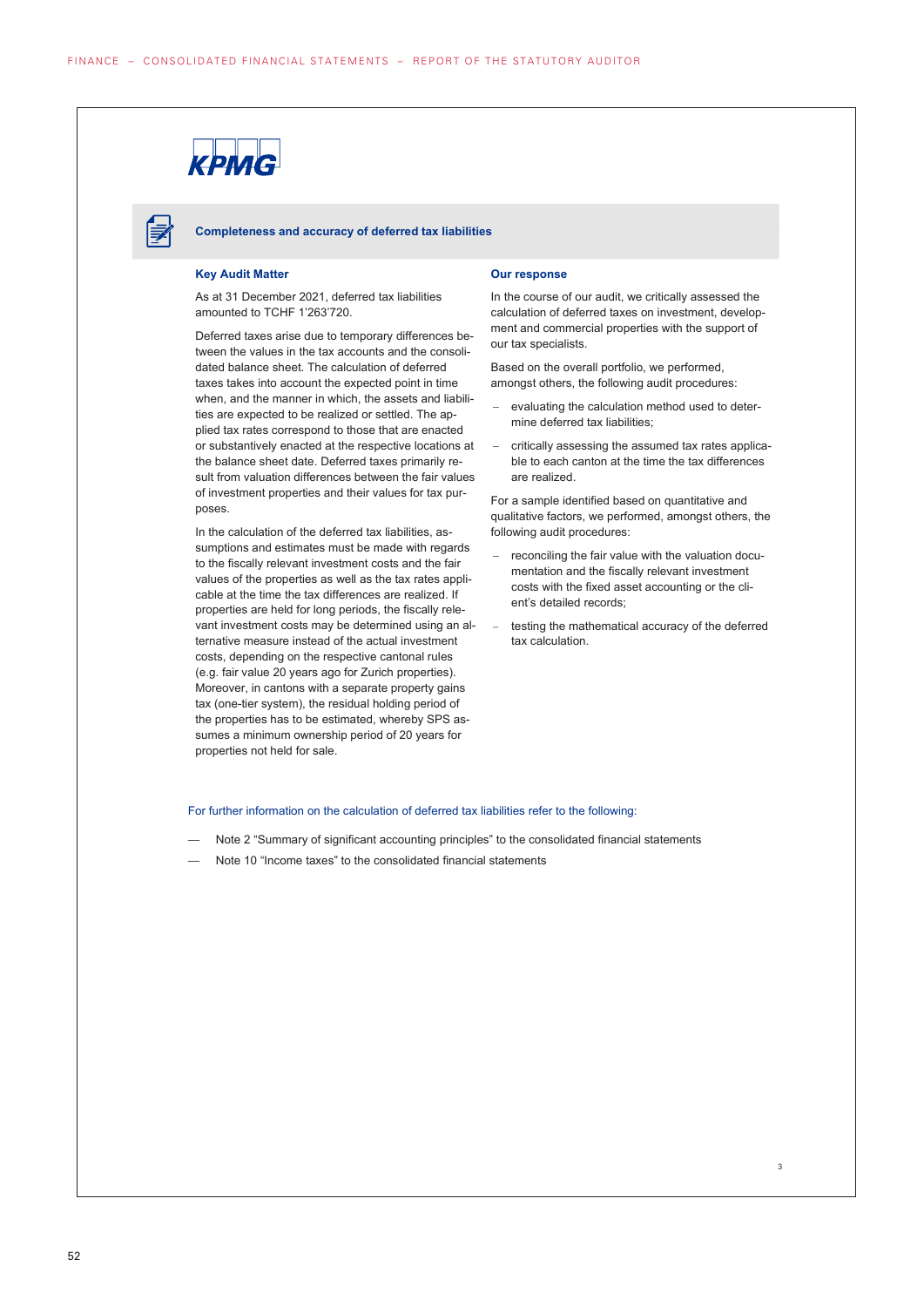

#### **Responsibility of the Board of Directors for the Consolidated Financial Statements**

The Board of Directors is responsible for the preparation of the consolidated financial statements that give a true and fair view in accordance with Swiss GAAP FER, Article 17 of the Directive on Financial Reporting (Directive Financial Reporting, DFR) of SIX Swiss Exchange and the provisions of Swiss law, and for such internal control as the Board of Directors determines is necessary to enable the preparation of consolidated financial statements that are free from material misstatement, whether due to fraud or error.

In preparing the consolidated financial statements, the Board of Directors is responsible for assessing the Group's ability to continue as a going concern, disclosing, as applicable, matters related to going concern and using the going concern basis of accounting unless the Board of Directors either intends to liquidate the Group or to cease operations, or has no realistic alternative but to do so.

#### **Auditor's Responsibilities for the Audit of the Consolidated Financial Statements**

Our objectives are to obtain reasonable assurance about whether the consolidated financial statements as a whole are free from material misstatement, whether due to fraud or error, and to issue an auditor's report that includes our opinion. Reasonable assurance is a high level of assurance, but is not a guarantee that an audit conducted in accordance with Swiss law and Swiss Auditing Standards will always detect a material misstatement when it exists. Misstatements can arise from fraud or error and are considered material if, individually or in the aggregate, they could reasonably be expected to influence the economic decisions of users taken on the basis of these consolidated financial statements.

As part of an audit in accordance with Swiss law and Swiss Auditing Standards, we exercise professional judgment and maintain professional skepticism throughout the audit. We also:

- Identify and assess the risks of material misstatement of the consolidated financial statements, whether due to fraud or error, design and perform audit procedures responsive to those risks, and obtain audit evidence that is sufficient and appropriate to provide a basis for our opinion. The risk of not detecting a material misstatement resulting from fraud is higher than for one resulting from error, as fraud may involve collusion, forgery, intentional omissions, misrepresentations, or the override of internal control.
- Obtain an understanding of internal control relevant to the audit in order to design audit procedures that are appropriate in the circumstances, but not for the purpose of expressing an opinion on the effectiveness of the Group's internal control.
- Evaluate the appropriateness of accounting policies used and the reasonableness of accounting estimates and related disclosures made.
- Conclude on the appropriateness of the Board of Directors' use of the going concern basis of accounting and, based on the audit evidence obtained, whether a material uncertainty exists related to events or conditions that may cast significant doubt on the Group's ability to continue as a going concern. If we conclude that a material uncertainty exists, we are required to draw attention in our auditor's report to the related disclosures in the consolidated financial statements or, if such disclosures are inadequate, to modify our opinion. Our conclusions are based on the audit evidence obtained up to the date of our auditor's report. However, future events or conditions may cause the Group to cease to continue as a going concern.
- Evaluate the overall presentation, structure and content of the consolidated financial statements, including the disclosures, and whether the consolidated financial statements represent the underlying transactions and events in a manner that achieves fair presentation.
- Obtain sufficient appropriate audit evidence regarding the financial information of the entities or business activities within the Group to express an opinion on the consolidated financial statements. We are responsible for the direction, supervision and performance of the Group audit. We remain solely responsible for our audit opinion.

We communicate with the Board of Directors or its relevant committee regarding, among other matters, the planned scope and timing of the audit and significant audit findings, including any significant deficiencies in internal control that we identify during our audit.

4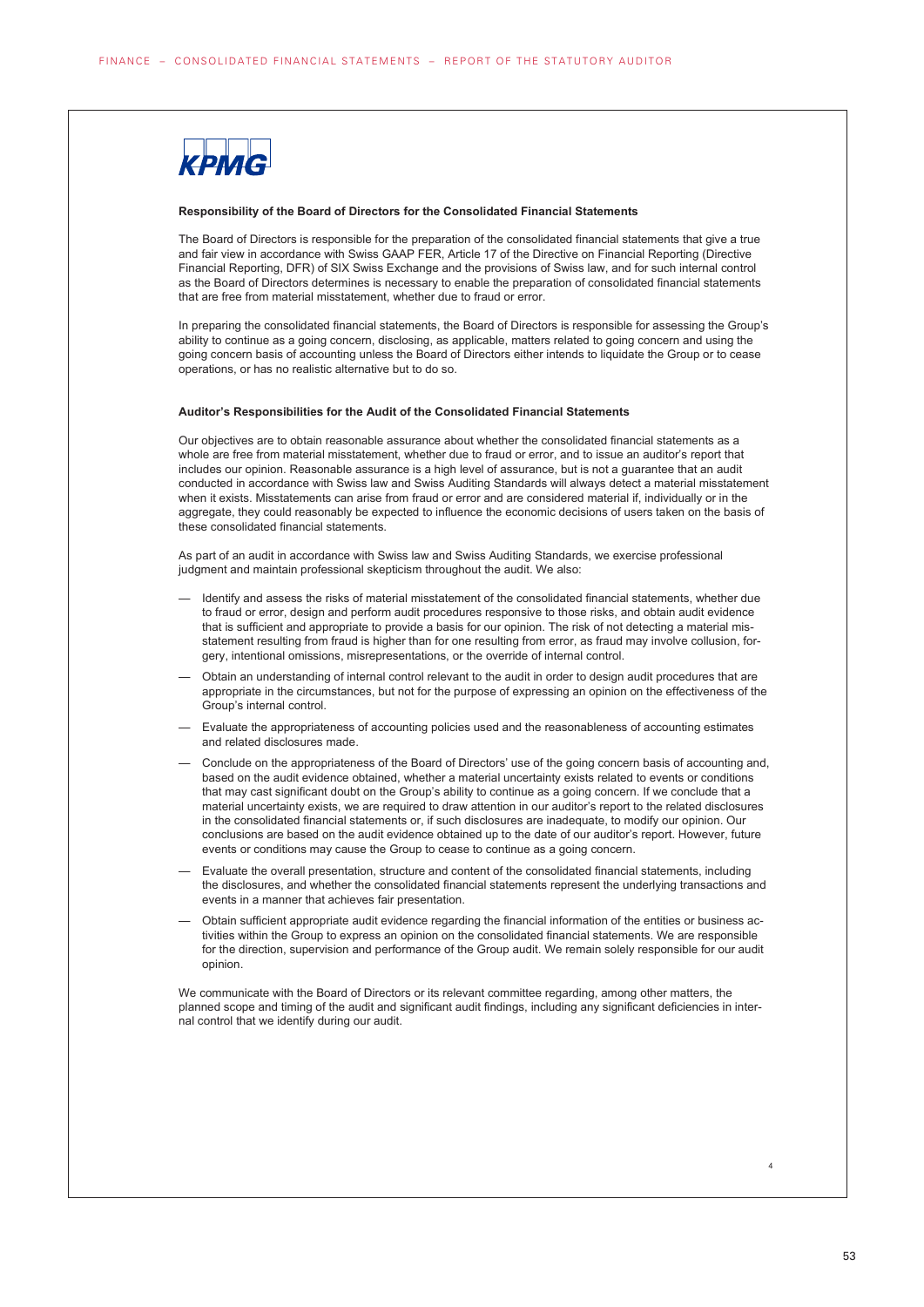

We also provide the Board of Directors or its relevant committee with a statement that we have complied with relevant ethical requirements regarding independence, and to communicate with them all relationships and other matters that may reasonably be thought to bear on our independence, and where applicable, related safeguards.

From the matters communicated with the Board of Directors or its relevant committee, we determine those matters that were of most significance in the audit of the consolidated financial statements of the current period and are therefore the key audit matters. We describe these matters in our auditor's report, unless law or regulation precludes public disclosure about the matter or when, in extremely rare circumstances, we determine that a matter should not be communicated in our report because the adverse consequences of doing so would reasonably be expected to outweigh the public interest benefits of such communication.

# **Report on Other Legal and Regulatory Requirements**

In accordance with article 728a para. 1 item 3 CO and the Swiss Auditing Standard 890, we confirm that an internal control system exists, which has been designed for the preparation of consolidated financial statements according to the instructions of the Board of Directors.

We recommend that the consolidated financial statements submitted to you be approved.

KPMG AG

Kurt Stocker Licensed Audit Expert Auditor in Charge

Anna Pohle Licensed Audit Expert

Zurich, 10 February 2022

KPMG AG, Badenerstrasse 172, CH-8036 Zurich

© 2022 KPMG AG, a Swiss corporation, is a subsidiary of KPMG Holding AG, which is a member of the KPMG global organization of independent member firms affiliated with KPMG International Limited, a private English company limited by guarantee. All rights reserved.

5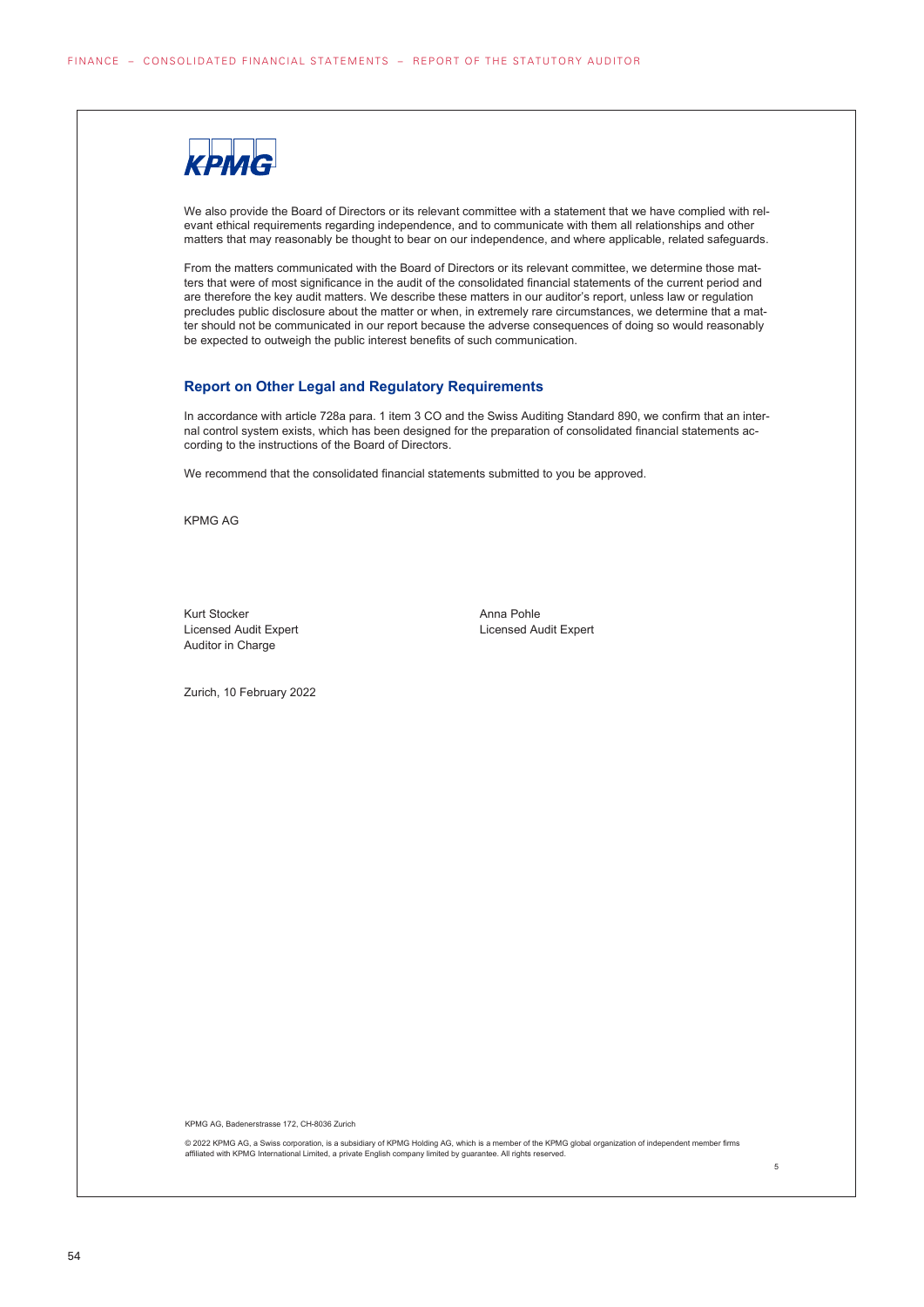# **Financial statements of Swiss Prime Site AG**

# **Income statement**

|                                    |       | $01.01 -$  | $01.01 -$  |
|------------------------------------|-------|------------|------------|
| in CHF 1000                        | Notes | 31.12.2020 | 31.12.2021 |
| Dividend income                    | 2.2   | 166900     | 192683     |
| Other financial income             | 2.3   | 13659      | 13290      |
| Income from sale of participations | 2.4   | 375096     |            |
| Other operating income             |       | 94         | 193        |
| Total operating income             |       | 555749     | 206166     |
| Financial expenses                 | 2.5   | $-6419$    | $-13403$   |
| Personnel costs                    |       | $-1717$    | $-1754$    |
| Other operating expenses           | 2.6   | $-9670$    | $-6481$    |
| Depreciation of participations     |       | $-2533$    | $-9311$    |
| Total operating expenses           |       | $-20339$   | $-30949$   |
| Result before taxes                |       | 535410     | 175217     |
| Direct taxes                       |       | $-70$      | 124        |
| Profit                             | 4     | 535340     | 175341     |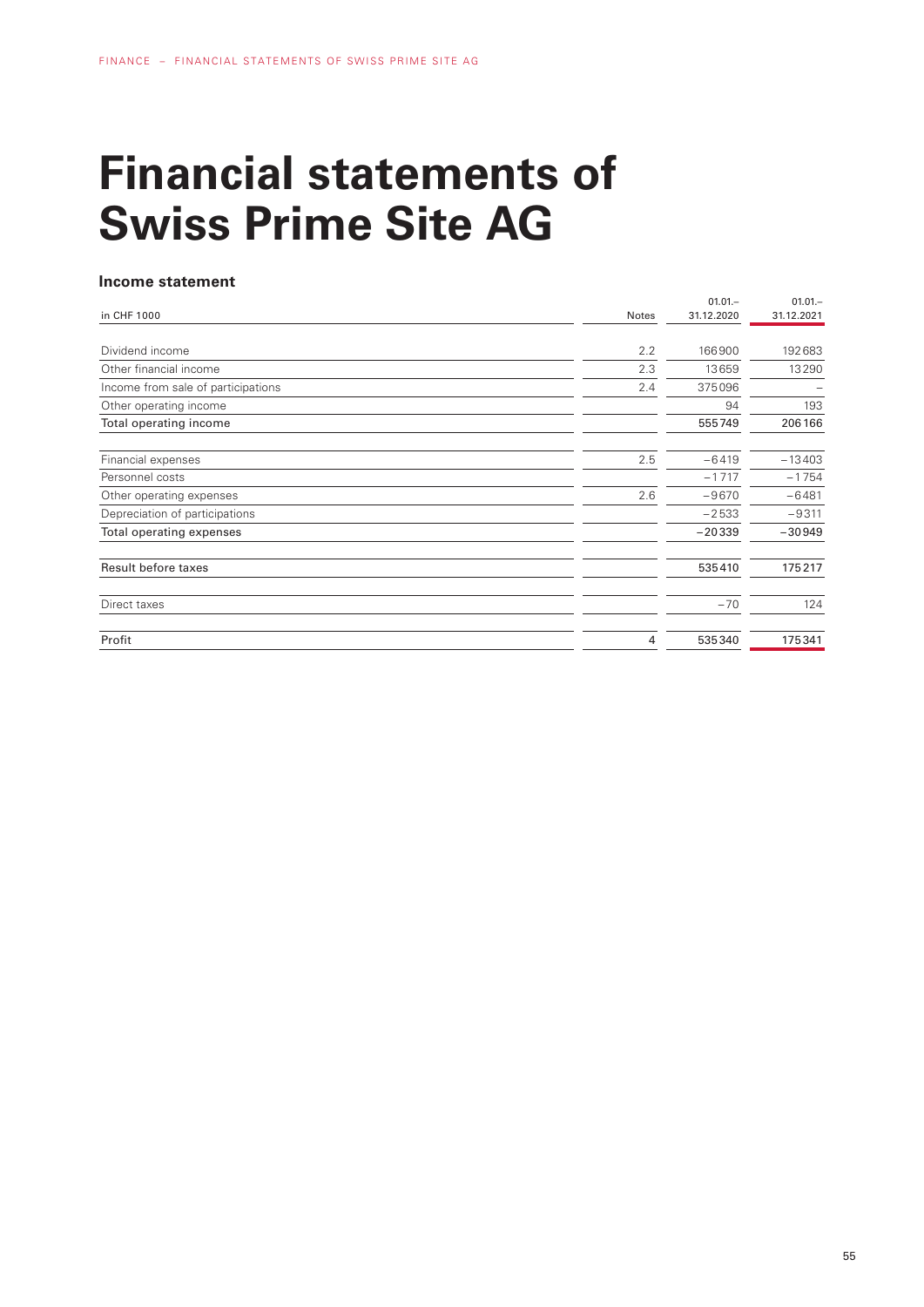# **Balance sheet**

| in CHF 1000                                   | Notes | 31.12.2020 | 31.12.2021 |
|-----------------------------------------------|-------|------------|------------|
|                                               |       |            |            |
| Assets                                        |       |            |            |
| Cash                                          |       | 277        | 39         |
| Securities with market price                  |       | 291        | 294        |
| Other current receivables                     | 2.7   | 167 173    | 192624     |
| Accrued income and prepaid expenses           |       | 1792       | 1575       |
| Total current assets                          |       | 169533     | 194532     |
| Financial investments                         | 2.8   | 255755     | 67559      |
| Investments in subsidiaries                   | 2.9   | 2387956    | 2378956    |
| Accrued income and prepaid expenses           |       | 2092       | 1178       |
| Total non-current assets                      |       | 2645803    | 2447693    |
| <b>Total assets</b>                           |       | 2815336    | 2642225    |
| Liabilities and shareholders' equity          |       |            |            |
| Other current liabilities                     | 2.10  | 1594       | 2280       |
| Accrued expenses and deferred income          |       | 5305       | 4691       |
| <b>Total current liabilities</b>              |       | 6899       | 6971       |
|                                               |       |            |            |
| Non-current interest-bearing liabilities      | 2.11  | 788930     | 694862     |
| Total non-current liabilities                 |       | 788930     | 694862     |
| <b>Total liabilities</b>                      |       | 795829     | 701833     |
| Share capital                                 | 2.12  | 1162347    | 1162347    |
| Statutory reserves                            |       |            |            |
| Statutory reserves from capital contributions |       | 157468     | 30220      |
| Legal retained earnings                       |       |            |            |
| Reserves for treasury shares                  |       | 165        | 55         |
| Other legal retained earnings                 |       | 147378     | 147378     |
| Voluntary retained earnings                   |       |            |            |
| Balance sheet profit                          | 4     | 726467     | 439425     |
| Merger loss                                   | 2.1   | $-335135$  |            |
| Other voluntary retained earnings             |       | 160860     | 160970     |
| Treasury shares                               | 2.13  | $-43$      | $-3$       |
| Total shareholders' equity                    |       | 2019507    | 1940392    |
| Total liabilities and shareholders' equity    |       | 2815336    | 2642225    |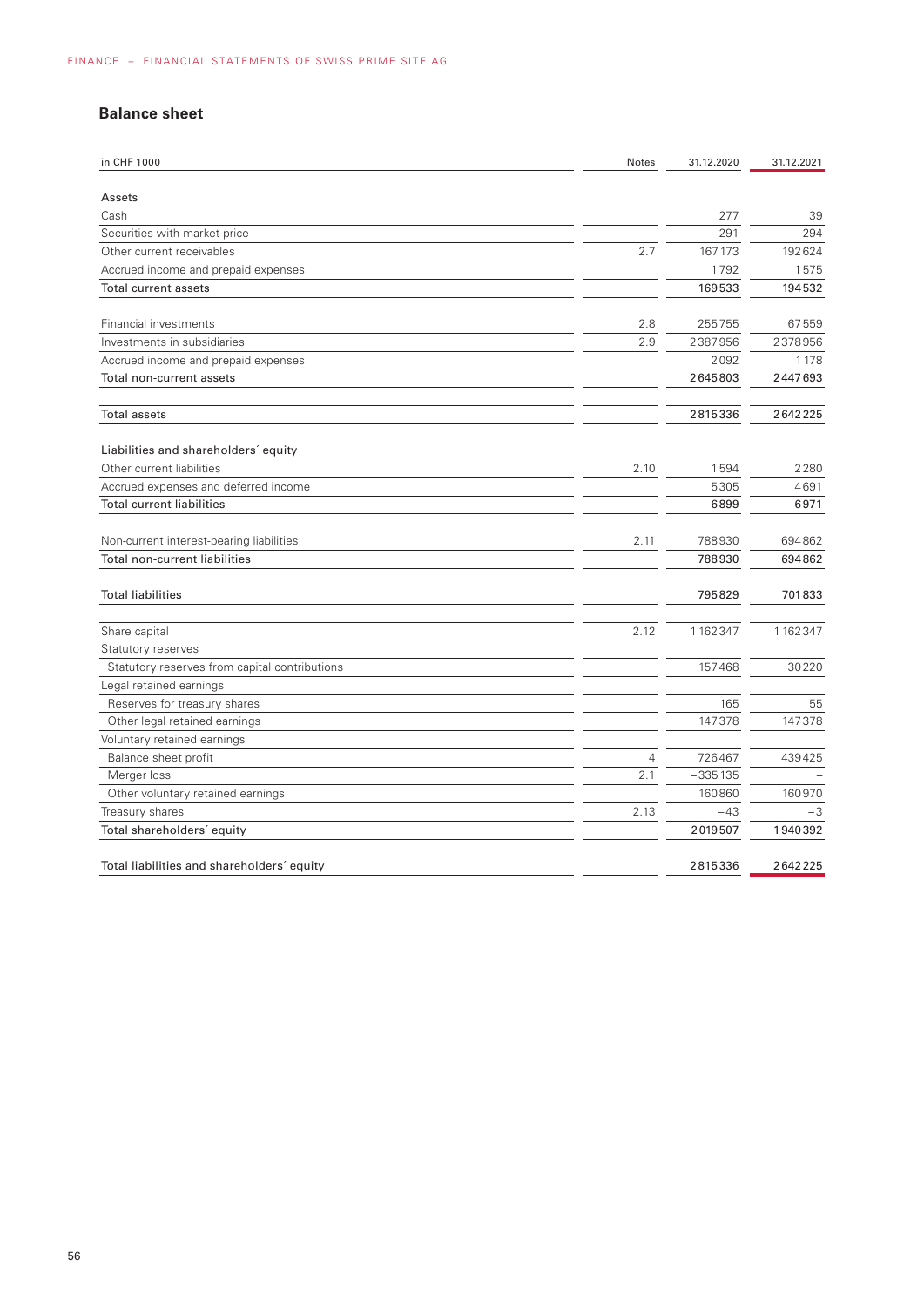### **1 Accounting principles and valuation**

#### **1.1 In general**

The financial statements of Swiss Prime Site AG, Frohburgstrasse 1, Olten, were prepared in accordance with the provisions of Swiss accounting law (Section 32 of the Swiss Code of Obligations). The significant valuation principles applied, but not mandatory by law, are described in the following section.

#### **1.2 Securities**

Securities held on a short-term basis are valued at stock-exchange prices at the balance sheet date. Formation of a fluctuation reserve has been waived.

#### **1.3 Interest-bearing liabilities**

Interest-bearing liabilities are recognised in the balance sheet at nominal value. Premiums and discounts on bonds and convertible bonds, together with issuing costs, are recorded in accrued income and prepaid expenses and amortised over the term to maturity of the bond or convertible bond.

#### **1.4 Treasury shares**

Treasury shares are recognised at cost as a minus position in shareholders' equity at the time of acquisition. Given future re-divestment of the shares, the profit or loss is recognised in the income statement and recorded as financial income or expense, respectively.

#### **1.5 Share-based compensation**

If treasury shares are used for share-based compensation to the Board of Directors and employees, the value of the shares allocated is recognised as personnel costs. Any difference versus book value is posted to the financial result.

#### **1.6 Dispensation of cash flow statement and additional information in the notes**

Since Swiss Prime Site AG prepares the consolidated financial statements according to recognised accounting standards (Swiss GAAP FER), the Company has dispensed with providing information in the notes regarding interesting-bearing liabilities and audit fees as well as the presentation of a cash flow statement, in accordance with the relevant legal requirements.

#### **2 Information relating to balance sheet and income statement positions**

#### **2.1 Merger**

During the previous year, the legal structure of the group was simplified and the financing functions were bundled together in a separate financing company. SPS Beteiligungen Alpha AG, Olten, and Swiss Prime Site AG, Olten, were consequently merged with effect from 1 January 2020. The bonds, the majority of the other interest-bearing liabilities and the loans to group companies were transferred to Swiss Prime Site Finance AG with retroactive effect from 1 January 2020 (capital increase on 24 June 2020).

#### **2.2 Dividend income**

Dividend income includes the dividends from group companies of CHF 192.683 million [CHF 166.900 million] for the 2021 financial year. The dividends were recorded as receivables. This procedure was permissible since the companies closed their accounts on the same balance sheet date and the resolution on the dividend payment had been passed.

# **2.3 Other financial income**

| in CHF 1000                             | $01.01 -$<br>31.12.2020 | $01.01 -$<br>31.12.2021 |
|-----------------------------------------|-------------------------|-------------------------|
| Interests on loans from group companies | 11 3 9 6                | 10657                   |
| Valuation of financial instruments      | 92                      |                         |
| Result from investments in associates   | 1744                    | 1596                    |
| Other financial income                  | 427                     | 1037                    |
| Total                                   | 13659                   | 13290                   |

# **2.4 Profit from sale of investments in subsidiaries**

No investments in subsidiaries were sold during the reporting year. The income reported in the previous year was the result of the sale of the Tertianum Group on 28 February 2020 to the Capvis Equity V fund advised by the investment company Capvis AG.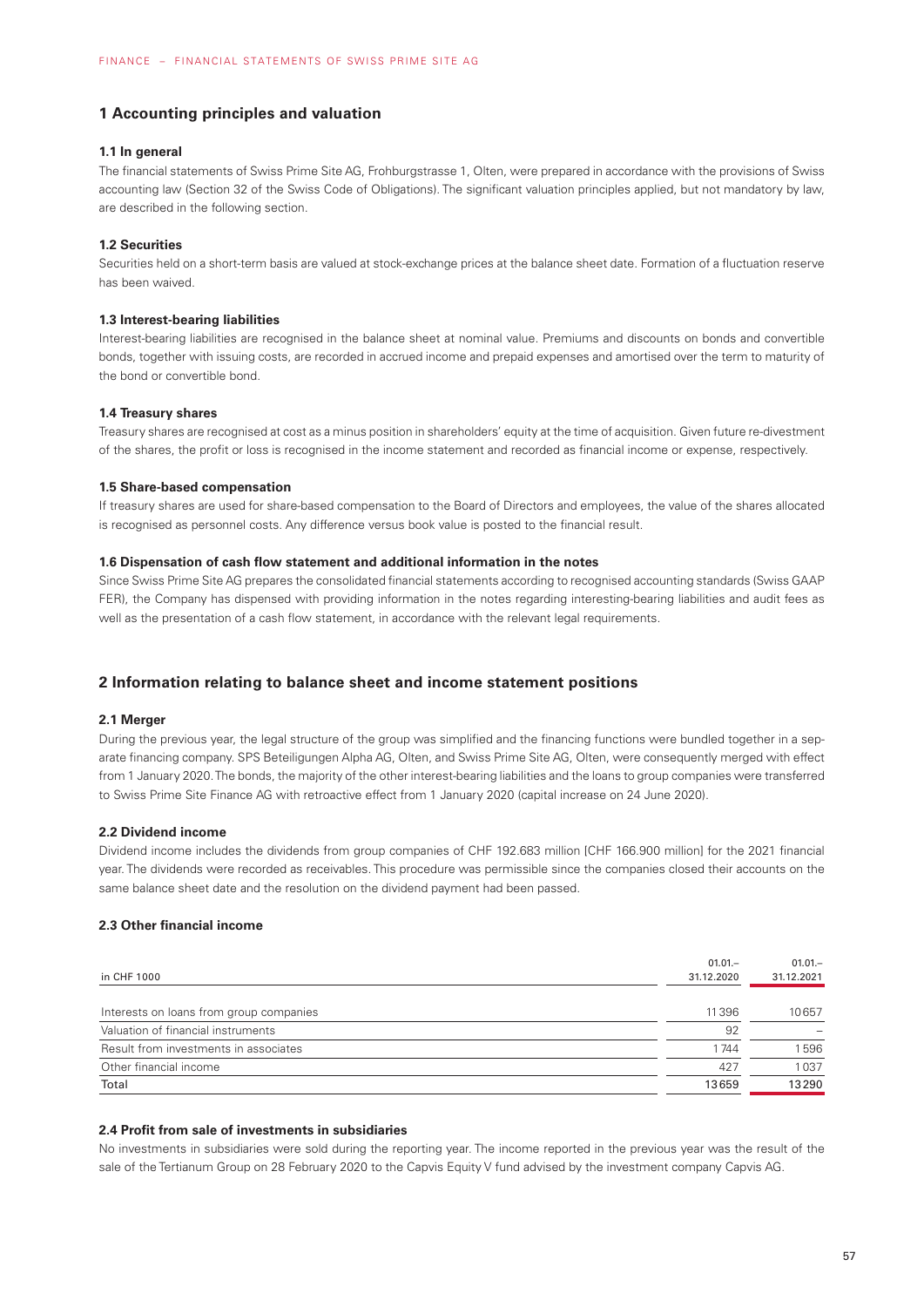# **2.5 Financial expenses**

|                                                     | $01.01 -$  | $01.01 -$  |
|-----------------------------------------------------|------------|------------|
| in CHF 1000                                         | 31.12.2020 | 31.12.2021 |
| Early repayment penalty mortgages                   |            | $-7446$    |
| Interests on loans                                  | $-3469$    | $-3345$    |
| Interest expenses on bonds and convertible bonds    | $-1580$    | $-1583$    |
| Amortisation of cost of bonds and convertible bonds | $-919$     | $-915$     |
| Other financial expenses                            | $-451$     | $-114$     |
| Total                                               | $-6419$    | $-13403$   |

# **2.6 Other operating expenses**

| in CHF 1000              | $01.01 -$<br>31.12.2020 | $01.01 -$<br>31.12.2021 |
|--------------------------|-------------------------|-------------------------|
|                          |                         |                         |
| Administration costs     | $-6383$                 | -3533                   |
| Capital taxes            | $-2034$                 | $-2027$                 |
| Other operating expenses | $-1253$                 | $-921$                  |
| Total                    | $-9670$                 | $-6481$                 |

# **2.7 Other current receivables**

| in CHF 1000                                    | 31.12.2020 | 31.12.2021 |
|------------------------------------------------|------------|------------|
|                                                |            |            |
| Other current receivables from third parties   | 247        | 124        |
| Other current receivables from group companies | 166926     | 192500     |
| Total                                          | 167173     | 192624     |

# **2.8 Financial investments**

| in CHF 1000              | 31.12.2020               | 31.12.2021 |
|--------------------------|--------------------------|------------|
|                          |                          |            |
| Loans to group companies | 254668                   | 65019      |
| Third loans              | $\overline{\phantom{0}}$ | 500        |
| Participations under 20% | 1087                     | 2040       |
| Total                    | 255755                   | 67559      |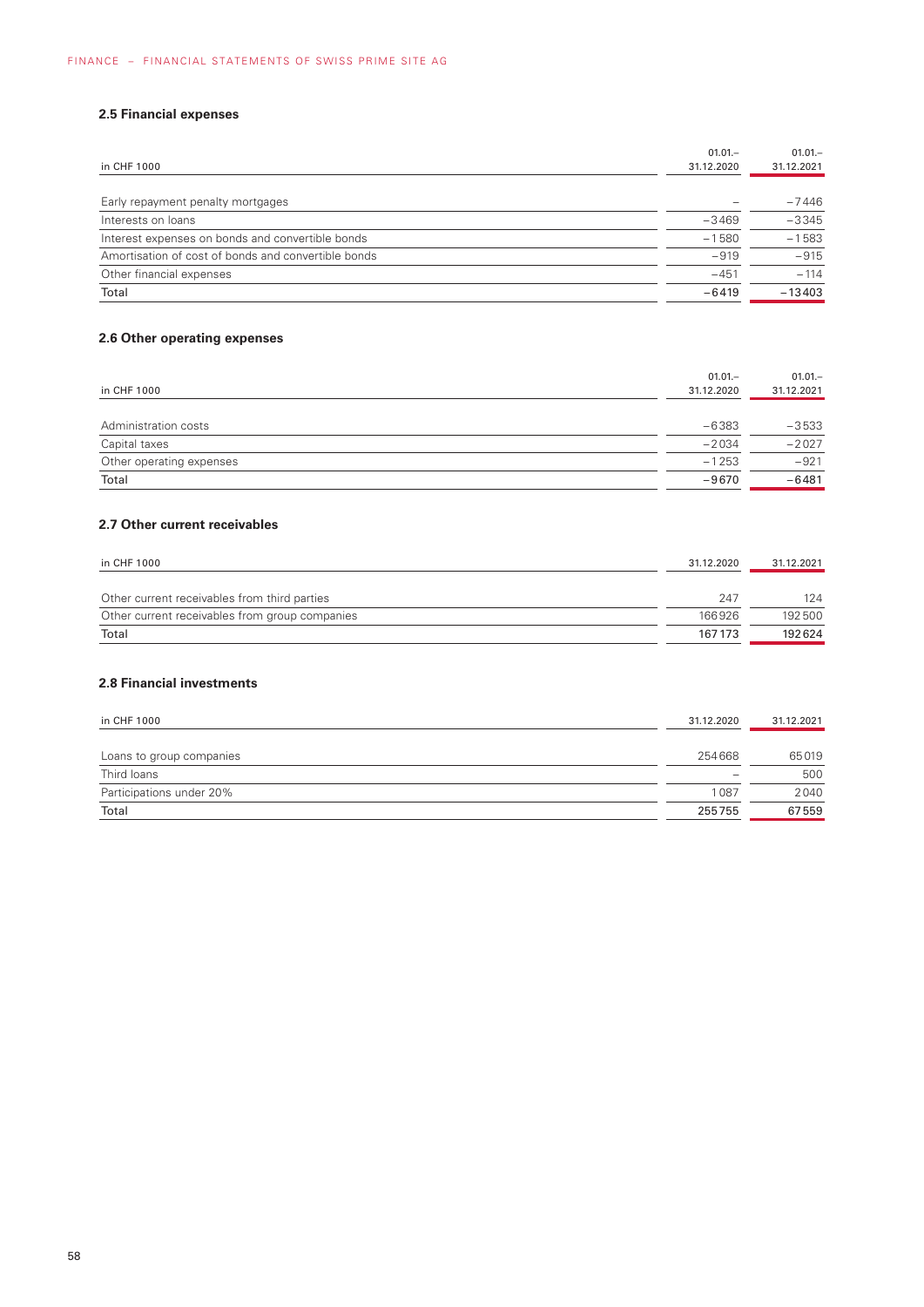# **2.9 Investments**

# **Direct investments**

|                                                    | 31.12.2020  |               | 31.12.2021  |               |
|----------------------------------------------------|-------------|---------------|-------------|---------------|
|                                                    | Capital     | Shareholding  | Capital     | Shareholding  |
|                                                    | in CHF 1000 | interest in % | in CHF 1000 | interest in % |
|                                                    |             |               |             |               |
| immoveris ag, Bern <sup>1</sup>                    | 200         | 100.0         | n.a.        | n.a.          |
| <b>INOVIL SA, Lausanne</b>                         | 5160        | 27.1          | 5160        | 27.1          |
| Jelmoli AG, Zurich                                 | 6600        | 100.0         | 6600        | 100.0         |
| Parkgest Holding SA, Geneva                        | 4750        | 38.8          | 4750        | 38.8          |
| Swiss Prime Site Finance AG, Olten                 | 100000      | 100.0         | 100000      | 100.0         |
| Swiss Prime Site Immobilien AG, Olten              | 50000       | 100.0         | 50000       | 100.0         |
| Swiss Prime Site Management AG, Olten              | 100         | 100.0         | 100         | 100.0         |
| Swiss Prime Site Solutions AG, Zurich <sup>1</sup> | 1500        | 100.0         | 1500        | 100.0         |
| Wincasa AG, Winterthur                             | 1500        | 100.0         | 1500        | 100.0         |
|                                                    |             |               |             |               |

1 merger of immoveris ag in Swiss Prime Site Solutions AG as at 01.01.2021

### **Indirect investments**

| 31.12.2020<br>Capital<br>in CHF 1000 | Shareholding<br>interest in % | 31.12.2021<br>Capital<br>in CHF 1000 | Shareholding<br>interest in % |
|--------------------------------------|-------------------------------|--------------------------------------|-------------------------------|
| 5295                                 | 100.0                         | 5295                                 | 100.0                         |
| 100                                  | 100.0                         | 100                                  | 100.0                         |
| 350                                  | 100.0                         | 350                                  | 100.0                         |
|                                      |                               |                                      |                               |

# **2.10 Other current liabilities**

| in CHF 1000                                  | 31.12.2020 | 31.12.2021 |
|----------------------------------------------|------------|------------|
| Other current liabilities to group companies | 35         | 21         |
| Other current liabilities to shareholders    | 285        | 299        |
| Other current liabilities to third parties   | 1274       | 1960       |
| Total                                        | 1594       | 2280       |

# **2.11 Non-current interest-bearing liabilities**

| in CHF 1000                                          | 31.12.2020 | 31.12.2021 |
|------------------------------------------------------|------------|------------|
|                                                      |            |            |
| Convertible bonds                                    | 544130     | 544130     |
| Mortgage-backed loans                                | 244800     | 100000     |
| Non-current financial liabilities to group companies |            | 50732      |
| Total                                                | 788930     | 694862     |

# **Maturity structure of non-current interest-bearing liabilities**

| in CHF 1000      | 31.12.2020 | 31.12.2021 |
|------------------|------------|------------|
|                  |            |            |
| Up to five years | 627030     | 619862     |
| Over five years  | 161900     | 75000      |
| Total            | 788930     | 694862     |
|                  |            |            |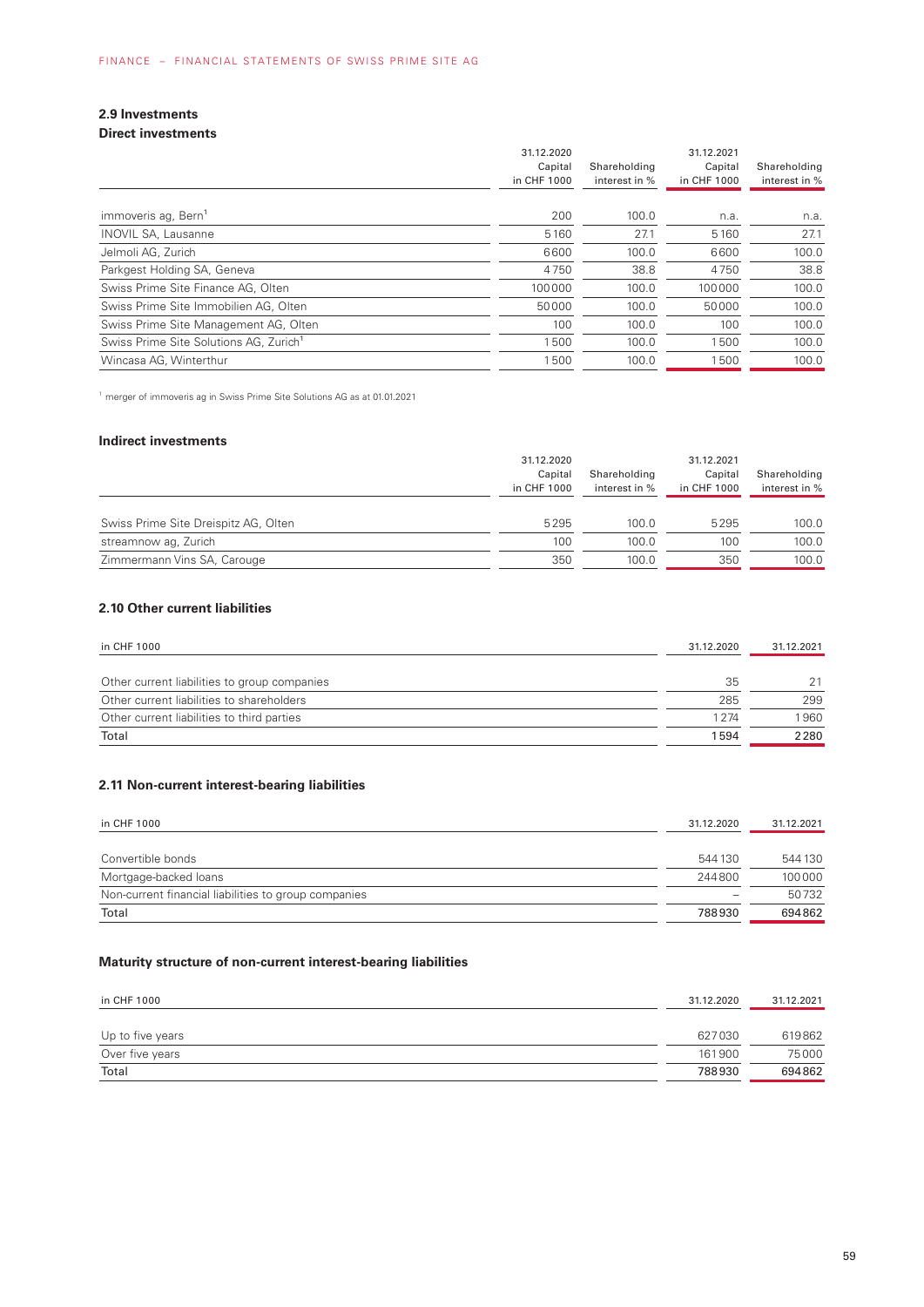# **Convertible bonds**

|                             |            | CHF 250 m<br>2023 | CHF 300 m<br>2025 |
|-----------------------------|------------|-------------------|-------------------|
|                             |            |                   |                   |
| Issuing volume, nominal     | CHF m      | 250,000           | 300.000           |
| Book value as at 31.12.2021 | CHF m      | 247.500           | 296.630           |
| Book value as at 31.12.2020 | CHF m      | 247.500           | 296.630           |
| Conversion price            | <b>CHF</b> | 104.07            | 100.35            |
| Interest rate               | %          | 0.25              | 0.325             |
| Term to maturity            | years      |                   | 7                 |
| Maturity                    | date       | 16.06.2023        | 16.01.2025        |
| Securities number           |            | 32 811 156        | 39 764 277        |
|                             |            | (SPS16)           | (SPS18)           |

#### **2.12 Share capital and capital contribution reserves**

As at the balance sheet date, the share capital comprised 75970364 [75970364] registered shares with a nominal value of CHF 15.30 per share. No conversions or share capital increases took place in the reporting year. In the previous year, convertible bonds from the CHF 250.000 million issue with a nominal value of CHF 2.500 million were converted. This resulted in an increase in share capital of CHF 0.367 million or 23983 registered shares and an addition to capital reserves of CHF 2.046 million. Convertible bonds from the CHF 300.000 million issue with a nominal value of CHF 3.370 million were also converted in the previous year. The nominal value was redeemed in cash and the added value was issued as 32 registered shares.

#### **2.13 Treasury shares**

Swiss Prime Site AG held 30 [497] treasury shares on the balance sheet date. As at the balance sheet date, the group companies held an additional 625 [1347] Swiss Prime Site AG shares. Purchases and sales were carried out at the respective daily market rates.

| Change in number of treasury shares                  | Volume-<br>weighted<br>average<br>share price<br>in CHF | 2020<br>Number of<br>treasury<br>shares | Volume-<br>weighted<br>average<br>share price<br>in CHF | 2021<br>Number of<br>treasury<br>shares |
|------------------------------------------------------|---------------------------------------------------------|-----------------------------------------|---------------------------------------------------------|-----------------------------------------|
| Holdings of treasury shares on 01.01.                |                                                         | 454                                     |                                                         | 497                                     |
| Purchases at the volume-weighted average share price | 87.44                                                   | 7413                                    | 92.35                                                   | 7450                                    |
| Share-based compensation                             | 86.90                                                   | $-7370$                                 | 89.65                                                   | $-7917$                                 |
| Holdings of treasury shares on 31.12.                |                                                         | 497                                     |                                                         | 30                                      |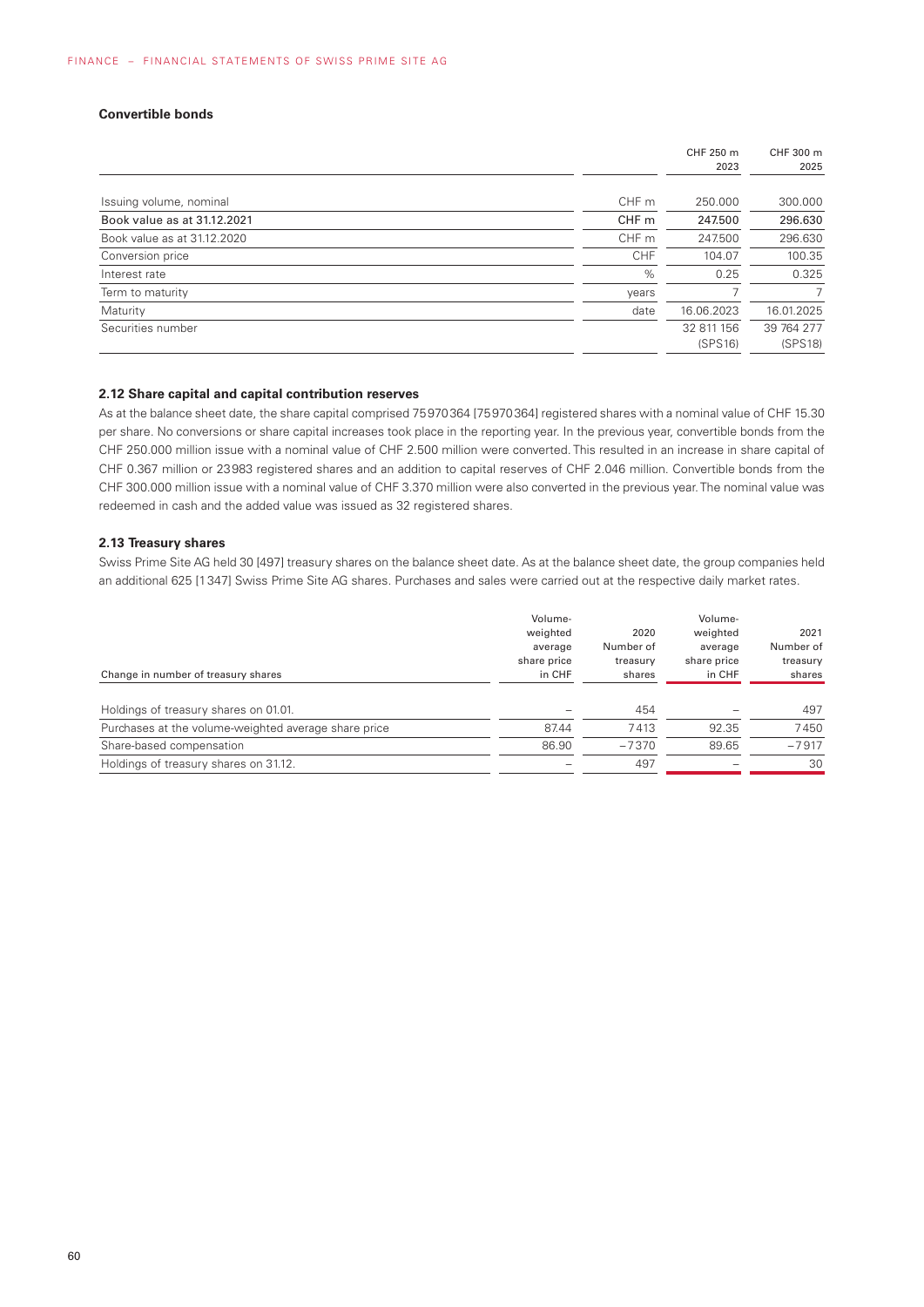# **3 Additional information**

# **3.1 Full-time employees**

Swiss Prime Site AG has no employees.

#### **3.2 Security provided for third-party liabilities**

The company has provided security in the amount of CHF 4506.700 million [CHF 4379.200 million]. This takes the form of guarantees for the financial liabilities of the subsidiary Swiss Prime Site Finance AG.

#### **3.3 Shareholding rights for the Board of Directors and Executive Board**

| Number of shares                                                                                        | 31.12.2020 | 31.12.2021 |
|---------------------------------------------------------------------------------------------------------|------------|------------|
|                                                                                                         |            |            |
| <b>Board of Directors</b>                                                                               |            |            |
| Ton Büchner, Chairman of the BoD                                                                        | 4809       | 6716       |
| Mario F. Seris, Vice-Chairman of the BoD                                                                | 15138      | 16172      |
| Christopher M. Chambers, member of the BoD                                                              | 43640      | 44620      |
| Dr. Barbara Frei-Spreiter, member of the BoD                                                            | 2987       | 3967       |
| Dr. Rudolf Huber, member of the BoD <sup>1</sup>                                                        | 15969      | n.a.       |
| Barbara Antonia Knoflach, member of the BoD <sup>2</sup>                                                | n.a.       | 754        |
| Gabrielle Nater-Bass, member of the BoD                                                                 | 1840       | 2820       |
| Thomas Studhalter, member of the BoD                                                                    | 3107       | 4141       |
|                                                                                                         |            |            |
| <b>Executive Board</b>                                                                                  |            |            |
| René Zahnd, member of the Executive Board (CEO)                                                         | 9680       | 12894      |
| Marcel Kucher, member of the Executive Board (CFO) <sup>3</sup>                                         | n.a.       | 5150       |
| Markus Meier, member of the Executive Board (CFO) <sup>4</sup>                                          | 8754       | n.a.       |
| Martin Kaleja, member of the Executive Board and CEO of Swiss Prime Site Immobilien AG <sup>5</sup>     | n.a.       |            |
| Peter Lehmann, member of the Executive Board and CEO of Swiss Prime Site Immobilien AG <sup>6</sup>     | 15069      | n.a.       |
| Anastasius Tschopp, member of the Executive Board and CEO of Swiss Prime Site Solutions AG <sup>5</sup> | n.a.       | 581        |
| Oliver Hofmann, member of the Executive Board and CEO of Wincasa AG                                     | 400        | 1830       |
| Nina Müller, member of the Executive Board and CEO of Jelmoli AG                                        |            |            |
| Total share ownership                                                                                   | 121393     | 99645      |

1 until 23.03.2021

2 since 23.03.2021

3 since 01.07.2021

4 until 30.06.2021

5 since 01.01.2021

<sup>6</sup> until 31.12.2020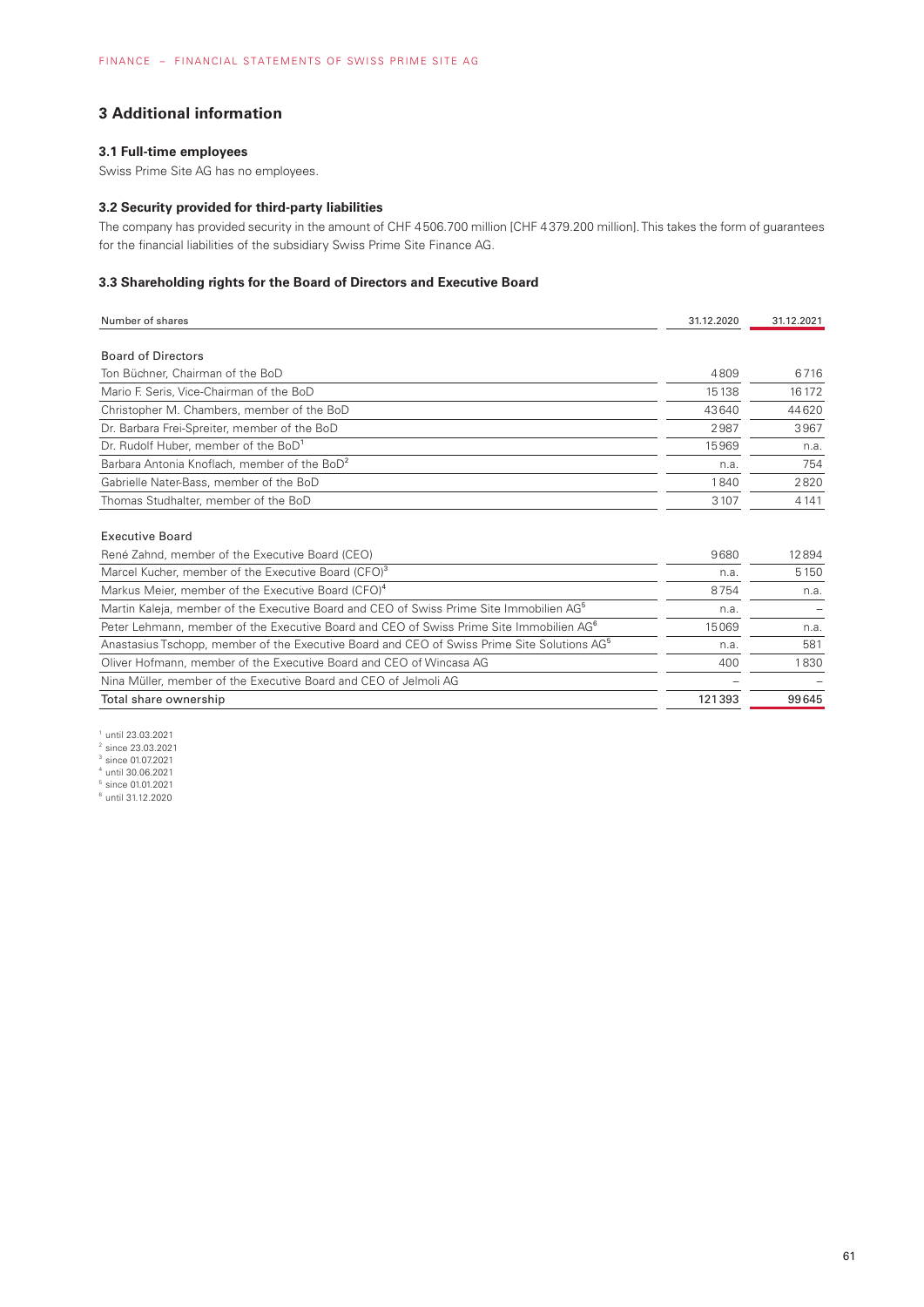### **3.4 Major shareholders**

| Major shareholders (shareholding interest >3%) | 31.12.2020<br>Shareholding<br>interest<br>in $%$ | 31.12.2021<br>Shareholding<br>interest<br>in $%$ |
|------------------------------------------------|--------------------------------------------------|--------------------------------------------------|
| BlackRock Inc., New York                       | < 10.0                                           | < 10.0                                           |
| Credit Suisse Funds AG, Zurich                 | 7.8                                              | 7.7                                              |
| State Street Corporation, Boston               | >3.0                                             | >3.0                                             |
| UBS Fund Management (Switzerland) AG, Basel    | 4.3                                              | 3.8                                              |

#### **3.5 Significant events after the balance sheet date**

Swiss Prime Site AG acquired 100% of the shares of the Akara Group in Zug with retrospective effect from 1 January 2022. The acquisition was financed 35% through Swiss Prime Site AG shares and authorised capital earmarked for this purpose. 748240 shares were issued in connection with the acquisition. The total number of issued shares is now 76718604.

There were no other significant events after the balance sheet date that would have an impact on the book values of the reported assets or liabilities, or which would need to be disclosed at this point.

# **4 Proposed appropriation of balance sheet profit**

The Board of Directors proposes a distribution of CHF 3.35 per share to the Annual General Meeting of 23 March 2022. Based on the 76718604 shares issued in total as at 10 February 2022, the total amount is CHF 257.008 million. The Board of Directors proposes a distribution of CHF 1.675 per share from balance sheet profit (subject to withholding tax). The Board of Directors also plans to propose a motion at the Annual General Meeting to reduce the nominal value and then distribute CHF 1.675 per share (exempt from withholding tax).

| in CHF 1000                                   | 31.12.2020 | 31.12.2021 |
|-----------------------------------------------|------------|------------|
| Retained earnings brought forward             | 191 127    | 264084     |
| Clearing merger loss                          | $-335135$  |            |
| Profit                                        | 535340     | 175341     |
| Total balance sheet profit                    | 391332     | 439425     |
| Allocation to general statutory reserves      |            | $-54872$   |
| Allocation from capital contribution reserves | 127248     |            |
| Distribution to shareholders                  | $-254496$  | $-128504$  |
| Balance brought forward to new account        | 264084     | 256049     |
| <b>Total distribution</b>                     | 254496     | 257008     |
| thereof from capital contribution reserves    | 127248     |            |
| thereof from nominal value reduction          |            | 128504     |
| thereof from balance sheet profit             | 127248     | 128504     |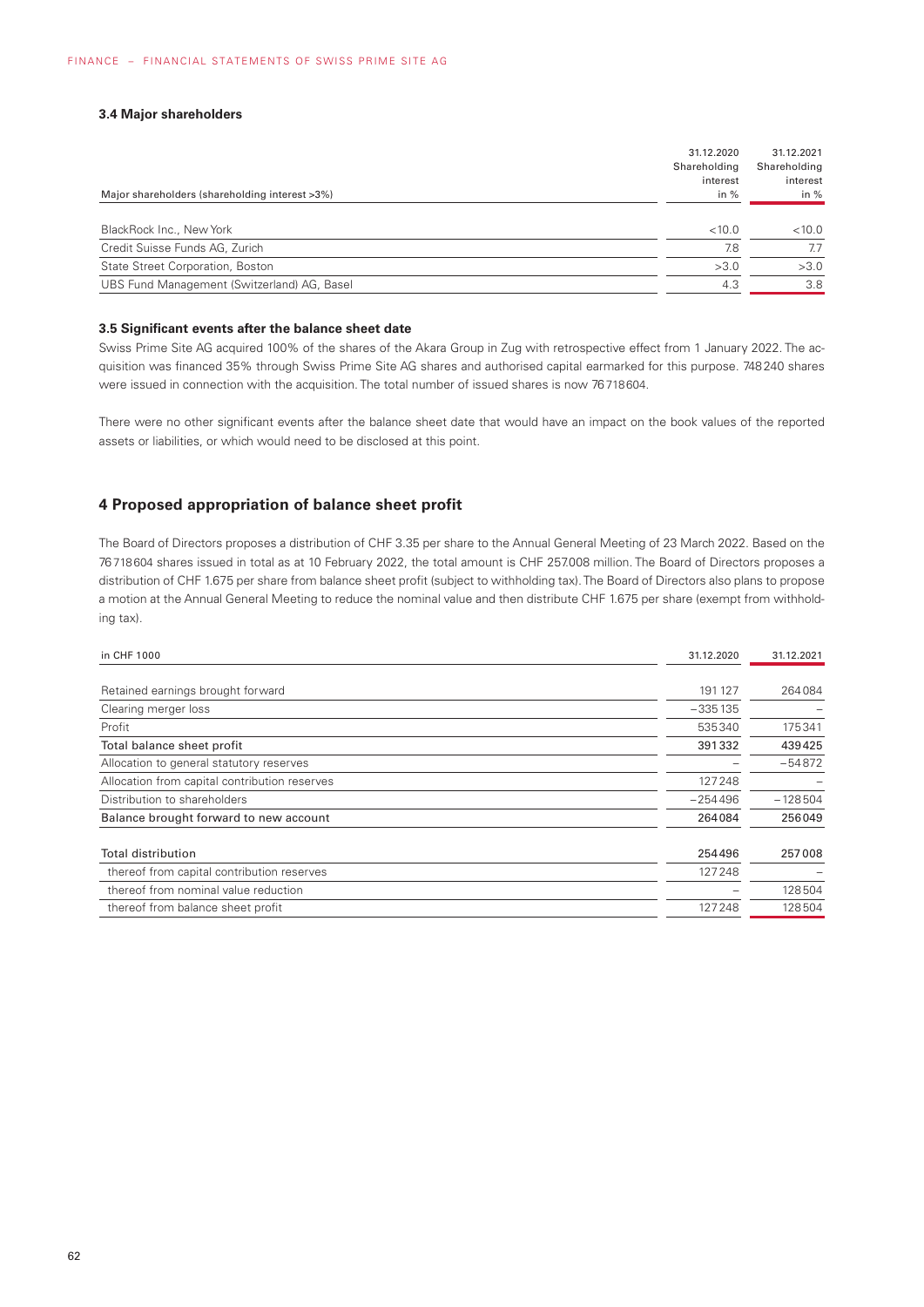

# Statutory Auditor's Report

**To the General Meeting of Swiss Prime Site AG, Olten**

#### **Report on the Audit of the Financial Statements**

#### **Opinion**

We have audited the financial statements of Swiss Prime Site AG, which comprise the balance sheet as at 31 December 2021, the income statement for the year then ended, and notes to the financial statements, including a summary of significant accounting principles.

In our opinion the financial statements (pages 55 to 62) for the year ended 31 December 2021 comply with Swiss law and the company's articles of incorporation.

#### **Basis for Opinion**

We conducted our audit in accordance with Swiss law and Swiss Auditing Standards. Our responsibilities under those provisions and standards are further described in the Auditor's Responsibilities for the Audit of the Financial Statements section of our report. We are independent of the entity in accordance with the provisions of Swiss law and the requirements of the Swiss audit profession and we have fulfilled our other ethical responsibilities in accordance with these requirements.

We believe that the audit evidence we have obtained is sufficient and appropriate to provide a basis for our opinion.

#### **Report on Key Audit Matters based on the circular 1/2015 of the Federal Audit Oversight Authority**

Key audit matters are those matters that, in our professional judgment, were of most significance in our audit of the financial statements of the current period. We have determined that there are no key audit matters to communicate in our report.

#### **Responsibility of the Board of Directors for the Financial Statements**

The Board of Directors is responsible for the preparation of the financial statements in accordance with the provisions of Swiss law and the company's articles of incorporation, and for such internal control as the Board of Directors determines is necessary to enable the preparation of financial statements that are free from material misstatement, whether due to fraud or error.

In preparing the financial statements, the Board of Directors is responsible for assessing the entity's ability to continue as a going concern, disclosing, as applicable, matters related to going concern and using the going concern basis of accounting unless the Board of Directors either intends to liquidate the entity or to cease operations, or has no realistic alternative but to do so.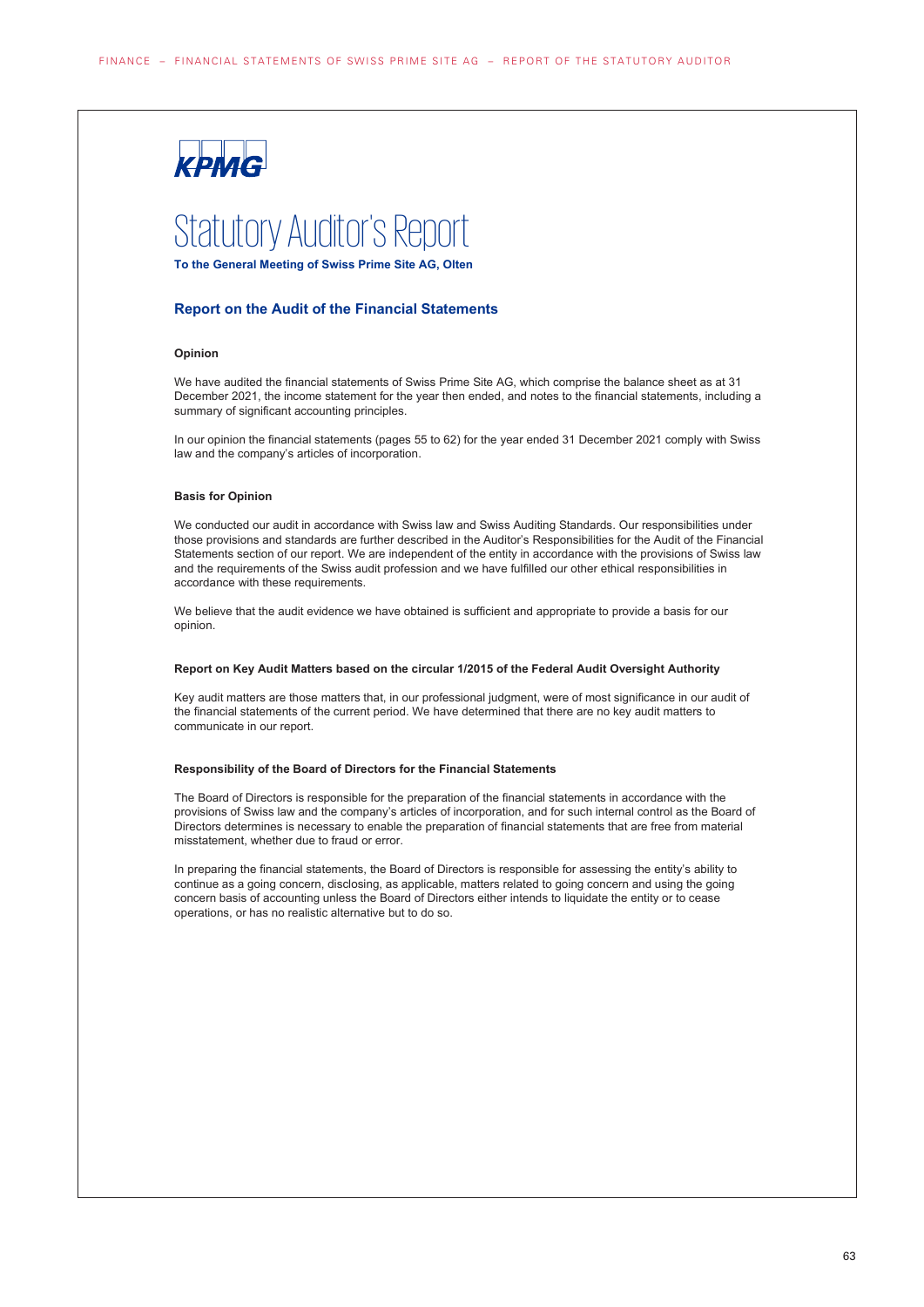

#### **Auditor's Responsibilities for the Audit of the Financial Statements**

Our objectives are to obtain reasonable assurance about whether the financial statements as a whole are free from material misstatement, whether due to fraud or error, and to issue an auditor's report that includes our opinion. Reasonable assurance is a high level of assurance, but is not a guarantee that an audit conducted in accordance with Swiss law and Swiss Auditing Standards will always detect a material misstatement when it exists. Misstatements can arise from fraud or error and are considered material if, individually or in the aggregate, they could reasonably be expected to influence the economic decisions of users taken on the basis of these financial statements.

As part of an audit in accordance with Swiss law and Swiss Auditing Standards, we exercise professional judgment and maintain professional skepticism throughout the audit. We also:

- Identify and assess the risks of material misstatement of the financial statements, whether due to fraud or error, design and perform audit procedures responsive to those risks, and obtain audit evidence that is sufficient and appropriate to provide a basis for our opinion. The risk of not detecting a material misstatement resulting from fraud is higher than for one resulting from error, as fraud may involve collusion, forgery, intentional omissions, misrepresentations, or the override of internal control.
- Obtain an understanding of internal control relevant to the audit in order to design audit procedures that are appropriate in the circumstances, but not for the purpose of expressing an opinion on the effectiveness of internal control.
- Evaluate the appropriateness of accounting policies used and the reasonableness of accounting estimates and related disclosures made.
- Conclude on the appropriateness of the Board of Directors' use of the going concern basis of accounting and, based on the audit evidence obtained, whether a material uncertainty exists related to events or conditions that may cast significant doubt on the entity's ability to continue as a going concern. If we conclude that a material uncertainty exists, we are required to draw attention in our auditor's report to the related disclosures in the financial statements or, if such disclosures are inadequate, to modify our opinion. Our conclusions are based on the audit evidence obtained up to the date of our auditor's report. However, future events or conditions may cause the entity to cease to continue as a going concern.

We communicate with the Board of Directors or its relevant committee regarding, among other matters, the planned scope and timing of the audit and significant audit findings, including any significant deficiencies in internal control that we identify during our audit.

We also provide the Board of Directors or its relevant committee with a statement that we have complied with relevant ethical requirements regarding independence, and to communicate with them all relationships and other matters that may reasonably be thought to bear on our independence, and where applicable, related safeguards.

From the matters communicated with the Board of Directors or its relevant committee, we determine those matters that were of most significance in the audit of the financial statements of the current period and are therefore the key audit matters. We describe these matters in our auditor's report, unless law or regulation precludes public disclosure about the matter or when, in extremely rare circumstances, we determine that a matter should not be communicated in our report because the adverse consequences of doing so would reasonably be expected to outweigh the public interest benefits of such communication.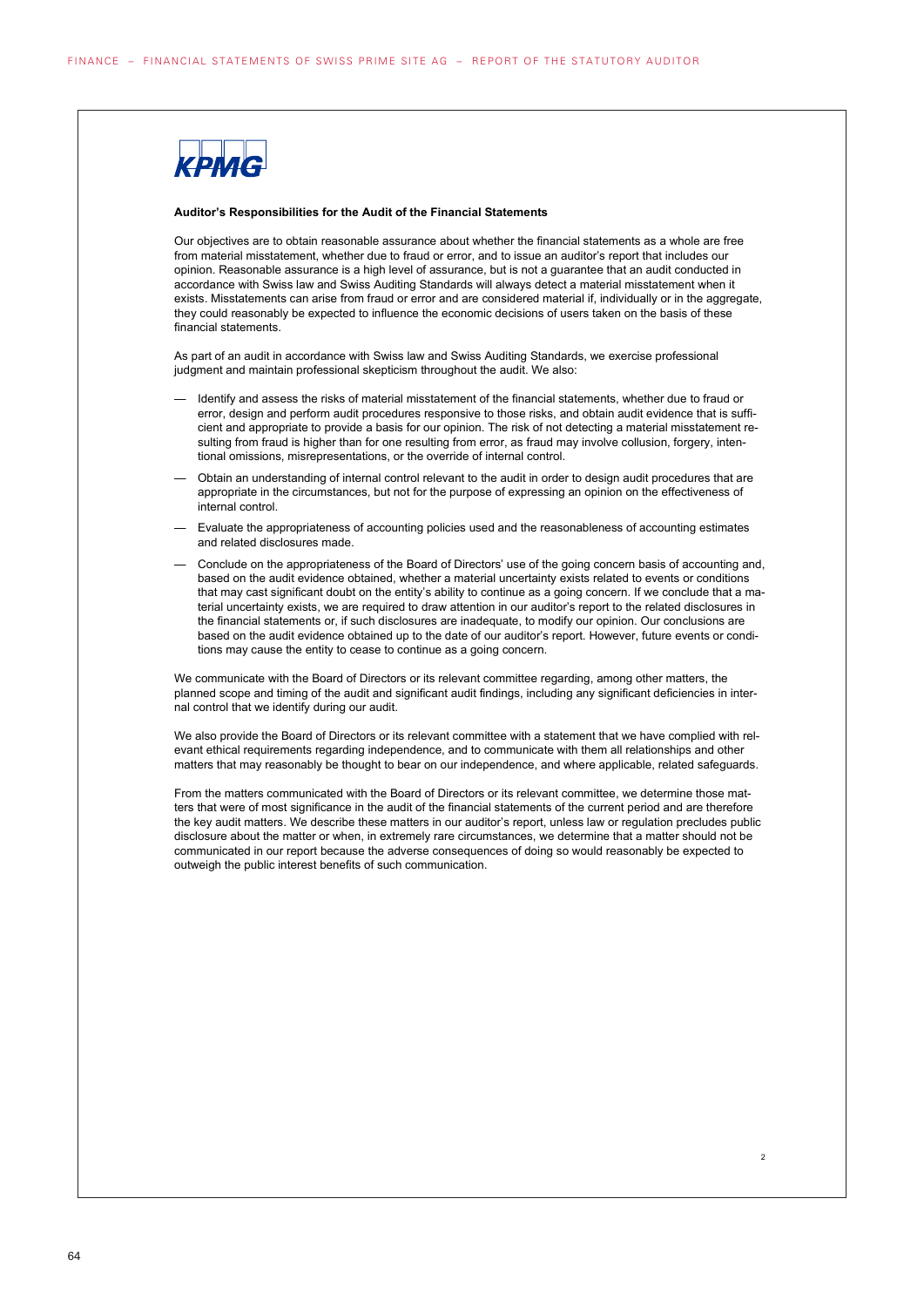

# **Report on Other Legal and Regulatory Requirements**

In accordance with article 728a para. 1 item 3 CO and the Swiss Auditing Standard 890, we confirm that an internal control system exists, which has been designed for the preparation of financial statements according to the instructions of the Board of Directors.

We further confirm that the proposed appropriation of available earnings complies with Swiss law and the company's articles of incorporation. We recommend that the financial statements submitted to you be approved.

KPMG AG

Kurt Stocker Licensed Audit Expert Auditor in Charge

Anna Pohle Licensed Audit Expert

Zurich, 10 February 2022

KPMG AG, Badenerstrasse 172, CH-8036 Zurich

© 2022 KPMG AG, a Swiss corporation, is a subsidiary of KPMG Holding AG, which is a member of the KPMG global organization of independent member firms affiliated with KPMG International Limited, a private English company limited by guarantee. All rights reserved.

3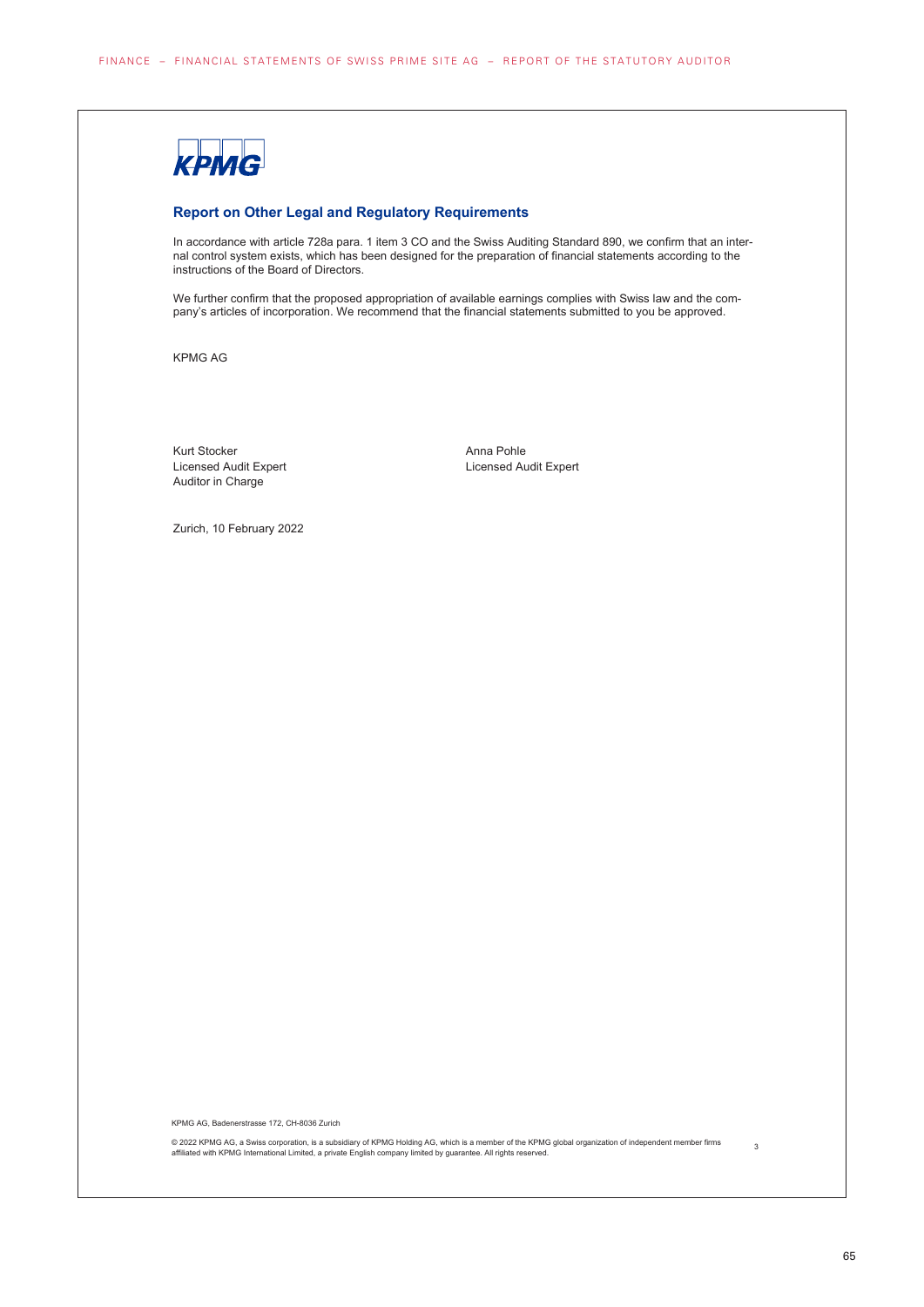# **EPRA Reporting**

#### **EPRA performance measures**

The European Public Real Estate Association (EPRA) is a non-profit association representing Europe's publicly listed property companies. EPRA's aim is to establish consistent reporting across the real estate sector. Further information can be found at www.epra.com.

Swiss Prime Site applies the best practices recommendations of EPRA for financial reporting. The EPRA performance measures were prepared in accordance with Best Practices Recommendations (BPR) Guidelines dated October 2019. The application of EPRA BPR 2019 generally requires financial statements prepared in accordance with IFRS. For this reason, a bridge from earnings per Swiss GAAP FER consolidated income statements to earnings per «IFRS equivalent» consolidated income statement and from Swiss GAAP FER equity attributable to shareholders to «IFRS equivalent» equity attributable to shareholders is provided. The previous year's figures have also been adjusted; the transition date is therefore 1 January 2020.

The relevant adjustments are explained below:

#### **1. Adjustment due to leases**

The adjustment due to leases incorporates the necessary adjustments to reflect IFRS 16 Leases accounting for situations in which the Group is a lessee. The Group applied the discount rate based on the build-up approach on all lease contracts as of 1 January 2020. A lessee recognises a ROU asset and a lease liability for all leases as of the transition date to IFRS. A ROU asset of CHF 293.201 million [CHF 302.158 million] and a lease liability of CHF 293.466 million [CHF 302.314 million] existed at 31.12.2021 [31.12.2020] under «IFRS equivalent». The Group recorded revaluation and depreciation expenses on the ROU asset of CHF 8.957 million [CHF 8.914 million], interest expenses on the lease liability of CHF 3.876 million [CHF 3.966 million] and deferred tax effect of CHF 0.022 million [CHF 0.031 million] which in total was higher by CHF 0.087 million [CHF 0.125 million] than the recognised straight-line operating lease expense under Swiss GAAP FER.

#### **2. Adjustment due to revenue recognition**

The adjustment due to revenue recognition relates to a property development contract for a client that was accounted for with two identified performance obligations under Swiss GAAP FER whereas only one performance obligation was identified under IFRS 15 Revenue from Contracts with Customers. The analysis led to a deferral in the revenue recognition under IFRS compared to Swiss GAAP FER in the years prior to 2020. As such, in 2021, the revenue recognised under «IFRS equivalent» increased by CHF 3.703 million [CHF 3.573 million] compared to Swiss GAAP FER.

#### **3. Adjustment due to employee benefits**

The adjustment reflects the differences regarding defined benefit accounting for the Group's several pension plans. Specifically, IAS 19 Employee Benefits requires the application of the projected unit credit method to reflect the defined benefit plans whereas there was no actuarial valuation under Swiss GAAP FER. When converting to 2021 [2020] «IFRS equivalent» values, the expense for employee benefits increased by CHF 1.332 million [CHF 0.393 million] and the asset from employee benefits increased by CHF 22.064 million [decreased by CHF 18.281 million] compared to Swiss GAAP FER.

#### **4. Adjustment due to financial instruments**

The adjustment due to financial instruments relates to the recognition of a separable embedded derivative (a holder conversion option) under IFRS included in a convertible loan issued by the group in 2018. Swiss GAAP FER foresees an option for the separation of separable embedded derivatives whereas IFRS requires the separation of separable embedded derivatives. Such derivatives need to be remeasured at fair value through profit or loss at each reporting date. As a result, the derivative's fair value of CHF 34.740 million as of 01.01.2020 was recorded as financial liability through retained earnings (excluding tax effects). The liability was adjusted to a fair value of nil as of 31.12.2020. The resulting gain of CHF 34.740 million was recorded as financial income in 2020.

#### **5. Adjustment due to reclassification of properties**

The adjustment relates to a reclassification of properties from investment properties to own-used properties due to the requirements of IAS 40 Investment Property. As such, for 2021, there was a decrease in the revaluation gain on investment properties, net, of CHF 13.977 million [increase of CHF 2.164 million] under «IFRS equivalent» compared to Swiss GAAP FER. In addition, for 2021, there is an increase in the depreciation expense for own-used properties of CHF 1.121 million [CHF 0.961 million] under «IFRS equivalent» compared to Swiss GAAP FER.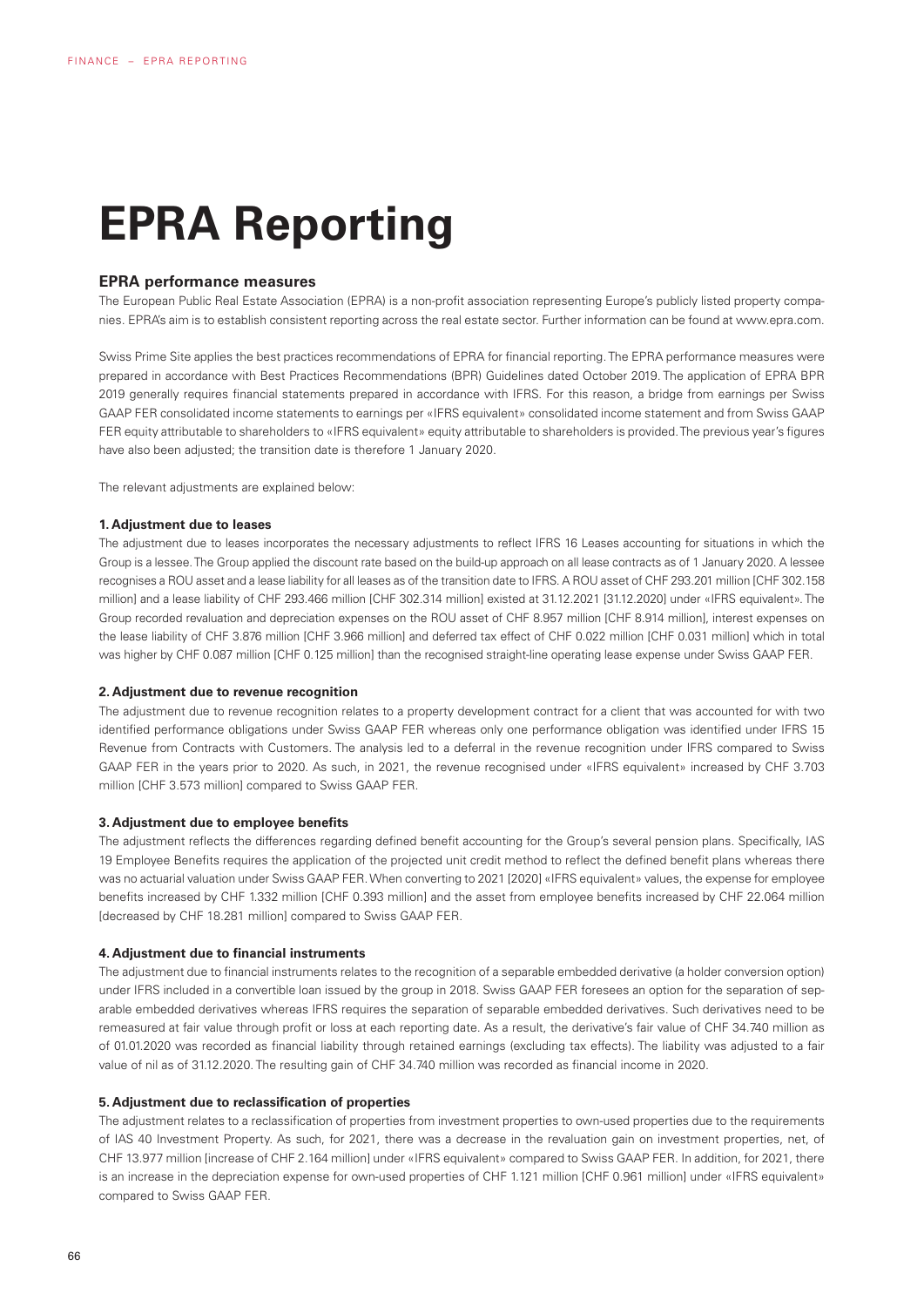# **6. Adjustment due to disposal of subsidiaries**

The adjustment relates to differences in the calculation of the net assets at disposal and the realised gain for the disposal of the Tertianum group by end of February 2020. Specifically, the gain on disposal of subsidiaries, net, under «IFRS equivalent» increased by reflecting the net defined benefit liability for Tertianum group, amounting to CHF 60.829 million (net of tax), and by the elimination of the reclassification of goodwill of CHF 304.538 million from equity to profit or loss.

#### **Summary table EPRA performance measures**

|           |                                                  |            | $01.01 -$     | $01.01 -$     |
|-----------|--------------------------------------------------|------------|---------------|---------------|
|           |                                                  |            | 31.12.2020    | 31.12.2021    |
|           |                                                  | in         | or 31.12.2020 | or 31.12.2021 |
| $A_{1}$   | EPRA earnings                                    | CHF 1000   | 214959        | 233697        |
|           | EPRA earnings per share (EPS)                    | <b>CHF</b> | 2.83          | 3.08          |
| <b>B.</b> | EPRA Net Reinstatement Value (NRV)               | CHF 1000   | 7974360       | 8352961       |
|           | EPRA NRV per share                               | CHF        | 98.08         | 102.74        |
|           | EPRA Net Tangible Assets (NTA)                   | CHF 1000   | 7826532       | 8198983       |
|           | EPRA NTA per share                               | CHF        | 96.26         | 100.84        |
|           | EPRA Net Disposal Value (NDV)                    | CHF 1000   | 6578980       | 6935567       |
|           | EPRA NDV per share                               | CHF        | 80.92         | 85.30         |
| C.        | <b>EPRA NIY</b>                                  | $\%$       | 3.3           | 3.2           |
|           | EPRA topped-up NIY                               | $\%$       | 3.4           | 3.3           |
| D.        | EPRA vacancy rate                                | %          | 5.0           | 4.4           |
| Е.        | EPRA cost ratio (including direct vacancy costs) | $\%$       | 24.5          | 24.0          |
|           | EPRA cost ratio (excluding direct vacancy costs) | $\%$       | 22.4          | 21.9          |
| E.        | EPRA like-for-like change relative               | $\%$       | $-3.8$        | 1.3           |
| G.        | EPRA capital expenditure                         | CHF 1000   | 443193        | 298445        |
|           |                                                  |            |               |               |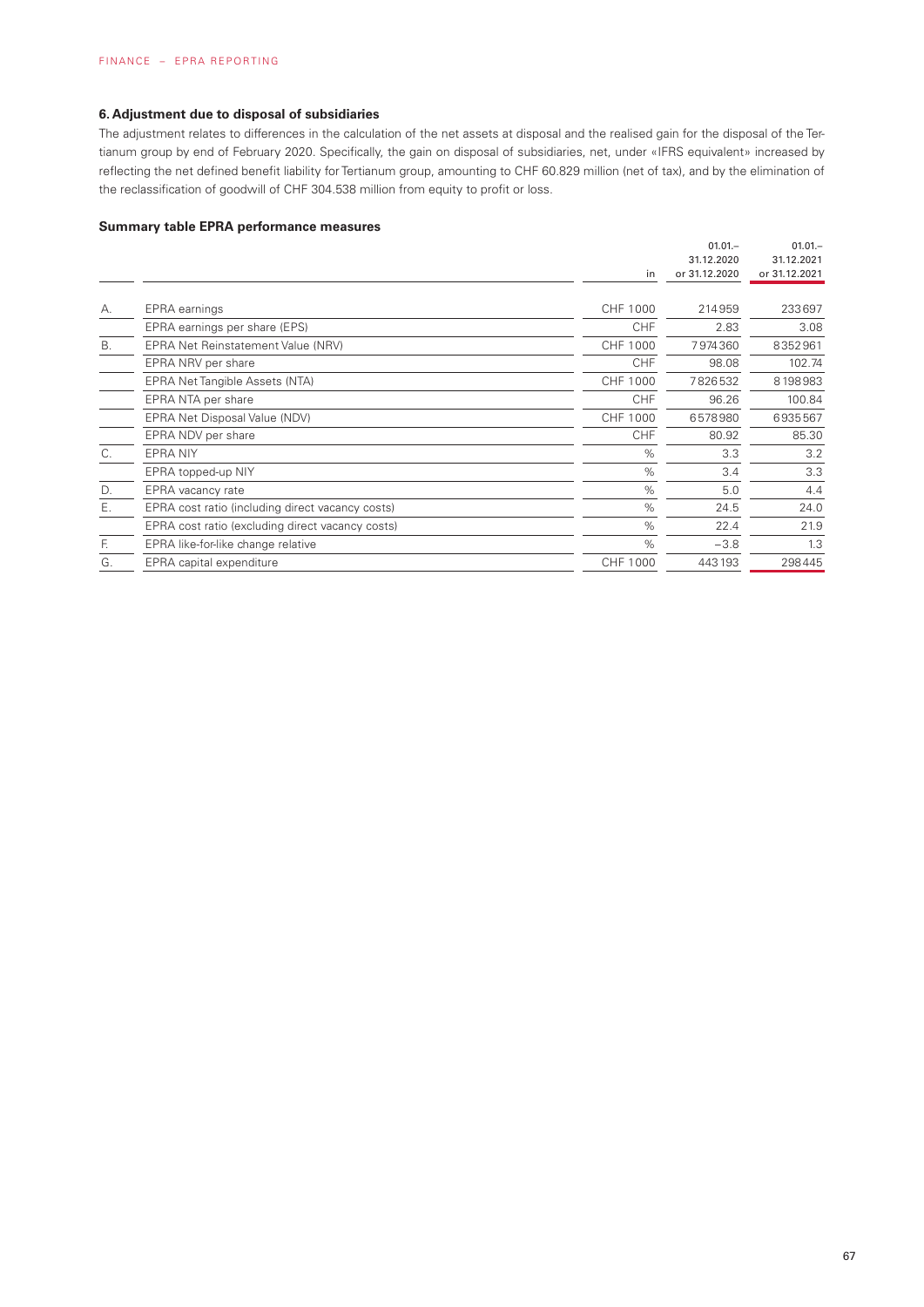# **A. EPRA earnings**

| in CHF 1000                                                                   | $01.01 -$<br>31.12.2020 | $01.01 -$<br>31.12.2021 |
|-------------------------------------------------------------------------------|-------------------------|-------------------------|
|                                                                               |                         |                         |
| Earnings per Swiss GAAP FER consolidated income statement                     | 610407                  | 507377                  |
| Adjustment due to leases (1)                                                  | $-125$                  | $-87$                   |
| Adjustment due to revenue recognition (2)                                     | 3073                    | 3185                    |
| Adjustment due to employee benefits (3)                                       | $-205$                  | $-995$                  |
| Adjustment due to financial instruments (4)                                   | 27792                   |                         |
| Adjustment due to reclassification of properties (5)                          | 964                     | $-12124$                |
| Adjustment due to disposal of subsidiaries (6)                                | 365367                  |                         |
| Earnings per «IFRS equivalent» consolidated income statement                  | 1007273                 | 497356                  |
| Exclude:                                                                      |                         |                         |
| Revaluations of investment properties                                         | $-202330$               | $-301554$               |
| Profit on disposal of real estate developments                                | $-17404$                | $-18587$                |
| Profit on disposal of investment properties                                   | $-22243$                | $-39916$                |
| Profit on disposal of participations, net                                     | $-569548$               |                         |
| Tax on profits on disposals                                                   | 6997                    | 9697                    |
| Negative goodwill/goodwill impairment                                         | n.a.                    | n.a.                    |
| Changes in fair value of financial instruments                                | $-35552$                | 24575                   |
| Transaction costs on acquisitions of group companies and associated companies |                         |                         |
| Deferred tax in respect of EPRA adjustments                                   | 47766                   | 62126                   |
| Adjustments in respect of associated companies                                | n.a.                    | n.a.                    |
| Adjustments in respect of non-controlling interests                           | n.a.                    | n.a.                    |
| <b>EPRA</b> earnings                                                          | 214959                  | 233697                  |
| Average number of outstanding shares                                          | 75964863                | 75968104                |
| EPRA earnings per share in CHF                                                | 2.83                    | 3.08                    |
| Adjustment profit on disposal of real estate developments (core business)     | 17404                   | 18587                   |
| Tax on profit on disposal of real estate developments                         | $-2668$                 | $-2602$                 |
| <b>Adjusted EPRA earnings</b>                                                 | 229695                  | 249682                  |
| Adjusted EPRA earnings per share in CHF                                       | 3.02                    | 3.29                    |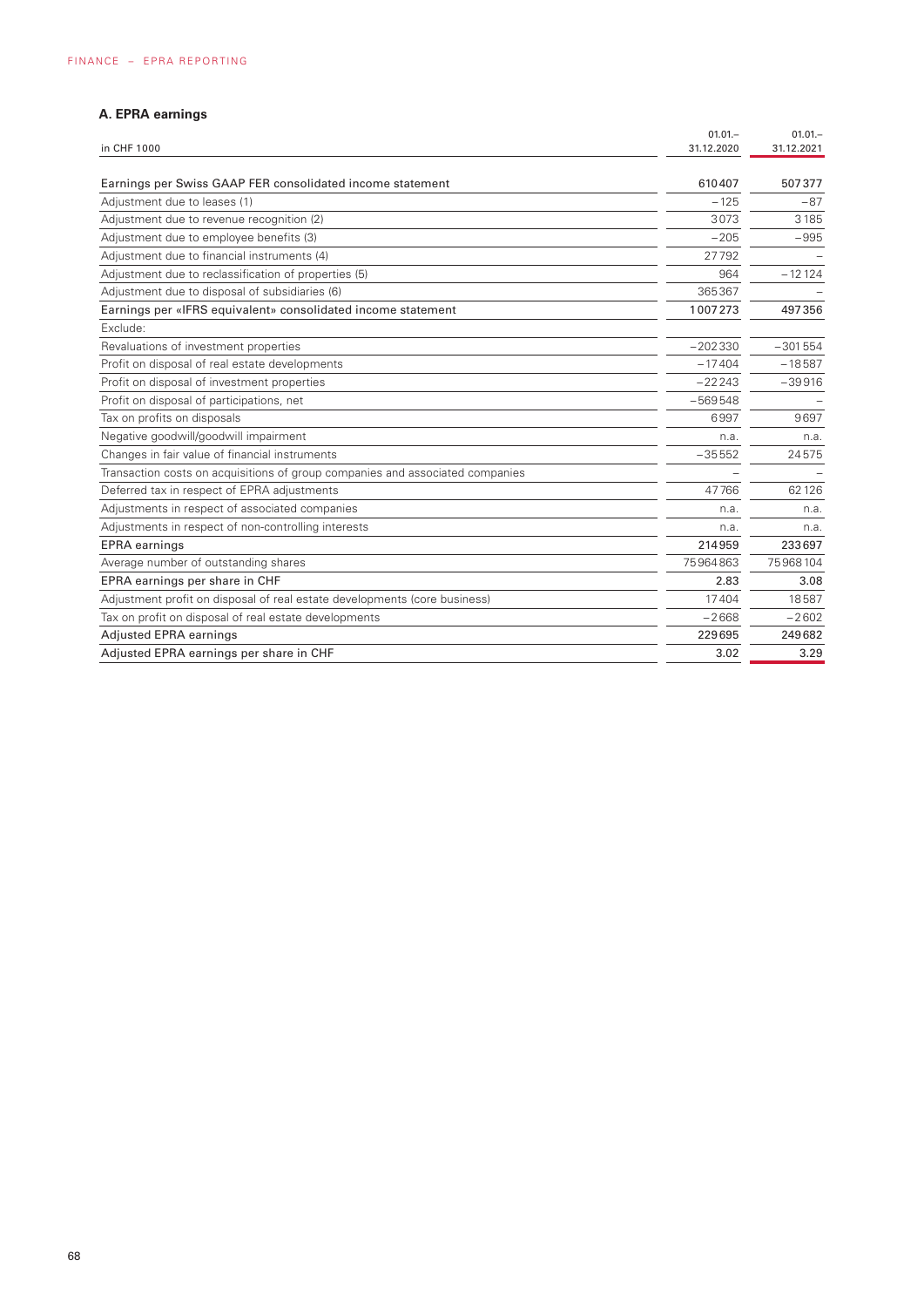# **B. EPRA net asset value (NAV) metrics**

|                                                                             | <b>EPRA NRV</b> |            | <b>EPRA NTA</b> |            | <b>EPRA NDV</b> |            |
|-----------------------------------------------------------------------------|-----------------|------------|-----------------|------------|-----------------|------------|
| in CHF 1000                                                                 | 31.12.2020      | 31.12.2021 | 31.12.2020      | 31.12.2021 | 31.12.2020      | 31.12.2021 |
| Swiss GAAP FER equity attributable to<br>shareholders                       | 6085629         | 6338679    | 6085629         | 6338679    | 6085629         | 6338679    |
| Adjustment due to leases (1)                                                | $-125$          | $-211$     | $-125$          | $-211$     | $-125$          | $-211$     |
| Adjustment due to revenue recognition (2)                                   | $-3185$         |            | $-3185$         |            | $-3185$         |            |
| Adjustment due to employee benefits (3)                                     | 47598           | 64191      | 47598           | 64191      | 47598           | 64191      |
| «IFRS equivalent» equity attributable<br>to shareholders                    | 6129917         | 6402659    | 6129917         | 6402659    | 6129917         | 6402659    |
| Include/Exclude:                                                            |                 |            |                 |            |                 |            |
| i) Hybrid instruments                                                       | 539651          | 541165     | 539651          | 541165     | 539651          | 541165     |
| <b>Diluted NAV</b>                                                          | 6669568         | 6943824    | 6669568         | 6943824    | 6669568         | 6943824    |
| Include:                                                                    |                 |            |                 |            |                 |            |
| ii.a) Revaluation of investment properties <sup>1</sup>                     | n.a.            | n.a.       | n.a.            | n.a.       | n.a.            | n.a.       |
| ii.b) Revaluation of investment properties<br>under construction            | n.a.            | n.a.       | n.a.            | n.a.       | n.a.            | n.a.       |
| ii.c) Revaluation of other non-current<br>investments                       | n.a.            | n.a.       | n.a.            | n.a.       | n.a.            | n.a.       |
| iii) Revaluation of tenant leases held as<br>finance leases                 | n.a.            | n.a.       | n.a.            | n.a.       | n.a.            | n.a.       |
| iv) Revaluation of trading properties                                       | n.a.            |            | n.a.            |            | n.a.            |            |
| Diluted NAV at Fair Value                                                   | 6669568         | 6943824    | 6669568         | 6943824    | 6669568         | 6943824    |
| Exclude:                                                                    |                 |            |                 |            |                 |            |
| v) Deferred tax in relation to fair value<br>gains of investment properties | 1 174 2 14      | 1279768    | 1159963         | 1264108    |                 |            |
| vi) Fair value of financial instruments                                     | 338             |            | 338             |            |                 |            |
| vii) Goodwill as a result of deferred tax                                   | n.a.            | n.a.       | n.a.            | n.a.       | n.a.            | n.a.       |
| viii.a) Goodwill as per IFRS balance sheet                                  |                 |            | n.a.            | n.a.       | n.a.            | n.a.       |
| viii.b) Intangibles as per IFRS balance<br>sheet                            |                 |            | $-25450$        | $-32243$   |                 |            |
| Include:                                                                    |                 |            |                 |            |                 |            |
| ix) Fair value of fixed interest rate debt                                  |                 |            |                 |            | $-90588$        | $-8257$    |
| x) Revaluation of intangibles to fair value                                 | n.a.            | n.a.       |                 |            |                 |            |
| xi) Real estate transfer tax                                                | 130240          | 129369     | 22 113          | 23294      |                 |            |
| <b>EPRA NAV</b>                                                             | 7974360         | 8352961    | 7826532         | 8198983    | 6578980         | 6935567    |
| Fully diluted number of shares                                              | 81302680        | 81303869   | 81302680        | 81303869   | 81302680        | 81303869   |
| EPRA NAV per share in CHF                                                   | 98.08           | 102.74     | 96.26           | 100.84     | 80.92           | 85.30      |

<sup>1</sup> If IAS 40 cost option is used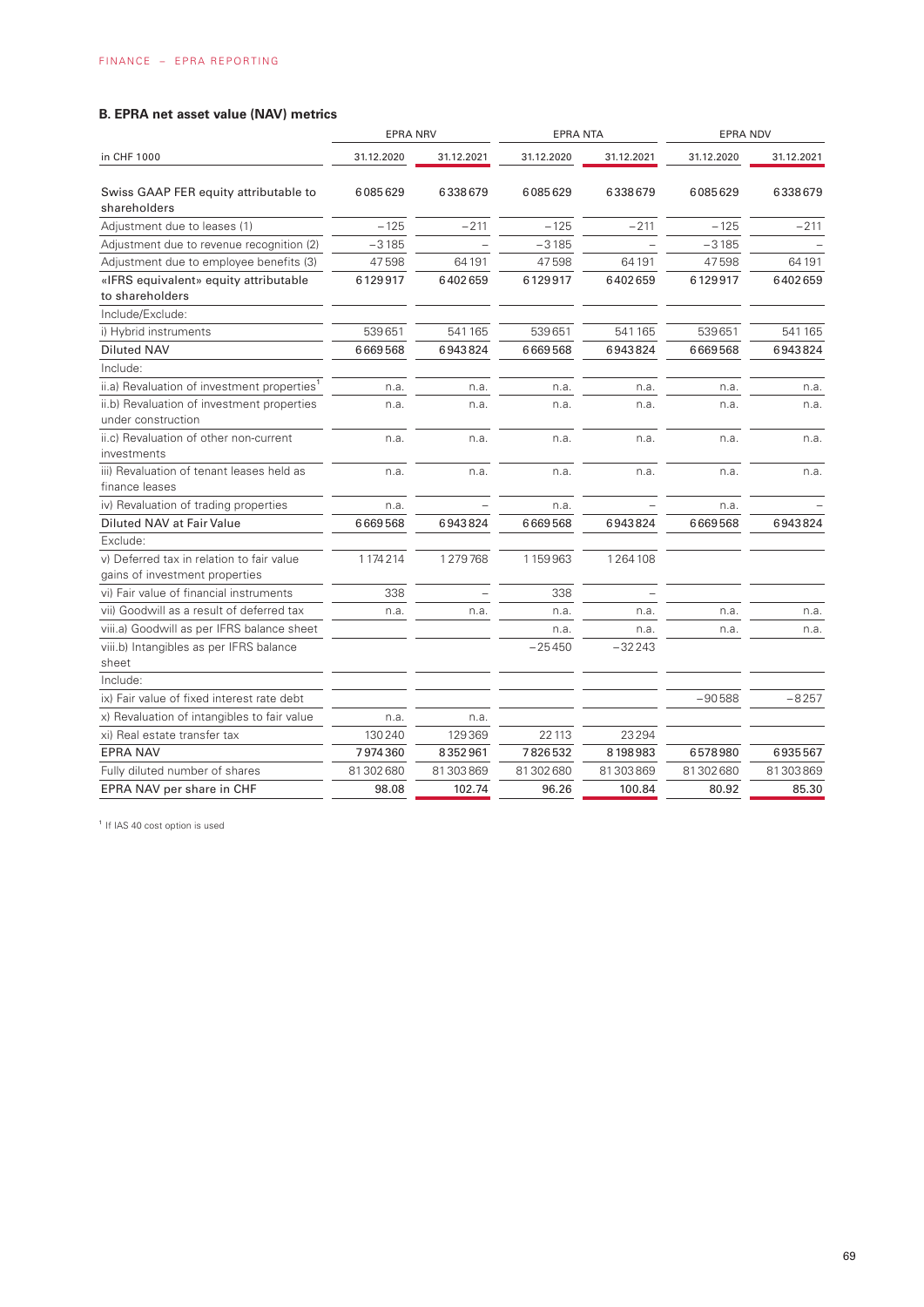# **C. EPRA NIY and EPRA «topped-up» NIY (net initial yield) on rental income**

| in CHF 1000                                                                          | 31.12.2020    | 31.12.2021 |
|--------------------------------------------------------------------------------------|---------------|------------|
|                                                                                      | 12322620      | 12740034   |
| Investment property – wholly owned                                                   |               |            |
| Investment property – share of joint ventures/funds                                  | n.a.          | n.a.       |
| Trading properties                                                                   |               | 53466      |
| Less: properties under construction and development sites, building land and trading | $-871684$     | $-1103475$ |
| properties                                                                           |               |            |
| Value of completed property portfolio                                                | 11450936      | 11690025   |
| Allowance for estimated purchasers' costs                                            | n.a.          | n.a.       |
| Gross up value of completed property portfolio                                       | B<br>11450936 | 11690025   |
| Annualised rental income                                                             | 444546        | 442469     |
| Property outgoings                                                                   | $-64870$      | $-67931$   |
| Annualised net rental income                                                         | 379676<br>A   | 374538     |
| Add: notional rent expiration of rent-free periods or other lease incentives         | 14021         | 10214      |
| Topped-up net annualised rental income                                               | C<br>393697   | 384752     |
| A/B<br><b>EPRA NIY</b>                                                               | 3.3%          | 3.2%       |
| C/B<br>EPRA topped-up NIY                                                            | 3.4%          | 3.3%       |

# **D. EPRA vacancy rate**

| in CHF 1000                                                |     | 31.12.2020 | 31.12.2021 |
|------------------------------------------------------------|-----|------------|------------|
|                                                            |     |            |            |
| Estimated rental value of vacant space                     |     | 23046      | 20043      |
| Estimated rental value of the whole portfolio <sup>1</sup> |     | 456946     | 452757     |
| EPRA vacancy rate                                          | A/B | 5.0%       | $4.4\%$    |

1 market rental estimates

# **E. EPRA cost ratios**

|                                                                                                  | $01.01 -$  | $01.01 -$  |
|--------------------------------------------------------------------------------------------------|------------|------------|
| in CHF 1000                                                                                      | 31.12.2020 | 31.12.2021 |
| Operating expenses per Real Estate segment income statement                                      | 116945     | 117136     |
| Net service charge costs/fees                                                                    |            |            |
| Management fees less actual/estimated profit element                                             |            |            |
| Other operating income/recharges intended to cover overhead expenses less any related<br>profits |            |            |
| Share of Joint Ventures expenses                                                                 |            |            |
| Exclude:                                                                                         |            |            |
| Investment property depreciation                                                                 |            |            |
| Ground rent costs                                                                                | $-6221$    | $-5942$    |
| Service charge costs recovered through rents but not separately invoiced                         |            |            |
| EPRA costs (including direct vacancy costs)<br>A                                                 | 110724     | 111 194    |
| Direct vacancy costs                                                                             | $-9474$    | $-9403$    |
| EPRA costs (excluding direct vacancy costs)<br>B                                                 | 101250     | 101791     |
| Gross rental income less ground rents per Swiss GAAP FER <sup>1</sup>                            | 452373     | 464060     |
| Less: service fee and service charge costs components of gross rental income                     |            |            |
| Add: share of Joint Ventures (gross rental income less ground rents)                             |            |            |
| Gross rental income<br>C                                                                         | 452373     | 464060     |
| EPRA cost ratio (including direct vacancy costs)<br>A/C                                          | 24.5%      | 24.0%      |
| EPRA cost ratio (excluding direct vacancy costs)<br>B/C                                          | 22.4%      | 21.9%      |
| Overhead and operating expenses capitalised                                                      |            |            |

<sup>1</sup> Calculated at full occupancy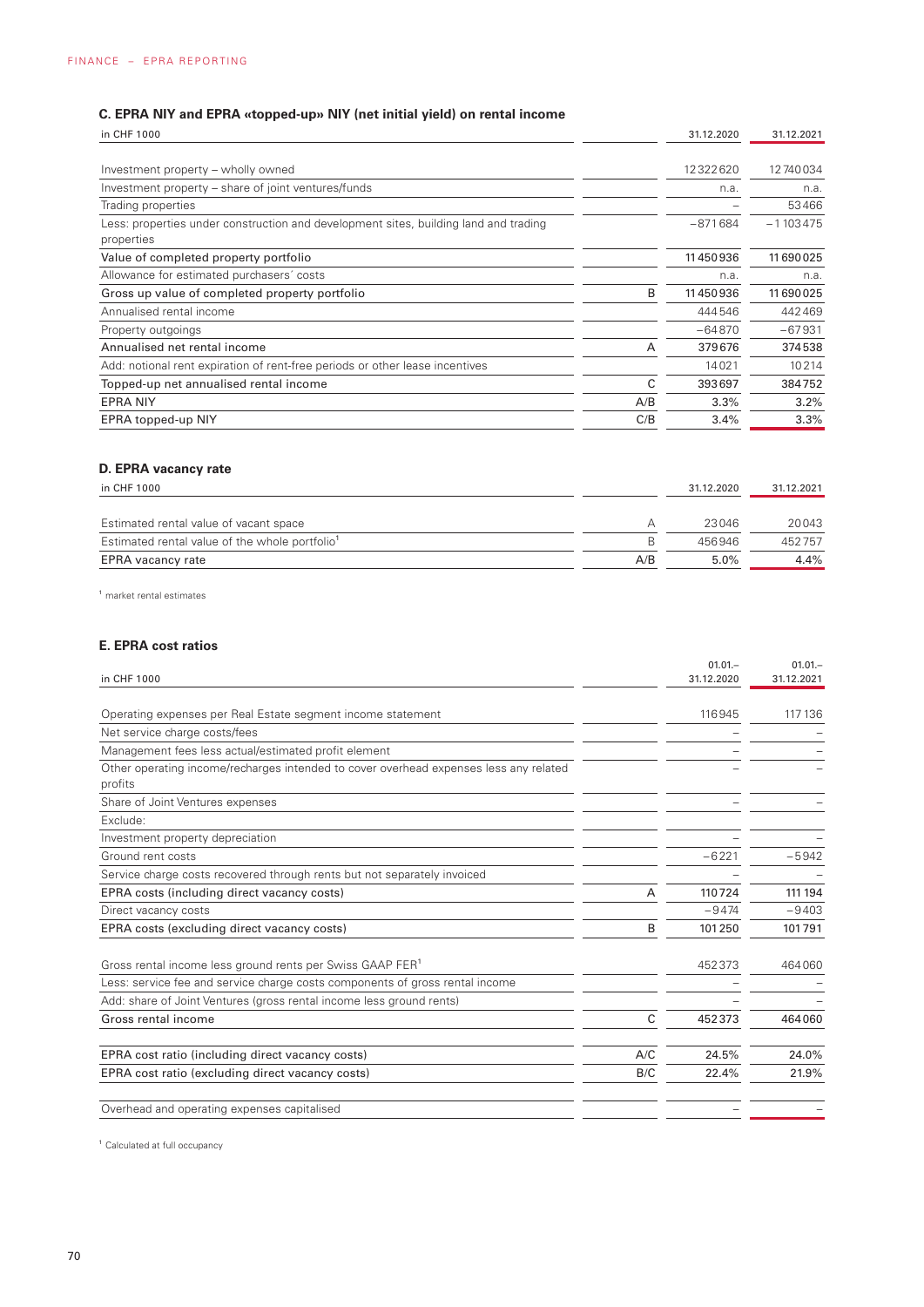# **F. EPRA like-for-like rental change**

| in CHF 1000<br>31.12.2020                                        | 31.12.2021 |
|------------------------------------------------------------------|------------|
|                                                                  |            |
| Rental income per Real Estate segment income statement<br>430964 | 444420     |
| Acquisitions<br>$-1752$                                          | $-3630$    |
| Disposals<br>$-2394$                                             | $-76$      |
| $-19080$<br>Development and new building projects                | $-27700$   |
| Property operating expenses<br>$-14741$                          | $-14881$   |
| $-6822$<br>Property leases                                       | $-6684$    |
| Conversions, modifications, renovations                          |            |
| Other changes                                                    |            |
| Total EPRA like-for-like net rental income<br>386175             | 391449     |
| EPRA like-for-like change absolute<br>$-14521$                   | 5273       |
| EPRA like-for-like change relative<br>$-3.8%$                    | 1.3%       |

#### EPRA like-for-like change by areas

| Zurich                   | $-0.3%$  | $0.0\%$ |
|--------------------------|----------|---------|
| Lake Geneva              | $-2.8%$  | 0.8%    |
| Northwestern Switzerland | $-0.2%$  | $0.3\%$ |
| Berne                    | $-0.2\%$ | 0.1%    |
| Central Switzerland      | $-0.1%$  | $0.3\%$ |
| Eastern Switzerland      | $-0.2%$  | $-0.1%$ |
| Southern Switzerland     | $-0.1\%$ | $0.0\%$ |
| Western Switzerland      | $0.0\%$  | $0.0\%$ |

Like-for-like net rental growth compares the growth of the net rental income of the portfolio that has been consistently in operation, and not under development, during the two full preceding periods that are described. Like-for-like rental growth 2021 is based on a portfolio of CHF 11135.941 million [CHF 10717.243 million] which grew in value by CHF 418.698 million [CHF 252.878 million].

# **G. Property-related EPRA CAPEX**

|                                                 | $01.01 -$  | $01.01 -$  |
|-------------------------------------------------|------------|------------|
| in CHF 1000                                     | 31.12.2020 | 31.12.2021 |
|                                                 |            |            |
| Acquisitions                                    | 91 1 21    | 18082      |
| Development (ground-up/green field/brown field) | 268464     | 178682     |
| Like-for-like portfolio                         | 75978      | 95129      |
| Capitalised interests                           | 7342       | 6410       |
| Other                                           | 288        | 142        |
| Total EPRA capital expenditure                  | 443 193    | 298445     |
| Conversion from accrual to cash basis           | $-33219$   | $-21799$   |
| Total EPRA capital expenditure on cash basis    | 409974     | 276646     |
|                                                 |            |            |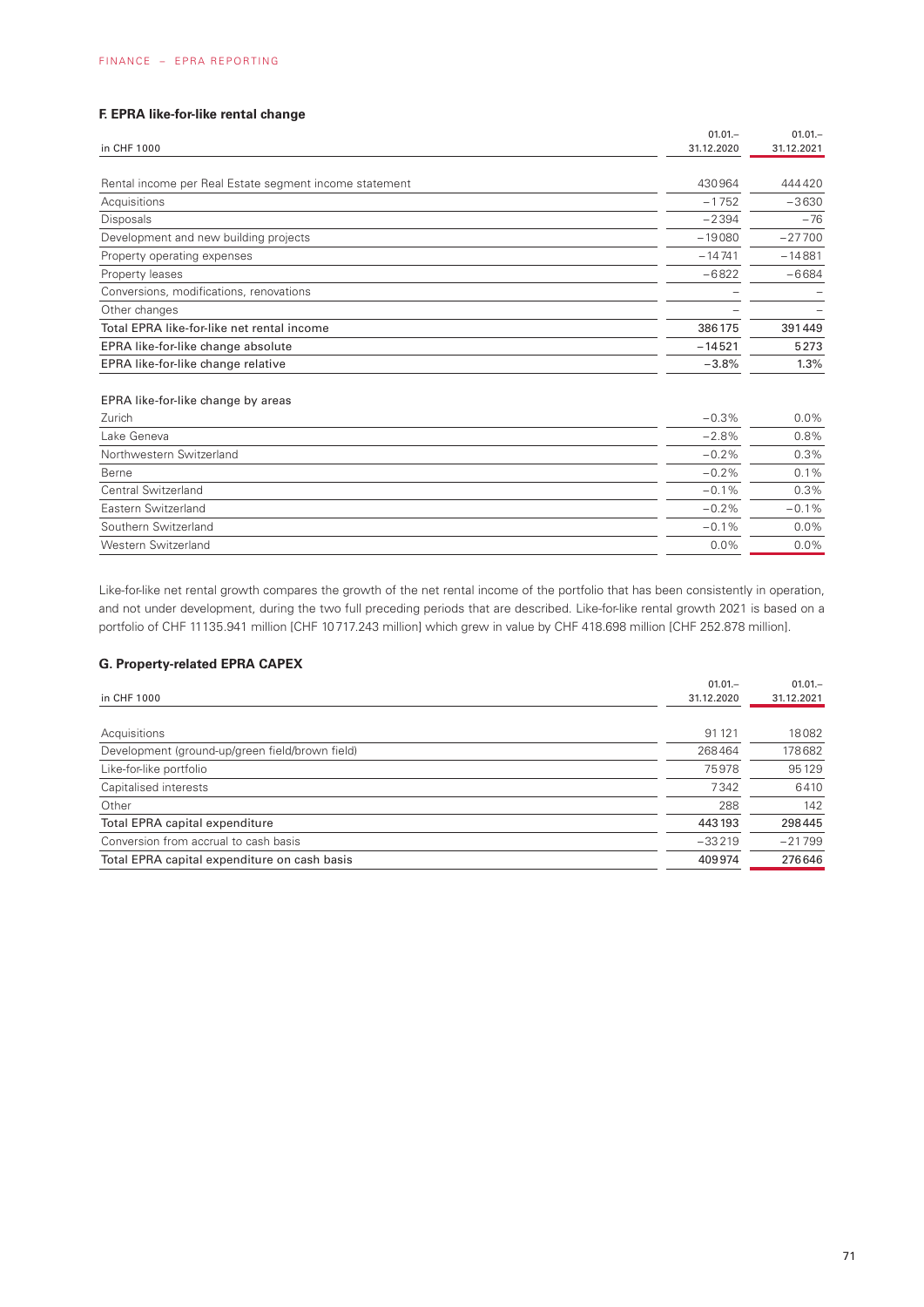

## Independent Limited Assurance Report on the EPRA Reporting 2021

### **To the Board of Directors of Swiss Prime Site AG, Olten**

We were engaged to carry out a limited assurance engagement on the EPRA Reporting containing the EPRA performance measures of Swiss Prime Site AG (hereafter "company") for the business year ended 31 December 2021, which are disclosed on the pages 66-71 of the financial report 2021.

The EPRA Reporting containing the EPRA performance measures was prepared by the Board of Directors of the company based on the corresponding Best Practices Recommendations of the European Public Real Estate Association (EPRA) as published in October 2019 ("the EPRA Best Practices Recommendations").

Our engagement does not cover any prior-year information disclosed in the EPRA Reporting.

### **Board of Directors' responsibility**

The Board of Directors of the company is responsible for the preparation of the EPRA Reporting containing the EPRA performance measures in accordance with the EPRA Best Practices Recommendations. This responsibility includes the design, implementation and maintenance of systems, processes and internal controls relevant to the preparation of an EPRA Reporting containing the EPRA performance measures that is free from material misstatement, whether due to fraud or error. Management is further responsible for the selection and application of the EPRA Best Practices Recommendations, for the determination of the "IFRS-equivalent" numbers and the related basis of preparation disclosed in the EPRA Reporting as well as for maintaining adequate records in relation to the EPRA Reporting.

#### **Auditors' responsibility**

Our responsibility is to carry out a limited assurance engagement and to express a conclusion, based on our procedures performed and the evidence obtained, as to whether any matters have come to our attention that cause us to believe that the EPRA Reporting containing the EPRA performance measures have not been prepared, in all material respects, in accordance with the EPRA Best Practices Recommendations.

We conducted our engagement in accordance with International Standard on Assurance Engagements (ISAE) 3000 Assurance Engagements other than Audits or Reviews of Historical Financial Information issued by the International Auditing and Assurance Standards Board (IAASB). That standard requires that we plan and perform the engagement to obtain limited assurance about whether the EPRA Reporting containing the EPRA performance measures have been prepared in accordance with the EPRA Best Practices Recommendations in all material respects.

The procedures performed in a limited assurance engagement are less in extent than for a reasonable assurance engagement, and consequently the level of assurance obtained is substantially lower. The procedures selected depend on the auditor's judgment. Taking into account risk and materiality considerations, we have carried out procedures in order to obtain sufficient appropriate evidence. These procedures included amongst others:

- Inquiries with persons responsible for the preparation of the EPRA performance measures and the EPRA Reporting;
- Assessing the EPRA performance measures regarding completeness and accuracy of the derivation and calculation based on the underlying Swiss GAAP FER numbers according to the consolidated financial statements of the company as at 31 December 2021, taking into account the adjustments to the "IFRS equivalent" numbers disclosed in the EPRA Reporting and the related basis of preparation, or if applicable other internal source data.

We believe that the evidence we have obtained is sufficient and appropriate to provide a basis for our conclusion.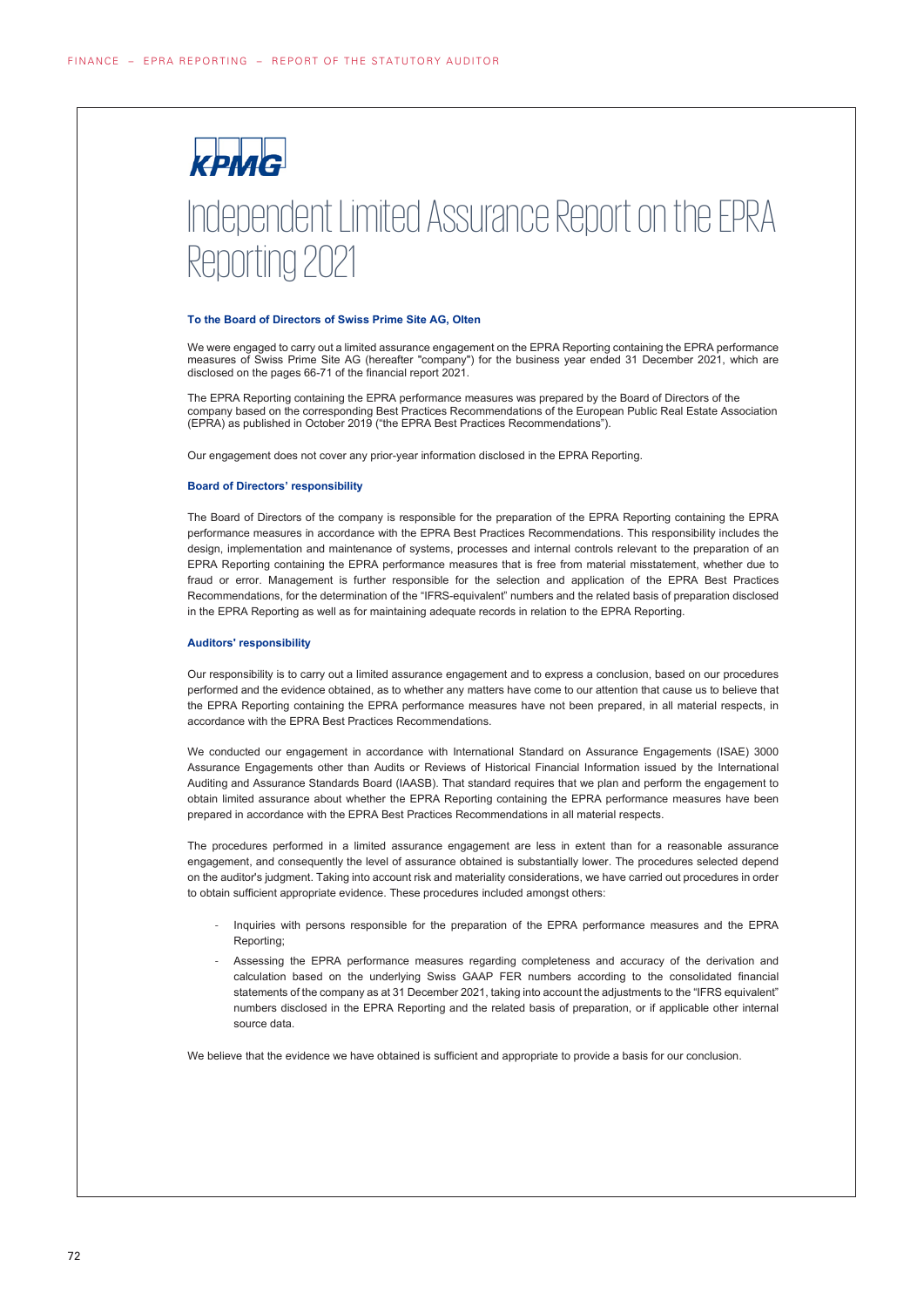

### **Independence and quality control**

We have complied with the independence and other ethical requirements of the International Ethics Standards Board for Accountants' *International Code of Ethics for Professional Accountants (including International Independence Standards)* (IESBA Code), which is founded on fundamental principles of integrity, objectivity, professional competence and due care, confidentiality and professional behavior.

The firm applies International Standard on Quality Control 1 and accordingly maintains a comprehensive system of quality control including documented policies and procedures regarding compliance with ethical requirements, professional standards and applicable legal and regulatory requirements.

### **Conclusion**

Based on the procedures performed and the evidence obtained, nothing has come to our attention that causes us to believe that the EPRA Reporting containing the EPRA performance measures of the company for the business year ended 31 December 2021 is not presented, in all material respects, in accordance with the EPRA Best Practices Recommendations as published in October 2019.

### **Intended users and purpose of the report**

This report is prepared for, and only for, the Board of Directors of the company, and solely for the purpose of reporting to them on EPRA Reporting containing the EPRA performance measures, and for no other purpose. We do not, in giving our conclusion, accept or assume responsibility (legal or otherwise) or accept liability for, or in connection with, any other purpose for which our report including the conclusion may be used, or to any other person to whom our report is shown or into whose hands it may come, and no other persons shall be entitled to rely on our conclusion.

We permit the disclosure of our report, in full only, to enable the Board of Directors to demonstrate that they have discharged their governance responsibilities by commissioning an independent assurance report over the EPRA Reporting containing the EPRA performance measures, without assuming or accepting any responsibility or liability to any third parties on our part. To the fullest extent permitted by law, we do not accept or assume responsibility to anyone other than the Board of Directors of the company for our work or this report.

KPMG AG

Kurt Stocker **Anna Pohle** Licensed Audit Expert Licensed Audit Expert

Zurich, 10 February 2022

KPMG AG, Badenerstrasse 172, CH-8036 Zurich

© 2022 KPMG AG, a Swiss corporation, is a subsidiary of KPMG Holding AG, which is a member of the KPMG global organization of independent member firms affiliated with KPMG International Limited, a private English company limited by guarantee. All rights reserved.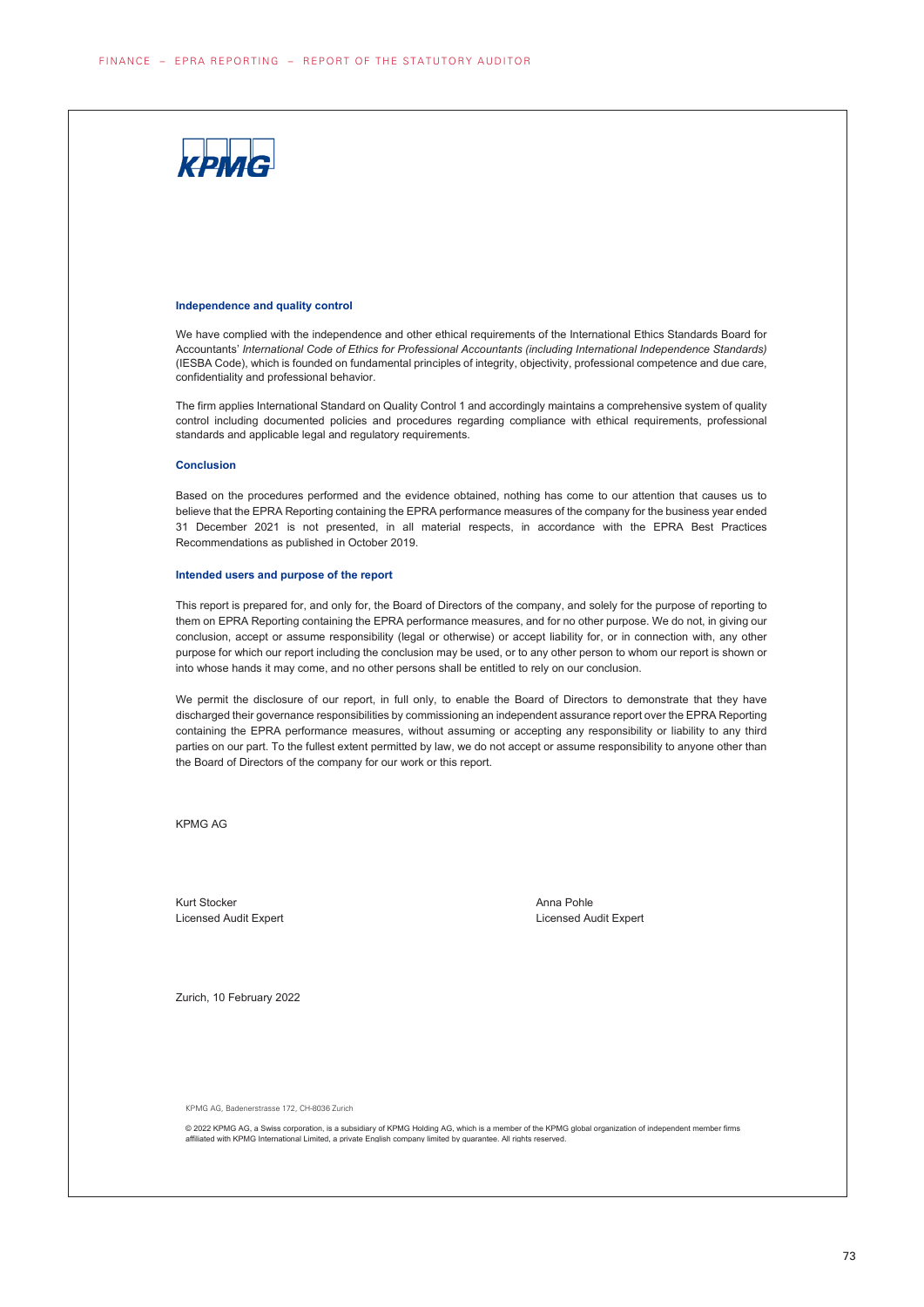# **Five-year summary of key figures**

|                                                                                            | in               | 31.12.2017 | 31.12.2018 | 31.12.2019 | 31.12.2020 | 31.12.2021 |
|--------------------------------------------------------------------------------------------|------------------|------------|------------|------------|------------|------------|
| Fair value of real estate portfolio                                                        | CHF m            | 10633.1    | 11 204.4   | 11765.4    | 12322.6    | 12793.5    |
| Rental income from properties                                                              | CHF m            | 469.9      | 479.4      | 486.9      | 424.7      | 426.7      |
| Vacancy rate                                                                               | $\%$             | 5.2        | 4.8        | 4.7        | 5.1        | 4.6        |
| Net property yield                                                                         | $\%$             | 3.7        | 3.6        | 3.5        | 3.2        | 3.2        |
| Income from real estate developments                                                       | CHF <sub>m</sub> | 51.7       | 72.8       | 79.8       | 50.1       | 48.3       |
| Income from real estate services                                                           | CHF m            | 120.0      | 116.7      | 117.5      | 115.2      | 119.4      |
| Income from retail                                                                         | CHF <sub>m</sub> | 136.2      | 131.3      | 127.8      | 110.6      | 119.5      |
| Income from assisted living                                                                | CHF m            | 359.9      | 396.9      | 423.9      | 72.4       |            |
| Income from asset management                                                               | CHF <sub>m</sub> | 9.9        | 8.5        | 13.5       | 13.1       | 18.2       |
| Total operating income                                                                     | CHF m            | 1154.8     | 1214.1     | 1258.8     | 792.9      | 744.9      |
| Operating result before depreciation and<br>amortisation (EBITDA)                          | CHF m            | 487.1      | 501.2      | 653.4      | 779.9      | 731.8      |
| Operating result (EBIT)                                                                    | CHF m            | 470.6      | 478.6      | 628.3      | 762.3      | 715.4      |
| Profit                                                                                     | CHF m            | 305.5      | 310.9      | 608.5      | 610.4      | 507.4      |
| Shareholders' equity                                                                       | CHF <sub>m</sub> | 4777.5     | 5145.1     | 5459.2     | 6085.6     | 6338.7     |
| Equity ratio                                                                               | $\frac{1}{2}$    | 43.1       | 43.9       | 44.4       | 47.8       | 48.3       |
| Borrowed capital                                                                           | CHF m            | 6317.6     | 6564.2     | 6841.7     | 6640.6     | 6791.6     |
| Borrowed capital ratio                                                                     | $\%$             | 56.9       | 56.1       | 55.6       | 52.2       | 51.7       |
| Total shareholders' equity and borrowed<br>capital                                         | CHF m            | 11 095.1   | 11709.3    | 12300.9    | 12726.2    | 13130.3    |
| Interest-bearing financial liabilities                                                     | CHF m            | 4848.1     | 5073.5     | 5378.4     | 5164.0     | 5148.0     |
| Interest-bearing financial liabilities<br>in % of balance sheet total                      | %                | 43.7       | 43.3       | 43.7       | 40.6       | 39.2       |
| Loan-to-value ratio of property portfolio<br>(LTV)                                         | $\%$             | 45.6       | 45.3       | 45.7       | 41.9       | 40.2       |
| Weighted average interest rate<br>on financial liabilities                                 | $\%$             | 1.5        | 1.4        | 1.2        | 1.1        | 0.8        |
| Weighted average residual term to<br>maturity of interest-bearing financial<br>liabilities | years            | 4.7        | 4.3        | 4.2        | 4.8        | 5.8        |
| Return on equity (ROE)                                                                     | $\%$             | 6.4        | 6.4        | 11.5       | 10.6       | 8.2        |
| Return on invested capital (ROIC)                                                          | $\%$             | 3.5        | 3.4        | 5.6        | 5.4        | 4.5        |
| Cash flow from operating activities                                                        | CHF m            | 458.1      | 334.4      | 406.6      | 298.5      | 429.7      |
| Cash flow from investing activities                                                        | CHF <sub>m</sub> | $-394.6$   | $-495.6$   | $-338.6$   | 236.0      | $-108.7$   |
| Cash flow from financing activities                                                        | CHF m            | $-64.7$    | 186.6      | $-79.5$    | $-564.8$   | $-349.0$   |

Key financial figures excluding revaluations and all deferred taxes

| Operating result (EBIT)           | CHF m | 404.8 | 411 1 | 424.9 | 558.9 | 396.6 |
|-----------------------------------|-------|-------|-------|-------|-------|-------|
| Profit                            | CHF m | 307.4 | 287.8 | 315.7 | 476.6 | 289.5 |
| Return on equity (ROE)            | $\%$  | 6.4   | 5.9   | 6.3   | 8.5   | 4.8   |
| Return on invested capital (ROIC) | $\%$  | 3.6   | 32    | 3.2   | 4.3   | 2.8   |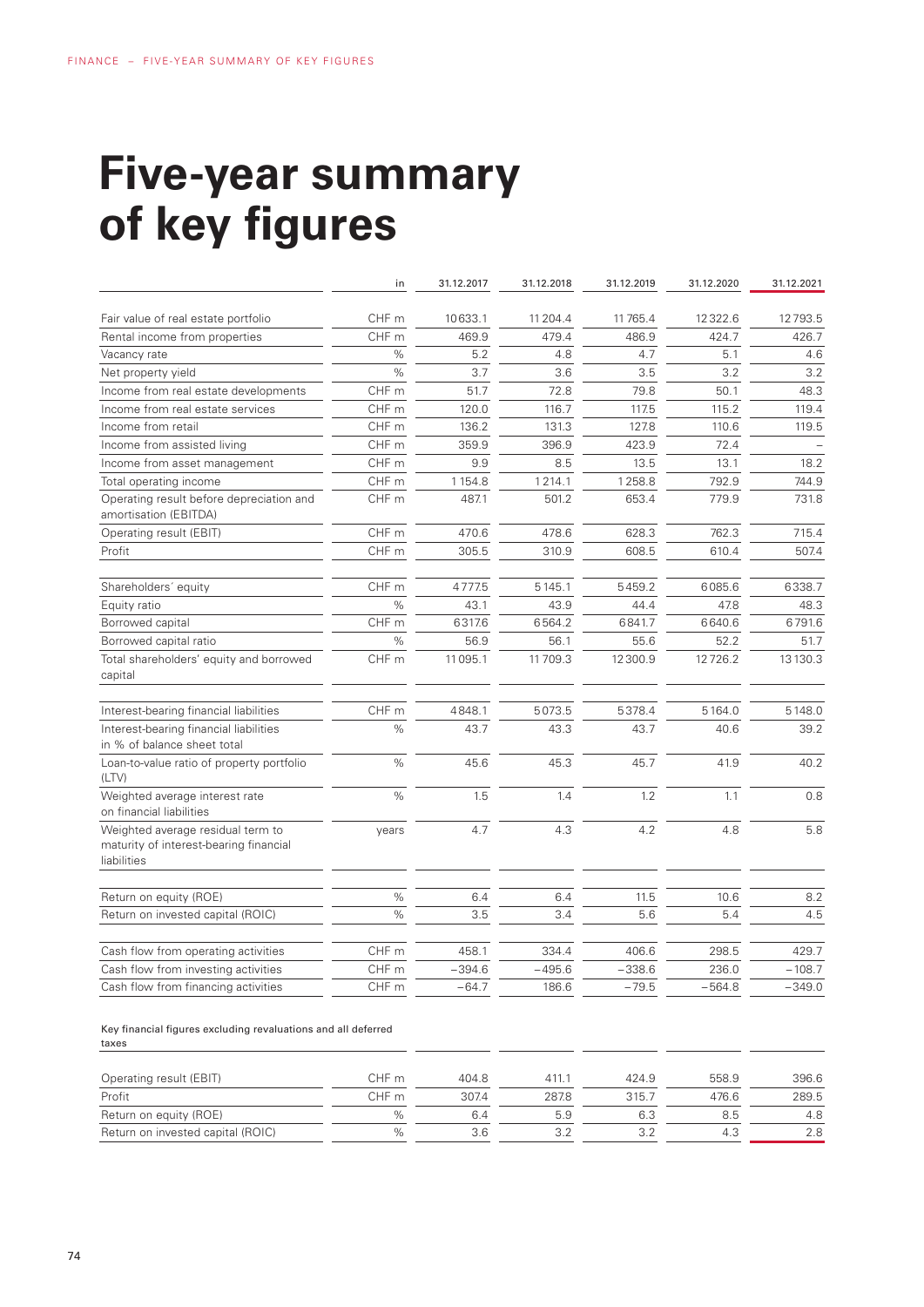## **Five-year summary of key figures**

| Key figures per share                                                 | in         | 31.12.2017 | 31.12.2018 | 31.12.2019 | 31.12.2020 | 31.12.2021 |
|-----------------------------------------------------------------------|------------|------------|------------|------------|------------|------------|
| Share price at end of period                                          | CHF        | 90.00      | 79.55      | 111.90     | 86.90      | 89.65      |
| Share price, highest                                                  | CHF        | 91.00      | 94.30      | 113.30     | 123.70     | 99.90      |
| Share price, lowest                                                   | CHF        | 82.25      | 77.45      | 80.20      | 74.75      | 85.00      |
| Earnings per share (EPS)                                              | CHF        | 4.27       | 4.27       | 8.00       | 8.04       | 6.68       |
| Earnings per share (EPS) excluding<br>revaluations and deferred taxes | CHF        | 4.30       | 3.95       | 4.14       | 6.27       | 3.81       |
| NAV before deferred taxes <sup>1</sup>                                | CHF        | 82.87      | 83.40      | 86.34      | 95.41      | 100.07     |
| NAV after deferred taxes <sup>1</sup>                                 | CHF        | 66.85      | 67.74      | 71.87      | 80.11      | 83.44      |
| Distribution to shareholders <sup>2</sup>                             | CHF        | 3.80       | 3.80       | 3.80       | 3.35       | 3.35       |
| Cash yield on closing price of the<br>previous year <sup>2</sup>      | $\%$       | 4.2        | 4.8        | 3.4        | 3.9        | 3.7        |
| Share performance (TR) p.a.<br>in the last 12 months                  | $\%$       | 12.6       | $-7.1$     | 47.0       | $-19.2$    | 7.0        |
| Share performance (TR) p.a.<br>in the last 3 years                    | $\%$       | 11.6       | 5.1        | 15.4       | 3.3        | 8.3        |
| Share performance (TR) p.a.<br>in the last 5 years                    | $\%$       | 8.4        | 7.9        | 14.2       | 6.6        | 5.9        |
| Market capitalisation                                                 | CHF m      | 6433.1     | 6041.5     | 8498.4     | 6601.8     | 6810.7     |
| Employees                                                             |            |            |            |            |            |            |
| Number of employees                                                   | people     | 5910       | 6321       | 6506       | 1728       | 1667       |
| Full-time equivalents                                                 | <b>FTE</b> | 4868       | 5115       | 5402       | 1505       | 1474       |
| Share statistics                                                      |            |            |            |            |            |            |
| Shares issued                                                         | number     | 71478917   | 75946349   | 75946349   | 75970364   | 75970364   |
| Average treasury shares held                                          | number     | $-980$     | $-377$     | $-1114$    | $-3693$    | $-2260$    |
| Average outstanding shares                                            | number     | 71477937   | 72620217   | 75945235   | 75964863   | 75968104   |
| Treasury shares held                                                  | number     | $-39$      | $-539$     | $-1112$    | $-1844$    | $-655$     |
| Outstanding shares                                                    | number     | 71478878   | 75945810   | 75945237   | 75968520   | 75969709   |

<sup>1</sup> Services segment (real estate-related business fields) included at book values only<br><sup>2</sup> 31.12.2021, according to proposal to Annual General Meeting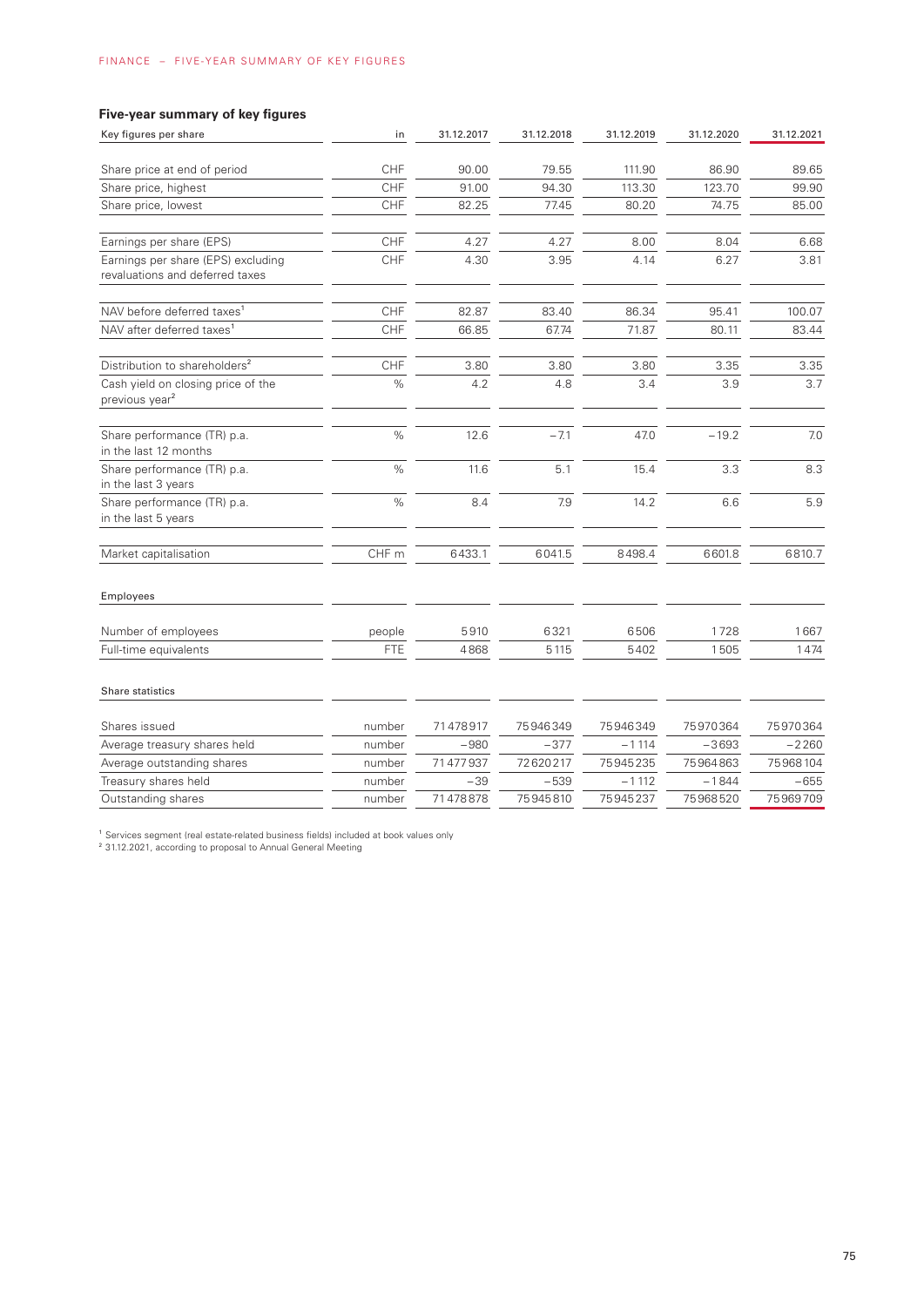# **Property details**

**Summary**

| Property details as at 31.12.2021                         |                   |                                                              |                      |                                      |                                                                     |          | Overview of type of use                                                                   |                                                        |                             |                                         |         |
|-----------------------------------------------------------|-------------------|--------------------------------------------------------------|----------------------|--------------------------------------|---------------------------------------------------------------------|----------|-------------------------------------------------------------------------------------------|--------------------------------------------------------|-----------------------------|-----------------------------------------|---------|
|                                                           | ValueTCHF<br>Fair | land<br>TCHF<br>and<br>income<br>ental<br>get<br>lease<br>Γā | న<br>rate<br>Vacancy | $\mathbf{\tilde{E}}$<br>area<br>Site | units<br>commercial<br>parking<br>excluding<br>$\sim$<br>ε<br>Total | Retail % | actice<br>ă<br>వ్<br>edical<br>eťc.<br>Ē<br>$\omega$<br>Φ<br>ທີ<br>ō<br>premis<br>Offices | ≻<br>Ë<br>c<br>$\overline{\text{str}}$<br>gg<br>Hotel/ | ೫<br>living<br>ssisted<br>⋖ | ৯<br>facilities<br>Storage <sup>-</sup> | Other % |
| Total properties                                          | 11743491          | 452821                                                       | 4.5                  | 1133414                              | 1623298                                                             | 17.7     | 41.9                                                                                      | 7.0                                                    | 7.9                         | 22.4                                    | 3.1     |
| Total undeveloped properties                              | 43033             | 230                                                          | 6.9                  | 78003                                | 18071                                                               | $\equiv$ | 1.6                                                                                       |                                                        |                             | ۰                                       | 98.4    |
| Total properties under construction and development sites | 1006976           | 11834                                                        | 0.2                  | 73167                                | 35658                                                               | 1.1      | 69.4                                                                                      | 5.8                                                    | -                           | 13.4                                    | 10.3    |
| Overall total                                             | 12793500          | 464885                                                       |                      | 1284584                              | 1677027                                                             | 17.1     | 42.1                                                                                      | 6.9                                                    | 7.7                         | 22.0                                    | 4.2     |
| Rent losses from vacancies                                |                   | $-20465$                                                     |                      |                                      |                                                                     |          |                                                                                           |                                                        |                             |                                         |         |
| Consolidated subtotal segment                             |                   | 444420                                                       | 4.4                  |                                      |                                                                     |          |                                                                                           |                                                        |                             |                                         |         |
| Intercompany eliminations                                 |                   | $-30681$                                                     |                      |                                      |                                                                     |          |                                                                                           |                                                        |                             |                                         |         |
| Rental income from third parties, Services segment        |                   | 12953                                                        |                      |                                      |                                                                     |          |                                                                                           |                                                        |                             |                                         |         |
| Consolidated overall total                                |                   | 426692                                                       | 4.6                  |                                      |                                                                     |          |                                                                                           |                                                        |                             |                                         |         |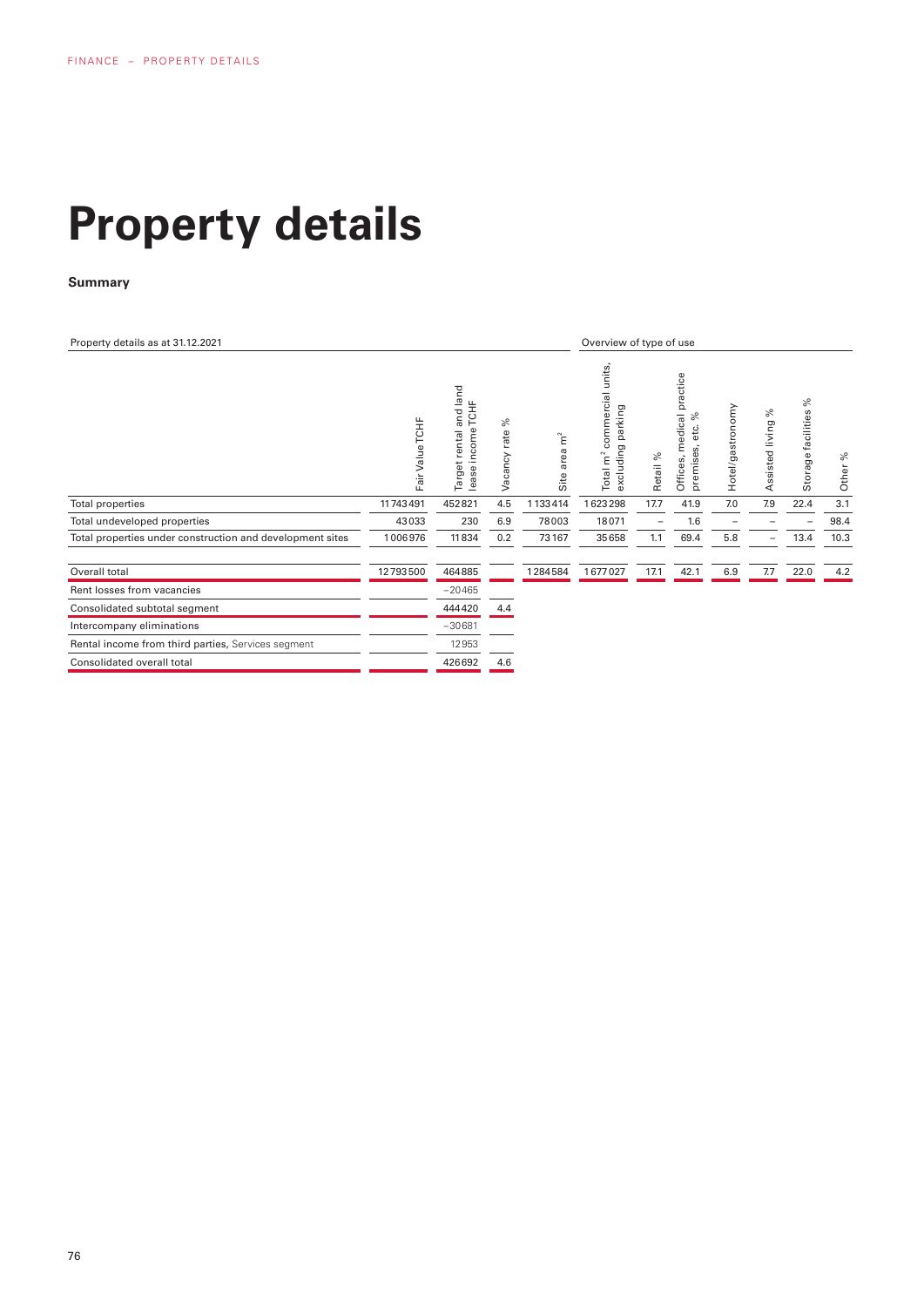Property details as at 31.12.2021 **Overview of type of use** 

| Overview of type of us |  |  |
|------------------------|--|--|
|                        |  |  |

|                                                     | Target rental and land<br>lease incomeTCHF | న<br>rate<br>Vacancy     | status<br>Ownership            | Built         | of renovation<br>Year | $\mathbf{\tilde{E}}$<br>area<br>Site | units,<br>commercial<br>excluding parking<br>$\tilde{E}$<br>Total | $\%$<br>Retail           | Offices, medical practice<br>$\frac{5}{6}$<br>premises, etc. | Hotel/gastronomy         | ℅<br>Assisted living | $\%$<br>Storage facilities | Other <sup>%</sup> |
|-----------------------------------------------------|--------------------------------------------|--------------------------|--------------------------------|---------------|-----------------------|--------------------------------------|-------------------------------------------------------------------|--------------------------|--------------------------------------------------------------|--------------------------|----------------------|----------------------------|--------------------|
| Aarau, Bahnhofstrasse 23                            | 755                                        | 10.7                     | sole ownership                 | 1946          | 1986                  | 685                                  | 1817                                                              | 55.2                     | 28.1                                                         | $\overline{\phantom{a}}$ |                      | 12.4                       | 4.3                |
| Amriswil, Weinfelderstrasse 74                      | 390                                        | 0.6                      | sole ownership                 | 2004          |                       | 3672                                 | 2776                                                              | 46.7                     | 0.4                                                          | 45.9                     |                      | 6.6                        | 0.4                |
| Baar, Grabenstrasse 17, 19                          | 1204                                       |                          | sole ownership                 | 2015          |                       | 2084                                 | 3685                                                              |                          | 95.8                                                         |                          |                      | 4.2                        |                    |
| Baar, Zugerstrasse 57, 63                           | 2416                                       | $\overline{a}$           | sole ownership                 | 2009          |                       | 6029                                 | 8999                                                              |                          | 89.8                                                         | $\overline{a}$           |                      | 6.7                        | 3.5                |
| Baden, Bahnhofstrasse 2                             | 340                                        | $\overline{\phantom{0}}$ | sole ownership                 | 1927          | 1975                  | 212                                  | 979                                                               | 93.4                     |                                                              | $\overline{\phantom{0}}$ |                      | 6.6                        | $\overline{a}$     |
| Baden, Weite Gasse 34, 36                           | 431                                        | 0.8                      | sole ownership                 | 1953          | 1975                  | 366                                  | 1377                                                              | 16.3                     | 30.9                                                         |                          |                      | 8.0                        | 44.8               |
| Basel, Aeschenvorstadt 2-4                          | 1948                                       | 5.8                      | sole ownership                 | 1960          | 2005                  | 1362                                 | 6226                                                              | 17.1                     | 63.8                                                         |                          |                      | 18.6                       | 0.5                |
| Basel, Barfüsserplatz 3                             | 1335                                       | 10.8                     | sole ownership                 | 1874          | 2020                  | 751                                  | 3827                                                              | 9.7                      | 78.6                                                         |                          |                      | 11.6                       | 0.1                |
|                                                     |                                            |                          |                                | 1870/         |                       |                                      |                                                                   |                          |                                                              |                          |                      |                            |                    |
| Basel, Centralbahnplatz 9/10                        | 862                                        | 2.6                      | sole ownership                 | 2005          | 2005                  | 403                                  | 1445                                                              | 6.6                      | 37.9                                                         | 22.9                     |                      | 14.7                       | 17.9               |
| Basel, Elisabethenstrasse 15                        | 1324                                       | 0.2                      | sole ownership                 | 1933          | 1993                  | 953                                  | 4276                                                              | 13.0                     | 71.4                                                         | 7.8                      |                      | 7.8                        |                    |
| Basel, Freie Strasse 26/Falknerstrasse 3            | 1218                                       | 4.6                      | sole ownership                 | 1854          | 1980                  | 471                                  | 2877                                                              | 43.5                     | 50.2                                                         |                          |                      | 6.3                        |                    |
| Basel, Freie Strasse 36                             | 1550                                       | $\overline{\phantom{a}}$ | sole ownership                 | 1894          | 2003                  | 517                                  | 2429                                                              | 59.4                     | 13.6                                                         | $\overline{\phantom{0}}$ |                      | 21.5                       | 5.5                |
|                                                     |                                            |                          |                                |               | 2015/                 |                                      |                                                                   |                          |                                                              |                          |                      |                            |                    |
| Basel, Freie Strasse 68                             | 2468                                       |                          | sole ownership                 | 1930          | 2016                  | 1461                                 | 8200                                                              | 19.5                     | 1.2                                                          | 62.9                     |                      | 15.9                       | 0.5                |
| Basel, Henric Petri-Strasse 9/Elisabethenstrasse 19 | 1590                                       | 1.1                      | sole ownership                 | 1949          | 1985                  | 2387                                 | 6778                                                              | 4.2                      | 75.1                                                         |                          |                      | 20.7                       |                    |
| Basel, Hochbergerstrasse 40/parking                 | 589                                        | 6.2                      | sole ownership<br>land lease   | 1976          |                       | 4209                                 |                                                                   |                          |                                                              |                          |                      |                            |                    |
| Basel, Hochbergerstrasse 60/building 860            | 166                                        | 5.1                      | sole ownership                 | 1990          |                       | 980                                  | 897                                                               |                          | 84.1                                                         |                          |                      | 14.1                       | 1.8                |
| Basel, Hochbergerstrasse 60/Stücki Park             | 7199                                       | 1.0                      | sole ownership                 | 2008          |                       | 8343                                 | 37663                                                             |                          | 85.9                                                         |                          |                      | 14.0                       | 0.1                |
| Basel, Hochbergerstrasse 62                         | 424                                        | ۰                        | sole ownership                 | 2005          |                       | 2680                                 |                                                                   |                          |                                                              |                          |                      |                            |                    |
|                                                     |                                            |                          |                                |               | 2019-                 |                                      |                                                                   |                          |                                                              |                          |                      |                            |                    |
| Basel, Hochbergerstrasse 70/Stücki Park (Shopping)  | 7602                                       | 8.9                      | sole ownership                 | 2009          | 2021                  | 46416                                | 43883                                                             | 20.5                     | 15.1                                                         | 55.9                     |                      | 8.0                        | 0.5                |
|                                                     |                                            |                          | sole ownership                 |               |                       |                                      |                                                                   |                          |                                                              |                          |                      |                            |                    |
| Basel, Messeplatz 12/Messeturm                      | 8305                                       | 20.8                     | partial land<br>lease          | 2003          |                       | 2137                                 | 23844                                                             |                          | 54.0                                                         | 42.6                     |                      | 3.4                        |                    |
| Basel, Peter Merian-Strasse 801                     | 871                                        | 48.6                     | freehold                       | 1999          |                       | 19214                                | 9109                                                              |                          |                                                              |                          |                      |                            |                    |
|                                                     | 2840                                       | 5.5                      | property                       | 1973          | 1998                  | 3713                                 | 8823                                                              | 47.5                     | 85.3<br>11.3                                                 | 14.7                     |                      | 14.7<br>15.5               | 11.0               |
| Basel, Rebgasse 20                                  |                                            |                          | sole ownership                 | 1948-         |                       |                                      |                                                                   |                          |                                                              |                          |                      |                            |                    |
| Berlingen, Seestrasse 83, 88, 101, 154              | 1974                                       |                          | sole ownership                 | 1998          |                       | 10321                                | 8650                                                              |                          |                                                              |                          | 100.0                |                            |                    |
| Berne, Genfergasse 14                               | 4302                                       |                          | sole ownership                 | 1905          | 1998                  | 4602                                 | 15801                                                             | $\overline{\phantom{0}}$ | 89.1                                                         |                          |                      | 10.9                       |                    |
|                                                     |                                            |                          |                                | 1969/         |                       |                                      |                                                                   |                          |                                                              |                          |                      |                            |                    |
| Berne, Mingerstrasse 12-18/PostFinance Arena        | 6594                                       |                          | sole ownership<br>land lease   | 2009          | 2009                  | 29098                                | 46348                                                             | 0.2                      | 17.8                                                         |                          |                      | 82.0                       |                    |
| Berne, Schwarztorstrasse 48                         | 2484                                       | 0.2                      | sole ownership                 | 1981          | 2011                  | 1959                                 | 8163                                                              |                          | 75.5                                                         |                          |                      | 24.3                       | 0.2                |
|                                                     |                                            |                          |                                | 1970          |                       |                                      |                                                                   |                          |                                                              |                          |                      |                            |                    |
| Berne, Viktoriastrasse 21, 21a, 21b/Schönburg       | 5891                                       | 1.1                      | sole ownership                 | 2020          | 2020                  | 14036                                | 20930                                                             | 7.9                      |                                                              | 34.6                     |                      | 3.4                        | 54.1               |
| Berne, Wankdorfallee 4/EspacePost                   |                                            |                          | sole ownership                 |               |                       |                                      |                                                                   |                          |                                                              |                          |                      |                            |                    |
|                                                     | 8165                                       |                          | land lease                     | 2014<br>1975/ |                       | 5244                                 | 33647                                                             |                          | 94.2                                                         |                          |                      | 4.9                        | 0.9                |
| Berne, Weltpoststrasse 5                            | 4901                                       | 10.2                     | sole ownership<br>land lease   | 1985          | 2013                  | 19374                                | 25175                                                             | $\qquad \qquad -$        | 68.3                                                         | 4.4                      |                      | 25.4                       | 1.9                |
|                                                     |                                            |                          | sole ownership                 |               |                       |                                      |                                                                   |                          |                                                              |                          |                      |                            |                    |
| Biel, Solothurnstrasse 122                          | 503                                        | 0.1                      | land lease                     | 1961          | 1993                  | 3885                                 | 3319                                                              | 74.9                     | 2.7                                                          |                          |                      | 15.3                       | 7.1                |
| Brugg, Hauptstrasse 2                               | 899                                        | 8.8                      | sole ownership                 | 1958          | 2000                  | 3364                                 | 4179                                                              | 42.1                     | 4.2                                                          | 22.2                     |                      | 28.8                       | 2.7                |
| Buchs SG, St. Gallerstrasse 5                       | 404                                        | 6.6                      | sole ownership                 | 1995          |                       | 2192                                 | 1685                                                              | $\overline{\phantom{0}}$ | 71.8                                                         | $\overline{\phantom{a}}$ |                      | 19.3                       | 8.9                |
|                                                     |                                            |                          |                                | 2009/         |                       |                                      |                                                                   |                          |                                                              |                          |                      |                            |                    |
| Buchs ZH, Mülibachstrasse 41                        | 1667                                       |                          | sole ownership                 | 2020          |                       | 20197                                | 10030                                                             |                          | 17.3                                                         |                          |                      | 82.7                       |                    |
| Burgdorf, Emmentalstrasse 14                        | 368                                        | 11.1                     | sole ownership                 | 1972          | 1998                  | 1845                                 | 2129                                                              | 20.6                     | 68.2                                                         |                          |                      | 9.6                        | 1.6                |
|                                                     |                                            |                          | sole ownership<br>partial land |               |                       |                                      |                                                                   |                          |                                                              |                          |                      |                            |                    |
| Burgdorf, Industrie Buchmatt                        | 786<br>9339                                |                          | lease                          | 1973          |                       | 15141                                | 11967<br>35040                                                    | 2.9                      | 5.4                                                          | 3.5                      |                      | 91.3                       | 0.4                |
| Carouge, Avenue Cardinal-Mermillod 36-44            |                                            | 3.6                      | sole ownership<br>freehold     | 1956          | 2002                  | 14372                                |                                                                   | 23.7                     | 56.7                                                         |                          |                      | 14.9                       | 1.2                |
|                                                     |                                            |                          | property and<br>co-ownership   |               |                       |                                      |                                                                   |                          |                                                              |                          |                      |                            |                    |
| Carouge, Rue Antoine-Jolivet 7                      | 301                                        |                          | land lease                     | 1975          |                       | 3693                                 | 3515                                                              | 3.8                      | 0.7                                                          | 5.0                      |                      | 26.1                       | 64.4               |
| Cham, Dorfplatz 2                                   | 180                                        | 5.9                      | sole ownership                 | 1992          |                       | 523                                  | 1061                                                              | 11.5                     | 61.3                                                         |                          |                      | 27.2                       |                    |
| Conthey, Route Cantonale 2                          | 382                                        |                          | sole ownership                 | 1989          |                       | 3057                                 | 2480                                                              | 71.6                     | 4.6                                                          | $\overline{\phantom{0}}$ |                      | 23.0                       | 0.8                |

<sup>1</sup> Not available for rent between April and December 2021 due to extensive interior renovations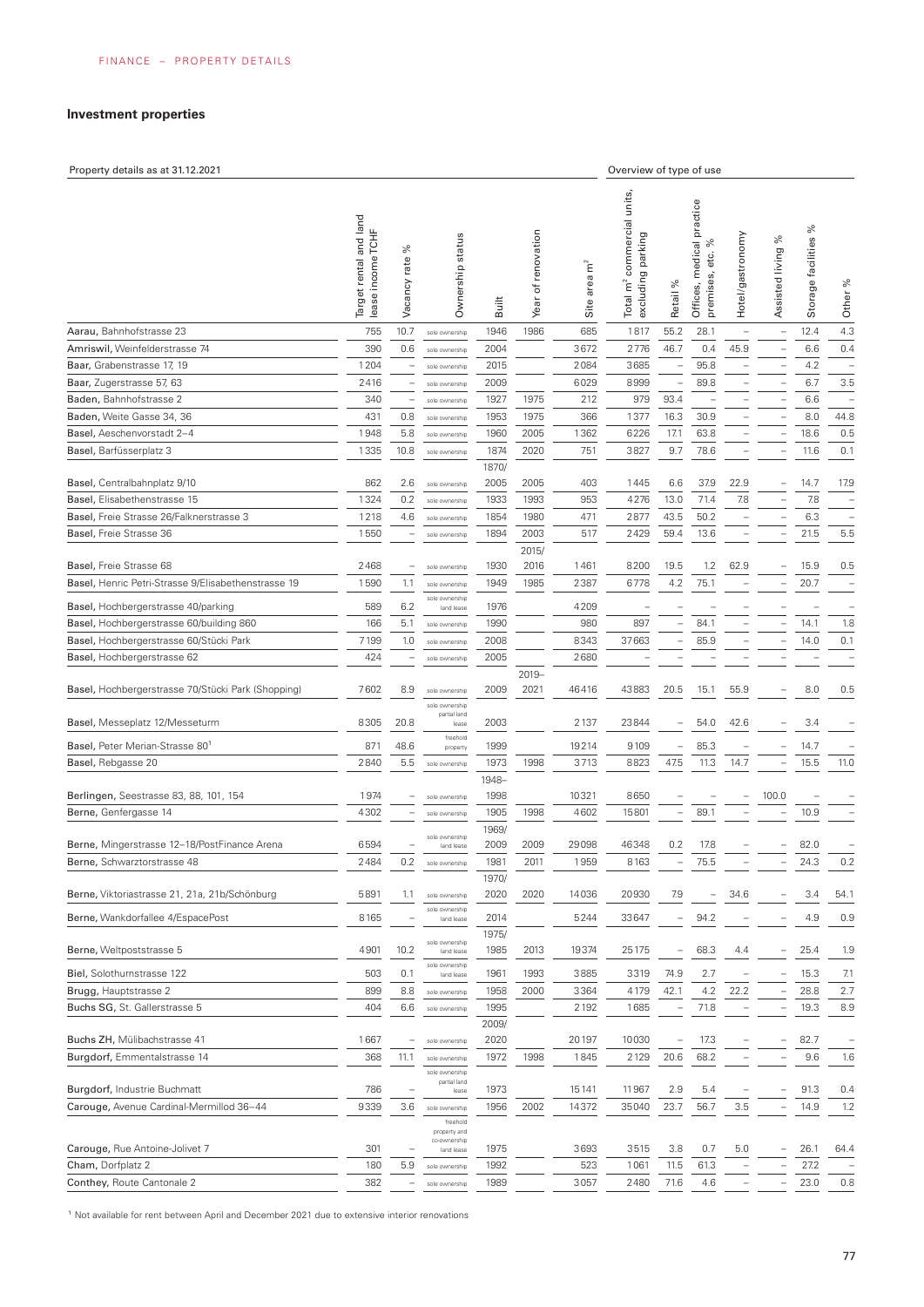| Property details as at 31.12.2021                               |                                           |                                  |                                         |               |                    |                                    | Overview of type of use                                                |                          |                                                  |                          |                       |                         |                          |
|-----------------------------------------------------------------|-------------------------------------------|----------------------------------|-----------------------------------------|---------------|--------------------|------------------------------------|------------------------------------------------------------------------|--------------------------|--------------------------------------------------|--------------------------|-----------------------|-------------------------|--------------------------|
|                                                                 | Target rental and land<br>ease incomeTCHF | న<br>rate<br>Vacancy             | Ownership status                        | Built         | Year of renovation | $\tilde{\text{E}}$<br>area<br>Site | commercial units<br>excluding parking<br>$\tilde{\mathsf{F}}$<br>Total | Retail %                 | Offices, medical practice<br>న<br>premises, etc. | Hotel/gastronomy         | వ్<br>Assisted living | న<br>Storage facilities | Other <sup>%</sup>       |
| Conthey, Route Cantonale 4                                      | 867                                       | 30.3                             | sole ownership<br>land lease            | 2009          |                    | 7444                               | 4979                                                                   | 80.3                     |                                                  | 3.0                      |                       | 15.7                    | 1.0                      |
| Conthey, Route Cantonale 11                                     | 1719                                      | 4.2                              | sole ownership<br>land lease            | 2002          |                    | 10537                              | 7323                                                                   | 64.8                     | 16.4                                             | 0.7                      |                       | 15.4                    | 2.7                      |
| Dietikon, Bahnhofplatz 11/Neumattstrasse 24                     | 538                                       | 0.3                              | sole ownership                          | 1989          |                    | 1004                               | 1793                                                                   | 19.4                     | 55.8                                             |                          |                       | 24.3                    | 0.5                      |
| Dietikon, Kirchstrasse 20                                       | 577                                       |                                  | sole ownership                          | 1988          |                    | 1033                               | 1894                                                                   | 4.5                      | 84.0                                             | $\overline{\phantom{0}}$ |                       | 11.5                    | $\overline{\phantom{a}}$ |
| Dübendorf, Bahnhofstrasse 1                                     | 370                                       |                                  | sole ownership<br>land lease            | 1988          |                    | 1308                               | 1671                                                                   | 5.9                      | 71.1                                             |                          |                       | 23.0                    |                          |
| Eyholz, Kantonsstrasse 79                                       | 287                                       |                                  | sole ownership<br>land lease            | 1991          |                    | 2719                               | 1319                                                                   | 92.3                     | 5.6                                              |                          |                       | 1.5                     | 0.6                      |
| Frauenfeld, St. Gallerstrasse 30-30c                            | 1715                                      | $\qquad \qquad -$                | sole ownership                          | 1991          |                    | 8842                               | 9528                                                                   |                          |                                                  |                          | 100.0                 |                         | $\overline{\phantom{0}}$ |
| Frauenfeld, Zürcherstrasse 305                                  | 582                                       | 31.1                             | sole ownership                          | 1982          | 2006               | 3866                               | 4201                                                                   | 39.3                     | 34.5                                             | $\qquad \qquad -$        |                       | 22.0                    | 4.2                      |
| Frick, Hauptstrasse 132/Fricktal Centre A3                      | 1069                                      | 1.7                              | sole ownership                          | 2007          |                    | 13365                              | 5011                                                                   | 66.0                     |                                                  | 3.1                      |                       | 28.3                    | 2.6                      |
| <b>Geneva,</b> Centre Rhône-Fusterie                            | 3083                                      |                                  | freehold<br>property                    | 1990          |                    | 2530                               | 11 1 86                                                                | 76.2                     | 0.3                                              |                          |                       | 23.5                    |                          |
| Geneva, Place du Molard 2-4 <sup>2</sup>                        | 7317                                      | ÷                                | sole ownership                          | 1690          | 2002               | 1718                               | 7271                                                                   | 38.1                     | 56.6                                             | 0.5                      |                       | 4.1                     | 0.7                      |
|                                                                 |                                           |                                  |                                         | 1960/         |                    |                                    |                                                                        |                          |                                                  |                          |                       |                         |                          |
| Geneva, Route de Malagnou 6/Rue Michel-Chauvet 7                | 776                                       | 5.6                              | sole ownership                          | 1969          | 1989               | 1321                               | 1602                                                                   |                          | 47.0                                             | 11.8                     |                       | 3.9                     | 37.3                     |
| Geneva, Route de Meyrin 49                                      | 3948                                      | 45.7                             | sole ownership                          | 1987          |                    | 9890                               | 10160                                                                  |                          | 85.1                                             |                          |                       | 13.0                    | 1.9                      |
| <b>Geneva,</b> Rue de la Croix-d'Or 7/Rue Neuve-du-Molard 4–6   | 2289                                      | 0.4                              | sole ownership                          | 1974/<br>1985 | 1994               | 591                                | 3478                                                                   | 37.8                     | 24.2                                             | 0.5                      |                       | 3.8                     | 33.7                     |
| Geneva, Rue des Alpes 5                                         | 915                                       | 1.9                              | sole ownership                          | 1860          |                    | 747                                | 2689                                                                   | 9.7                      | 45.2                                             | 1.2                      |                       | 0.6                     | 43.3                     |
| Geneva, Rue du Rhône 48–50 <sup>3</sup>                         | 18052                                     | 1.1                              | sole ownership                          | 1921          | 2002               | 5166                               | 33414                                                                  | 44.4                     | 33.4                                             | 7.2                      |                       | 12.8                    | 2.2                      |
| Gossau SG, Wilerstrasse 82                                      | 1106                                      | $\overline{\phantom{0}}$         | sole ownership                          | 2007          |                    | 13064                              | 4688                                                                   | 74.7                     | 5.5                                              |                          |                       | 17.0                    | 2.8                      |
| Grand-Lancy, Route des Jeunes 10/CCL La Praille                 | 13983                                     | 2.2                              | sole ownership<br>land lease            | 2002          |                    | 20597                              | 36010                                                                  | 51.6                     | 1.0                                              | 29.0                     |                       | 16.5                    | 1.9                      |
| Grand-Lancy, Route des Jeunes 12                                | 1473                                      | 5.7                              | sole ownership<br>land lease            | 2003          |                    | 5344                               | 12722                                                                  |                          | 39.1                                             | 44.7                     |                       | 14.1                    | 2.1                      |
| Heimberg, Gurnigelstrasse 38                                    | 555                                       | 0.1                              | sole ownership<br>land lease            | 2000          |                    | 7484                               | 1572                                                                   | 82.1                     | 2.8                                              |                          |                       | 8.6                     | 6.5                      |
| La Chaux-de-Fonds, Boulevard des Eplatures 44                   | 420                                       |                                  | sole ownership                          | 1972          |                    | 3021                               | 2506                                                                   | 94.7                     | 1.7                                              |                          |                       | 3.0                     | 0.6                      |
| Lachen, Seidenstrasse 2                                         | 348                                       |                                  | sole ownership                          | 1993          |                    | 708                                | 1532                                                                   | $\overline{\phantom{0}}$ | 81.5                                             |                          |                       | 18.5                    | $\sim$                   |
| Lausanne, Rue de Sébeillon 9/Sébeillon Centre                   | 1016                                      | 3.1                              | sole ownership                          | 1930          | 2001               | 2923                               | 10116                                                                  | 8.4                      | 54.1                                             |                          |                       | 36.1                    | 1.4                      |
| Lausanne, Rue du Pont 5                                         | 6450                                      | 1.4                              | sole ownership                          | 1910          | 2004               | 3884                               | 20805                                                                  | 50.5                     | 23.3                                             | 9.2                      |                       | 15.3                    | 1.7                      |
| Lutry, Route de l'Ancienne Ciblerie 2                           | 1478                                      | 1.9                              | freehold<br>property                    | 2006          |                    | 13150                              | 3264                                                                   | 69.6                     | 7.6                                              | 1.9                      |                       | 18.1                    | 2.8                      |
| Lucerne, Kreuzbuchstrasse 33/35                                 | 1885                                      |                                  | sole ownership<br>land lease            | 2010          |                    | 14402                              | 10533                                                                  |                          |                                                  |                          | 100.0                 |                         |                          |
| Lucerne, Langensandstrasse 23/Schönbühl                         | 2827                                      | $-0.6$                           | sole ownership                          | 1969          | 2007               | 20150                              | 9425                                                                   | 65.3                     | 10.8                                             | 1.9                      |                       | 21.6                    | 0.4                      |
| <b>Lucerne,</b> Pilatusstrasse 4/Flora                          | 3446                                      |                                  | freehold<br>property                    | 1979          | 2008               | 4376                               | 9906                                                                   | 69.6                     | 12.1                                             |                          |                       | 15.0                    | 3.3                      |
| Lucerne, Schwanenplatz 3                                        | 753                                       |                                  | sole ownership                          | 1958          | 2004               | 250                                | 1512                                                                   | 10.8                     | 62.6                                             |                          |                       | 18.7                    | 7.9                      |
| Lucerne, Schweizerhofquai 6/Gotthardgebäude                     | 2078                                      |                                  | sole ownership                          | 1889          | 2002               | 2479                               | 7261                                                                   | 6.8                      | 87.9                                             |                          |                       | 5.3                     | $\overline{a}$           |
| Lucerne, Weggisgasse 20, 22                                     | 735                                       |                                  | sole ownership                          | 1982          |                    | 228                                | 1285                                                                   | 76.8                     |                                                  |                          |                       | 23.2                    | $\overline{a}$           |
| Meilen, Seestrasse 545                                          | 511                                       |                                  | sole ownership<br>land lease            | 2008          |                    | 1645                               | 2458                                                                   |                          |                                                  |                          | 100.0                 |                         |                          |
| Meyrin, Chemin de Riantbosson 19/Riantbosson Centre             | 2399                                      | 21.0                             | sole ownership                          | 2018          |                    | 4414                               | 7609                                                                   | 33.4                     | 38.2                                             | 9.8                      |                       | 15.6                    | 3.0                      |
| <b>Meyrin,</b> Route de Meyrin 210                              | 247                                       |                                  | sole ownership<br>partial land<br>lease | 1979          | 1999               | 3860                               | 1116                                                                   | 65.7                     | 4.3                                              |                          |                       | 28.8                    | 1.2                      |
| Meyrin, Route de Pré-Bois 14/Geneva Business Terminal           | 1206                                      |                                  | sole ownership                          | 2003/<br>2018 |                    |                                    | 2928                                                                   |                          |                                                  |                          |                       | 6.2                     |                          |
| Monthey, Rue de Venise 5-7/Avenue de la Plantaud 4 <sup>4</sup> | 219                                       | 12.6<br>$\overline{\phantom{0}}$ | land lease                              | 2021          |                    | 2156<br>1785                       | 3649                                                                   | 6.1                      | 87.7                                             |                          | 100.0                 |                         |                          |
|                                                                 |                                           |                                  | sole ownership                          | 1795/         |                    |                                    |                                                                        |                          |                                                  |                          |                       |                         |                          |
| <b>Morges,</b> Les Vergers-de-la-Gottaz 1                       | 1220                                      |                                  | sole ownership                          | 2003          | 1995               | 11537                              | 3698                                                                   |                          |                                                  |                          | 100.0                 |                         |                          |
| Münchenstein, Genuastrasse 11                                   | 1478                                      |                                  | sole ownership<br>land lease            | 1993          |                    | 7550                               | 10 10 9                                                                |                          | 21.5                                             |                          |                       | 72.1                    | 6.4                      |
|                                                                 |                                           |                                  |                                         |               |                    |                                    |                                                                        |                          |                                                  |                          |                       |                         |                          |

Münchenstein, Helsinkistrasse 12<br>Neuchâtel, Avenue J.-J. Rousseau 7 12 180 1.1 sole ownership 1993 1993 1992 1020 3099 – 69.7 – – 22.7 76<br>22.7 1020 1020 1020 1020 1020 1020 1030 – 69.7 – – 22.7 1020

land lease 1998 4744 6592 – 1.4 – – 90.6 8.0

 $2$  1073 m<sup>2</sup> vacant spaces cannot be let due to a conversion project and are therefore not included in the vacancy rate

 $3$  3156 m<sup>2</sup> vacant spaces cannot be let due to a conversion project and are therefore not included in the vacancy rate

<sup>4</sup> reclassified from properties under construction to investment properties after new construction

Münchenstein, Helsinkistrasse 12 712 – Sole ownership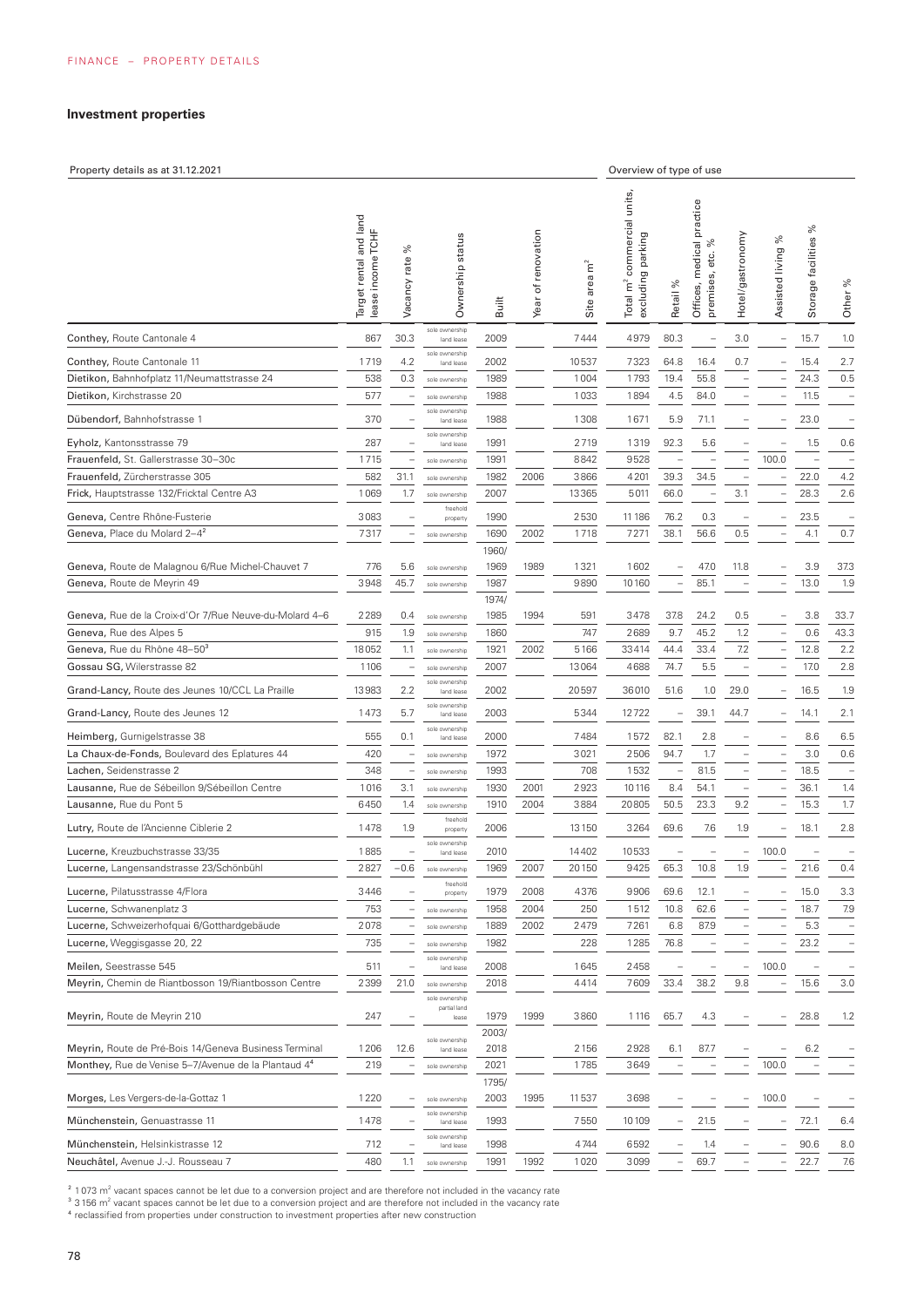| Property details as at 31.12.2021                                                   |                                            |                                  |                                   |              |                         |                                      | Overview of type of use                                 |                          |                                                            |                          |                          |                            |                    |
|-------------------------------------------------------------------------------------|--------------------------------------------|----------------------------------|-----------------------------------|--------------|-------------------------|--------------------------------------|---------------------------------------------------------|--------------------------|------------------------------------------------------------|--------------------------|--------------------------|----------------------------|--------------------|
|                                                                                     | Target rental and land<br>lease incomeTCHF | న<br>rate<br>Vacancy             | status<br>Ownership               | Built        | renovation<br>đ<br>Year | $\mathbf{\tilde{E}}$<br>area<br>Site | units,<br>$m2$ commercial<br>excluding parking<br>Total | న<br>Retail              | practice<br>medical<br>ಸಿ<br>etc.<br>premises,<br>Offices, | Hotel/gastronomy         | న<br>Assisted living     | న<br>facilities<br>Storage | Other <sup>%</sup> |
| Neuchâtel, Rue de l'Ecluse 19/parking                                               | 42                                         | 1.3                              | sole ownership                    | 1960         | 1997                    | 715                                  |                                                         |                          |                                                            | $\overline{a}$           | $\overline{\phantom{a}}$ |                            | Ĩ.                 |
| Neuchâtel, Rue du Temple-Neuf 11                                                    | 285                                        | 1.6                              | sole ownership                    | 1953         | 1993                    | 262                                  | 1155                                                    | 14.0                     | 57.3                                                       | 4.7                      | $\overline{a}$           | 13.9                       | 10.1               |
|                                                                                     |                                            |                                  |                                   | 1902/        |                         |                                      |                                                         |                          |                                                            |                          |                          |                            |                    |
| Neuchâtel, Rue du Temple-Neuf 14                                                    | 2278                                       | 2.4                              | sole ownership                    | 2014         |                         | 1928                                 | 6908                                                    | 47.6                     | 15.7                                                       |                          |                          | 17.8                       | 18.9               |
| Niederwangen b. Bern, Riedmoosstrasse 10                                            | 2306                                       | $\overline{\phantom{a}}$         | sole ownership                    | 1985         | 2006                    | 12709                                | 12855                                                   | 33.3                     | 13.2                                                       |                          |                          | 51.6                       | 1.9                |
| Oberbüren, Buchental 2                                                              | 762                                        | $\overline{\phantom{a}}$         | sole ownership                    | 1980         | 2007                    | 6391                                 | 6486                                                    | 34.3                     | 1.8                                                        |                          |                          | 63.5                       | 0.4                |
| Oberbüren, Buchental 3                                                              | 329                                        | 12.7                             | sole ownership                    | 1964         |                         | 4651                                 | 2336                                                    | 20.8                     | 32.6                                                       |                          |                          | 34.6                       | 12.0               |
| <b>Oberbüren,</b> Buchental 3a                                                      | 238                                        | $\overline{a}$                   | sole ownership                    | 1964         |                         | 3613                                 | 2464                                                    | $\overline{a}$           |                                                            |                          |                          | 100.0                      |                    |
| Oberbüren, Buchental 4                                                              | 1502                                       | $\overline{\phantom{0}}$         | sole ownership                    | 1990         |                         | 4963                                 | 9547                                                    | 38.5                     | 20.3                                                       |                          |                          | 41.2                       |                    |
| <b>Oberbüren,</b> Buchental 5                                                       | 65                                         | 32.1                             | sole ownership<br>freehold proper | 1920         |                         | 3456                                 | 1648                                                    |                          | 12.1                                                       |                          |                          | 54.4                       | 33.5               |
| Oberwil BL, Mühlemattstrasse 23                                                     | 315                                        |                                  | ty land lease                     | 1986         |                         | 6200                                 | 1652                                                    | 75.9                     | 4.2                                                        |                          |                          | 18.6                       | 1.3                |
|                                                                                     |                                            |                                  |                                   | 2006/        |                         |                                      |                                                         |                          |                                                            |                          |                          |                            |                    |
| Oftringen, Spitalweidstrasse 1/shopping centre a1                                   | 3762                                       | 0.1                              | sole ownership                    | 2020         | 2020                    | 42031                                | 23703                                                   | 78.8                     |                                                            | 0.5                      |                          | 19.8                       | 0.9                |
| Olten, Bahnhofquai 18                                                               | 1619                                       | 0.7                              | sole ownership                    | 1996         |                         | 2553                                 | 5134                                                    | $\overline{\phantom{0}}$ | 93.6                                                       | $\overline{a}$           |                          | 6.4                        |                    |
| Olten, Bahnhofquai 20                                                               | 2028                                       | 0.1                              | sole ownership                    | 1999         |                         | 1916                                 | 7423                                                    | ÷                        | 84.8                                                       |                          |                          | 14.4                       | 0.8                |
| Olten, Frohburgstrasse 1                                                            | 95                                         | 47.4                             | sole ownership                    | 1899         | 2009                    | 379                                  | 1196                                                    | ÷                        | 78.3                                                       |                          |                          | 21.7                       |                    |
| Olten, Frohburgstrasse 15                                                           | 548                                        | 1.2                              | sole ownership                    | 1961         | 1998                    | 596                                  | 1863                                                    | $\overline{a}$           | 78.6                                                       |                          |                          | 21.4<br>32.3               |                    |
| Olten, Solothurnerstrasse 201                                                       | 333<br>2065                                | $\overline{\phantom{0}}$<br>16.2 | sole ownership                    | 2006<br>1907 | 2011                    | 5156<br>12922                        | 1592<br>11515                                           | 62.3                     | 63.6                                                       | $\overline{a}$           | ۰                        | 36.3                       | 5.4<br>0.1         |
| Olten, Solothurnerstrasse 231-235/Usego<br>Opfikon, Müllackerstrasse 2, 4/Bubenholz | 2037                                       | $\overline{\phantom{a}}$         | sole ownership                    | 2015         |                         | 6169                                 | 10802                                                   |                          |                                                            | $\overline{a}$           | 100.0                    |                            |                    |
| Ostermundigen, Mitteldorfstrasse 16                                                 | 1701                                       | $\overline{\phantom{a}}$         | sole ownership                    | 2009         |                         | 7503                                 | 10925                                                   |                          |                                                            | $\overline{a}$           | 100.0                    |                            | ÷,                 |
| Otelfingen, Industriestrasse 19/21                                                  | 6999                                       | 10.0                             | sole ownership<br>sole ownership  | 1965         | 2000                    | 101933                               | 79684                                                   |                          | 15.8                                                       | $\overline{a}$           |                          | 81.6                       | 2.6                |
| Otelfingen, Industriestrasse 31                                                     | 1275                                       | 31.5                             | sole ownership                    | 1986         | 1993                    | 12135                                | 11884                                                   | $\overline{\phantom{0}}$ | 36.6                                                       | 0.4                      |                          | 60.2                       | 2.8                |
| Payerne, Route de Bussy 2                                                           | 1219                                       | $\overline{\phantom{a}}$         | sole ownership                    | 2006         |                         | 12400                                | 6017                                                    | 83.9                     | 4.4                                                        | $\overline{\phantom{0}}$ |                          | 11.0                       | 0.7                |
| Petit-Lancy, Route de Chancy 59                                                     | 7732                                       | 40.0                             | sole ownership                    | 1990         |                         | 13052                                | 22309                                                   |                          | 69.3                                                       | 4.7                      |                          | 25.5                       | 0.5                |
| Pfäffikon SZ, Huobstrasse 5                                                         | 2805                                       | $\overline{\phantom{a}}$         | sole ownership                    | 2004         |                         | 7005                                 | 11660                                                   | $\overline{\phantom{0}}$ |                                                            | $\overline{\phantom{0}}$ | 100.0                    |                            |                    |
|                                                                                     |                                            |                                  |                                   | 1962/        |                         |                                      |                                                         |                          |                                                            |                          |                          |                            |                    |
| Regensdorf, Riedthofstrasse 172–184/Iseli-Areal                                     | 1489                                       | 22.8                             | sole ownership                    | 2009         |                         | 25003                                | 13499                                                   |                          | 16.3                                                       |                          |                          | 62.3                       | 21.4               |
| Romanel, Chemin du Marais 8                                                         | 1138                                       | 26.8                             | sole ownershir                    | 1973         | 1995                    | 7264                                 | 6694                                                    | 87.8                     |                                                            |                          |                          | 11.4                       | 0.8                |
| Schwyz, Oberer Steisteg 18, 20                                                      | 565                                        | $\overline{a}$                   | sole ownership                    | 1988         | 2004                    | 1039                                 | 2669                                                    | 1.9                      | 65.1                                                       |                          |                          | 32.6                       | 0.4                |
| Spreitenbach, Industriestrasse/Tivoli                                               | 507                                        |                                  | freehold                          | 1974         | 2010                    | 25780                                | 980                                                     | 87.2                     |                                                            |                          |                          | 12.8                       |                    |
| Spreitenbach, Müslistrasse 44                                                       | 216                                        | $\overline{\phantom{0}}$         | property<br>sole ownership        | 2002         |                         | 2856                                 | 516                                                     |                          | 6.9                                                        | 30.3                     |                          | 11.4                       | 51.4               |
| Spreitenbach, Pfadackerstrasse 6/Limmatpark                                         | 5347                                       | 9.4                              | sole ownership                    | 1972         | 2003                    | 10318                                | 28437                                                   | 62.5                     | 27.1                                                       |                          |                          | 7.4                        | 3 <sub>c</sub>     |
| St. Gallen, Spisergasse 12                                                          | 460                                        | 87.9                             | sole ownership                    | 1900         | 1998                    | 208                                  | 1010                                                    | 81.7                     |                                                            |                          |                          |                            | 18.3               |
| St. Gallen, Spisergasse 12                                                          | 147                                        | 27.5                             | sole ownership                    | 1423         | 1984                    | 165                                  | 642                                                     | 34.3                     | 33.2                                                       | $\overline{a}$           |                          | 7.0                        | 25.5               |
|                                                                                     |                                            |                                  | sole ownership                    |              |                         |                                      |                                                         |                          |                                                            |                          |                          |                            |                    |
| St. Gallen, Zürcherstrasse 462–464/Shopping Arena                                   | 15927                                      | 1.8                              | parking 73/100<br>co-ownership    | 2008         |                         | 33106                                | 39406                                                   | 56.1                     | 9.7                                                        | 11.3                     |                          | 20.3                       | 2.6                |
| Sursee, Moosgasse 20                                                                | 649                                        | $-0.6$                           | sole ownership                    | 1998         |                         | 4171                                 | 2406                                                    | 83.6                     |                                                            | $\overline{a}$           |                          | 16.2                       | 0.2                |
| Thônex, Rue de Genève 104-108                                                       | 4542                                       | 0.5                              | sole ownership                    | 2008         |                         | 9224                                 | 11443                                                   | 54.7                     | 3.1                                                        | 3.5                      | $\overline{a}$           | 13.0                       | 25.7               |
| Thun, Bälliz 67                                                                     | 749                                        | 9.1                              | sole ownership                    | 1953         | 2001                    | 875                                  | 3128                                                    | 20.4                     | 62.4                                                       | 2.1                      |                          | 11.3                       | 3.8                |
| Thun, Göttibachweg 2-2e, 4, 6, 8                                                    | 2227                                       |                                  | sole ownership<br>land lease      | 2003         |                         | 14520                                | 11556                                                   |                          |                                                            |                          | 100.0                    |                            |                    |
| Uster, Poststrasse 10                                                               | 377                                        | $\overline{\phantom{a}}$         | sole ownership                    | 1972         | 2012                    | 701                                  | 1431                                                    | $\overline{a}$           | 78.4                                                       | $\overline{\phantom{0}}$ |                          | 21.6                       |                    |
| Uster, Poststrasse 12                                                               | 198                                        | $\overline{\phantom{a}}$         | sole ownership                    | 1890         |                         | 478                                  | 673                                                     | 35.7                     | 6.7                                                        |                          |                          | $\overline{a}$             | 57.6               |
| Uster, Poststrasse 14/20                                                            | 646                                        | 4.8                              | sole ownership                    | 1854         | 2000                    | 2449                                 | 3191                                                    | 63.4                     | 12.5                                                       | 3.8                      |                          | 19.5                       | 0.8                |
| <b>Vernier,</b> Chemin de l'Etang 72/Patio Plaza                                    | 4703                                       | 7.7                              | sole ownership                    | 2007         |                         | 10170                                | 13619                                                   | $\overline{a}$           | 81.9                                                       | $\overline{a}$           |                          | 17.2                       | 0.9                |
| Vevey, Rue de la Clergère 1                                                         | 735                                        | 0.7                              | sole ownership                    | 1927         | 1994                    | 717                                  | 3055                                                    |                          | 88.8                                                       |                          |                          | 11.2                       |                    |
| Wabern, Nesslerenweg 30                                                             | 1012                                       |                                  | sole ownership                    | 1990         |                         | 4397                                 | 6288                                                    |                          |                                                            | $\overline{a}$           | 100.0                    |                            |                    |
| Wil, Obere Bahnhofstrasse 40                                                        | 873                                        |                                  | sole ownership                    | 1958         | 2008                    | 1105                                 | 2877                                                    | 80.4                     | 8.6                                                        | $\overline{a}$           |                          | 10.5                       | 0.5                |
|                                                                                     |                                            |                                  |                                   | 1999/        |                         |                                      |                                                         |                          |                                                            |                          |                          |                            |                    |
|                                                                                     |                                            |                                  |                                   | 2000/        |                         |                                      |                                                         |                          |                                                            |                          |                          |                            |                    |

Winterthur, Theaterstrasse 15a-c, 17 8628 8.5 sole ownership 2004 15069 37228 – 71.3 0.5 – 22.0 6.2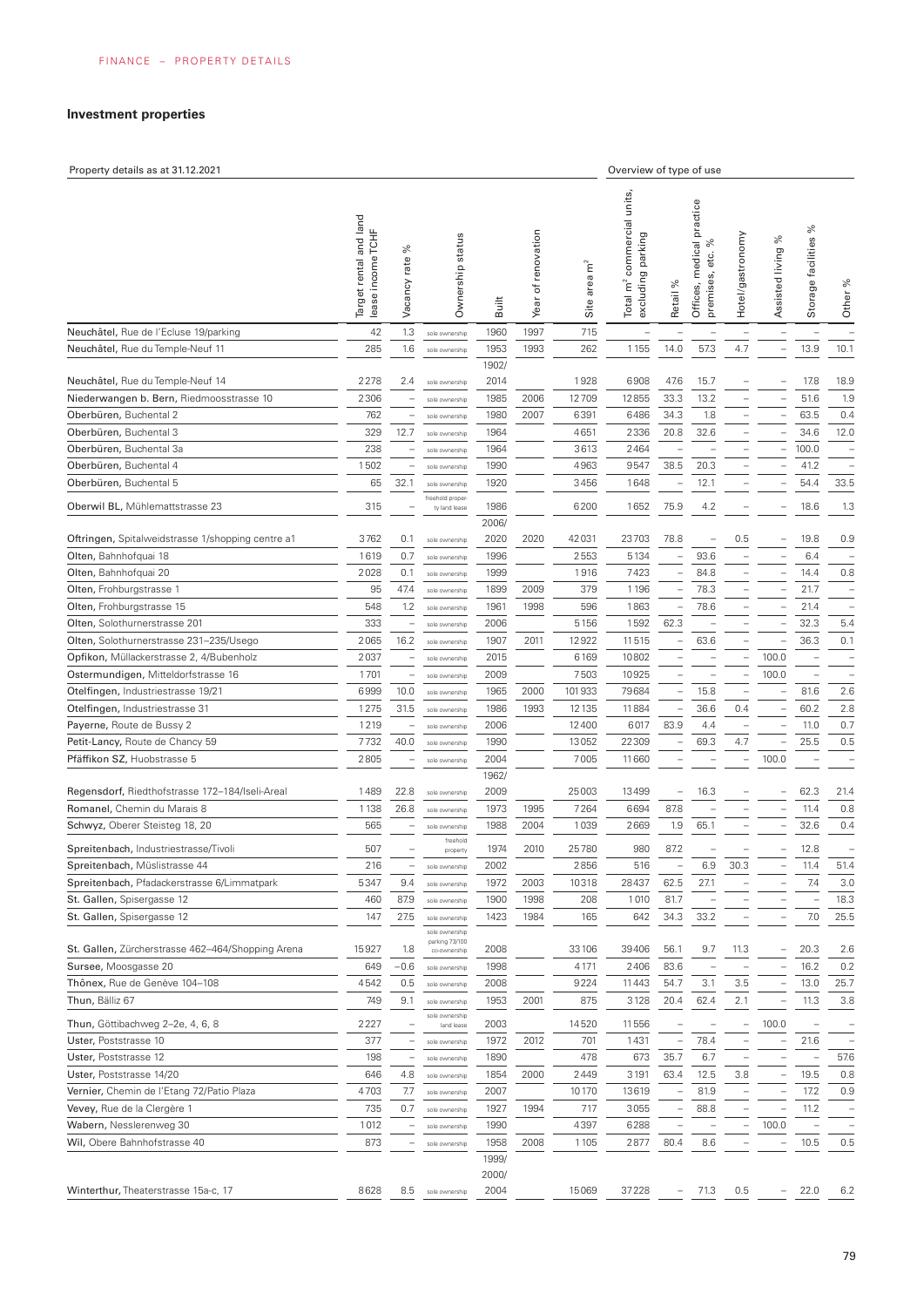Property details as at 31.12.2021 Overview of type of use

|                                                                           | Target rental and land<br>lease incomeTCHF | ℅<br>rate<br>Vacancy     | status<br>Ownership               | Built | of renovation<br>Year | ิ์ธ<br>area<br>Site | units,<br>commercial<br>parking<br>excluding<br>ิัธ<br>Total | న<br>Retail              | Offices, medical practice<br>న<br>etc.<br>premises, | Hotel/gastronomy         | న<br>Assisted living | న<br>Storage facilities  | Other <sup>%</sup>       |
|---------------------------------------------------------------------------|--------------------------------------------|--------------------------|-----------------------------------|-------|-----------------------|---------------------|--------------------------------------------------------------|--------------------------|-----------------------------------------------------|--------------------------|----------------------|--------------------------|--------------------------|
| Winterthur, Untertor 24                                                   | 399                                        | $\overline{\phantom{0}}$ | sole ownership                    | 1960  | 2006                  | 290                 | 1364                                                         | $\overline{\phantom{0}}$ | 69.9                                                | $\overline{\phantom{a}}$ |                      | 30.1                     | L.                       |
| Worblaufen, Alte Tiefenaustrasse 6                                        | 7437                                       | $\overline{\phantom{a}}$ | sole ownership                    | 1999  |                       | 21804               | 37170                                                        |                          | 87.4                                                |                          |                      | 12.6                     |                          |
| Zollikofen, Industriestrasse 21                                           | 1593                                       |                          | sole ownership                    | 2003  | 2016                  | 2906                | 7263                                                         |                          | 73.6                                                | 3.1                      |                      | 23.3                     |                          |
| Zollikon, Bergstrasse 17, 19                                              | 592                                        | 1.0                      | sole ownership                    | 1989  | 2004                  | 1768                | 2126                                                         |                          | 70.2                                                |                          |                      | 29.8                     |                          |
|                                                                           |                                            |                          |                                   | 1984/ |                       |                     |                                                              |                          |                                                     |                          |                      |                          |                          |
| Zollikon, Forchstrasse 452-456                                            | 630                                        |                          | sole ownership                    | 1998  |                       | 2626                | 2251                                                         |                          | 68.4                                                |                          |                      | 31.6                     |                          |
| Zuchwil, Dorfackerstrasse 45/Birchi Centre                                | 2232                                       | 20.9                     | sole ownership<br>land lease      | 1997  |                       | 9563                | 13271                                                        | 62.9                     | 1.6                                                 | 13.0                     |                      | 13.4                     | 9.1                      |
| Zug, Zählerweg 4, 6/Dammstrasse 19/                                       |                                            |                          |                                   |       |                       |                     |                                                              |                          |                                                     |                          |                      |                          |                          |
| Landis+Gyr-Strasse 3/Opus 1                                               | 5770                                       | 3.6                      | sole ownership                    | 2002  |                       | 7400                | 16035                                                        |                          | 90.5                                                |                          |                      | 9.5                      |                          |
| Zug, Zählerweg 8, 10/Dammstrasse 21, 23/Opus 2                            | 7042                                       | 2.9                      | sole ownership                    | 2003  |                       | 8981                | 20108                                                        |                          | 91.2                                                |                          |                      | 8.8                      |                          |
| Zurich, Affolternstrasse 52/MFO building                                  | 501                                        | $\overline{\phantom{a}}$ | sole ownership                    | 1889  | 2012                  | 1367                | 2776                                                         |                          | 53.1                                                | 25.8                     |                      | 21.1                     |                          |
| Zurich, Affolternstrasse 54, 56/Cityport                                  | 9029                                       | $\overline{\phantom{a}}$ | sole ownership                    | 2001  |                       | 9830                | 23529                                                        |                          | 92.0                                                |                          |                      | 7.7                      | 0.3                      |
|                                                                           |                                            |                          |                                   | 1942- |                       |                     |                                                              |                          |                                                     |                          |                      |                          |                          |
| Zurich, Albisriederstrasse 203, 207, 243                                  | 1971                                       | 25.2                     | sole ownership                    | 2003  |                       | 13978               | 11615                                                        |                          | 59.7                                                | 22.7                     |                      | 17.0                     | 0.6                      |
| Zurich, Albisriederstrasse/Rütiwiesweg/YOND                               | 5345                                       | 2.9                      | sole ownership                    | 2019  |                       | 9021                | 19553                                                        | 4.2                      | 95.5                                                |                          |                      | 0.1                      | 0.2                      |
| Zurich, Bahnhofstrasse 42                                                 | 2349                                       | $\overline{\phantom{a}}$ | sole ownership                    | 1968  | 1990                  | 482                 | 2003                                                         | 42.7                     | 44.6                                                |                          |                      | 12.7                     |                          |
| Zurich, Bahnhofstrasse 69                                                 | 1498                                       | 3.2                      | sole ownership                    | 1898  | 2007                  | 230                 | 1124                                                         | 10.8                     | 77.9                                                |                          |                      | 11.0                     | 0.3                      |
| Zurich, Bahnhofstrasse 106                                                | 1531                                       | 2.1                      | sole ownership                    | 1958  |                       | 200                 | 1208                                                         | 11.7                     | 53.3                                                |                          |                      | 35.0                     | $\overline{\phantom{a}}$ |
|                                                                           |                                            |                          |                                   | 1966- | $2013 -$              |                     |                                                              |                          |                                                     |                          |                      |                          |                          |
| Zurich, Beethovenstrasse 33, Dreikönigstrasse 24                          | 3862                                       |                          | sole ownership                    | 1968  | 2016                  | 1347                | 5811                                                         |                          | 85.6                                                | 2.1                      |                      | 11.4                     | 0.9                      |
|                                                                           |                                            |                          |                                   |       | $2015 -$              |                     |                                                              |                          |                                                     |                          |                      |                          |                          |
| Zurich, Brandschenkestrasse 25                                            | 4609                                       |                          | sole ownership                    | 1910  | 2017                  | 3902                | 17164                                                        |                          |                                                     | 70.6                     |                      | 29.4                     |                          |
| Zurich, Carl-Spitteler-Strasse 68/70                                      | 4065                                       |                          | sole ownership                    | 1993  |                       | 11732               | 19343                                                        |                          |                                                     |                          | 100.0                |                          |                          |
| Zurich, Etzelstrasse 14                                                   | 1205                                       | $\overline{\phantom{a}}$ | sole ownership                    | 2017  |                       | 1809                | 2135                                                         |                          |                                                     | $\overline{\phantom{0}}$ | 100.0                |                          |                          |
| Zurich, Flurstrasse 55/Medienpark                                         | 6246                                       | 4.7                      | sole ownership                    | 1979  | $2013-$<br>2015       | 8270                | 24 16 1                                                      | 1.7                      | 70.5                                                | 4.1                      |                      | 23.7                     |                          |
| Zurich, Flurstrasse 89                                                    | 470                                        | $\overline{\phantom{a}}$ | sole ownership                    | 1949  | 2003                  | 2330                | 3331                                                         |                          | 12.0                                                |                          |                      | 88.0                     |                          |
| Zurich, Fraumünsterstrasse 16                                             | 5125                                       | 0.3                      | sole ownership                    | 1901  | 2017                  | 2475                | 8588                                                         | 15.4                     | 73.9                                                |                          |                      | 10.7                     |                          |
| Zurich, Giesshübelstrasse 15                                              | 1340                                       | 0.8                      | sole ownership                    | 1956  | 1999                  | 1713                | 2843                                                         |                          | 88.5                                                | $\overline{\phantom{0}}$ |                      | 11.5                     |                          |
| Zurich, Hagenholzstrasse 60/SkyKey                                        | 11 11 5                                    | $\overline{\phantom{0}}$ | sole ownership                    | 2014  |                       | 9573                | 41251                                                        |                          | 86.0                                                | 9.8                      |                      | 4.2                      |                          |
| Zurich, Hardstrasse 201/Prime Tower                                       | 20605                                      | 5.5                      | sole ownership                    | 2011  |                       | 10451               | 48138                                                        | 0.7                      | 87.4                                                | 5.5                      |                      | 6.3                      | 0.1                      |
|                                                                           |                                            |                          |                                   | 1929- |                       |                     |                                                              |                          |                                                     |                          |                      |                          |                          |
| Zurich, Hardstrasse 219/Eventblock Maag                                   | 1124                                       | 0.7                      | sole ownership                    | 1978  |                       | 9507                | 7183                                                         |                          | 21.7                                                |                          |                      | 76.2                     | 2.1                      |
|                                                                           |                                            |                          |                                   | 1962/ |                       |                     |                                                              |                          |                                                     |                          |                      |                          |                          |
| Zurich, Josefstrasse 53, 59                                               | 3790                                       | 4.3                      | sole ownership                    | 1972  | 2001                  | 2931                | 12072                                                        | 5.6                      | 78.2                                                | 1.4                      |                      | 14.3                     | 0.5                      |
| Zurich, Juchstrasse 3/West-Log <sup>4</sup>                               | 3170                                       | 18.7                     | sole ownership                    | 2021  |                       | 7733                | 17343                                                        | 1.3                      | 43.2                                                |                          |                      | 54.7                     | 0.8                      |
|                                                                           |                                            |                          |                                   | 1900/ |                       |                     |                                                              |                          |                                                     |                          |                      |                          |                          |
| Zurich, Jupiterstrasse 15/Böcklinstrasse 19                               | 933                                        |                          | sole ownership                    | 1995  | 1996                  | 1630                | 1829                                                         |                          |                                                     |                          | 100.0                |                          |                          |
| Zurich, Kappenbühlweg 9, 11/Holbrigstrasse 10/<br>Regensdorferstrasse 18a | 2997                                       | $\overline{\phantom{a}}$ | sole ownership                    | 1991  |                       | 9557                | 14790                                                        |                          |                                                     |                          | 100.0                |                          |                          |
| Zurich, Maagplatz 1/Platform                                              | 6955                                       | $\overline{\phantom{0}}$ | sole ownership                    | 2011  |                       | 5907                | 20310                                                        | 2.1                      | 91.1                                                | 0.5                      |                      | 6.3                      |                          |
| Zurich, Manessestrasse 85                                                 | 2781                                       | 8.5                      | sole ownership                    | 1985  | 2012                  | 3284                | 8270                                                         |                          | 71.2                                                |                          |                      | 25.8                     | 3.0                      |
| Zurich, Nansenstrasse 5/7                                                 | 2352                                       | 0.2                      | sole ownership                    | 1985  |                       | 1740                | 5864                                                         | 39.1                     | 27.0                                                |                          |                      | 6.2                      | 27.7                     |
| Zurich, Ohmstrasse 11, 11a                                                | 2124                                       | $\overline{a}$           | sole ownership                    | 1927  | 2007                  | 1970                | 6031                                                         | 54.7                     | 23.4                                                | 2.2                      |                      | 15.8                     | 3.9                      |
| Zurich, Querstrasse 6                                                     | 183                                        | 0.1                      | sole ownership                    | 1927  | 1990                  | 280                 | 563                                                          | 7.6                      | 5.7                                                 |                          |                      |                          | 86.7                     |
| Zurich, Restelbergstrasse 108                                             | 354                                        | $\overline{\phantom{0}}$ | sole ownership                    | 1936  | 1997                  | 1469                | 672                                                          | $\overline{a}$           | $\overline{a}$                                      |                          | 100.0                | $\overline{\phantom{0}}$ |                          |
| Zurich, Seidengasse 1/Jelmoli                                             | 27300                                      | $\overline{\phantom{a}}$ | sole ownership                    | 1898  | 2010                  | 6514                | 36770                                                        | 64.6                     | 3.7                                                 | 13.3                     |                      | 12.8                     | 5.6                      |
| Zurich, Siewerdtstrasse 8                                                 | 1129                                       | $\overline{\phantom{a}}$ | sole ownership                    | 1981  |                       | 1114                | 3687                                                         | $\overline{a}$           | 91.1                                                | $\overline{a}$           |                      | 8.9                      | $\overline{\phantom{a}}$ |
| Zurich, Sihlstrasse 24/St. Annagasse 16                                   | 1801                                       | $\overline{\phantom{0}}$ | sole ownership                    | 1885  | 2007                  | 1155                | 2858                                                         | 3.9                      | 70.5                                                | 14.3                     |                      | 6.9                      | 4.4                      |
| Zurich, Stadelhoferstrasse 18                                             | 92                                         |                          | sold 01.02.2021                   |       |                       |                     |                                                              |                          |                                                     |                          |                      |                          |                          |
| Zurich, Steinmühleplatz 1/St. Annagasse 18/Sihlstrasse 20                 | 3810                                       | 1.1                      | sole ownership                    | 1957  | 1999                  | 1534                | 6185                                                         | 11.1                     | 68.7                                                | 2.3                      |                      | 16.7                     | 1.2                      |
| Zurich, Steinmühleplatz/Jelmoli parking                                   | 2651                                       | 0.5                      | sole ownership<br>with concession | 1972  | 2009                  | 1970                | 84                                                           | 100.0                    |                                                     |                          |                      |                          |                          |

<sup>4</sup> reclassified from properties under construction to investment properties after new construction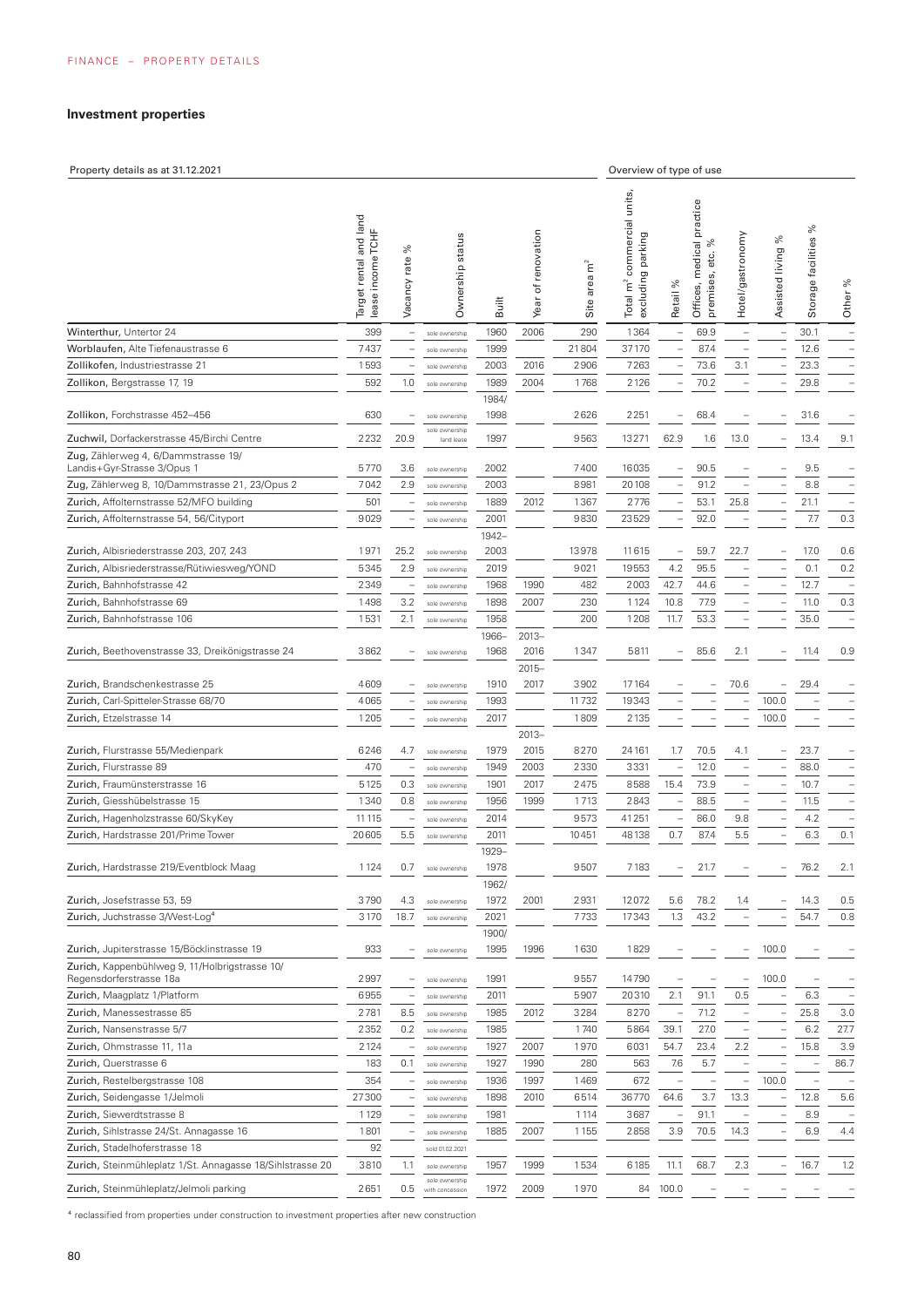| Property details as at 31.12.2021 |                                                            |                                 |                                        |               |                           |                                 | Overview of type of use                                                                                         |                          |                                                                      |                          |                          |                            |         |
|-----------------------------------|------------------------------------------------------------|---------------------------------|----------------------------------------|---------------|---------------------------|---------------------------------|-----------------------------------------------------------------------------------------------------------------|--------------------------|----------------------------------------------------------------------|--------------------------|--------------------------|----------------------------|---------|
|                                   | land<br>TCHF<br>and<br>income<br>rental<br>Target<br>lease | వ్<br>ate<br>ਠ<br><b>G</b><br>Ŝ | status<br>rship<br>$\omega$<br>C       | Built         | noita<br>ren<br>৳<br>Year | $\sim$<br>ε<br>rea<br>ω<br>Site | its,<br>ercial<br>arking<br>ε<br>ε<br>$\Omega$<br>$\circ$<br>ರಾ<br>din<br>$\tilde{\mathbf{r}}$<br>Total<br>excl | న<br>Retail              | ctice<br>ō<br>효<br>medical<br>వ్<br>etc.<br>S<br>premise<br>Offices, | omy<br>Hotel/gastron     | %<br>pa<br>Ξ<br>Assisted | న<br>facilities<br>Storage | Other % |
| Zurich, Talacker 21, 23           | 2971                                                       | 1.6                             | sole ownership                         | 1965<br>1942/ | 2008                      | 1720                            | 4904                                                                                                            | 9.6                      | 64.2                                                                 | $\overline{\phantom{0}}$ | $\overline{\phantom{0}}$ | 26.2                       |         |
| Zurich, Vulkanstrasse 126         | 172                                                        | $\qquad \qquad -$               | sole ownership<br>bought<br>23.04.2021 | 1972/<br>1979 |                           | 4298                            | 2273                                                                                                            | $\overline{\phantom{0}}$ | 17.1                                                                 | $\qquad \qquad -$        | $\overline{\phantom{0}}$ | 82.9                       |         |
| <b>Total properties</b>           | 452821                                                     | 4.5                             |                                        |               |                           | 1133414                         | 1623298                                                                                                         | 17.7                     | 41.9                                                                 | 7.0                      | 7.9                      | 22.4                       | 3.1     |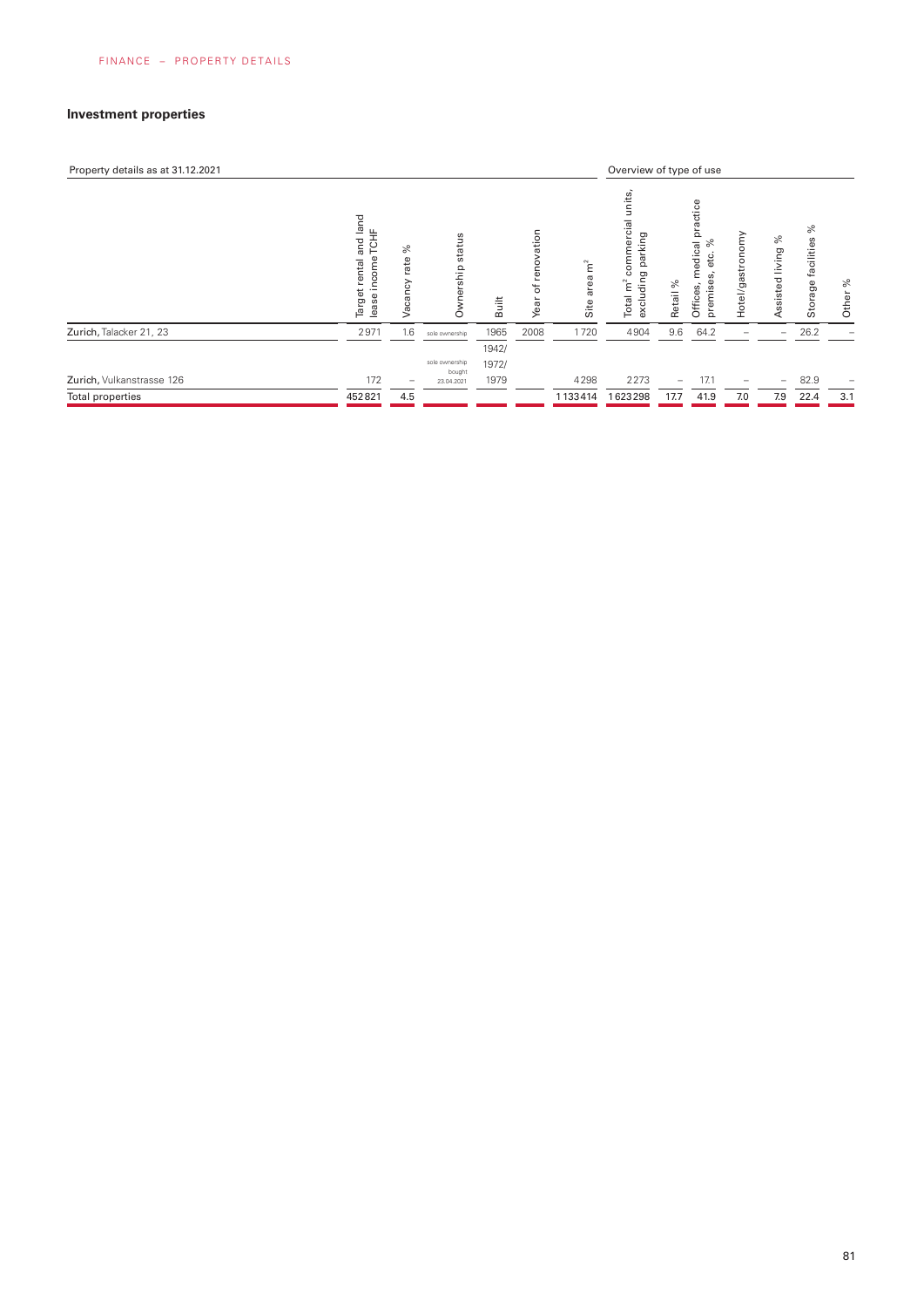## **Undeveloped properties**

| Property details as at 31.12.2021        |                                                     |                             |                       |       |                         |                                        |                                                          |             | Overview of type of use                                             |                  |                      |                                   |         |
|------------------------------------------|-----------------------------------------------------|-----------------------------|-----------------------|-------|-------------------------|----------------------------------------|----------------------------------------------------------|-------------|---------------------------------------------------------------------|------------------|----------------------|-----------------------------------|---------|
|                                          | and land<br>incomeTCHF<br>rental<br>Target<br>lease | ৯<br>ate<br>cancy<br>ā<br>⋝ | status<br>ership<br>O | Built | renovation<br>đ<br>Year | $\widetilde{\text{E}}$<br>area<br>Site | nits,<br>commercia<br>parking<br>excluding<br>Total $m2$ | న<br>Retail | practice<br>medical<br>న<br>etc.<br>$\omega$<br>premise<br>Offices, | Hotel/gastronomy | ৯<br>Assisted living | $\%$<br>facilities<br>rage<br>Sto | Other % |
| Augst, Rheinstrasse 54                   | 106                                                 | $\overline{\phantom{0}}$    | sole ownership        |       |                         | 10958                                  |                                                          |             |                                                                     |                  |                      |                                   | 100.0   |
| Dietikon, Bodacher                       | 15                                                  |                             | sole ownership        |       |                         | 13615                                  | 1375                                                     |             |                                                                     |                  |                      |                                   | 100.0   |
| Dietikon, Bodacher/Im Maienweg           |                                                     |                             | sole ownership        |       |                         | 4249                                   | 4240                                                     |             |                                                                     |                  |                      |                                   | 100.0   |
| Dietikon, Bodacher/Ziegelägerten         | 10                                                  |                             | sole ownership        |       |                         | 3825                                   | 4324                                                     |             |                                                                     |                  |                      |                                   | 100.0   |
| Meyrin, Route de Pré-Bois                | 33                                                  | 48.3                        | sole ownership        |       |                         | 10183                                  | 372                                                      | -           | 79.0                                                                |                  |                      |                                   | 21.0    |
| Niederwangen b. Bern, Riedmoosstrasse 10 |                                                     |                             | sole ownership        |       |                         | 5895                                   |                                                          |             |                                                                     |                  |                      |                                   |         |
| Oberbüren, Buchental/parking             | 29                                                  |                             | sole ownership        |       |                         | 1825                                   |                                                          |             |                                                                     |                  |                      |                                   |         |
| Spreitenbach, Joosäcker 7                | 37                                                  |                             | sole ownership        |       |                         | 16256                                  | 7759                                                     |             |                                                                     |                  |                      |                                   | 100.0   |
| Wangen b. Olten, Rickenbacherfeld        |                                                     |                             | sole ownership        |       |                         | 11 197                                 |                                                          |             |                                                                     |                  |                      |                                   |         |
| Total undeveloped properties             | 230                                                 | 6.9                         |                       |       |                         | 78003                                  | 18071                                                    |             | 1.6                                                                 |                  |                      |                                   | 98.4    |